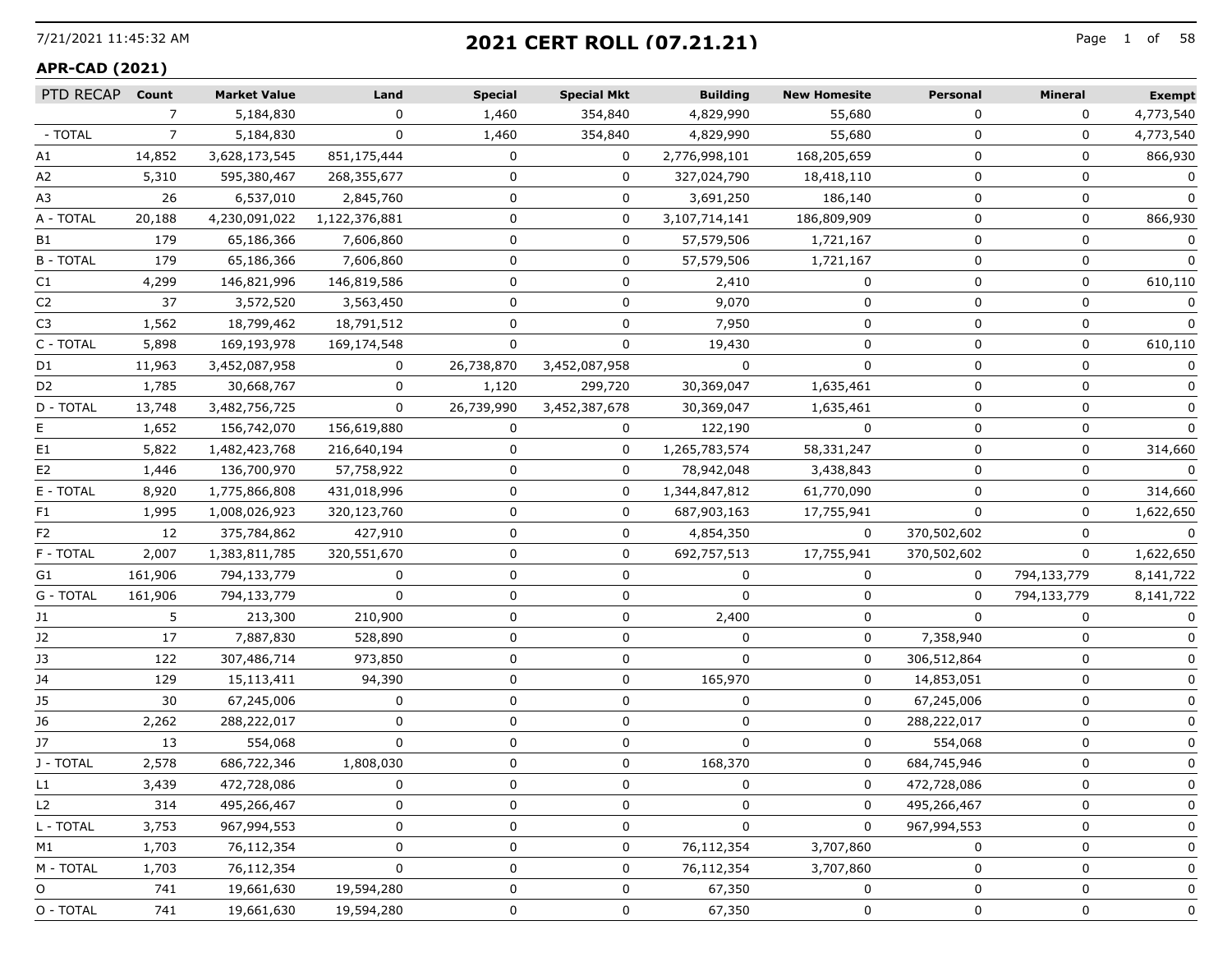## 7/21/2021 11:45:32 AM Page 2 of **2021 CERT ROLL (07.21.21)**

#### **APR-CAD (2021)**

| PTD RECAP | Count   | <b>Market Value</b> | Land          | Special    | <b>Special Mkt</b>       | <b>Building</b> | <b>New Homesite</b> | Personal      | <b>Mineral</b> | <b>Exempt</b> |
|-----------|---------|---------------------|---------------|------------|--------------------------|-----------------|---------------------|---------------|----------------|---------------|
|           |         | 34,400              |               |            |                          |                 |                     | 34,400        |                |               |
| R - TOTAL |         | 34,400              |               |            |                          |                 |                     | 34,400        |                |               |
| ⊃         | 43      | 26,353,980          |               |            |                          |                 | U                   | 26,353,980    |                |               |
| S - TOTAL | 43      | 26,353,980          |               |            |                          |                 |                     | 26,353,980    |                |               |
| X1        |         | 55,390              | 5,390         |            |                          |                 |                     | 50,000        |                | 55,390        |
| XА        |         | 3,093,970           | 487,190       |            |                          | 2,606,780       |                     |               |                | 3,093,970     |
| XE.       |         | 4,714,530           | 88,610        |            |                          | 4,625,920       |                     |               | 0              | 4,714,530     |
| ХF        |         | 29,694,140          | 8,690,930     |            |                          | 21,003,210      |                     |               |                | 29,694,140    |
| XL        | 24      | 12,160,540          | 10,559,020    |            |                          | 1,601,520       | 3,110               |               | 0              | 12,160,540    |
| XR        | 217     | 86,795,260          | 86,031,220    |            |                          | 764,040         | 141,790             |               |                | 86,795,260    |
| XV        | 1,785   | 727,699,259         | 300,154,950   |            |                          | 427,544,309     | 4,685,960           |               | 0              | 727,446,609   |
| X - TOTAL | 2,044   | 864,213,089         | 406,017,310   |            |                          | 458,145,779     | 4,830,860           | 50,000        | $\Omega$       | 863,960,439   |
| PTD TOTAL | 223,717 | 14,547,317,645      | 2,478,148,575 |            | 26,741,450 3,452,742,518 | 5,772,611,292   | 278,286,968         | 2,049,681,481 | 794,133,779    | 880,290,051   |
| MIXED PTD | 6,501   | 1,855,698,426       | 1,562,100     | 13,743,630 | 1,852,895,786            | 1,240,540       | 286,260             |               |                | 574,120       |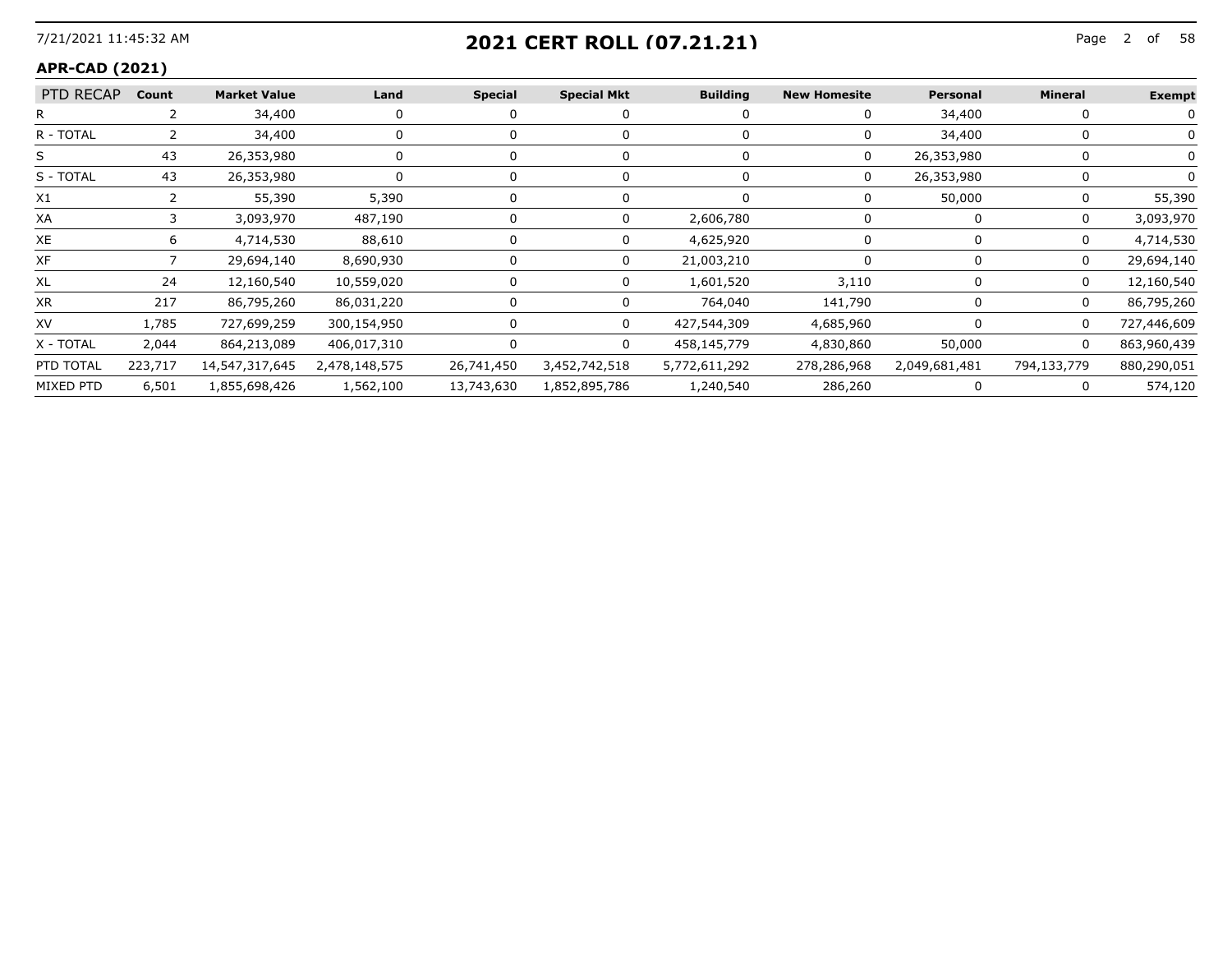# 7/21/2021 11:45:32 AM Page 3 of **2021 CERT ROLL (07.21.21)**

## **CAL-CITY OF ALVORD (2021)**

| PTD RECAP      | Count          | <b>Market Value</b> | Land        | <b>Special</b> | <b>Special Mkt</b> | <b>Building</b> | <b>New Homesite</b> | <b>Personal</b> | <b>Mineral</b> | <b>Exempt</b> |
|----------------|----------------|---------------------|-------------|----------------|--------------------|-----------------|---------------------|-----------------|----------------|---------------|
| A1             | 464            | 71,688,401          | 13,395,330  | 0              | 0                  | 58,293,071      | 1,272,210           | $\mathbf{0}$    | $\mathbf{0}$   | 0             |
| A2             | 38             | 2,642,900           | 1,144,580   | 0              | $\mathbf 0$        | 1,498,320       | 4,480               | 0               | $\mathbf 0$    | $\mathbf 0$   |
| A - TOTAL      | 502            | 74,331,301          | 14,539,910  | $\mathbf 0$    | 0                  | 59,791,391      | 1,276,690           | 0               | $\mathbf 0$    | 0             |
| <b>B1</b>      | 10             | 2,831,040           | 241,410     | $\mathbf 0$    | 0                  | 2,589,630       | $\mathbf 0$         | $\mathbf 0$     | $\mathbf 0$    | 0             |
| <b>B-TOTAL</b> | 10             | 2,831,040           | 241,410     | $\mathbf 0$    | $\overline{0}$     | 2,589,630       | $\mathbf 0$         | $\mathbf 0$     | $\mathbf 0$    | $\mathbf 0$   |
| C1             | 55             | 1,368,590           | 1,368,590   | $\Omega$       | 0                  | $\mathbf{0}$    | $\mathbf 0$         | $\Omega$        | $\mathbf{0}$   | 0             |
| C - TOTAL      | 55             | 1,368,590           | 1,368,590   | $\Omega$       | 0                  | $\Omega$        | $\mathbf 0$         | 0               | $\mathbf 0$    | $\mathbf 0$   |
| D1             | 17             | 1,066,610           | $\mathbf 0$ | 6,120          | 1,066,610          | $\Omega$        | $\mathbf{0}$        | $\Omega$        | $\mathbf{0}$   | 0             |
| D <sub>2</sub> | $\mathbf{1}$   | 4,820               | $\Omega$    | $\Omega$       | $\mathbf{0}$       | 4,820           | $\Omega$            | $\Omega$        | $\mathbf{0}$   | 0             |
| D - TOTAL      | 18             | 1,071,430           | $\Omega$    | 6,120          | 1,066,610          | 4,820           | $\Omega$            | $\Omega$        | $\mathbf{0}$   | $\mathbf 0$   |
| E              | 6              | 533,530             | 533,530     | $\Omega$       | $\mathbf 0$        | $\Omega$        | 0                   | $\Omega$        | 0              | $\Omega$      |
| E1             | 21             | 4,380,180           | 1,158,470   | 0              | 0                  | 3,221,710       | 0                   | 0               | $\mathbf 0$    | $\mathbf 0$   |
| E <sub>2</sub> | $\overline{2}$ | 191,360             | 14,410      | $\Omega$       | 0                  | 176,950         | $\mathbf 0$         | $\Omega$        | 0              | 0             |
| E - TOTAL      | 29             | 5,105,070           | 1,706,410   | $\Omega$       | 0                  | 3,398,660       | $\Omega$            | $\Omega$        | $\Omega$       | $\Omega$      |
| F1             | 42             | 8,773,955           | 2,178,580   | $\Omega$       | 0                  | 6,595,375       | 4,280               | $\mathbf 0$     | 0              | $\Omega$      |
| F - TOTAL      | 42             | 8,773,955           | 2,178,580   | $\Omega$       | 0                  | 6,595,375       | 4,280               | $\Omega$        | $\Omega$       | $\Omega$      |
| G1             | 114            | 130,501             | 0           | 0              | 0                  | $\Omega$        | 0                   | 0               | 130,501        | 61            |
| G - TOTAL      | 114            | 130,501             | $\mathbf 0$ | 0              | 0                  | $\mathbf{0}$    | 0                   | 0               | 130,501        | 61            |
| J2             | $\mathbf{1}$   | 465,889             | 0           | 0              | 0                  | 0               | 0                   | 465,889         | 0              |               |
| J3             | 2              | 689,615             | $\mathbf 0$ | 0              | 0                  | $\mathbf 0$     | 0                   | 689,615         | 0              | $\mathbf 0$   |
| J4             | 10             | 429,158             | 0           | 0              | 0                  | $\mathbf{0}$    | 0                   | 429,158         | 0              | 0             |
| <b>J5</b>      | 2              | 1,589,279           | 0           | 0              | 0                  | $\Omega$        | 0                   | 1,589,279       | 0              | 0             |
| J6             | 7              | 45,449              | 0           | 0              | 0                  | 0               | 0                   | 45,449          | 0              |               |
| J7             | $\mathbf{1}$   | 18,085              | $\Omega$    | $\Omega$       | 0                  | $\mathbf{0}$    | 0                   | 18,085          | $\Omega$       | 0             |
| J - TOTAL      | 23             | 3,237,475           | 0           | 0              | 0                  | $\mathbf{0}$    | 0                   | 3,237,475       | 0              | 0             |
| L1             | 60             | 1,660,580           | 0           | 0              | 0                  | $\mathbf{0}$    | 0                   | 1,660,580       | 0              | 0             |
| L <sub>2</sub> | 6              | 237,712             | 0           | 0              | 0                  | 0               | 0                   | 237,712         | 0              | 0             |
| L - TOTAL      | 66             | 1,898,292           | 0           | $\mathbf 0$    | 0                  | $\Omega$        | $\mathbf 0$         | 1,898,292       | $\mathbf 0$    | $\mathbf 0$   |
| M1             | 12             | 366,764             | 0           | 0              | 0                  | 366,764         | 0                   | $\Omega$        | 0              | 0             |
| M - TOTAL      | 12             | 366,764             | 0           | $\mathbf 0$    | 0                  | 366,764         | 0                   | $\mathbf 0$     | $\mathbf 0$    | 0             |
| S              | $\mathbf{1}$   | 10,000              | $\Omega$    | $\mathbf{0}$   | 0                  | $\Omega$        | 0                   | 10,000          | 0              | 0             |
| S - TOTAL      | $\mathbf{1}$   | 10,000              | $\Omega$    | $\Omega$       | $\Omega$           | $\Omega$        | $\Omega$            | 10,000          | $\mathbf{0}$   | $\Omega$      |
| XV             | 47             | 7,828,070           | 2,314,850   | $\mathbf 0$    | 0                  | 5,513,220       | 0                   | $\Omega$        | $\mathbf 0$    | 7,828,070     |
| X - TOTAL      | 47             | 7,828,070           | 2,314,850   | $\Omega$       | 0                  | 5,513,220       | $\mathbf 0$         | $\Omega$        | $\mathbf{0}$   | 7,828,070     |
| PTD TOTAL      | 919            | 106,952,488         | 22,349,750  | 6,120          | 1,066,610          | 78,259,860      | 1,280,970           | 5,145,767       | 130,501        | 7,828,131     |
| MIXED PTD      | $\overline{7}$ | 417,990             | $\mathbf 0$ | 1,670          | 413,170            | 4,820           | $\mathbf 0$         | $\mathbf 0$     | $\mathbf 0$    | $\mathbf 0$   |
|                |                |                     |             |                |                    |                 |                     |                 |                |               |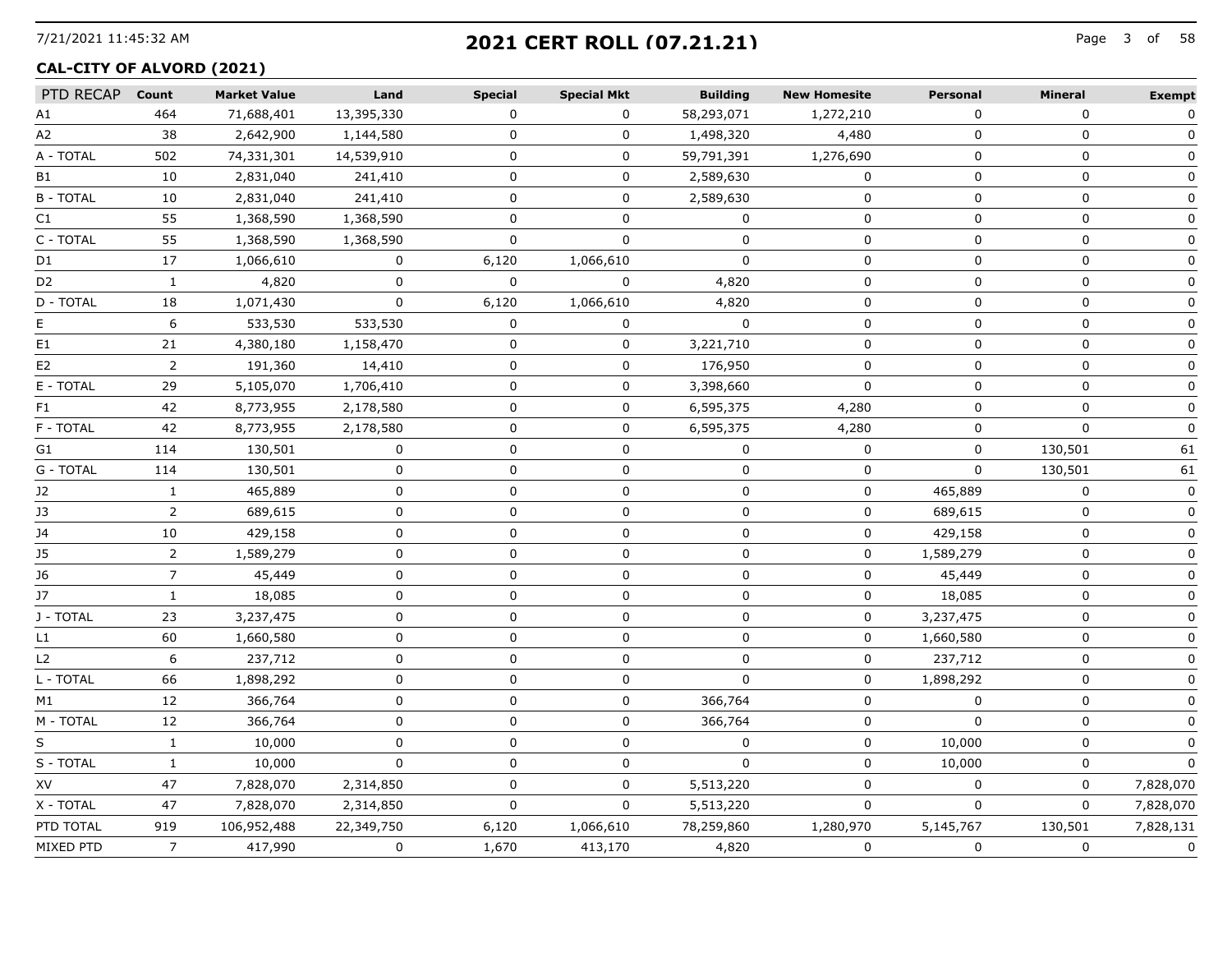## 7/21/2021 11:45:32 AM Page 4 of **2021 CERT ROLL (07.21.21)**

#### **CAU-CITY OF AURORA (2021)**

| PTD RECAP        | Count | <b>Market Value</b> | Land         | <b>Special</b> | <b>Special Mkt</b> | <b>Building</b> | <b>New Homesite</b> | Personal     | <b>Mineral</b> | <b>Exempt</b> |
|------------------|-------|---------------------|--------------|----------------|--------------------|-----------------|---------------------|--------------|----------------|---------------|
| Α1               | 278   | 103,044,580         | 18,246,720   | 0              | 0                  | 84,797,860      | 578,570             | 0            | 0              | <sup>n</sup>  |
| A <sub>2</sub>   | 138   | 10,290,350          | 4,950,260    | 0              | 0                  | 5,340,090       | 135,890             | n            | 0              |               |
| A - TOTAL        | 416   | 113,334,930         | 23,196,980   | <sup>n</sup>   | 0                  | 90,137,950      | 714,460             | $\Omega$     | $\Omega$       |               |
| C1               | 40    | 1,352,240           | 1,352,240    | n              | 0                  | $\Omega$        | 0                   | n            | U              |               |
| C <sub>3</sub>   | q     | 147,320             | 147,320      | n              | n                  |                 | U                   | n            | $\Omega$       |               |
| C - TOTAL        | 49    | 1,499,560           | 1,499,560    |                |                    |                 | $^{(1)}$            | O            | 0              |               |
| D1               | 94    | 17,110,700          | $\Omega$     | 68,660         | 17,110,700         | $\Omega$        | <sup>0</sup>        | ∩            | $\Omega$       |               |
| D2               | 9     | 140,880             | 0            |                | 0                  | 140,880         | $^{\circ}$          |              | 0              |               |
| D - TOTAL        | 103   | 17,251,580          | $\Omega$     | 68,660         | 17,110,700         | 140,880         | 0                   | $\Omega$     | 0              |               |
|                  | 30    | 2,772,230           | 2,772,230    | 0              | 0                  | $\Omega$        | 0                   |              | 0              |               |
| E1               | 67    | 13,204,550          | 2,573,510    |                | 0                  | 10,631,040      | 15,770              | n            | 0              | 294,310       |
| E2               | 10    | 1,069,640           | 682,320      |                | 0                  | 387,320         | O                   |              | 0              |               |
| E - TOTAL        | 107   | 17,046,420          | 6,028,060    |                | $\Omega$           | 11,018,360      | 15,770              | $\Omega$     | 0              | 294,310       |
| F1.              | 21    | 9,858,045           | 2,126,470    |                | 0                  | 7,731,575       | 23,650              | n            | $\Omega$       |               |
| F - TOTAL        | 21    | 9,858,045           | 2,126,470    | 0              | 0                  | 7,731,575       | 23,650              | 0            | 0              |               |
| G1               | 1,787 | 1,199,727           | $\Omega$     | 0              | 0                  | $\Omega$        | 0                   | $\Omega$     | 1,199,727      | 365           |
| G - TOTAL        | 1,787 | 1,199,727           | 0            | 0              | 0                  | 0               | 0                   | $\Omega$     | 1,199,727      | 365           |
| J2               |       | 33,261              | $\Omega$     | <sup>n</sup>   | 0                  | $\Omega$        | 0                   | 33,261       | 0              |               |
| JЗ               |       | 1,002,379           |              |                | n.                 |                 | 0                   | 1,002,379    | 0              |               |
| 14               | 3     | 64,781              | <sup>n</sup> | n              | <sup>n</sup>       | ∩               | 0                   | 64,781       | 0              |               |
| J6               | 27    | 431,523             | $\Omega$     | 0              | 0                  | 0               | 0                   | 431,523      | 0              |               |
| J - TOTAL        | 33    | 1,531,944           | <sup>n</sup> | n              | 0                  | $\Omega$        | 0                   | 1,531,944    | 0              |               |
| L1               | 55    | 7,373,444           |              |                | U                  | n               | 0                   | 7,373,444    | U              |               |
| L - TOTAL        | 55    | 7,373,444           | <sup>n</sup> | U              | 0                  | $\Omega$        | 0                   | 7,373,444    | 0              |               |
| M1               | 60    | 2,453,396           | $\Omega$     | 0              | 0                  | 2,453,396       | 133,390             | 0            | 0              |               |
| M - TOTAL        | 60    | 2,453,396           |              |                | 0                  | 2,453,396       | 133,390             |              |                |               |
| XV               | 29    | 3,430,210           | 2,805,130    |                | 0                  | 625,080         | 45,920              | n            | O              | 3,430,210     |
| X - TOTAL        | 29    | 3,430,210           | 2,805,130    | <sup>n</sup>   | 0                  | 625,080         | 45,920              | <sup>0</sup> | $\Omega$       | 3,430,210     |
| PTD TOTAL        | 2,660 | 174,979,256         | 35,656,200   | 68,660         | 17,110,700         | 112,107,241     | 933,190             | 8,905,388    | 1,199,727      | 3,724,885     |
| <b>MIXED PTD</b> | 58    | 9,642,490           | 0            | 35,830         | 9,642,490          | $\Omega$        | 0                   | 0            | 0              | 0             |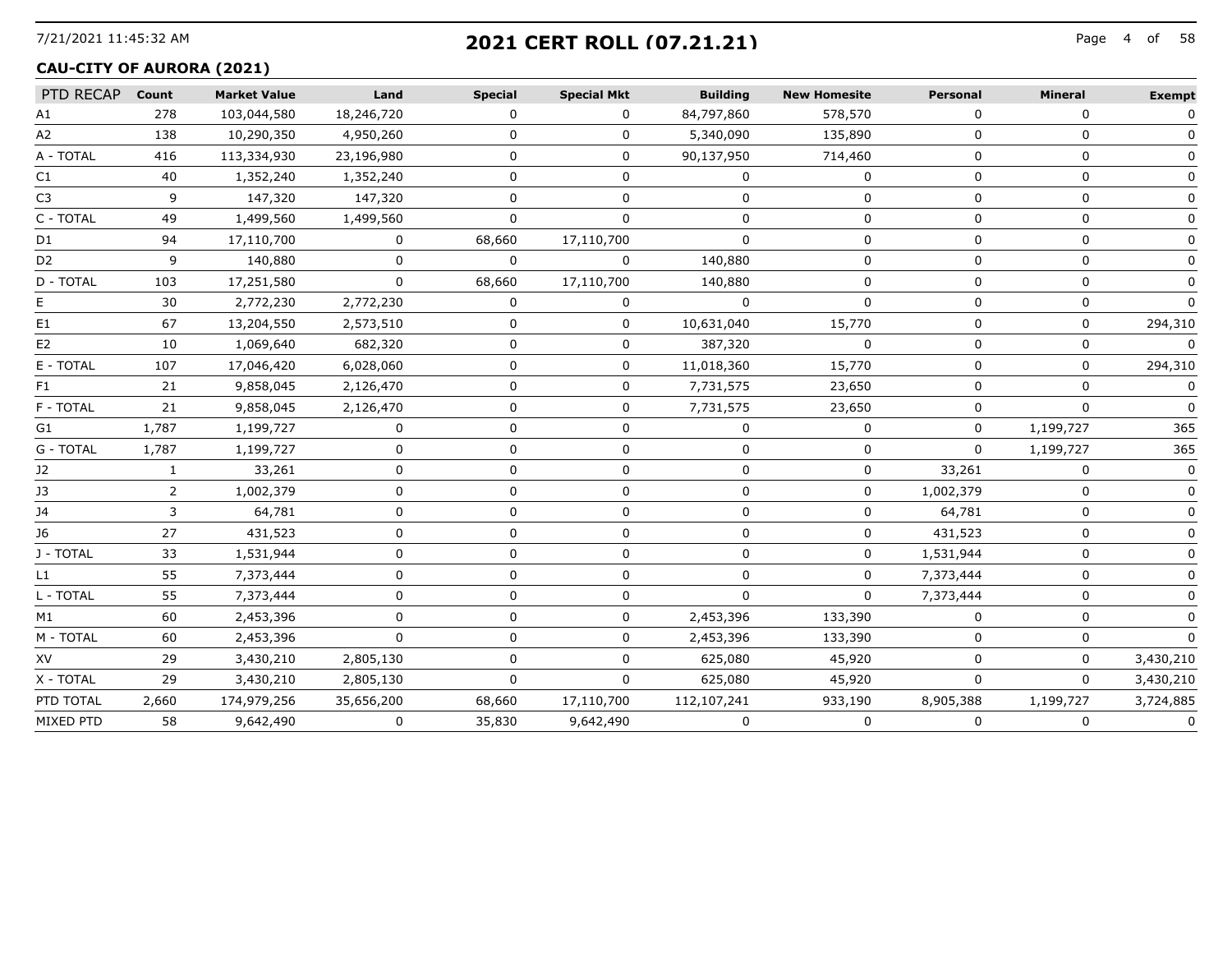# 7/21/2021 11:45:32 AM Page 5 of **2021 CERT ROLL (07.21.21)**

## **CBO-CITY OF BOYD (2021)**

| PTD RECAP Count |                | <b>Market Value</b> | Land         | <b>Special</b> | <b>Special Mkt</b> | <b>Building</b> | <b>New Homesite</b> | Personal    | <b>Mineral</b> | <b>Exempt</b> |
|-----------------|----------------|---------------------|--------------|----------------|--------------------|-----------------|---------------------|-------------|----------------|---------------|
| A1              | 416            | 76,978,337          | 14,585,670   | $\mathbf 0$    | $\mathbf 0$        | 62,392,667      | 1,145,520           | 0           | $\Omega$       | $\mathbf 0$   |
| A2              | 47             | 2,751,715           | 1,437,220    | 0              | $\mathbf 0$        | 1,314,495       | 2,140               | $\mathbf 0$ | $\mathbf 0$    | $\mathbf 0$   |
| A - TOTAL       | 463            | 79,730,052          | 16,022,890   | $\mathbf 0$    | 0                  | 63,707,162      | 1,147,660           | $\mathbf 0$ | $\mathbf 0$    | $\mathbf 0$   |
| B1              | 6              | 2,855,753           | 317,980      | 0              | 0                  | 2,537,773       | 0                   | 0           | 0              | 0             |
| <b>B-TOTAL</b>  | 6              | 2,855,753           | 317,980      | 0              | 0                  | 2,537,773       | 0                   | $\mathbf 0$ | 0              | 0             |
| C1              | 47             | 1,666,050           | 1,666,050    | 0              | 0                  | 0               | 0                   | 0           | 0              | 0             |
| C - TOTAL       | 47             | 1,666,050           | 1,666,050    | $\mathsf{O}$   | 0                  | $\mathbf 0$     | 0                   | $\mathbf 0$ | 0              | $\mathbf 0$   |
| D1              | 60             | 15,433,287          | 0            | 136,000        | 15,433,287         | 0               | 0                   | 0           | 0              | 0             |
| D <sub>2</sub>  | 13             | 214,930             | 0            | $\mathbf 0$    | 0                  | 214,930         | 0                   | 0           | 0              | 0             |
| D - TOTAL       | 73             | 15,648,217          | 0            | 136,000        | 15,433,287         | 214,930         | 0                   | 0           | 0              | 0             |
| Е               | 12             | 1,163,550           | 1,163,550    | 0              | 0                  | $\Omega$        | $\mathbf 0$         | 0           | 0              | 0             |
| E1              | 26             | 6,307,658           | 1,514,550    | 0              | 0                  | 4,793,108       | 79,980              | 0           | 0              | 0             |
| E2              | $\mathbf{1}$   | 43,660              | 18,070       | 0              | 0                  | 25,590          | 0                   | 0           | 0              | 0             |
| E - TOTAL       | 39             | 7,514,868           | 2,696,170    | $\mathbf 0$    | 0                  | 4,818,698       | 79,980              | $\mathbf 0$ | 0              | 0             |
| F1              | 120            | 38,811,931          | 12,328,260   | 0              | 0                  | 26,483,671      | 906,090             | 0           | $\mathbf 0$    | 0             |
| F - TOTAL       | 120            | 38,811,931          | 12,328,260   | $\Omega$       | 0                  | 26,483,671      | 906,090             | 0           | $\mathbf 0$    | $\mathbf{0}$  |
| G1              | 9,067          | 13,543,407          | 0            | 0              | 0                  | 0               | 0                   | 0           | 13,543,407     | 130,125       |
| G - TOTAL       | 9,067          | 13,543,407          | $\mathbf 0$  | 0              | 0                  | $\mathbf 0$     | 0                   | $\mathbf 0$ | 13,543,407     | 130,125       |
| J2              | $\mathbf{1}$   | 465,661             | $\mathbf 0$  | 0              | 0                  | 0               | $\mathbf 0$         | 465,661     | 0              | 0             |
| J3              | 2              | 1,066,080           | 0            | $\Omega$       | 0                  | 0               | 0                   | 1,066,080   | $\mathbf 0$    | $\mathbf{0}$  |
| J4              | 5              | 738,308             | 0            | 0              | 0                  | 0               | 0                   | 738,308     | 0              | $\mathbf{0}$  |
| J5              | $\overline{2}$ | 1,363,826           | 0            | 0              | 0                  | 0               | 0                   | 1,363,826   | 0              | $\mathbf{0}$  |
| J6              | 21             | 738,568             | $\mathbf 0$  | $\Omega$       | 0                  | 0               | $\mathbf 0$         | 738,568     | $\mathbf 0$    | $\mathbf{0}$  |
| J - TOTAL       | 31             | 4,372,443           | 0            | $\Omega$       | 0                  | 0               | 0                   | 4,372,443   | $\mathbf 0$    | $\mathbf{0}$  |
| L1              | 140            | 14,538,701          | $\mathbf 0$  | 0              | 0                  | 0               | $\mathbf 0$         | 14,538,701  | $\mathbf 0$    | $\mathbf 0$   |
| L <sub>2</sub>  | 10             | 1,008,128           | $\mathbf 0$  | 0              | 0                  | 0               | $\Omega$            | 1,008,128   | 0              | $\mathbf 0$   |
| L - TOTAL       | 150            | 15,546,829          | $\mathbf{0}$ | 0              | 0                  | $\mathbf{0}$    | $\mathbf 0$         | 15,546,829  | $\mathbf 0$    | $\mathbf 0$   |
| M1              | 57             | 1,276,980           | 0            | 0              | 0                  | 1,276,980       | 0                   | $\Omega$    | $\mathbf 0$    | 0             |
| M - TOTAL       | 57             | 1,276,980           | $\mathbf 0$  | 0              | 0                  | 1,276,980       | 0                   | 0           | 0              | 0             |
| $\circ$         | 45             | 2,144,210           | 2,144,210    | 0              | 0                  | $\mathbf 0$     | $\mathbf 0$         | $\mathbf 0$ | $\mathbf 0$    | 0             |
| O - TOTAL       | 45             | 2,144,210           | 2,144,210    | 0              | 0                  | $\mathbf 0$     | $\mathbf 0$         | $\Omega$    | $\mathbf 0$    | 0             |
| S               | $\overline{2}$ | 11,090              | 0            | $\Omega$       | $\Omega$           | $\Omega$        | $\pmb{0}$           | 11,090      | $\mathbf 0$    | $\mathbf{0}$  |
| S - TOTAL       | $\overline{2}$ | 11,090              | $\mathbf 0$  | 0              | 0                  | $\Omega$        | 0                   | 11,090      | 0              | $\Omega$      |
| XV              | 39             | 17,658,400          | 5,248,400    | $\Omega$       | 0                  | 12,410,000      | $\mathbf 0$         | $\Omega$    | $\mathbf 0$    | 17,658,400    |
| X - TOTAL       | 39             | 17,658,400          | 5,248,400    | $\Omega$       | $\Omega$           | 12,410,000      | $\Omega$            | $\Omega$    | 0              | 17,658,400    |
| PTD TOTAL       | 10,139         | 200,780,230         | 40,423,960   | 136,000        | 15,433,287         | 111,449,214     | 2,133,730           | 19,930,362  | 13,543,407     | 17,788,525    |
| MIXED PTD       | 24             | 8,310,697           | $\mathbf 0$  | 72,750         | 8,310,697          | $\mathbf 0$     | 0                   | $\mathbf 0$ | $\mathbf 0$    | $\pmb{0}$     |
|                 |                |                     |              |                |                    |                 |                     |             |                |               |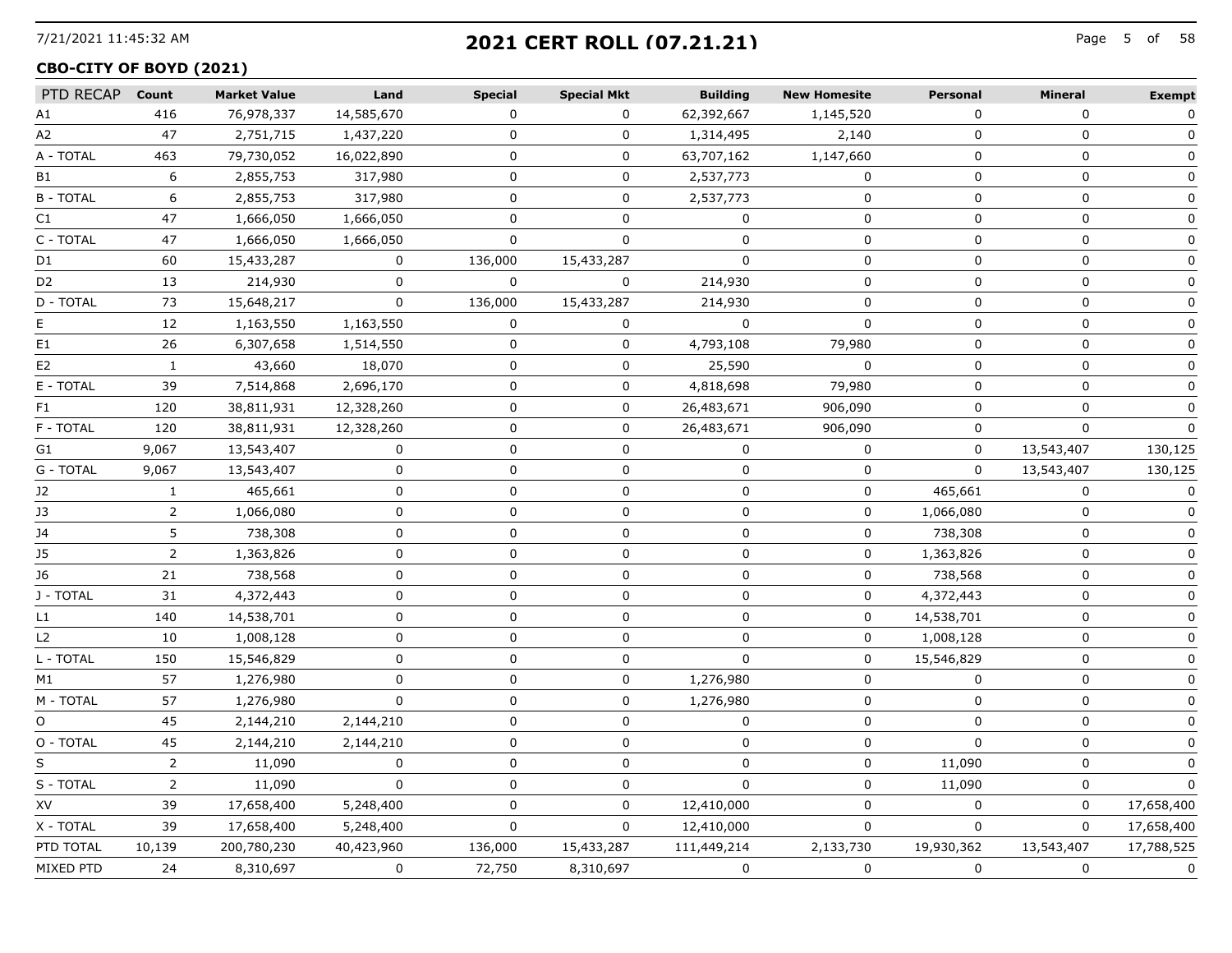# 7/21/2021 11:45:32 AM Page 6 of **2021 CERT ROLL (07.21.21)**

## **CBR-CITY OF BRIDGEPORT (2021)**

| PTD RECAP Count |                | <b>Market Value</b> | Land       | <b>Special</b> | <b>Special Mkt</b> | <b>Building</b> | <b>New Homesite</b> | Personal   | Mineral  | <b>Exempt</b> |
|-----------------|----------------|---------------------|------------|----------------|--------------------|-----------------|---------------------|------------|----------|---------------|
|                 | $\mathbf{1}$   | 4,773,540           | $\Omega$   | 0              | $\Omega$           | 4,773,540       | $\Omega$            | $\Omega$   | $\Omega$ | 4,773,540     |
| - TOTAL         |                | 4,773,540           |            |                | 0                  | 4,773,540       | $\Omega$            | $\Omega$   | 0        | 4,773,540     |
| A1              | 1,376          | 234,953,900         | 43,950,470 | 0              | 0                  | 191,003,430     | 2,593,720           | $\Omega$   | 0        | 521,910       |
| A2              | 128            | 6,151,850           | 2,123,320  | 0              | 0                  | 4,028,530       | 129,680             | $\Omega$   | 0        | $\Omega$      |
| A - TOTAL       | 1,504          | 241,105,750         | 46,073,790 | 0              | 0                  | 195,031,960     | 2,723,400           | $\Omega$   | 0        | 521,910       |
| B1              | 55             | 16,793,386          | 1,835,300  | U              | 0                  | 14,958,086      |                     | $\Omega$   | 0        |               |
| <b>B-TOTAL</b>  | 55             | 16,793,386          | 1,835,300  | 0              | 0                  | 14,958,086      | 0                   | 0          | 0        | 0             |
| C1              | 187            | 5,559,083           | 5,559,083  | 0              | 0                  | $\Omega$        | $\mathbf{0}$        | $\Omega$   | $\Omega$ | 32,250        |
| C2              | 10             | 313,800             | 313,800    | 0              | 0                  |                 | 0                   | $\Omega$   | 0        | $\Omega$      |
| C - TOTAL       | 197            | 5,872,883           | 5,872,883  | <sup>n</sup>   | $\Omega$           | $\Omega$        | O                   | $\Omega$   | 0        | 32,250        |
| D1              | 34             | 8,114,050           | 0          | 55,240         | 8,114,050          |                 | O                   | n          | O        | 0             |
| D2              | 3              | 19,200              | 0          | $\Omega$       | $\Omega$           | 19,200          | ŋ                   | $\Omega$   | 0        |               |
| D - TOTAL       | 37             | 8,133,250           | $\Omega$   | 55,240         | 8,114,050          | 19,200          | 0                   | $\Omega$   | 0        | 0             |
|                 | 20             | 2,710,350           | 2,710,350  |                | U                  |                 | O                   | ∩          | O        |               |
| E1              | 18             | 2,055,400           | 487,280    |                | 0                  | 1,568,120       | O                   | n          | O        |               |
| E2              | 1              | 36,670              | 13,610     | 0              | 0                  | 23,060          | 0                   | $\Omega$   | 0        | 0             |
| E - TOTAL       | 39             | 4,802,420           | 3,211,240  | 0              | 0                  | 1,591,180       | $\Omega$            | $\Omega$   | $\Omega$ | $\Omega$      |
| F1.             | 390            | 150,174,030         | 38,633,158 |                | 0                  | 111,540,872     | 595,240             |            | O        | 191,490       |
| F - TOTAL       | 390            | 150,174,030         | 38,633,158 | O              | 0                  | 111,540,872     | 595,240             | $\Omega$   | $\Omega$ | 191,490       |
| G1              | 1,036          | 704,850             | 0          | 0              | 0                  | 0               | 0                   | 0          | 704,850  | 6,755         |
| G - TOTAL       | 1,036          | 704,850             | 0          | 0              | 0                  | $\Omega$        | $\mathbf{0}$        | $\Omega$   | 704,850  | 6,755         |
| J2              | 1              | 1,557,606           | 0          | O              | 0                  | 0               | 0                   | 1,557,606  | 0        | $\mathbf{0}$  |
| J3              | 2              | 1,164,305           | n          | U              | 0                  |                 | 0                   | 1,164,305  | 0        | 0             |
| J4              | 5              | 538,477             | 0          | 0              | 0                  | 0               | 0                   | 538,477    | 0        | 0             |
| 35              | $\overline{2}$ | 1,996,655           | $\Omega$   | 0              | 0                  | 0               | 0                   | 1,996,655  | 0        | 0             |
| J6              | 38             | 1,129,182           | n          | U              | 0                  | O               | 0                   | 1,129,182  | 0        | 0             |
| J7              | $\mathbf{1}$   | 98,142              | 0          | 0              | 0                  | 0               | 0                   | 98,142     | 0        | 0             |
| J - TOTAL       | 49             | 6,484,367           | 0          | 0              | 0                  | 0               | 0                   | 6,484,367  | 0        | 0             |
| L1              | 384            | 54,252,059          | 0          | 0              | 0                  | 0               | 0                   | 54,252,059 | 0        | 0             |
| L <sub>2</sub>  | 14             | 6,041,733           | n          | <sup>n</sup>   | 0                  |                 | $\mathbf{0}$        | 6,041,733  | $\Omega$ | $\Omega$      |
| L - TOTAL       | 398            | 60,293,792          | n          | O              | 0                  | <sup>n</sup>    | 0                   | 60,293,792 | 0        |               |
| M1              | 99             | 1,832,740           | 0          | 0              | 0                  | 1,832,740       | 0                   | $\Omega$   | 0        |               |
| M - TOTAL       | 99             | 1,832,740           |            |                | 0                  | 1,832,740       | <sup>0</sup>        | 0          | 0        |               |
| $\circ$         | 17             | 459,610             | 459,610    |                | 0                  |                 | O                   | $\Omega$   | $\Omega$ | 0             |
| O - TOTAL       | 17             | 459,610             | 459,610    |                | 0                  |                 | 0                   | 0          | 0        | O             |
| S               |                | 4,010               | 0          |                | 0                  |                 | O                   | 4,010      | 0        | 0             |
| S - TOTAL       |                | 4,010               | 0          |                | 0                  |                 | O                   | 4,010      | 0        | 0             |
| XA              | 1              | 1,469,700           | 63,000     | O              | 0                  | 1,406,700       | 0                   | 0          | 0        | 1,469,700     |
| XE              | 6              | 4,714,530           | 88,610     | 0              | 0                  | 4,625,920       | 0                   | 0          | 0        | 4,714,530     |
|                 |                |                     |            |                |                    |                 |                     |            |          |               |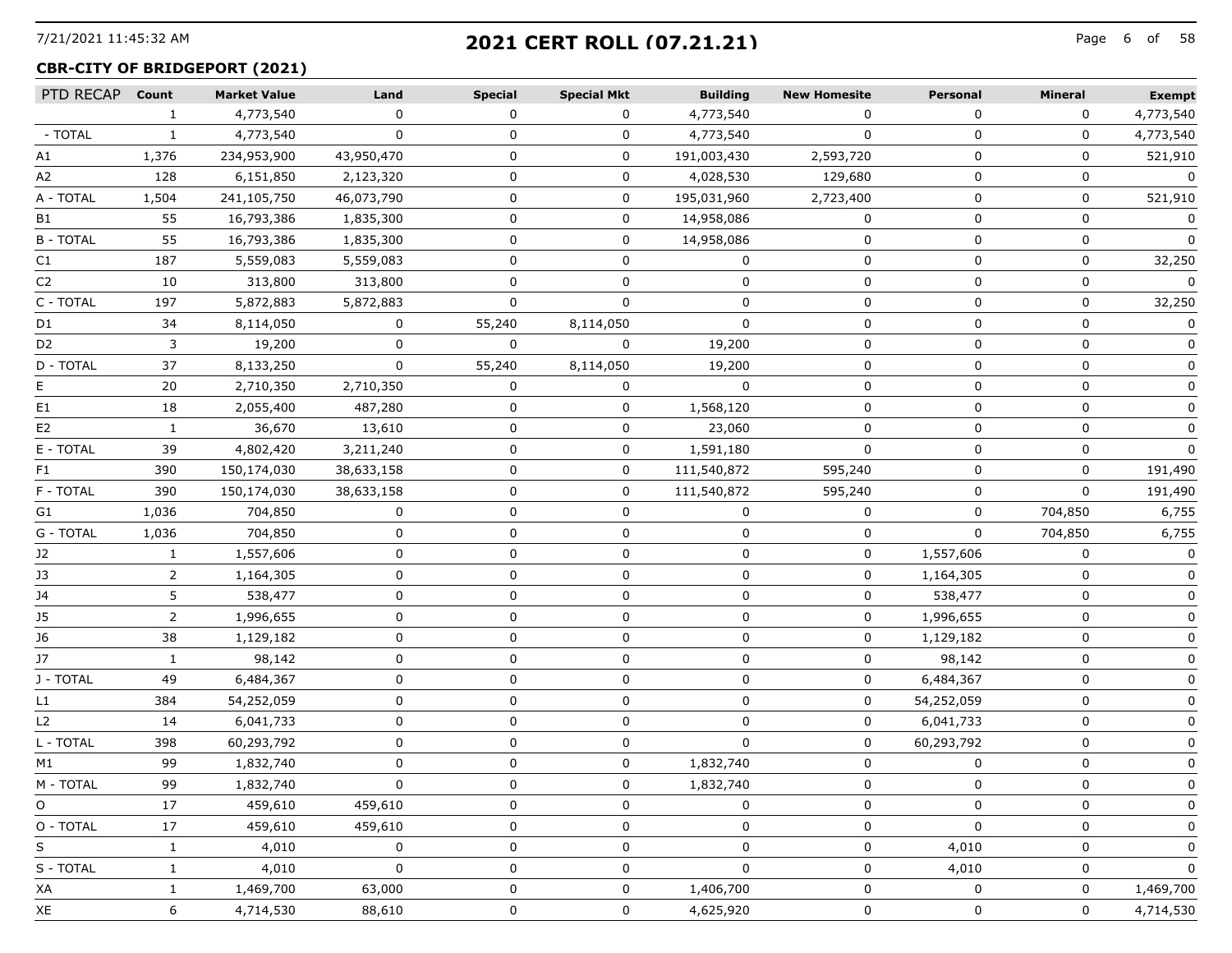## 7/21/2021 11:45:32 AM Page 7 of **2021 CERT ROLL (07.21.21)**

## **CBR-CITY OF BRIDGEPORT (2021)**

| PTD RECAP | Count | <b>Market Value</b> | Land        | <b>Special</b> | <b>Special Mkt</b> | <b>Building</b> | <b>New Homesite</b> | Personal   | <b>Mineral</b> | <b>Exempt</b> |
|-----------|-------|---------------------|-------------|----------------|--------------------|-----------------|---------------------|------------|----------------|---------------|
| XF        |       | 218,030             | 218,030     |                |                    |                 |                     |            |                | 218,030       |
| XL        | ᅭ     | 4,621,680           | 4,499,440   |                |                    | 122,240         |                     |            |                | 4,621,680     |
| XV        | 147   | 87,110,089          | 11,672,150  |                |                    | 75,437,939      |                     |            |                | 87,084,889    |
| X - TOTAL | 172   | 98,134,029          | 16,541,230  |                |                    | 81,592,799      |                     |            |                | 98,108,829    |
| MIXED PTD | 13    | 2,834,350           | 574,120     | 13,220         | 2,254,640          | 5,590           |                     |            |                | 574,120       |
| PTD TOTAL | 3,995 | 599,568,657         | 112,627,211 | 55,240         | 8,114,050          | 411,340,377     | 3,318,640           | 66,782,169 | 704,850        | 103,634,774   |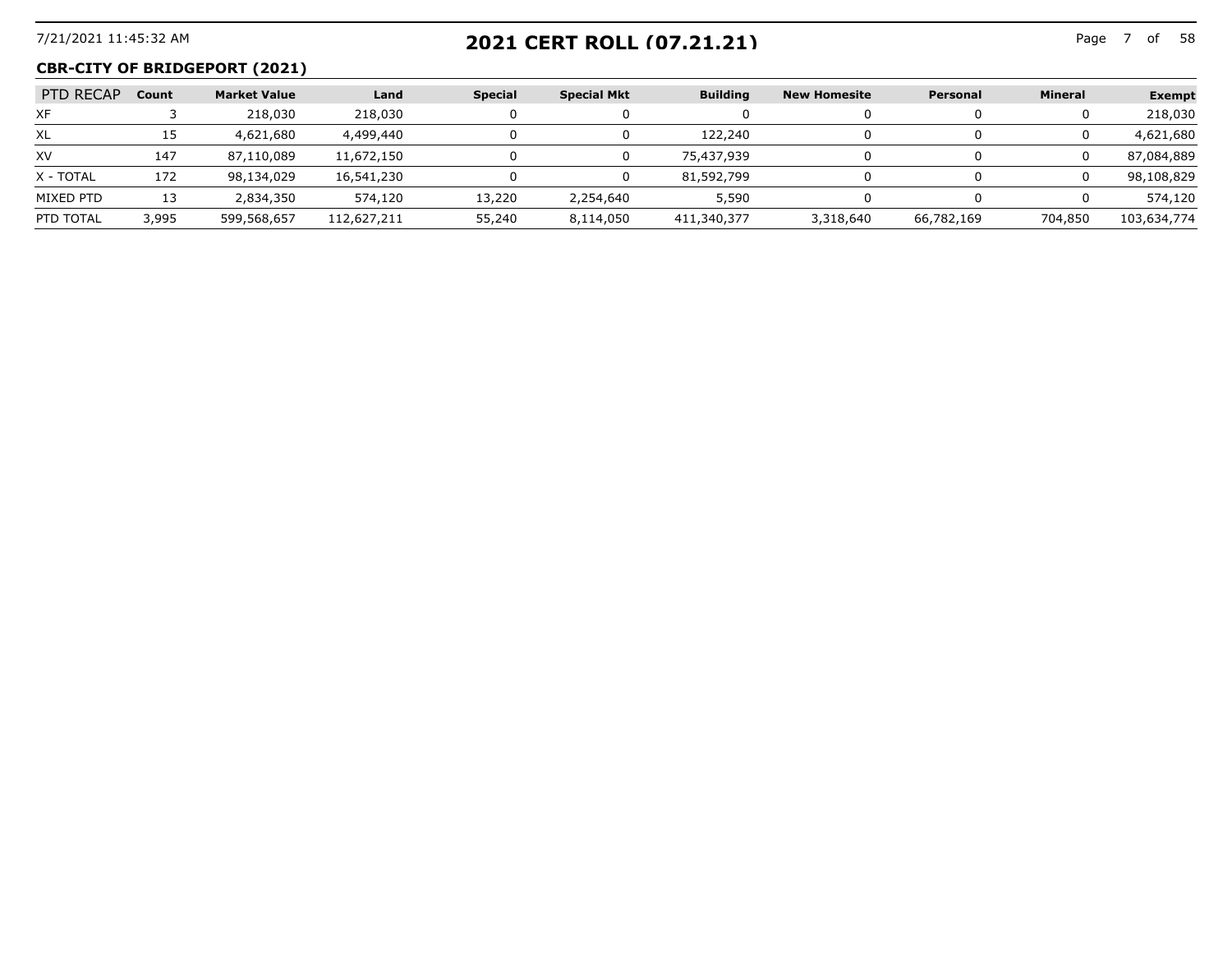# 7/21/2021 11:45:32 AM Page 8 of **2021 CERT ROLL (07.21.21)**

#### **CCH-CITY OF CHICO (2021)**

| PTD RECAP Count |                | <b>Market Value</b> | Land         | <b>Special</b> | <b>Special Mkt</b> | <b>Building</b> | <b>New Homesite</b> | Personal   | <b>Mineral</b> | <b>Exempt</b> |
|-----------------|----------------|---------------------|--------------|----------------|--------------------|-----------------|---------------------|------------|----------------|---------------|
| А1              | 306            | 34,437,714          | 5,255,630    | $\Omega$       | $\mathbf{0}$       | 29,182,084      | 365,540             | $\Omega$   | $\Omega$       | $\mathbf 0$   |
| A2              | 62             | 3,174,330           | 937,640      | $\Omega$       | 0                  | 2,236,690       | 3,840               | $\Omega$   | $\Omega$       | $\Omega$      |
| A - TOTAL       | 368            | 37,612,044          | 6,193,270    | U              | 0                  | 31,418,774      | 369,380             | $\Omega$   | $\Omega$       |               |
| B1              | 1              | 307,400             | 40,080       | 0              | 0                  | 267,320         | 0                   | $\Omega$   | $\mathbf 0$    | $\Omega$      |
| <b>B-TOTAL</b>  | 1              | 307,400             | 40,080       | 0              | 0                  | 267,320         | 0                   | $\Omega$   | $\mathbf 0$    | $\Omega$      |
| C1              | 45             | 756,490             | 756,490      | 0              | 0                  | $\Omega$        | 0                   | 0          | 0              | 23,380        |
| C2              | 2              | 76,430              | 67,360       |                |                    | 9,070           | O                   | $\Omega$   | 0              | $\Omega$      |
| C - TOTAL       | 47             | 832,920             | 823,850      | 0              | 0                  | 9,070           | 0                   | 0          | 0              | 23,380        |
| D1              | 17             | 1,147,620           | $\mathbf{0}$ | 8,210          | 1,147,620          | $\Omega$        | 0                   | $\Omega$   | 0              | $\Omega$      |
| D2              | $\overline{4}$ | 36,080              | $\Omega$     | $\Omega$       | $\Omega$           | 36,080          | 0                   | 0          | $\mathbf 0$    | $\Omega$      |
| D - TOTAL       | 21             | 1,183,700           | $\Omega$     | 8,210          | 1,147,620          | 36,080          | $\Omega$            | 0          | $\mathbf 0$    | 0             |
| E.              | 13             | 783,630             | 783,630      | $\Omega$       | 0                  | $\Omega$        | $\mathbf 0$         | 0          | $\mathbf 0$    | 0             |
| E1              | 14             | 1,548,926           | 414,106      | $\Omega$       | 0                  | 1,134,820       | 4,280               | $\Omega$   | $\Omega$       | $\Omega$      |
| E <sub>2</sub>  | 1              | 66,030              | 66,030       | 0              | 0                  | $\mathbf{0}$    | 0                   | 0          | 0              | 0             |
| E - TOTAL       | 28             | 2,398,586           | 1,263,766    | $\Omega$       | 0                  | 1,134,820       | 4,280               | $\Omega$   | $\Omega$       | $\Omega$      |
| F1              | 71             | 12,921,459          | 2,283,620    | 0              | 0                  | 10,637,839      | 339,474             | $\Omega$   | $\Omega$       |               |
| F - TOTAL       | 71             | 12,921,459          | 2,283,620    | 0              | 0                  | 10,637,839      | 339,474             | $\Omega$   | 0              |               |
| G1              | 177            | 44,055              | 0            | 0              | 0                  | 0               | 0                   | 0          | 44,055         | 2,873         |
| G - TOTAL       | 177            | 44,055              | 0            | 0              | 0                  | O               | 0                   | $\Omega$   | 44,055         | 2,873         |
| J2              | 1              | 482,418             | 0            | 0              | 0                  | 0               | 0                   | 482,418    | 0              | 0             |
| JЗ              | $\overline{2}$ | 592,108             | $\mathbf 0$  | $\mathbf 0$    | 0                  | $\mathbf 0$     | $\mathbf 0$         | 592,108    | $\mathbf 0$    | $\Omega$      |
| J4              | 3              | 507,626             | $\Omega$     | 0              | 0                  | $\Omega$        | 0                   | 507,626    | $\mathbf 0$    | 0             |
| 35              | $\overline{4}$ | 1,396,698           | $\Omega$     | $\Omega$       | 0                  | 0               | 0                   | 1,396,698  | $\Omega$       | 0             |
| J6              | 6              | 20,226              | $\mathbf{0}$ | 0              | 0                  | $\Omega$        | 0                   | 20,226     | $\Omega$       | 0             |
| J7              | $\mathbf{1}$   | 17,148              | $\Omega$     | 0              | 0                  | 0               | $\Omega$            | 17,148     | $\Omega$       | 0             |
| J - TOTAL       | 17             | 3,016,224           | $\Omega$     | 0              | 0                  | $\Omega$        | $\Omega$            | 3,016,224  | $\Omega$       |               |
| L1              | 71             | 19,958,700          | $\Omega$     | 0              | 0                  | 0               | $\Omega$            | 19,958,700 | 0              |               |
| L - TOTAL       | 71             | 19,958,700          | $\Omega$     | 0              | 0                  | $\Omega$        | $\Omega$            | 19,958,700 | $\mathbf 0$    |               |
| M1              | 20             | 546,940             | ŋ            | 0              | 0                  | 546,940         | 59,170              | 0          | 0              |               |
| M - TOTAL       | 20             | 546,940             | $\Omega$     | 0              | 0                  | 546,940         | 59,170              | $\Omega$   | $\mathbf{0}$   | <sup>0</sup>  |
| XL              | 3              | 260,300             | 260,300      | 0              | 0                  | $\Omega$        | 0                   | 0          | 0              | 260,300       |
| XV              | 37             | 6,602,390           | 1,385,360    | $\Omega$       | 0                  | 5,217,030       | 0                   | $\Omega$   | 0              | 6,602,390     |
| X - TOTAL       | 40             | 6,862,690           | 1,645,660    | $\Omega$       | 0                  | 5,217,030       | $\mathbf{0}$        | $\Omega$   | $\Omega$       | 6,862,690     |
| PTD TOTAL       | 861            | 85,684,718          | 12,250,246   | 8,210          | 1,147,620          | 49,267,873      | 772,304             | 22,974,924 | 44,055         | 6,888,943     |
| MIXED PTD       | 9              | 463,730             | 4,710        | 2,550          | 459,020            | $\mathbf{0}$    | $\mathbf 0$         | 0          | $\mathbf 0$    | $\mathbf 0$   |
|                 |                |                     |              |                |                    |                 |                     |            |                |               |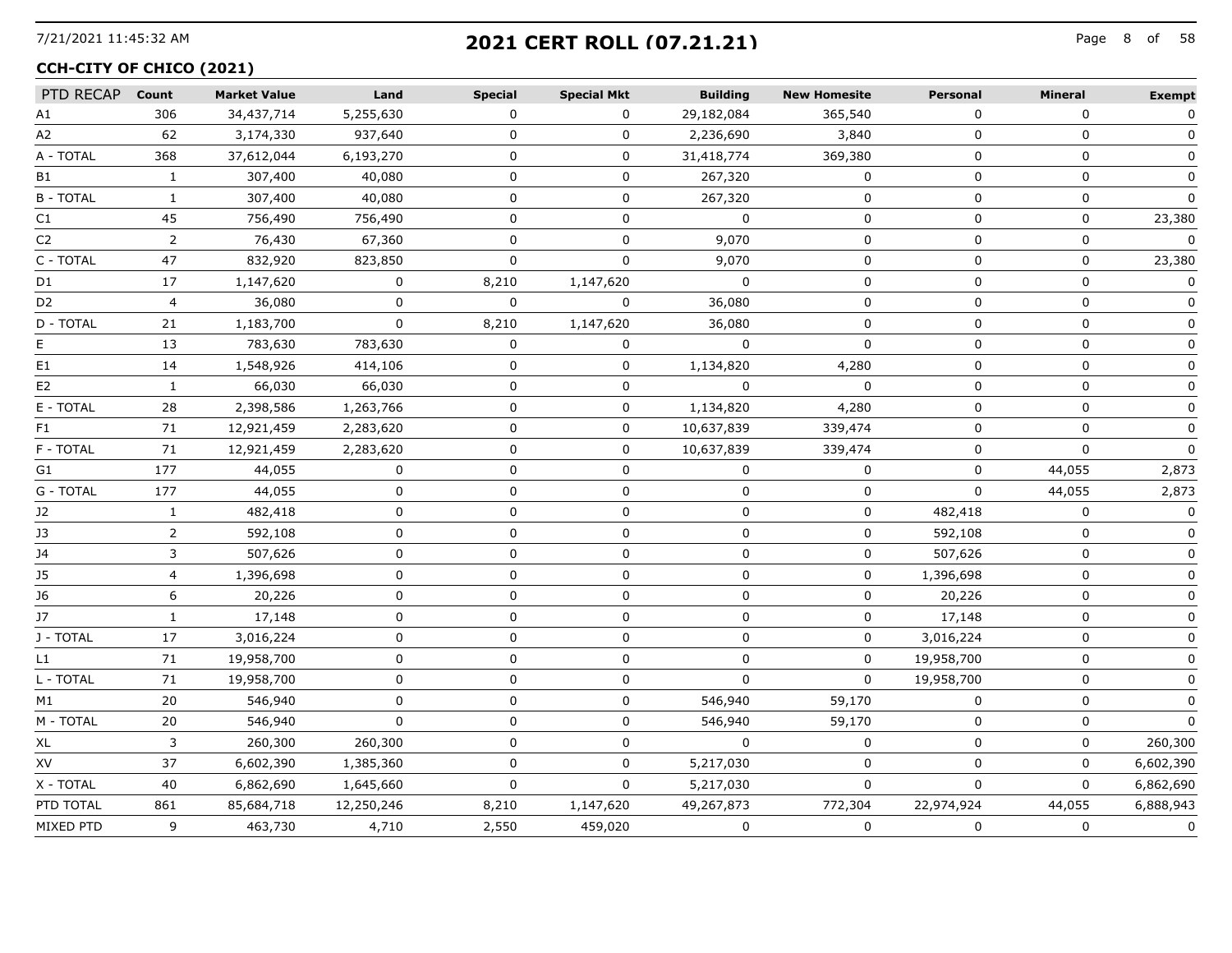# 7/21/2021 11:45:32 AM Page 9 of **2021 CERT ROLL (07.21.21)**

#### **CDE-CITY OF DECATUR (2021)**

| PTD RECAP      | Count        | <b>Market Value</b> | Land        | <b>Special</b> | <b>Special Mkt</b> | <b>Building</b> | <b>New Homesite</b> | Personal    | Mineral      | <b>Exempt</b> |
|----------------|--------------|---------------------|-------------|----------------|--------------------|-----------------|---------------------|-------------|--------------|---------------|
| A1             | 1,992        | 397,731,184         | 84,805,786  | $\Omega$       | $\Omega$           | 312,925,398     | 5,111,610           | $\Omega$    | $\Omega$     | 0             |
| A2             | 12           | 807,020             | 474,910     |                | 0                  | 332,110         | 2,520               | 0           | 0            |               |
| A - TOTAL      | 2,004        | 398,538,204         | 85,280,696  | 0              | 0                  | 313,257,508     | 5,114,130           | 0           | 0            |               |
| B1             | 50           | 26,748,812          | 3,321,140   | 0              | 0                  | 23,427,672      | 0                   | 0           | 0            | 0             |
| <b>B-TOTAL</b> | 50           | 26,748,812          | 3,321,140   | $\Omega$       | $\Omega$           | 23,427,672      | $\mathbf{0}$        | $\Omega$    | $\mathbf{0}$ | $\Omega$      |
| C1             | 177          | 7,652,930           | 7,652,930   | 0              | 0                  |                 | 0                   | $\Omega$    | 0            | 447,430       |
| C2             | 12           | 2,579,180           | 2,579,180   | $\Omega$       | 0                  | 0               | 0                   | 0           | 0            | 0             |
| C - TOTAL      | 189          | 10,232,110          | 10,232,110  | $\Omega$       | 0                  | 0               | 0                   | 0           | 0            | 447,430       |
| D1             | 108          | 36,144,269          | $\Omega$    | 102,620        | 36,144,269         | $\Omega$        | 0                   | $\Omega$    | $\Omega$     | 0             |
| D2             | 6            | 97,650              | $\Omega$    | $\Omega$       |                    | 97,650          | U                   | $\Omega$    | 0            |               |
| D - TOTAL      | 114          | 36,241,919          | 0           | 102,620        | 36,144,269         | 97,650          | 0                   | 0           | 0            |               |
| E.             | 38           | 3,242,900           | 3,242,900   | $\Omega$       | $\Omega$           | $\Omega$        | 0                   | 0           | 0            |               |
| E1             | 21           | 5,298,940           | 1,289,500   | $\Omega$       | 0                  | 4,009,440       | 38,880              | $\Omega$    | 0            | 0             |
| E - TOTAL      | 59           | 8,541,840           | 4,532,400   | 0              | 0                  | 4,009,440       | 38,880              |             | 0            |               |
| F1             | 435          | 326,201,230         | 115,751,135 | 0              | 0                  | 210,450,095     | 5,605,240           | 0           | 0            | 1,245,730     |
| F <sub>2</sub> | $\mathbf{1}$ | 19,283,810          | 0           | 0              | 0                  | $\Omega$        | $\mathbf 0$         | 19,283,810  | 0            | $\Omega$      |
| F - TOTAL      | 436          | 345,485,040         | 115,751,135 | 0              | 0                  | 210,450,095     | 5,605,240           | 19,283,810  | 0            | 1,245,730     |
| G1             | 1,626        | 8,005,968           | $\Omega$    | U              | 0                  | $\Omega$        | 0                   | $\Omega$    | 8,005,968    | 449,266       |
| G - TOTAL      | 1,626        | 8,005,968           | 0           | 0              | 0                  | 0               | 0                   | $\Omega$    | 8,005,968    | 449,266       |
| J2             | 1            | 2,378,146           | $\Omega$    | 0              | 0                  | $\Omega$        | 0                   | 2,378,146   | 0            | 0             |
| J3             | 7            | 12,361,044          | 35,940      | 0              | 0                  | $\Omega$        | 0                   | 12,325,104  | 0            | 0             |
| J4             | 13           | 3,218,907           | 8,020       | 0              | 0                  | 2,630           | 0                   | 3,208,257   | 0            |               |
| J5             | 2            | 2,531,838           | 0           | 0              | 0                  | 0               | 0                   | 2,531,838   | 0            |               |
| J6             | 58           | 2,353,171           | 0           | 0              | 0                  | $\Omega$        | 0                   | 2,353,171   | 0            |               |
| J7             | $\mathbf{1}$ | 327,839             | $\Omega$    | 0              | 0                  | $\mathbf{0}$    | 0                   | 327,839     | 0            | ŋ             |
| J - TOTAL      | 82           | 23,170,945          | 43,960      | $\Omega$       | 0                  | 2,630           | 0                   | 23,124,355  | 0            |               |
| L1             | 647          | 78,148,281          | 0           | 0              | 0                  | 0               | 0                   | 78,148,281  | 0            |               |
| L <sub>2</sub> | 26           | 47,551,930          | 0           | 0              | 0                  | $\Omega$        | 0                   | 47,551,930  | 0            |               |
| L - TOTAL      | 673          | 125,700,211         | 0           | 0              | 0                  | $\Omega$        | 0                   | 125,700,211 | 0            |               |
| M1             | 64           | 851,120             | $\Omega$    | $\Omega$       | 0                  | 851,120         | 0                   | ∩           | 0            |               |
| M - TOTAL      | 64           | 851,120             | 0           | 0              | 0                  | 851,120         | 0                   | 0           | 0            |               |
| O              | $\mathbf{1}$ | 430                 | 430         | 0              | 0                  | 0               | 0                   | 0           | 0            |               |
| O - TOTAL      |              | 430                 | 430         | <sup>n</sup>   | U                  |                 | U                   | 0           | 0            |               |
| S              | 9            | 18,070,150          | $\Omega$    | 0              | U                  |                 | 0                   | 18,070,150  | 0            |               |
| S - TOTAL      | 9            | 18,070,150          | 0           | O              | 0                  |                 | 0                   | 18,070,150  | 0            | 0             |
| ХA             | 2            | 1,624,270           | 424,190     | O              | 0                  | 1,200,080       | 0                   | 0           | 0            | 1,624,270     |
| XF             | 4            | 29,476,110          | 8,472,900   | U              | 0                  | 21,003,210      | 0                   | 0           | 0            | 29,476,110    |
| XL             | 4            | 5,595,520           | 5,594,640   | 0              | 0                  | 880             | 0                   | 0           | 0            | 5,595,520     |
| XR             | 2            | 467,830             | 467,830     | 0              | -------<br>0       | 0               | 0                   | 0           | 0            | 467,830       |
|                |              |                     |             |                |                    |                 |                     |             |              |               |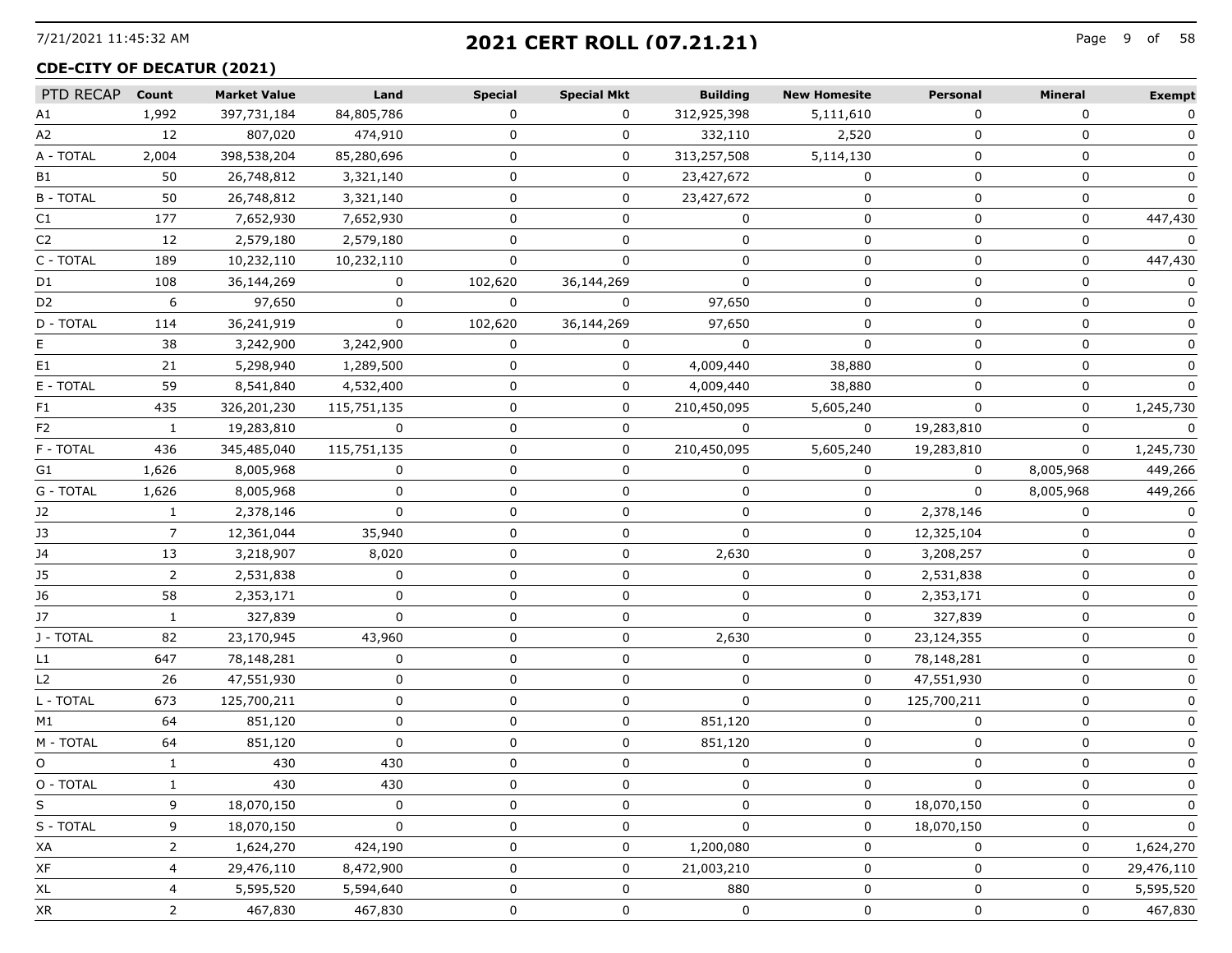## 7/21/2021 11:45:32 AM Page 10 of **2021 CERT ROLL (07.21.21)**

Page 10 of 58

#### **CDE-CITY OF DECATUR (2021)**

| PTD RECAP | Count | <b>Market Value</b> | Land        | <b>Special</b> | <b>Special Mkt</b> | <b>Building</b> | <b>New Homesite</b> | Personal    | <b>Mineral</b> | <b>Exempt</b> |
|-----------|-------|---------------------|-------------|----------------|--------------------|-----------------|---------------------|-------------|----------------|---------------|
| XV        | 195   | 159,606,868         | 43,983,112  |                |                    | 115,623,756     | 4,524,460           |             |                | 159,386,318   |
| X - TOTAL | 207   | 196,770,598         | 58,942,672  |                |                    | 137,827,926     | 4,524,460           |             |                | 196,550,048   |
| MIXED PTD | 35    | 8,524,990           |             | 30,270         | 8,524,990          |                 |                     |             |                |               |
| PTD TOTAL | 5,514 | l,198,357,347       | 278,104,543 | 102,620        | 36,144,269         | 689,924,041     | 15,282,710          | 186,178,526 | 8,005,968      | 198,692,474   |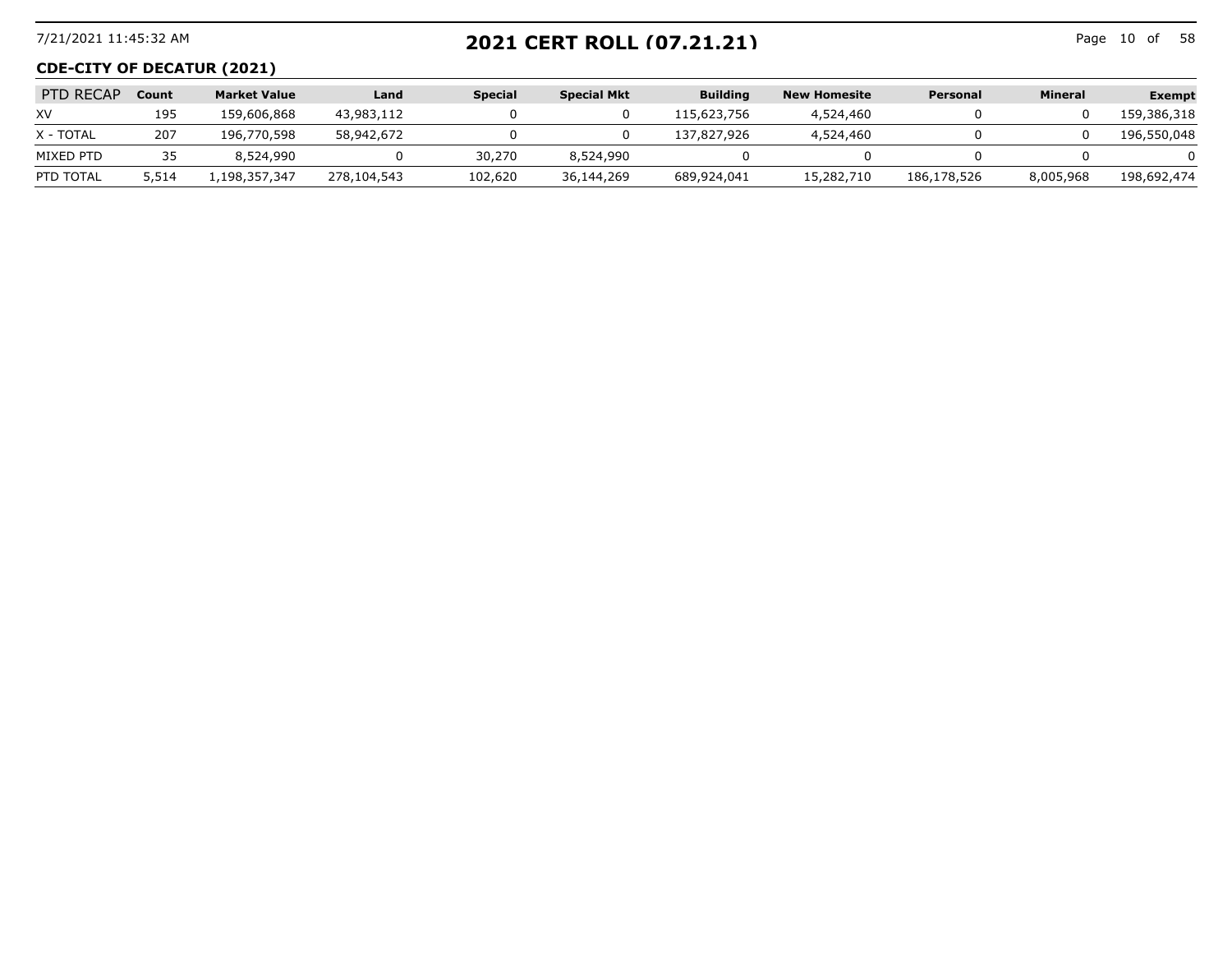# 7/21/2021 11:45:32 AM Page 11 of **2021 CERT ROLL (07.21.21)**

#### **CFW-CITY OF FT WORTH (2021)**

| PTD RECAP | Count | <b>Market Value</b> | Land | <b>Special</b> | <b>Special Mkt</b> | <b>Building</b> | New Homesite | Personal | <b>Mineral</b> | <b>Exempt</b> |
|-----------|-------|---------------------|------|----------------|--------------------|-----------------|--------------|----------|----------------|---------------|
| D1        |       | 2,188,210           |      | 16,260         | 2,188,210          |                 |              |          |                |               |
| D - TOTAL |       | 2,188,210           |      | 16,260         | 2,188,210          |                 |              |          |                |               |
| G1        | 70    | 1,377,106           |      |                |                    |                 |              |          | 1,377,106      |               |
| G - TOTAL | 70    | 1,377,106           |      |                |                    |                 |              |          | 1,377,106      |               |
| J6        |       | 200.021             |      |                |                    |                 |              | 200,021  |                |               |
| J - TOTAL |       | 200.021             |      |                |                    |                 |              | 200,021  |                |               |
| PTD TOTAL | 82    | 3.765.337           |      | 16.260         | 2,188,210          |                 |              | 200.021  | 1.377.106      |               |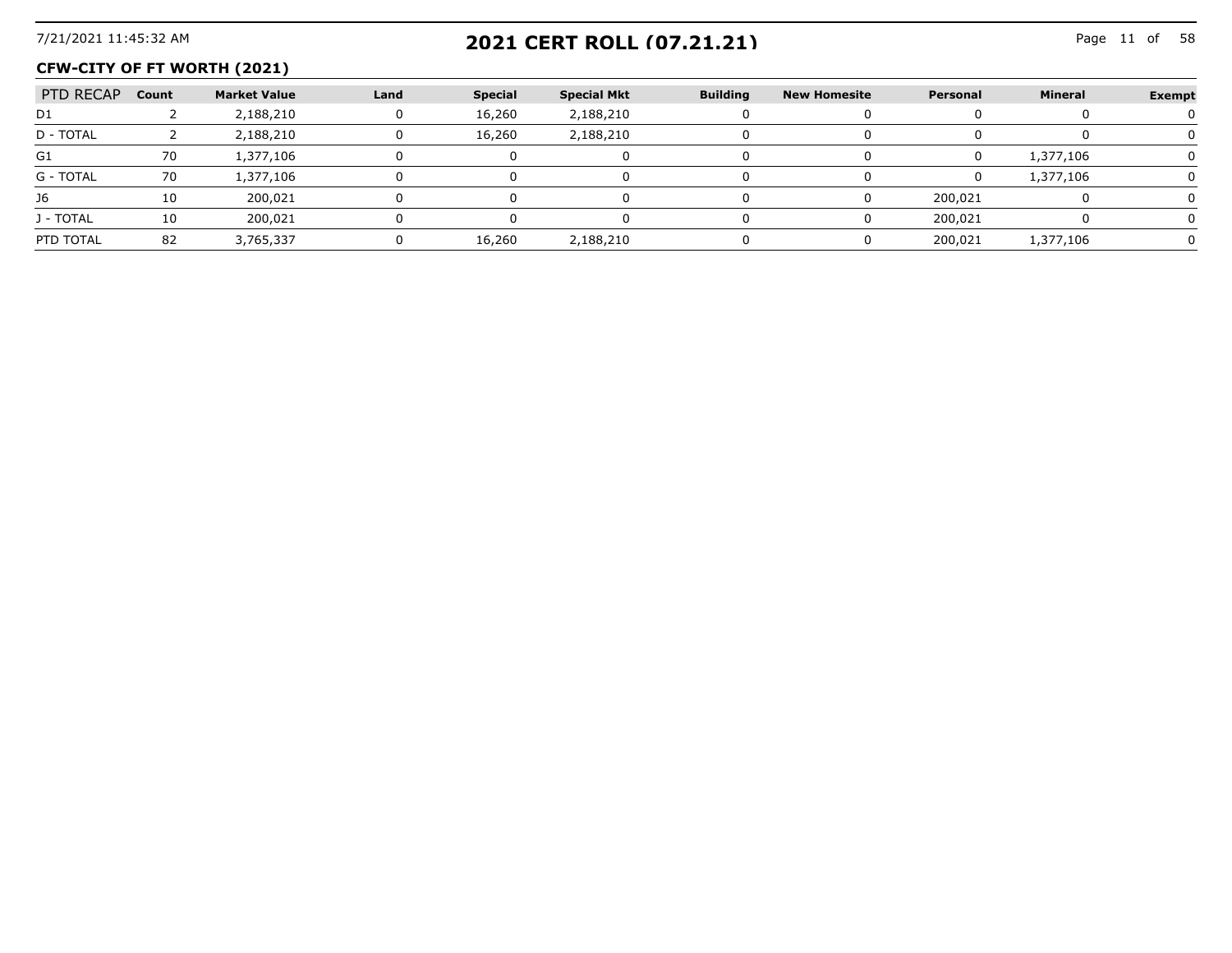# 7/21/2021 11:45:32 AM Page 12 of **2021 CERT ROLL (07.21.21)**

#### **CLA-CITY OF LAKE BRIDGEPORT (2021)**

| PTD RECAP Count |              | <b>Market Value</b> | Land       | <b>Special</b> | <b>Special Mkt</b> | <b>Building</b> | <b>New Homesite</b> | Personal     | <b>Mineral</b> | <b>Exempt</b> |
|-----------------|--------------|---------------------|------------|----------------|--------------------|-----------------|---------------------|--------------|----------------|---------------|
| A1              | 178          | 31,255,433          | 9,415,433  | 0              | 0                  | 21,840,000      | 614,810             | 0            | 0              | $\mathbf{0}$  |
| A2              | 50           | 3,711,090           | 1,523,660  | 0              | 0                  | 2,187,430       | 300,900             | $\Omega$     | $\mathbf 0$    |               |
| A3              | 19           | 4,647,770           | 1,945,370  | $\Omega$       | 0                  | 2,702,400       | 124,510             | $\Omega$     | $\Omega$       |               |
| A - TOTAL       | 247          | 39,614,293          | 12,884,463 | 0              | 0                  | 26,729,830      | 1,040,220           | 0            | 0              |               |
| B1              | 5            | 922,880             | 41,880     | 0              | 0                  | 881,000         | 0                   | $\Omega$     | 0              |               |
| <b>B-TOTAL</b>  | 5            | 922,880             | 41,880     | 0              | 0                  | 881,000         | $\Omega$            | $\Omega$     | $\Omega$       |               |
| C1              | 118          | 994,405             | 994,405    | n              | 0                  |                 | 0                   | n            | 0              |               |
| C <sub>2</sub>  | $\mathbf{1}$ | 510                 | 510        | 0              | 0                  | O               | 0                   | 0            | 0              |               |
| C3              | 197          | 850,386             | 850,386    | 0              | 0                  | n               | 0                   | 0            | 0              |               |
| C - TOTAL       | 316          | 1,845,301           | 1,845,301  | 0              | <sup>0</sup>       | $\Omega$        | $\Omega$            | $\Omega$     | $\Omega$       |               |
| D1              | 6            | 195,480             |            | 930            | 195,480            |                 |                     |              | U              |               |
| D - TOTAL       | 6            | 195,480             | 0          | 930            | 195,480            |                 |                     |              | ŋ              |               |
|                 |              | 2,880               | 2,880      | 0              | 0                  | O               | $\Omega$            | 0            | 0              |               |
| E1              | 5            | 1,195,010           | 178,880    | $\Omega$       | 0                  | 1,016,130       | 547,160             | $\Omega$     | $\Omega$       |               |
| E - TOTAL       | 6.           | 1,197,890           | 181,760    | U              | 0                  | 1,016,130       | 547,160             | 0            | 0              |               |
| F1              | 5.           | 1,468,780           | 979,810    | 0              | 0                  | 488,970         | 0                   | $\Omega$     | 0              |               |
| F - TOTAL       | 5.           | 1,468,780           | 979,810    | 0              | 0                  | 488,970         | 0                   | 0            | 0              |               |
| G1              | 40           | 1,838,324           | $\Omega$   | <sup>0</sup>   | 0                  |                 | $\Omega$            | $\Omega$     | 1,838,324      |               |
| G - TOTAL       | 40           | 1,838,324           | U          | 0              | 0                  | ŋ               | 0                   | 0            | 1,838,324      |               |
| J3              | 2            | 51,280              | 0          | 0              | 0                  | n               | 0                   | 51,280       | $\Omega$       |               |
| J4              | $\mathbf{1}$ | 13,120              | U          | 0              | 0                  | 0               | 0                   | 13,120       | 0              |               |
| J6              | 2            | 6,302               | 0          | 0              | 0                  | O               | 0                   | 6,302        | 0              |               |
| J - TOTAL       | 5.           | 70,702              | ŋ          | U              | U                  | n               | U                   | 70,702       | 0              |               |
| M1              | 2            | 85,830              | n          | 0              | U                  | 85,830          | 0                   | $\Omega$     | 0              |               |
| M - TOTAL       | 2            | 85,830              | $\Omega$   | 0              | 0                  | 85,830          | 0                   | <sup>0</sup> | $\Omega$       |               |
| O               |              | 61,120              | 61,120     |                | O                  |                 | ŋ                   |              | U              |               |
| O - TOTAL       | 4            | 61,120              | 61,120     | 0              | 0                  | O               | 0                   | 0            | 0              |               |
| XR              | 2            | 50,630              | 50,630     | $\Omega$       | 0                  | $\Omega$        | $\Omega$            | $\Omega$     | $\Omega$       | 50,630        |
| XV              | 61           | 738,650             | 286,150    | $\Omega$       | 0                  | 452,500         | 0                   | $\Omega$     | $\Omega$       | 738,650       |
| X - TOTAL       | 63           | 789,280             | 336,780    | <sup>n</sup>   | 0                  | 452,500         | $\Omega$            | $\Omega$     | $\Omega$       | 789,280       |
| PTD TOTAL       | 699          | 48,089,880          | 16,331,114 | 930            | 195,480            | 29,654,260      | 1,587,380           | 70,702       | 1,838,324      | 789,280       |
| MIXED PTD       | $\mathbf{1}$ | 166,510             | 0          | 760            | 166,510            | $\mathbf 0$     | 0                   | 0            | 0              | $\mathbf 0$   |
|                 |              |                     |            |                |                    |                 |                     |              |                |               |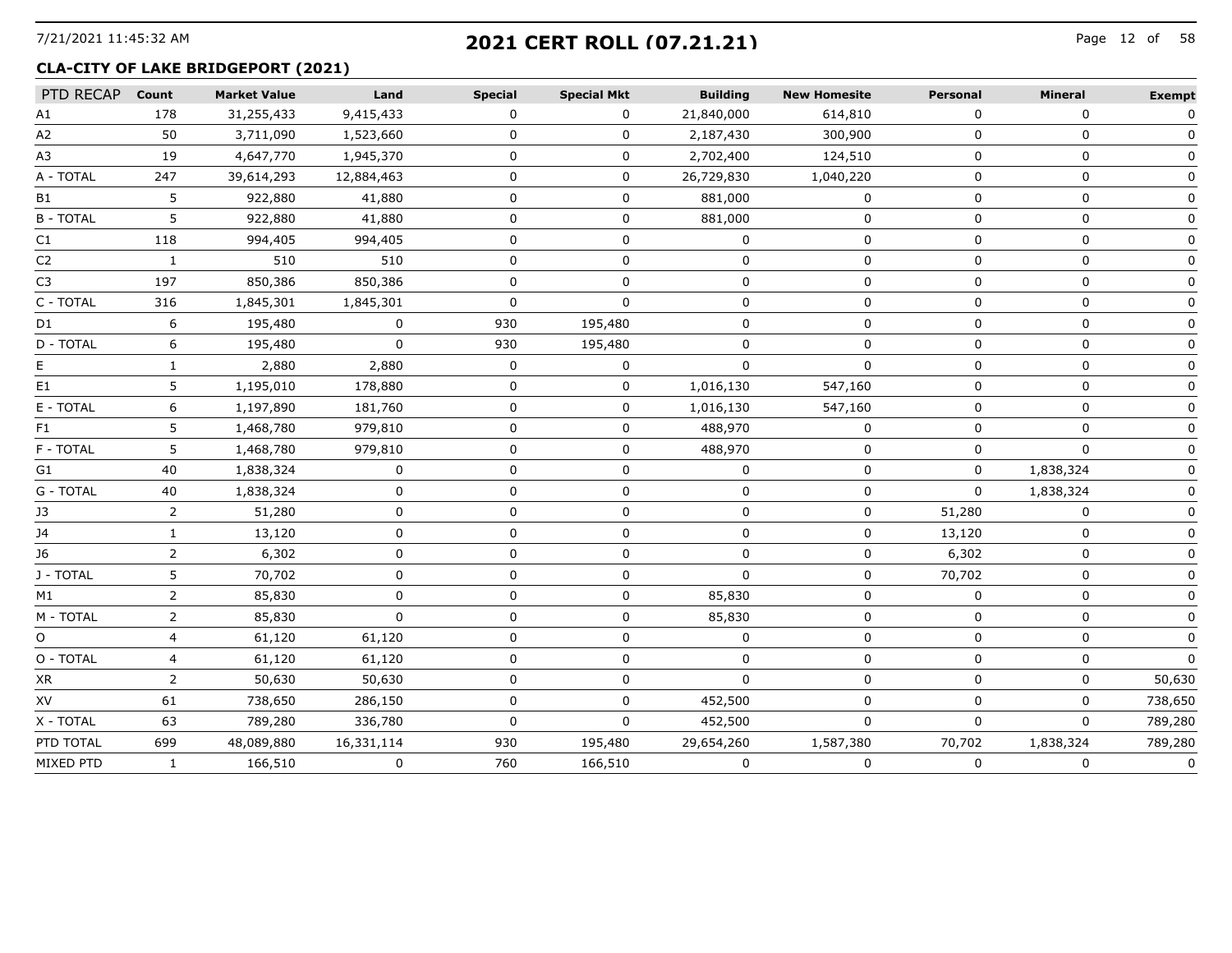# 7/21/2021 11:45:32 AM Page 13 of **2021 CERT ROLL (07.21.21)**

#### **CNE-CITY OF NEWARK (2021)**

| PTD RECAP        | Count          | <b>Market Value</b> | Land         | <b>Special</b> | <b>Special Mkt</b> | <b>Building</b> | <b>New Homesite</b> | Personal    | Mineral     | <b>Exempt</b> |
|------------------|----------------|---------------------|--------------|----------------|--------------------|-----------------|---------------------|-------------|-------------|---------------|
| А1               | 235            | 54,281,477          | 9,235,005    | $\Omega$       | 0                  | 45,046,472      | 562,870             | 0           | 0           | 0             |
| A2               | 155            | 5,870,900           | 1,668,290    | 0              | 0                  | 4,202,610       | 2,140               | $\Omega$    | $\Omega$    |               |
| A - TOTAL        | 390            | 60,152,377          | 10,903,295   | 0              | 0                  | 49,249,082      | 565,010             | 0           | 0           | 0             |
| B1               | 2              | 1,711,460           | 163,180      | 0              | 0                  | 1,548,280       | 0                   | 0           | 0           | 0             |
| <b>B - TOTAL</b> | $\overline{2}$ | 1,711,460           | 163,180      | $\mathbf 0$    | $\mathbf 0$        | 1,548,280       | $\mathbf 0$         | $\mathbf 0$ | 0           | $\Omega$      |
| C1               | 53             | 875,850             | 875,850      | 0              | 0                  | $\mathbf{0}$    | 0                   | 0           | 0           | 27,500        |
| C <sub>3</sub>   | $\mathbf{1}$   | 13,430              | 13,430       | $\Omega$       | $\Omega$           | $\Omega$        | $\Omega$            | $\Omega$    | $\Omega$    | $\Omega$      |
| C - TOTAL        | 54             | 889,280             | 889,280      | <sup>n</sup>   |                    | n               | n                   |             | 0           | 27,500        |
| D1               | 8              | 1,000,390           | 0            | 2,500          | 1,000,390          | $\Omega$        | 0                   | 0           | 0           |               |
| D - TOTAL        | 8              | 1,000,390           | 0            | 2,500          | 1,000,390          | 0               | 0                   | 0           | 0           |               |
| E.               | 3              | 111,320             | 111,320      | 0              | 0                  | 0               | 0                   | 0           | 0           | 0             |
| E1               | 9              | 2,343,930           | 479,530      | 0              | 0                  | 1,864,400       | 0                   | 0           | 0           | 0             |
| E <sub>2</sub>   | 5              | 489,680             | 255,490      | 0              | $\mathbf 0$        | 234,190         | 0                   | $\Omega$    | 0           | $\Omega$      |
| E - TOTAL        | 17             | 2,944,930           | 846,340      | 0              | 0                  | 2,098,590       | 0                   | 0           | $\mathbf 0$ | O             |
| F1               | 26             | 4,235,460           | 1,415,520    | 0              | 0                  | 2,819,940       | $\Omega$            | $\Omega$    | $\Omega$    |               |
| F - TOTAL        | 26             | 4,235,460           | 1,415,520    | 0              | 0                  | 2,819,940       | 0                   | 0           | $\mathbf 0$ |               |
| G1               | 266            | 1,290,369           | 0            | $\Omega$       | $\Omega$           | $\mathbf{0}$    | $\Omega$            | $\Omega$    | 1,290,369   |               |
| G - TOTAL        | 266            | 1,290,369           | 0            | 0              | 0                  | 0               | 0                   | 0           | 1,290,369   |               |
| J2               | 1              | 413,877             | $\mathbf 0$  | 0              | 0                  | $\mathbf 0$     | 0                   | 413,877     | $\Omega$    | O             |
| J3               | 3              | 624,383             | 0            | $\Omega$       | 0                  | $\Omega$        | 0                   | 624,383     | $\mathbf 0$ | 0             |
| J4               | 5              | 176,503             | 0            | 0              | 0                  | 0               | 0                   | 176,503     | 0           | 0             |
| J5               | 1              | 2,023,840           | $\Omega$     | $\Omega$       | 0                  | $\mathbf 0$     | 0                   | 2,023,840   | $\mathbf 0$ |               |
| J - TOTAL        | 10             | 3,238,603           | 0            | 0              | 0                  | 0               | 0                   | 3,238,603   | 0           |               |
| L1               | 53             | 1,015,947           | 0            | 0              | 0                  | $\Omega$        | 0                   | 1,015,947   | 0           |               |
| L2               | 4              | 343,395             | 0            | 0              | 0                  | $\Omega$        | 0                   | 343,395     | 0           | O             |
| L - TOTAL        | 57             | 1,359,342           | $\mathbf 0$  | 0              | 0                  | $\mathbf{0}$    | 0                   | 1,359,342   | 0           | 0             |
| M1               | 73             | 2,340,880           | $\Omega$     | $\Omega$       | 0                  | 2,340,880       | 0                   | $\Omega$    | 0           | $\mathbf{0}$  |
| M - TOTAL        | 73             | 2,340,880           | $\Omega$     | 0              | 0                  | 2,340,880       | 0                   | $\Omega$    | $\mathbf 0$ | $\mathbf{0}$  |
| S                | 2              | 41,710              | $\Omega$     | U              | 0                  | $\Omega$        | 0                   | 41,710      | 0           |               |
| S - TOTAL        | 2              | 41,710              | $\Omega$     | 0              | 0                  | $\Omega$        | 0                   | 41,710      | 0           | $\Omega$      |
| XV               | 18             | 2,426,730           | 629,280      | 0              | 0                  | 1,797,450       | 0                   | 0           | 0           | 2,426,730     |
| X - TOTAL        | 18             | 2,426,730           | 629,280      | $\Omega$       | $\mathbf 0$        | 1,797,450       | $\Omega$            | $\mathbf 0$ | $\mathbf 0$ | 2,426,730     |
| MIXED PTD        | $\overline{4}$ | 549,210             | $\mathbf{0}$ | 1,570          | 549,210            | $\Omega$        | $\Omega$            | $\Omega$    | 0           | $\Omega$      |
| PTD TOTAL        | 923            | 81,631,531          | 14,846,895   | 2,500          | 1,000,390          | 59,854,222      | 565,010             | 4,639,655   | 1,290,369   | 2,454,230     |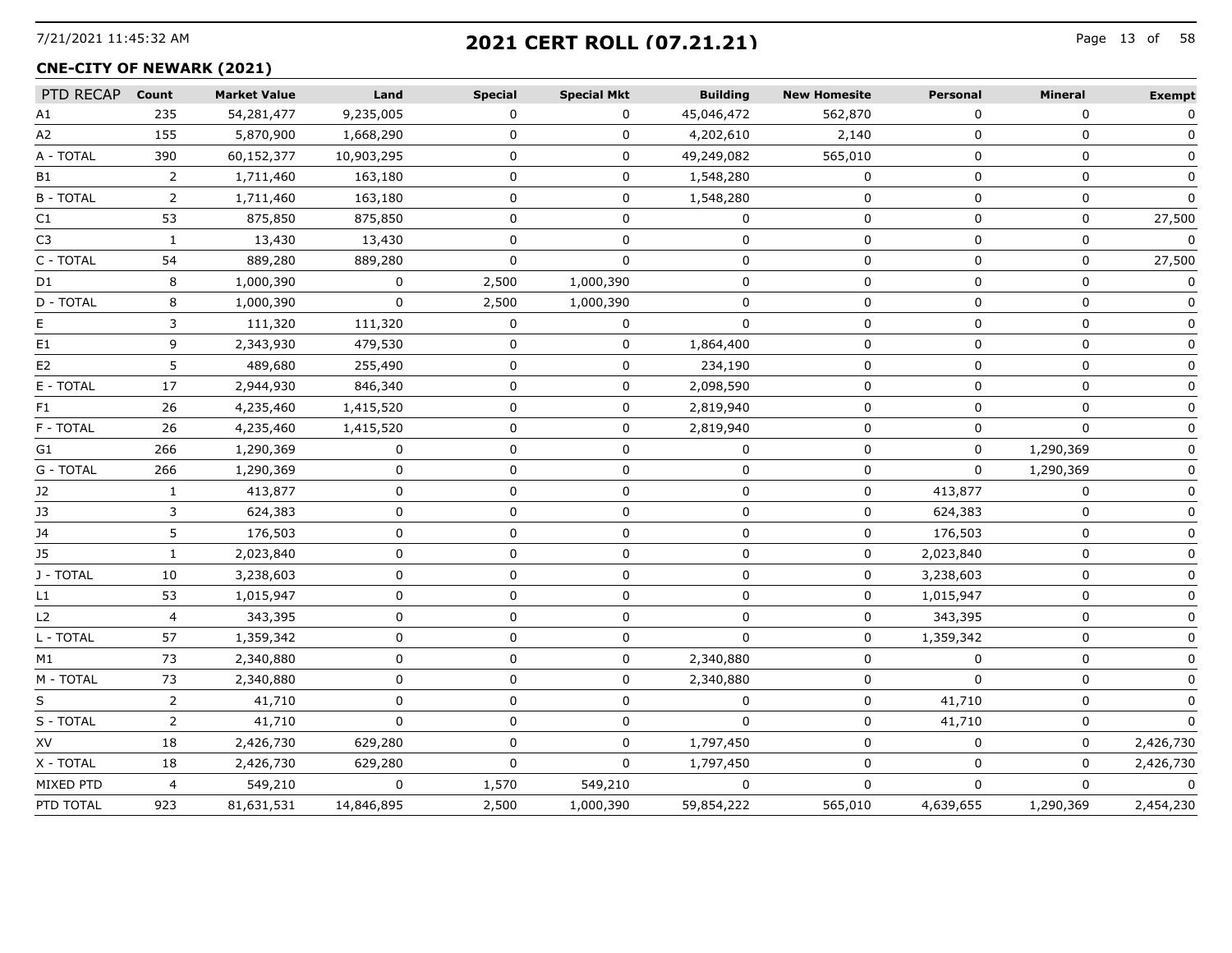## 7/21/2021 11:45:32 AM Page 14 of **2021 CERT ROLL (07.21.21)**

## **CNF-CITY NEW FAIRVIEW (2021)**

| PTD RECAP        | Count        | <b>Market Value</b> | Land         | <b>Special</b> | <b>Special Mkt</b> | <b>Building</b> | <b>New Homesite</b> | <b>Personal</b> | <b>Mineral</b> | <b>Exempt</b> |
|------------------|--------------|---------------------|--------------|----------------|--------------------|-----------------|---------------------|-----------------|----------------|---------------|
| A1               | 113          | 34,168,596          | 7,939,510    | 0              | 0                  | 26,229,086      | 471,110             | 0               | 0              | 0             |
| A2               | 397          | 44,180,648          | 17,145,840   | n              | 0                  | 27,034,808      | 255,170             | ∩               | $\Omega$       |               |
| A - TOTAL        | 510          | 78,349,244          | 25,085,350   | O.             | 0                  | 53,263,894      | 726,280             | 0               | 0              |               |
| C1               | 38           | 1,557,160           | 1,557,160    | <sup>n</sup>   | 0                  | $\Omega$        | 0                   | $\Omega$        | $\Omega$       |               |
| C3               | $\mathbf{1}$ | 112,490             | 112,490      | $\Omega$       | 0                  | $\Omega$        | 0                   | $\Omega$        | $\Omega$       |               |
| C - TOTAL        | 39           | 1,669,650           | 1,669,650    |                |                    | n               | o                   | n               | O              |               |
| D <sub>1</sub>   | 152          | 67,263,840          | $\Omega$     | 487,990        | 67,263,840         | $\Omega$        | <sup>0</sup>        | $\Omega$        | $\Omega$       |               |
| D2               | 8            | 85,730              | $\Omega$     | <sup>0</sup>   | 0                  | 85,730          | 0                   | n               | 0              |               |
| D - TOTAL        | 160          | 67,349,570          | $\Omega$     | 487,990        | 67,263,840         | 85,730          | <sup>0</sup>        | <sup>n</sup>    | $\Omega$       |               |
|                  | 17           | 1,896,360           | 1,896,360    | 0              | 0                  |                 |                     |                 | 0              |               |
| E1               | 56           | 9,609,160           | 1,840,020    | $\Omega$       | $\Omega$           | 7,769,140       | 97,070              | $\Omega$        | $\Omega$       |               |
| E2               | 9            | 1,558,280           | 356,810      | O              | 0                  | 1,201,470       | 0                   | n               | U              |               |
| E - TOTAL        | 82           | 13,063,800          | 4,093,190    |                | 0                  | 8,970,610       | 97,070              | ∩               | U              |               |
| F1.              | 21           | 13,547,550          | 3,895,350    |                | 0                  | 9,652,200       | 618,430             |                 | 0              |               |
| F - TOTAL        | 21           | 13,547,550          | 3,895,350    | 0              | 0                  | 9,652,200       | 618,430             | 0               | 0              |               |
| G1               | 7,477        | 37,959,572          | 0            | 0              | 0                  | $\Omega$        | 0                   | 0               | 37,959,572     |               |
| G - TOTAL        | 7,477        | 37,959,572          | 0            | <sup>0</sup>   | 0                  | 0               | 0                   | 0               | 37,959,572     |               |
| J3               | 3            | 577,895             | $\Omega$     | 0              | 0                  | $\Omega$        | 0                   | 577,895         | 0              |               |
| J4               | 3            | 102,021             | $\Omega$     |                | n                  | n               | $\Omega$            | 102,021         | 0              |               |
| J6               | 138          | 5,140,679           |              |                |                    |                 | 0                   | 5,140,679       | 0              |               |
| J - TOTAL        | 144          | 5,820,595           |              |                |                    |                 | 0                   | 5,820,595       | U              |               |
| L1               | 70           | 6,976,500           |              |                | 0                  | n               | 0                   | 6,976,500       | 0              |               |
| L2               | 1            | 6,580               |              |                | 0                  | n               | 0                   | 6,580           | U              |               |
| L - TOTAL        | 71           | 6,983,080           | <sup>n</sup> | n              | 0                  | $\Omega$        | 0                   | 6,983,080       | 0              |               |
| M1               | 31           | 2,049,530           | 0            | 0              | 0                  | 2,049,530       | 28,200              | 0               | 0              |               |
| M - TOTAL        | 31           | 2,049,530           | $\Omega$     |                | U                  | 2,049,530       | 28,200              |                 |                |               |
| XV               | 18           | 4,140,270           | 2,730,410    |                | 0                  | 1,409,860       | $\Omega$            | ∩               | 0              | 4,140,270     |
| X - TOTAL        | 18           | 4,140,270           | 2,730,410    | $\Omega$       | <sup>0</sup>       | 1,409,860       | $\Omega$            | $\Omega$        | 0              | 4,140,270     |
| PTD TOTAL        | 8,553        | 230,932,861         | 37,473,950   | 487,990        | 67,263,840         | 75,431,824      | 1,469,980           | 12,803,675      | 37,959,572     | 4,140,270     |
| <b>MIXED PTD</b> | 59           | 29,308,490          | 0            | 203,970        | 29,290,450         | 18,040          | 0                   | 0               | 0              | $\Omega$      |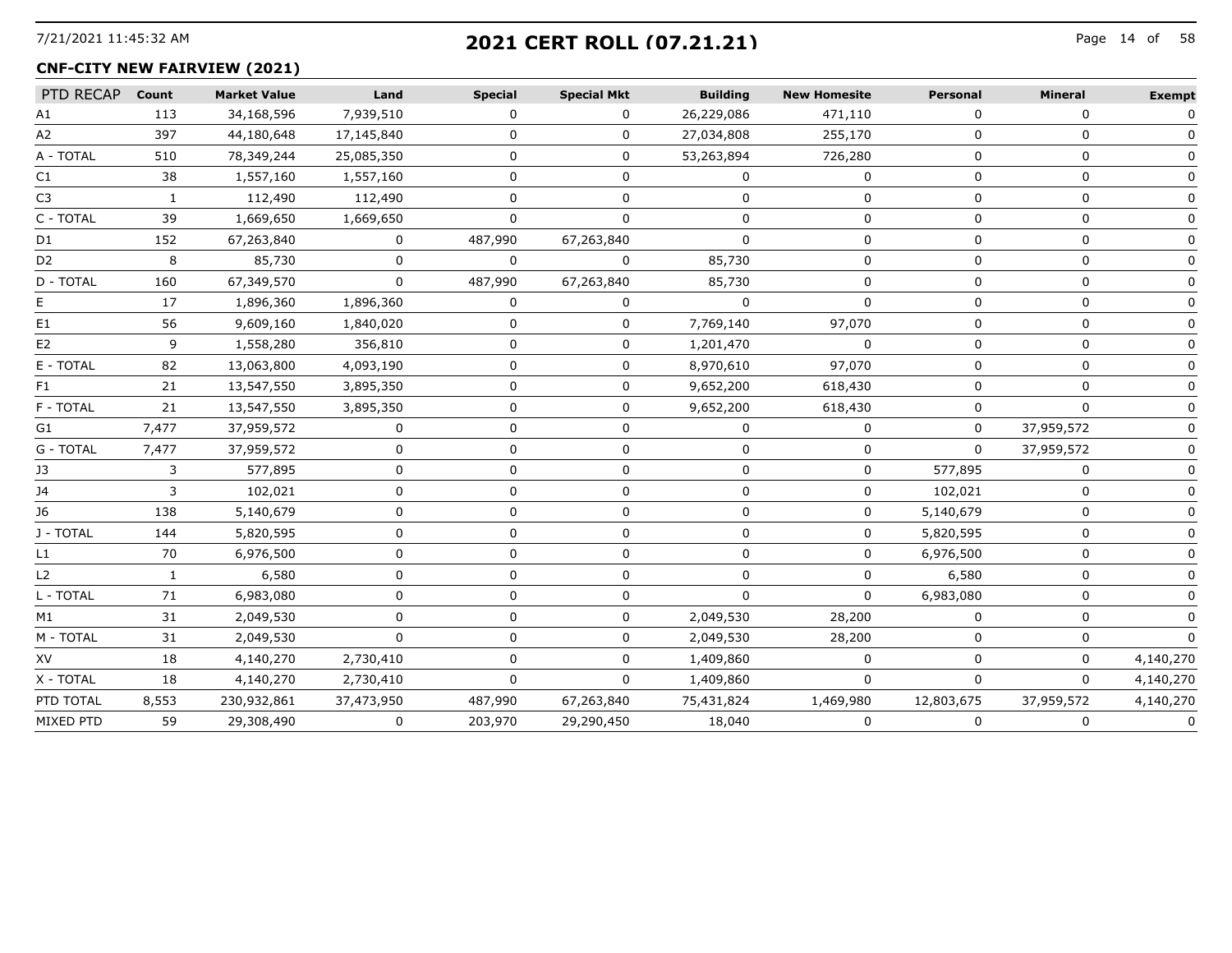# 7/21/2021 11:45:32 AM Page 15 of **2021 CERT ROLL (07.21.21)**

#### **CPA-CITY OF PARADISE (2021)**

| PTD RECAP Count |                | <b>Market Value</b> | Land         | <b>Special</b> | <b>Special Mkt</b> | <b>Building</b> | <b>New Homesite</b> | Personal    | <b>Mineral</b> | <b>Exempt</b> |
|-----------------|----------------|---------------------|--------------|----------------|--------------------|-----------------|---------------------|-------------|----------------|---------------|
| Α1              | 171            | 31,613,327          | 7,802,850    | $\Omega$       | 0                  | 23,810,477      | 2,045,551           | $\Omega$    | $\Omega$       | $\mathbf{0}$  |
| А2              | 37             | 2,163,158           | 950,620      | 0              | 0                  | 1,212,538       | 66,490              | 0           | 0              | 0             |
| A - TOTAL       | 208            | 33,776,485          | 8,753,470    | 0              | 0                  | 25,023,015      | 2,112,041           | 0           | 0              | 0             |
| B1              | $\overline{7}$ | 1,813,980           | 152,570      | 0              | 0                  | 1,661,410       | 376,750             | 0           | 0              | 0             |
| <b>B-TOTAL</b>  | $\overline{7}$ | 1,813,980           | 152,570      | 0              | 0                  | 1,661,410       | 376,750             | 0           | 0              | 0             |
| C1              | 35             | 845,790             | 845,790      | $\Omega$       | $\Omega$           | $\Omega$        | $\mathbf{0}$        | 0           | 0              | 0             |
| C - TOTAL       | 35             | 845,790             | 845,790      | $\Omega$       | 0                  | n               | 0                   | $\Omega$    | 0              | 0             |
| D1              | 69             | 7,468,860           | 0            | 38,530         | 7,468,860          | 0               | 0                   | 0           | 0              |               |
| D2              | 9              | 206,380             | $\Omega$     | $\Omega$       | 0                  | 206,380         | 0                   | 0           | 0              | $\Omega$      |
| D - TOTAL       | 78             | 7,675,240           | 0            | 38,530         | 7,468,860          | 206,380         | 0                   | 0           | 0              | 0             |
| E.              | 19             | 1,263,060           | 1,263,060    | 0              | 0                  | $\Omega$        | $\Omega$            | 0           | $\Omega$       | O             |
| E1              | 32             | 7,206,430           | 1,600,070    | 0              | 0                  | 5,606,360       | 459,690             | $\Omega$    | 0              | 0             |
| E2              | 3              | 307,370             | 249,730      | 0              | 0                  | 57,640          | $\mathbf{0}$        | 0           | 0              | 0             |
| E - TOTAL       | 54             | 8,776,860           | 3,112,860    | 0              | 0                  | 5,664,000       | 459,690             | $\Omega$    | 0              | $\mathbf 0$   |
| F1              | 24             | 6,828,240           | 1,626,660    | 0              | 0                  | 5,201,580       | 0                   | 0           | 0              | 0             |
| F - TOTAL       | 24             | 6,828,240           | 1,626,660    | 0              | 0                  | 5,201,580       | 0                   | 0           | 0              | 0             |
| G1              | 641            | 612,444             | 0            | 0              | 0                  | 0               | 0                   | 0           | 612,444        | 4,193         |
| G - TOTAL       | 641            | 612,444             | $\Omega$     | 0              | 0                  | $\Omega$        | 0                   | $\Omega$    | 612,444        | 4,193         |
| J3              | $\mathbf{1}$   | 506,441             | $\mathbf 0$  | $\mathbf 0$    | 0                  | $\mathbf 0$     | 0                   | 506,441     | 0              | $\Omega$      |
| J4              | 4              | 104,704             | 22,800       | $\Omega$       | 0                  | 8,470           | $\mathbf{0}$        | 73,434      | $\Omega$       | $\Omega$      |
| <b>J5</b>       | $\mathbf{1}$   | 385,134             | 0            | $\Omega$       | 0                  | $\Omega$        | 0                   | 385,134     | 0              | 0             |
| J6              | 15             | 59,394              | 0            | $\Omega$       | 0                  | 0               | 0                   | 59,394      | 0              | 0             |
| J - TOTAL       | 21             | 1,055,673           | 22,800       | 0              | 0                  | 8,470           | 0                   | 1,024,403   | 0              |               |
| L1              | 52             | 3,369,109           | 0            | 0              | 0                  | 0               | 0                   | 3,369,109   | 0              | 0             |
| L - TOTAL       | 52             | 3,369,109           | 0            | 0              | 0                  | $\Omega$        | 0                   | 3,369,109   | 0              | 0             |
| M1              | $\overline{7}$ | 232,060             | $\mathbf{0}$ | $\mathbf 0$    | 0                  | 232,060         | $\mathbf 0$         | $\Omega$    | 0              | $\mathbf 0$   |
| M - TOTAL       | $\overline{7}$ | 232,060             | $\Omega$     | $\Omega$       | 0                  | 232,060         | 0                   | $\Omega$    | 0              | $\mathbf{0}$  |
| O               | $\overline{2}$ | 75,860              | 75,860       | $\Omega$       | 0                  | $\Omega$        | $\Omega$            | $\mathbf 0$ | $\Omega$       | $\Omega$      |
| O - TOTAL       | 2              | 75,860              | 75,860       | 0              | 0                  | $\Omega$        | 0                   | 0           | 0              | <sup>0</sup>  |
| XR              | 1              | 20,130              | 18,000       | 0              | 0                  | 2,130           | 0                   | 0           | 0              | 20,130        |
| XV              | 34             | 29,313,800          | 2,343,720    | 0              | $\Omega$           | 26,970,080      | 0                   | 0           | 0              | 29,313,800    |
| X - TOTAL       | 35             | 29,333,930          | 2,361,720    | $\mathbf 0$    | 0                  | 26,972,210      | 0                   | 0           | 0              | 29,333,930    |
| MIXED PTD       | 30             | 4,476,710           | 22,500       | 25,970         | 4,441,490          | 12,720          | $\Omega$            | $\Omega$    | $\Omega$       | $\Omega$      |
| PTD TOTAL       | 1,164          | 94,395,671          | 16,951,730   | 38,530         | 7,468,860          | 64,969,125      | 2,948,481           | 4,393,512   | 612,444        | 29,338,123    |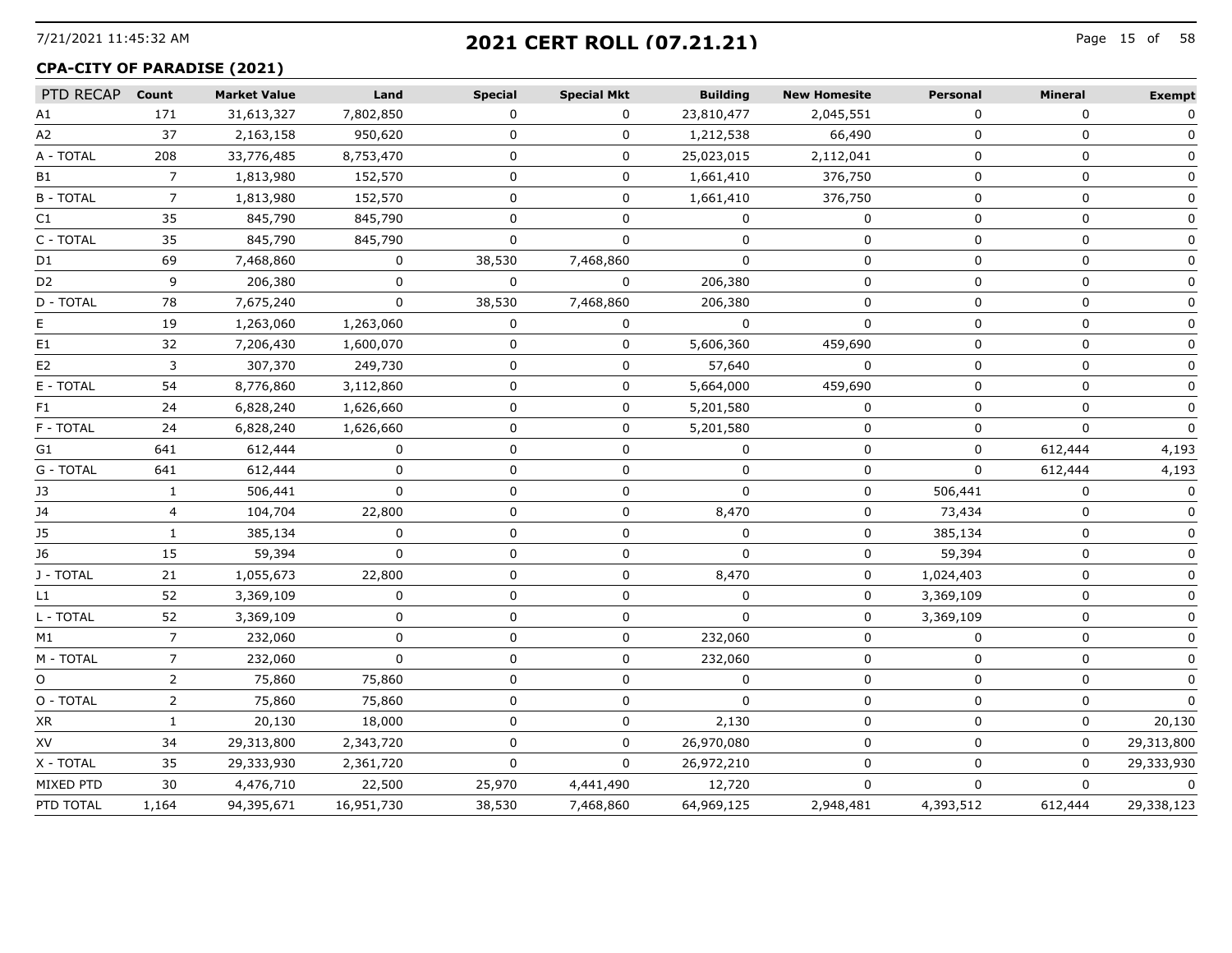# 7/21/2021 11:45:32 AM Page 16 of **2021 CERT ROLL (07.21.21)**

#### **CRH-CITY OF RHOME (2021)**

| PTD RECAP      | Count          | <b>Market Value</b> | Land        | <b>Special</b> | <b>Special Mkt</b> | <b>Building</b> | <b>New Homesite</b> | <b>Personal</b> | <b>Mineral</b> | <b>Exempt</b> |
|----------------|----------------|---------------------|-------------|----------------|--------------------|-----------------|---------------------|-----------------|----------------|---------------|
| A1             | 495            | 103,706,777         | 14,926,660  | $\Omega$       | $\Omega$           | 88,780,117      | 2,070,700           | $\Omega$        | $\mathbf{0}$   | $\mathbf 0$   |
| A2             | 116            | 21,411,690          | 8,382,040   | $\mathbf 0$    | $\mathbf 0$        | 13,029,650      | 2,592,010           | $\mathbf 0$     | $\mathbf 0$    | $\mathbf 0$   |
| A - TOTAL      | 611            | 125,118,467         | 23,308,700  | $\mathbf 0$    | $\mathbf 0$        | 101,809,767     | 4,662,710           | $\mathbf 0$     | $\mathbf 0$    | $\mathbf 0$   |
| <b>B1</b>      | 3              | 1,012,940           | 194,490     | 0              | 0                  | 818,450         | $\mathbf 0$         | 0               | $\mathbf 0$    | $\mathbf 0$   |
| <b>B-TOTAL</b> | 3              | 1,012,940           | 194,490     | $\Omega$       | 0                  | 818,450         | $\Omega$            | $\Omega$        | $\Omega$       | $\mathbf 0$   |
| C1             | 39             | 1,742,180           | 1,742,180   | $\Omega$       | 0                  | $\Omega$        | $\Omega$            | $\Omega$        | $\Omega$       | 0             |
| C <sub>2</sub> | $\mathbf{1}$   | 780                 | 780         | $\Omega$       | 0                  | $\mathbf 0$     | 0                   | $\Omega$        | $\mathbf 0$    | $\mathbf 0$   |
| C - TOTAL      | 40             | 1,742,960           | 1,742,960   | $\Omega$       | $\Omega$           | $\Omega$        | $\Omega$            | 0               | $\Omega$       | $\Omega$      |
| D1             | 105            | 14,475,010          | $\Omega$    | 88,190         | 14,475,010         | $\Omega$        | 0                   | $\Omega$        | $\Omega$       | 0             |
| D <sub>2</sub> | $\overline{2}$ | 83,400              | $\mathbf 0$ | $\Omega$       | 0                  | 83,400          | $\mathbf 0$         | $\mathbf 0$     | $\mathbf 0$    | $\mathbf 0$   |
| D - TOTAL      | 107            | 14,558,410          | $\mathbf 0$ | 88,190         | 14,475,010         | 83,400          | 0                   | $\Omega$        | $\mathbf 0$    | 0             |
| E              | 2              | 499,370             | 499,370     | $\Omega$       | $\Omega$           | $\Omega$        | $\Omega$            | $\Omega$        | $\Omega$       | $\Omega$      |
| E1             | 5              | 1,684,810           | 71,930      | 0              | 0                  | 1,612,880       | $\mathbf 0$         | 0               | $\mathbf 0$    | $\Omega$      |
| E2             | 1              | 622,350             | 304,920     | 0              | 0                  | 317,430         | $\Omega$            | $\Omega$        | $\mathbf 0$    |               |
| E - TOTAL      | 8              | 2,806,530           | 876,220     | 0              | 0                  | 1,930,310       | $\mathbf 0$         | 0               | $\mathbf 0$    | $\Omega$      |
| F1             | 58             | 37,570,600          | 13,612,200  | 0              | 0                  | 23,958,400      | 109,200             | 0               | $\mathbf 0$    | 160,750       |
| F - TOTAL      | 58             | 37,570,600          | 13,612,200  | 0              | 0                  | 23,958,400      | 109,200             | 0               | $\Omega$       | 160,750       |
| G1             | 9,577          | 12,250,548          | 0           | 0              | 0                  | 0               | 0                   | 0               | 12,250,548     | 4,500         |
| G - TOTAL      | 9,577          | 12,250,548          | 0           | 0              | 0                  | 0               | 0                   | 0               | 12,250,548     | 4,500         |
| J2             | 1              | 624,494             | $\Omega$    | 0              | 0                  | 0               | 0                   | 624,494         | 0              | 0             |
| J3             | 3              | 1,843,504           | 0           | 0              | 0                  | $\mathbf{0}$    | 0                   | 1,843,504       | 0              |               |
| J4             | 5              | 542,472             | 5,780       | 0              | 0                  | 29,520          | 0                   | 507,172         | 0              | 0             |
| J5             | $\overline{2}$ | 772,279             | $\Omega$    | $\Omega$       | 0                  | $\Omega$        | 0                   | 772,279         | 0              | 0             |
| J6             | 14             | 242,259             | 0           | 0              | 0                  | 0               | 0                   | 242,259         | 0              | 0             |
| J - TOTAL      | 25             | 4,025,008           | 5,780       | 0              | 0                  | 29,520          | 0                   | 3,989,708       | 0              | 0             |
| L1             | 105            | 10,079,988          | 0           | 0              | 0                  | $\mathbf 0$     | 0                   | 10,079,988      | 0              | 0             |
| L <sub>2</sub> | 10             | 648,183             | $\mathbf 0$ | $\mathbf 0$    | 0                  | $\Omega$        | $\mathbf 0$         | 648,183         | 0              | 0             |
| L - TOTAL      | 115            | 10,728,171          | 0           | $\mathbf 0$    | 0                  | $\Omega$        | $\Omega$            | 10,728,171      | 0              | 0             |
| M1             | 5              | 317,300             | $\mathbf 0$ | $\mathbf 0$    | 0                  | 317,300         | 92,480              | $\Omega$        | $\mathbf 0$    | 0             |
| M - TOTAL      | 5              | 317,300             | $\mathbf 0$ | 0              | 0                  | 317,300         | 92,480              | $\Omega$        | $\mathbf 0$    | 0             |
| S.             | $\overline{2}$ | 523,860             | $\Omega$    | $\Omega$       | 0                  | $\Omega$        | $\mathbf{0}$        | 523,860         | $\Omega$       | $\mathbf{0}$  |
| S - TOTAL      | $\overline{2}$ | 523,860             | $\mathbf 0$ | 0              | 0                  | $\Omega$        | $\mathbf 0$         | 523,860         | 0              | $\Omega$      |
| XV             | 29             | 6,593,340           | 4,571,180   | $\Omega$       | 0                  | 2,022,160       | $\mathbf 0$         | $\Omega$        | $\Omega$       | 6,593,340     |
| X - TOTAL      | 29             | 6,593,340           | 4,571,180   | $\Omega$       | $\Omega$           | 2,022,160       | $\Omega$            | $\Omega$        | $\Omega$       | 6,593,340     |
| MIXED PTD      | 8              | 9,251,570           | $\mathbf 0$ | 50,180         | 9,251,570          | $\Omega$        | $\mathbf{0}$        | $\Omega$        | $\mathbf 0$    | $\Omega$      |
| PTD TOTAL      | 10,580         | 217,248,134         | 44,311,530  | 88,190         | 14,475,010         | 130,969,307     | 4,864,390           | 15,241,739      | 12,250,548     | 6,758,590     |
|                |                |                     |             |                |                    |                 |                     |                 |                |               |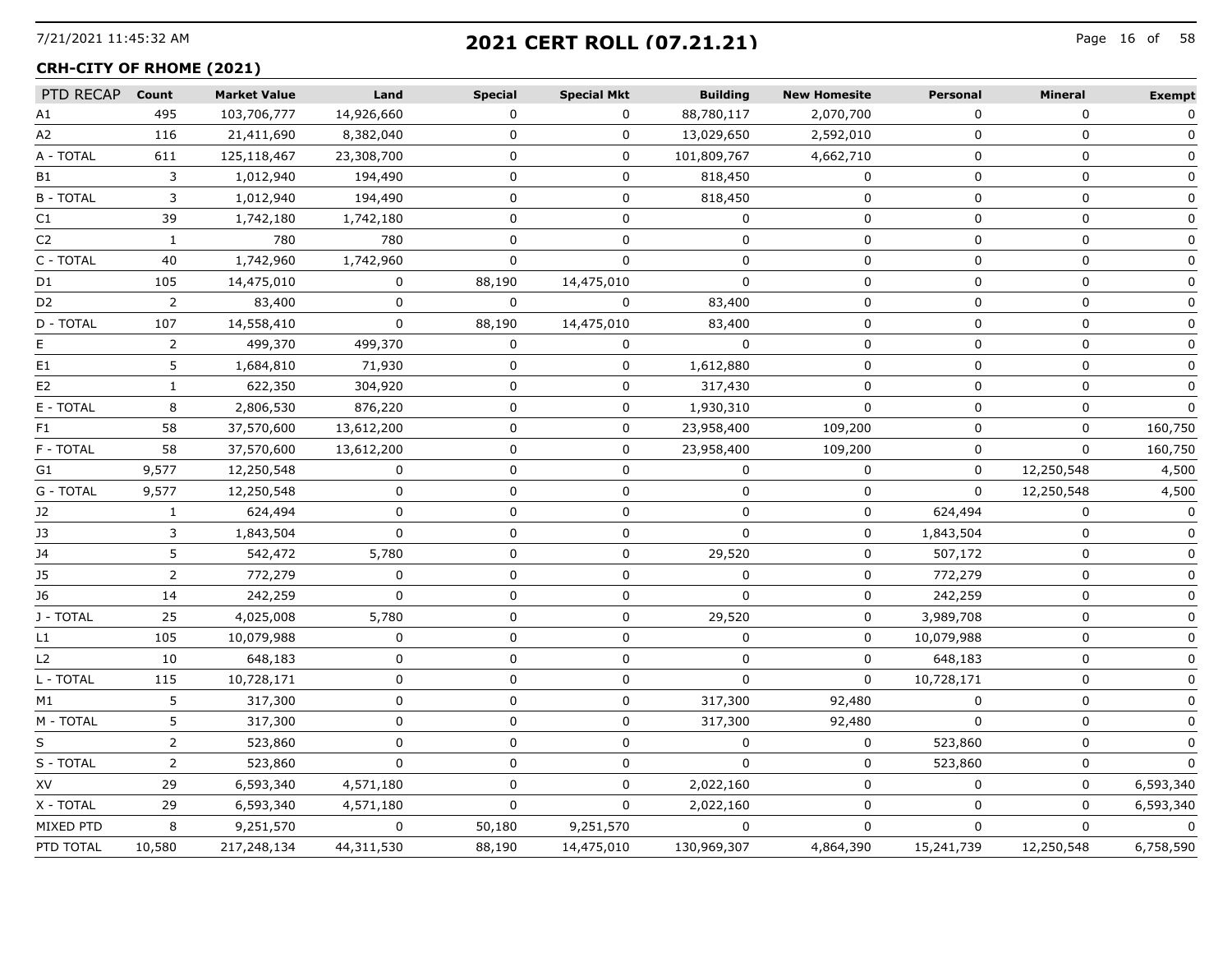# 7/21/2021 11:45:32 AM Page 17 of **2021 CERT ROLL (07.21.21)**

## **CRU-CITY OF RUNAWAY BAY (2021)**

| PTD RECAP      | Count | <b>Market Value</b> | Land       | <b>Special</b> | <b>Special Mkt</b> | <b>Building</b> | <b>New Homesite</b> | Personal  | <b>Mineral</b> | <b>Exempt</b> |
|----------------|-------|---------------------|------------|----------------|--------------------|-----------------|---------------------|-----------|----------------|---------------|
| A1             | 818   | 171,895,149         | 27,786,093 | <sup>n</sup>   | 0                  | 144,109,056     | 4,966,360           | ∩         | $\Omega$       |               |
| A3             |       | 297,350             | 81,930     |                | 0                  | 215,420         | 0                   |           | n              |               |
| A - TOTAL      | 819   | 172,192,499         | 27,868,023 |                | 0                  | 144,324,476     | 4,966,360           |           |                |               |
| <b>B1</b>      | 8     | 1,070,265           | 88,130     |                | 0                  | 982,135         | 51,055              |           |                |               |
| <b>B-TOTAL</b> |       | 1,070,265           | 88,130     |                |                    | 982,135         | 51,055              |           |                |               |
| C1             | 599   | 7,692,580           | 7,692,580  |                |                    |                 |                     |           |                | 10,860        |
| C2             |       | 20,260              | 20,260     |                |                    |                 |                     |           | n              |               |
| C3             | 501   | 5,126,050           | 5,126,050  |                |                    |                 |                     |           |                |               |
| C - TOTAL      | 1,101 | 12,838,890          | 12,838,890 |                | n                  |                 | $\Omega$            |           | n              | 10,860        |
| HI.            | 17    | 6,435,060           | 1,921,640  |                |                    | 4,513,420       | 11,550              |           |                |               |
| F - TOTAL      | 17    | 6,435,060           | 1,921,640  |                |                    | 4,513,420       | 11,550              |           |                |               |
| G1             | 88    | 300,591             | O          |                |                    |                 | 0                   |           | 300,591        | 33,950        |
| G - TOTAL      | 88    | 300,591             | n          |                |                    |                 |                     |           | 300,591        | 33,950        |
| 11             |       | 1,500               | 1,500      |                |                    |                 | n                   | ∩         | <sup>n</sup>   |               |
| J2             |       | 124,391             |            |                |                    |                 | 0                   | 124,391   |                |               |
|                |       | 1,535,216           |            |                |                    |                 |                     | 1,535,216 |                |               |
|                |       | 60,354              |            |                |                    |                 |                     | 60,354    |                |               |
| 16             | 20    | 3,237               | n          |                |                    |                 | 0                   | 3,237     | U              |               |
| 17             |       | 22,425              |            |                |                    |                 |                     | 22,425    |                |               |
| J - TOTAL      | 26    | 1,747,123           | 1,500      |                |                    |                 |                     | 1,745,623 |                |               |
| l 1            | 40    | 911,258             |            |                |                    |                 |                     | 911,258   |                |               |
| L2             |       | 57,587              | $\Omega$   |                | 0                  | n               | 0                   | 57,587    | 0              |               |
| L - TOTAL      | 41    | 968,845             | n          |                |                    |                 |                     | 968,845   |                |               |
| O              | 227   | 2,205,130           | 2,205,130  |                |                    |                 |                     |           |                |               |
| O - TOTAL      | 227   | 2,205,130           | 2,205,130  |                |                    |                 |                     |           |                |               |
| XV             | 21    | 2,713,470           | 1,472,830  |                | o                  | 1,240,640       |                     |           | ŋ              | 2,713,470     |
| X - TOTAL      | 21    | 2,713,470           | 1,472,830  |                | 0                  | 1,240,640       | 0                   | 0         | $\mathbf 0$    | 2,713,470     |
| PTD TOTAL      | 2,348 | 200,471,873         | 46,396,143 |                | 0                  | 151,060,671     | 5,028,965           | 2,714,468 | 300,591        | 2,758,280     |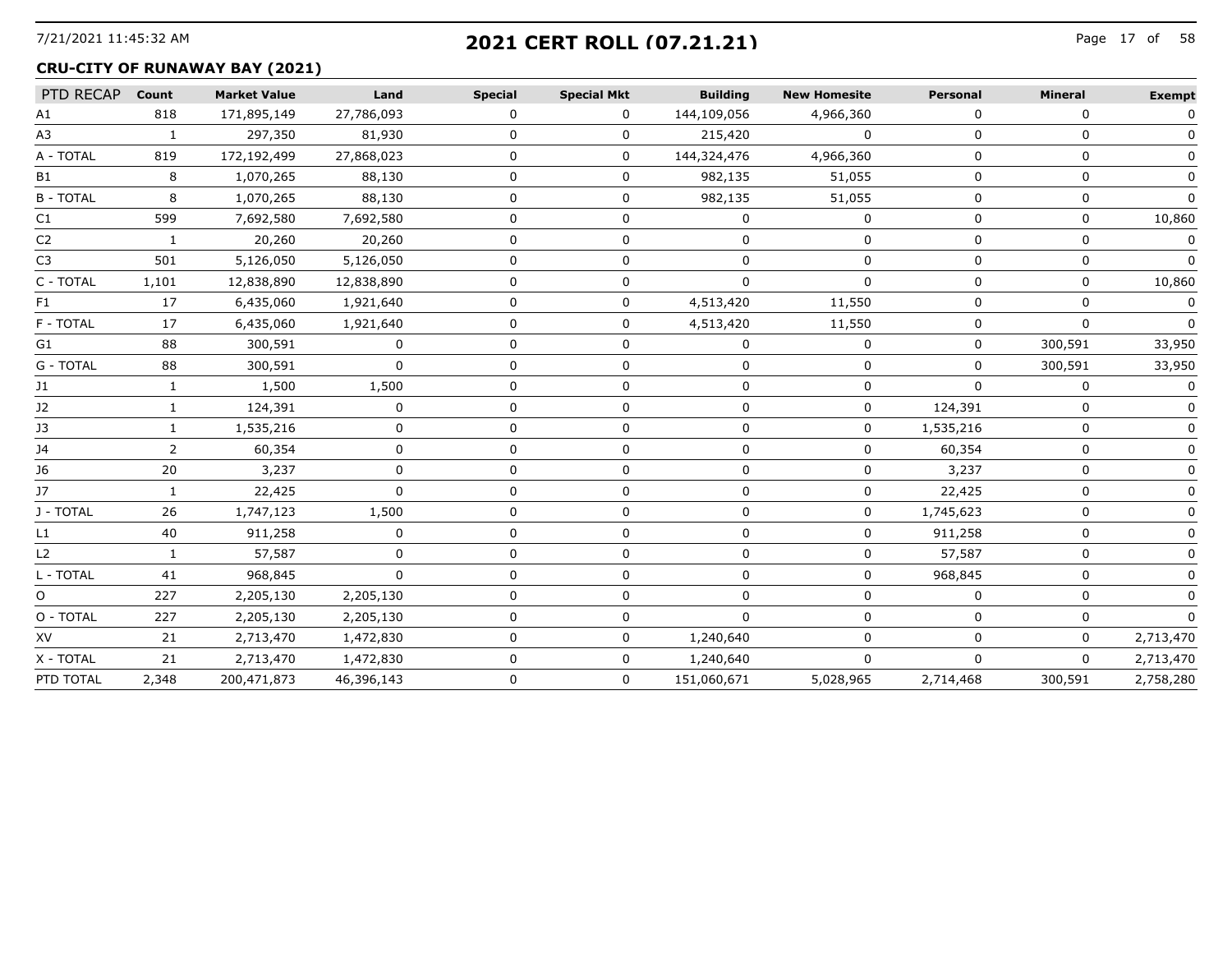## 7/21/2021 11:45:32 AM Page 18 of **2021 CERT ROLL (07.21.21)**

## **F01-FIRE DISTRICT #1 (2021)**

|                |             |             | <b>Special</b> | <b>Special Mkt</b> | <b>Building</b> | <b>New Homesite</b> | Personal     | Mineral    | <b>Exempt</b> |
|----------------|-------------|-------------|----------------|--------------------|-----------------|---------------------|--------------|------------|---------------|
| $\mathcal{L}$  | 403,870     | $\Omega$    | 1,460          | 354,840            | 49,030          | 49,030              | $\Omega$     | 0          | 0             |
| $\mathbf{2}$   | 403,870     | 0           | 1,460          | 354,840            | 49,030          | 49,030              | 0            | 0          |               |
| 1,357          | 326,775,780 | 92,976,029  | 0              | 0                  | 233,799,751     | 16,191,976          | 0            | 0          |               |
| 777            | 104,022,147 | 49,046,436  | 0              | 0                  | 54,975,711      | 2,342,710           | 0            | 0          | 0             |
| 2,134          | 430,797,927 | 142,022,465 | 0              | 0                  | 288,775,462     | 18,534,686          | 0            | 0          | $\mathbf{0}$  |
| 8              | 3,663,672   | 451,070     | $\Omega$       | 0                  | 3,212,602       | 204,792             | $\Omega$     | 0          |               |
| 8              | 3,663,672   | 451,070     | 0              | 0                  | 3,212,602       | 204,792             | 0            | 0          |               |
| 243            | 11,487,765  | 11,485,355  | 0              | 0                  | 2,410           | 0                   | 0            | 0          |               |
| $\overline{2}$ | 108,170     | 108,170     | $\Omega$       | 0                  | $\Omega$        | 0                   | 0            | 0          | O             |
| 8              | 263,990     | 263,990     | $\Omega$       | 0                  | $\Omega$        | 0                   | $\Omega$     | 0          |               |
| 253            | 11,859,925  | 11,857,515  | 0              | 0                  | 2,410           | 0                   | 0            | 0          |               |
| 1,391          | 336,533,950 | 0           | 2,252,990      | 336,533,950        | $\Omega$        | 0                   | 0            | 0          |               |
| 237            | 4,907,523   | 0           | $\Omega$       | $\mathbf{0}$       | 4,907,523       | 335,190             | 0            | 0          | 0             |
| 1,628          | 341,441,473 | 0           | 2,252,990      | 336,533,950        | 4,907,523       | 335,190             | $\Omega$     | 0          |               |
| 184            | 17,364,760  | 17,364,760  | 0              | 0                  | 0               | 0                   | 0            | 0          |               |
| 864            | 223,735,729 | 35,648,323  | 0              | $\mathbf 0$        | 188,087,406     | 7,587,014           | 0            | 0          |               |
| 220            | 23,318,760  | 10,634,637  | 0              | 0                  | 12,684,123      | 457,700             | 0            | 0          |               |
| 1,268          | 264,419,249 | 63,647,720  | 0              | 0                  | 200,771,529     | 8,044,714           | <sup>0</sup> | 0          |               |
| 221            | 75,389,099  | 24,913,637  | $\Omega$       | 0                  | 50,475,462      | 2,179,387           | 0            | 0          |               |
| 221            | 75,389,099  | 24,913,637  | 0              | 0                  | 50,475,462      | 2,179,387           | 0            | 0          |               |
| 32,090         | 88,529,996  | 0           | 0              | $\Omega$           | $\Omega$        | $\mathbf{0}$        | 0            | 88,529,996 | 1,612,029     |
| 32,090         | 88,529,996  | 0           | 0              | 0                  | 0               | 0                   | 0            | 88,529,996 | 1,612,029     |
| 2              | 490,717     | 0           | 0              | 0                  | 0               | 0                   | 490,717      | 0          |               |
| 9              | 16,297,826  | 77,660      | 0              | 0                  | 0               | 0                   | 16,220,166   | 0          |               |
| 17             | 2,257,886   | 0           | $\mathbf 0$    | 0                  | 0               | 0                   | 2,257,886    | 0          | $\mathbf{0}$  |
| 3              | 6,604,664   | 0           | $\Omega$       | 0                  | 0               | 0                   | 6,604,664    | 0          |               |
| 274            | 40,725,808  | 0           | 0              | 0                  | 0               | 0                   | 40,725,808   | 0          |               |
| -1             | 7,341       | 0           | 0              | 0                  | $\Omega$        | 0                   | 7,341        | 0          |               |
| 306            | 66,384,242  | 77,660      | 0              | 0                  | 0               | 0                   | 66,306,582   | 0          | O             |
| 391            | 47,097,863  | $\Omega$    | $\Omega$       | 0                  | $\Omega$        | 0                   | 47,097,863   | 0          |               |
| 27             | 12,817,919  | 0           | 0              | 0                  | 0               | 0                   | 12,817,919   | 0          |               |
| 418            | 59,915,782  | 0           | 0              | 0                  | 0               | 0                   | 59,915,782   | 0          |               |
| 342            | 16,903,299  | 0           | 0              | 0                  | 16,903,299      | 416,280             | 0            | 0          |               |
| 342            | 16,903,299  | 0           | $\Omega$       | 0                  | 16,903,299      | 416,280             | 0            | 0          | $\Omega$      |
| 50             | 2,376,860   | 2,376,860   | 0              | 0                  | 0               | 0                   | 0            | 0          |               |
| 50             | 2,376,860   | 2,376,860   | 0              | 0                  | 0               | 0                   | 0            | 0          | 0             |
| 4              | 35,950      | 0           | 0              | 0                  | 0               | 0                   | 35,950       | 0          | 0             |
| 4              | 35,950      | $\mathbf 0$ | 0              | 0                  | $\mathbf 0$     | 0                   | 35,950       | 0          | 0             |
| 30             | 13,106,270  | 13,105,040  | 0              | 0                  | 1,230           | 0                   | 0            | 0          | 13,106,270    |
|                |             |             |                |                    |                 |                     |              |            |               |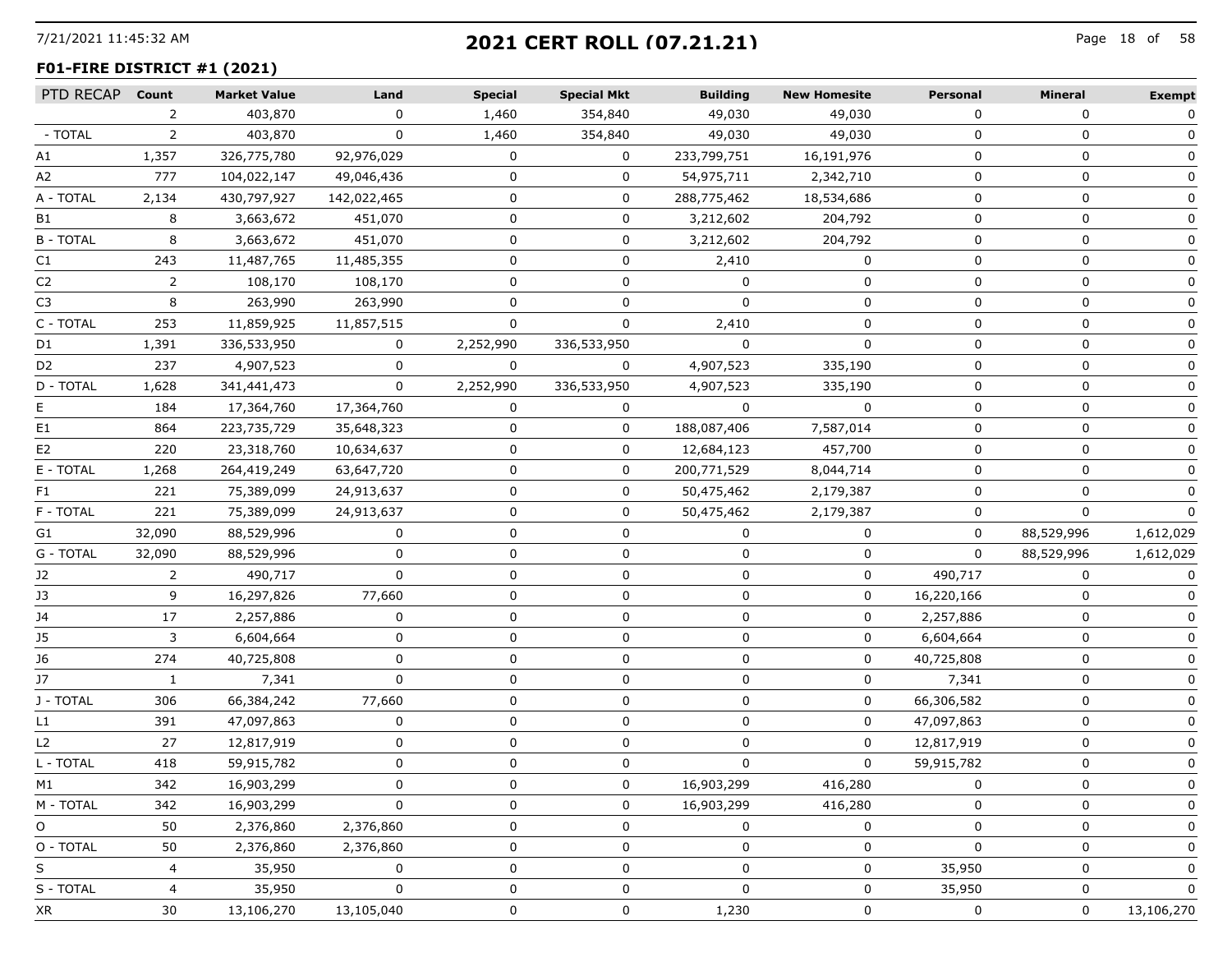# 7/21/2021 11:45:32 AM Page 19 of **2021 CERT ROLL (07.21.21)**

Page 19 of 58

#### **F01-FIRE DISTRICT #1 (2021)**

| PTD RECAP | Count  | <b>Market Value</b> | Land        | <b>Special</b> | <b>Special Mkt</b> | <b>Building</b> | <b>New Homesite</b> | Personal    | <b>Mineral</b> | <b>Exempt</b> |
|-----------|--------|---------------------|-------------|----------------|--------------------|-----------------|---------------------|-------------|----------------|---------------|
| XV.       | 154    | 28,947,730          | 9,738,950   |                |                    | 19,208,780      | 13,540              |             |                | 28,947,730    |
| X - TOTAL | 184    | 42,054,000          | 22,843,990  |                |                    | 19,210,010      | 13,540              |             |                | 42,054,000    |
| PTD TOTAL | 38,908 | 1,404,175,344       | 268,190,917 | 2,254,450      | 336,888,790        | 584,307,327     | 29,777,619          | 126,258,314 | 88,529,996     | 43,666,029    |
| MIXED PTD | 924    | 223,872,789         | 128,930     | 1,312,560      | 223,497,389        | 246,470         | 51,260              |             |                |               |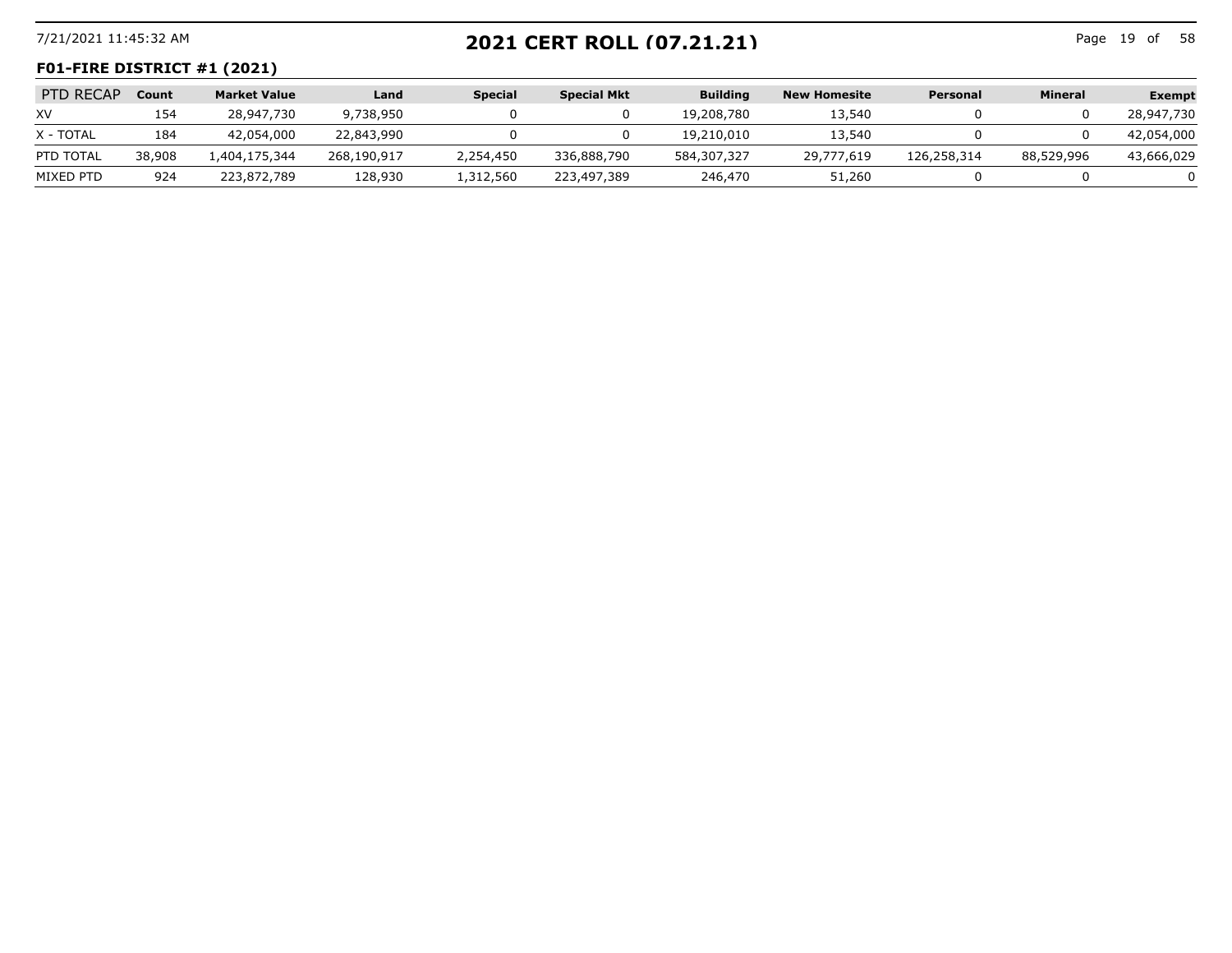# 7/21/2021 11:45:32 AM Page 20 of **2021 CERT ROLL (07.21.21)**

#### **F02-EMERGENCY SERV DIST NO 2 (2021)**

| PTD RECAP Count |              | <b>Market Value</b> | Land        | <b>Special</b> | <b>Special Mkt</b> | <b>Building</b> | <b>New Homesite</b> | Personal    | Mineral     | <b>Exempt</b> |
|-----------------|--------------|---------------------|-------------|----------------|--------------------|-----------------|---------------------|-------------|-------------|---------------|
| A1              | 77           | 16,323,342          | 5,310,790   | 0              | $\Omega$           | 11,012,552      | 929,392             | $\Omega$    | $\Omega$    | 0             |
| A2              | 112          | 13,181,093          | 6,593,800   | O              | 0                  | 6,587,293       | 204,450             | 0           | O           |               |
| A - TOTAL       | 189          | 29,504,435          | 11,904,590  | $\Omega$       | 0                  | 17,599,845      | 1,133,842           | $\Omega$    | $\Omega$    |               |
| B1              | 1            | 94,101              | 13,660      | 0              | 0                  | 80,441          | $\Omega$            | $\Omega$    | 0           | 0             |
| <b>B-TOTAL</b>  | 1            | 94,101              | 13,660      | U              | 0                  | 80,441          | $\Omega$            | $\Omega$    | $\Omega$    | $\Omega$      |
| C1              | 35           | 1,844,480           | 1,844,480   |                | U                  |                 | O                   | $\Omega$    | $\mathbf 0$ | 18,950        |
| C - TOTAL       | 35           | 1,844,480           | 1,844,480   | 0              | 0                  | <sup>n</sup>    | O                   | $\Omega$    | 0           | 18,950        |
| D1              | 611          | 230,859,670         | $\mathbf 0$ | 2,196,520      | 230,859,670        | $\Omega$        | $\Omega$            | $\Omega$    | 0           | $\Omega$      |
| D <sub>2</sub>  | 123          | 1,862,910           | $\Omega$    | $\Omega$       | $\Omega$           | 1,862,910       | 273,030             | $\Omega$    | 0           | 0             |
| D - TOTAL       | 734          | 232,722,580         | $\Omega$    | 2,196,520      | 230,859,670        | 1,862,910       | 273,030             | ∩           | $\Omega$    | $\Omega$      |
| E.              | 80           | 9,952,178           | 9,913,518   | 0              | 0                  | 38,660          | 0                   | O           | O           |               |
| E1              | 300          | 68,962,130          | 11,409,370  | 0              | 0                  | 57,552,760      | 3,282,780           | $\Omega$    | $\Omega$    | $\Omega$      |
| E <sub>2</sub>  | 127          | 12,809,325          | 5,877,150   | 0              | 0                  | 6,932,175       | 335,590             | $\Omega$    | 0           | 0             |
| E - TOTAL       | 507          | 91,723,633          | 27,200,038  | 0              | 0                  | 64,523,595      | 3,618,370           | $\Omega$    | 0           | $\mathbf{0}$  |
| F1              | 16           | 4,192,881           | 1,024,950   |                | 0                  | 3,167,931       | 60,010              |             | $\Omega$    |               |
| F2              | 2            | 169,920,000         | $\Omega$    | 0              | 0                  | $\Omega$        | 0                   | 169,920,000 | 0           |               |
| F - TOTAL       | 18           | 174,112,881         | 1,024,950   | 0              | 0                  | 3,167,931       | 60,010              | 169,920,000 | $\Omega$    |               |
| G1              | 4,981        | 9,823,212           | $\Omega$    | 0              | 0                  | $\Omega$        | $\Omega$            | $\Omega$    | 9,823,212   | 179,522       |
| G - TOTAL       | 4,981        | 9,823,212           | $\Omega$    | 0              | 0                  | $\Omega$        | $\mathbf{0}$        | $\Omega$    | 9,823,212   | 179,522       |
| JЗ              | 3            | 20,447,428          | 37,220      |                | U                  |                 | 0                   | 20,410,208  | O           |               |
| J4              | $\mathbf{1}$ | 9,240               | 3,500       | 0              | 0                  | 5,740           | $\Omega$            | $\Omega$    | $\Omega$    |               |
| J6              | 189          | 27,323,758          | $\Omega$    | 0              | 0                  | $\Omega$        | ŋ                   | 27,323,758  | $\Omega$    |               |
| J - TOTAL       | 193          | 47,780,426          | 40,720      | 0              | U                  | 5,740           | 0                   | 47,733,966  | $\Omega$    | 0             |
| L1              | 33           | 4,490,949           | 0           | 0              | 0                  | $\Omega$        | $\Omega$            | 4,490,949   | $\Omega$    | $\mathbf{0}$  |
| L <sub>2</sub>  | 15           | 3,400,083           | U           | 0              | 0                  | $\Omega$        | $\Omega$            | 3,400,083   | 0           | 0             |
| L - TOTAL       | 48           | 7,891,032           | 0           | 0              | 0                  | $\Omega$        | $\mathbf{0}$        | 7,891,032   | 0           | 0             |
| M1              | 45           | 2,277,950           | $\Omega$    | 0              | $\Omega$           | 2,277,950       | 89,830              | $\Omega$    | 0           | $\Omega$      |
| M - TOTAL       | 45           | 2,277,950           | $\Omega$    | $\Omega$       | $\Omega$           | 2,277,950       | 89,830              | $\Omega$    | $\Omega$    | $\Omega$      |
| XR              | 2            | 59,950              | 59,950      |                | 0                  |                 |                     |             |             | 59,950        |
| XV              | 22           | 1,959,530           | 923,010     | 0              | 0                  | 1,036,520       | O                   | $\Omega$    | O           | 1,959,530     |
| X - TOTAL       | 24           | 2,019,480           | 982,960     | 0              | 0                  | 1,036,520       | 0                   | $\Omega$    | $\Omega$    | 2,019,480     |
| PTD TOTAL       | 6,775        | 599,794,210         | 43,011,398  | 2,196,520      | 230,859,670        | 90,554,932      | 5,175,082           | 225,544,998 | 9,823,212   | 2,217,952     |
| MIXED PTD       | 372          | 132,585,400         | 13,830      | 1,266,850      | 132,439,730        | 131,840         | 760                 | $\Omega$    | 0           | 0             |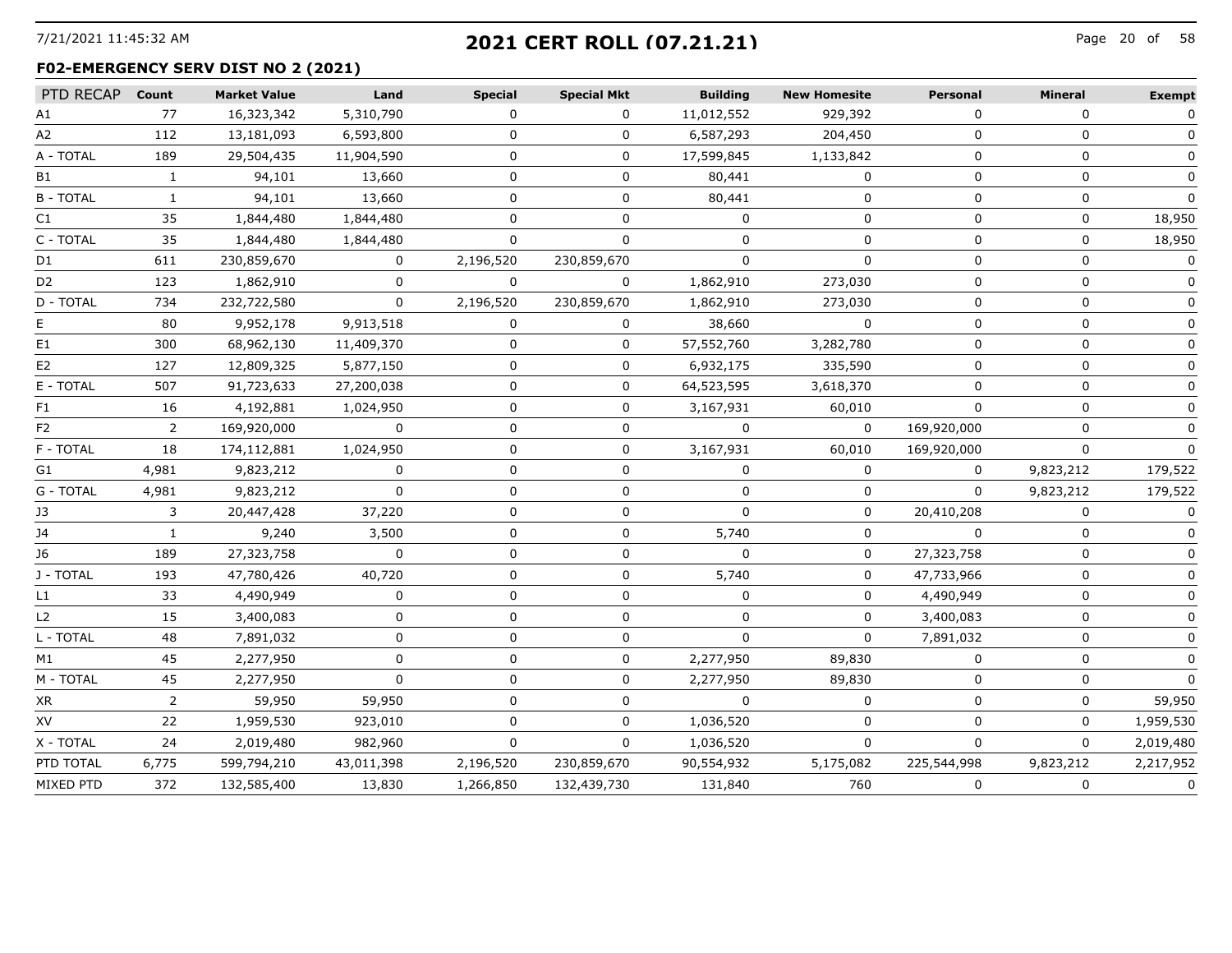## 7/21/2021 11:45:32 AM Page 21 of **2021 CERT ROLL (07.21.21)**

#### **LTR-WISE FM FLOOD-LATERA (2021)**

| PTD RECAP      | Count   | <b>Market Value</b> | Land          | <b>Special</b> | <b>Special Mkt</b> | <b>Building</b> | <b>New Homesite</b> | Personal    | <b>Mineral</b> | <b>Exempt</b> |
|----------------|---------|---------------------|---------------|----------------|--------------------|-----------------|---------------------|-------------|----------------|---------------|
|                | 7       | 5,184,830           | 0             | 1,460          | 354,840            | 4,829,990       | 55,680              | 0           | 0              | 4,773,540     |
| - TOTAL        | 7       | 5,184,830           | 0             | 1,460          | 354,840            | 4,829,990       | 55,680              | 0           | 0              | 4,773,540     |
| Α1             | 14,852  | 3,628,173,545       | 851,175,444   | 0              | 0                  | 2,776,998,101   | 168,205,659         | 0           | 0              | 866,930       |
| A <sub>2</sub> | 5,310   | 595,380,467         | 268,355,677   | $\Omega$       | 0                  | 327,024,790     | 18,418,110          | $\Omega$    | $\Omega$       | $\Omega$      |
| A3             | 26      | 6,537,010           | 2,845,760     | 0              | 0                  | 3,691,250       | 186,140             | 0           | $\mathbf 0$    |               |
| A - TOTAL      | 20,188  | 4,230,091,022       | 1,122,376,881 | 0              | 0                  | 3,107,714,141   | 186,809,909         | 0           | 0              | 866,930       |
| B1             | 179     | 65,186,366          | 7,606,860     | 0              | 0                  | 57,579,506      | 1,721,167           | 0           | 0              | 0             |
| <b>B-TOTAL</b> | 179     | 65,186,366          | 7,606,860     | 0              | 0                  | 57,579,506      | 1,721,167           | 0           | 0              | 0             |
| C1             | 4,299   | 146,821,996         | 146,819,586   | O              | 0                  | 2,410           | 0                   | $\Omega$    | 0              | 610,110       |
| C2             | 37      | 3,572,520           | 3,563,450     | 0              | 0                  | 9,070           | 0                   | O           | 0              |               |
| C3             | 1,562   | 18,799,462          | 18,791,512    | $\Omega$       | 0                  | 7,950           | 0                   | 0           | 0              |               |
| C - TOTAL      | 5,898   | 169,193,978         | 169,174,548   | 0              | $\Omega$           | 19,430          | 0                   | 0           | 0              | 610,110       |
| D1             | 11,963  | 3,452,087,958       | 0             | 26,738,870     | 3,452,087,958      |                 | $\Omega$            | $\Omega$    | 0              |               |
| D2             | 1,785   | 30,668,767          | 0             | 1,120          | 299,720            | 30,369,047      | 1,635,461           | 0           | 0              |               |
| D - TOTAL      | 13,748  | 3,482,756,725       | $\Omega$      | 26,739,990     | 3,452,387,678      | 30,369,047      | 1,635,461           | 0           | 0              |               |
|                | 1,652   | 156,742,070         | 156,619,880   | 0              | 0                  | 122,190         | $\Omega$            | 0           | 0              | O             |
| E1             | 5,822   | 1,482,423,768       | 216,640,194   | 0              | 0                  | 1,265,783,574   | 58,331,247          | $\Omega$    | 0              | 314,660       |
| E2             | 1,446   | 136,700,970         | 57,758,922    | 0              | 0                  | 78,942,048      | 3,438,843           | O           | 0              |               |
| E - TOTAL      | 8,920   | 1,775,866,808       | 431,018,996   | 0              | 0                  | 1,344,847,812   | 61,770,090          | 0           | 0              | 314,660       |
| F1             | 1,995   | 964,664,840         | 319,919,627   | 0              | 0                  | 644,745,213     | 17,755,941          | 0           | 0              | 1,622,650     |
| F2             | 12      | 375,784,862         | 427,910       | 0              | 0                  | 4,854,350       | 0                   | 370,502,602 | 0              |               |
| F - TOTAL      | 2,007   | 1,340,449,702       | 320,347,537   | 0              | 0                  | 649,599,563     | 17,755,941          | 370,502,602 | 0              | 1,622,650     |
| G1             | 160,614 | 721,785,853         | 0             | 0              | 0                  | $\Omega$        | 0                   | 0           | 721,785,853    | 8,126,541     |
| G - TOTAL      | 160,614 | 721,785,853         | $\Omega$      | 0              | 0                  | $\mathbf{0}$    | 0                   | 0           | 721,785,853    | 8,126,541     |
| J1             | 5       | 213,300             | 210,900       | 0              | 0                  | 2,400           | 0                   | 0           | 0              |               |
| J2             | 17      | 7,887,830           | 528,890       | 0              | 0                  | $\mathbf{0}$    | 0                   | 7,358,940   | 0              |               |
| JЗ             | 118     | 182,359,764         | 973,850       | 0              | 0                  | 0               | 0                   | 181,385,914 | 0              |               |
| J4             | 119     | 14,702,115          | 94,390        | 0              | 0                  | 165,970         | 0                   | 14,441,755  | 0              | O             |
| J5             | 30      | 67,245,006          | 0             | 0              | 0                  | 0               | 0                   | 67,245,006  | 0              |               |
| J6             | 2,260   | 287,831,423         | 0             | 0              | 0                  | $\mathbf{0}$    | 0                   | 287,831,423 | 0              |               |
| J7             | 13      | 554,068             | $\Omega$      | 0              | 0                  | $\Omega$        | 0                   | 554,068     | 0              |               |
| J - TOTAL      | 2,562   | 560,793,506         | 1,808,030     | 0              | 0                  | 168,370         | 0                   | 558,817,106 | 0              |               |
| L1             | 3,439   | 472,728,086         |               |                | $\Omega$           |                 | <sup>n</sup>        | 472,728,086 | $\Omega$       |               |
| L <sub>2</sub> | 302     | 494,092,485         | 0             |                | 0                  | O               | 0                   | 494,092,485 | 0              |               |
| L - TOTAL      | 3,741   | 966,820,571         | 0             | 0              | 0                  | 0               | 0                   | 966,820,571 | 0              | 0             |
| M1             | 1,703   | 76,112,354          | 0             | 0              | 0                  | 76,112,354      | 3,707,860           | O           | 0              | 0             |
| M - TOTAL      | 1,703   | 76,112,354          | 0             | 0              | 0                  | 76,112,354      | 3,707,860           | $\Omega$    | 0              | 0             |
| O              | 741     | 19,661,630          | 19,594,280    |                | 0                  | 67,350          | 0                   | 0           | 0              | 0             |
| O - TOTAL      | 741     | 19,661,630          | 19,594,280    | 0              | 0                  | 67,350          | 0                   | 0           | 0              | 0             |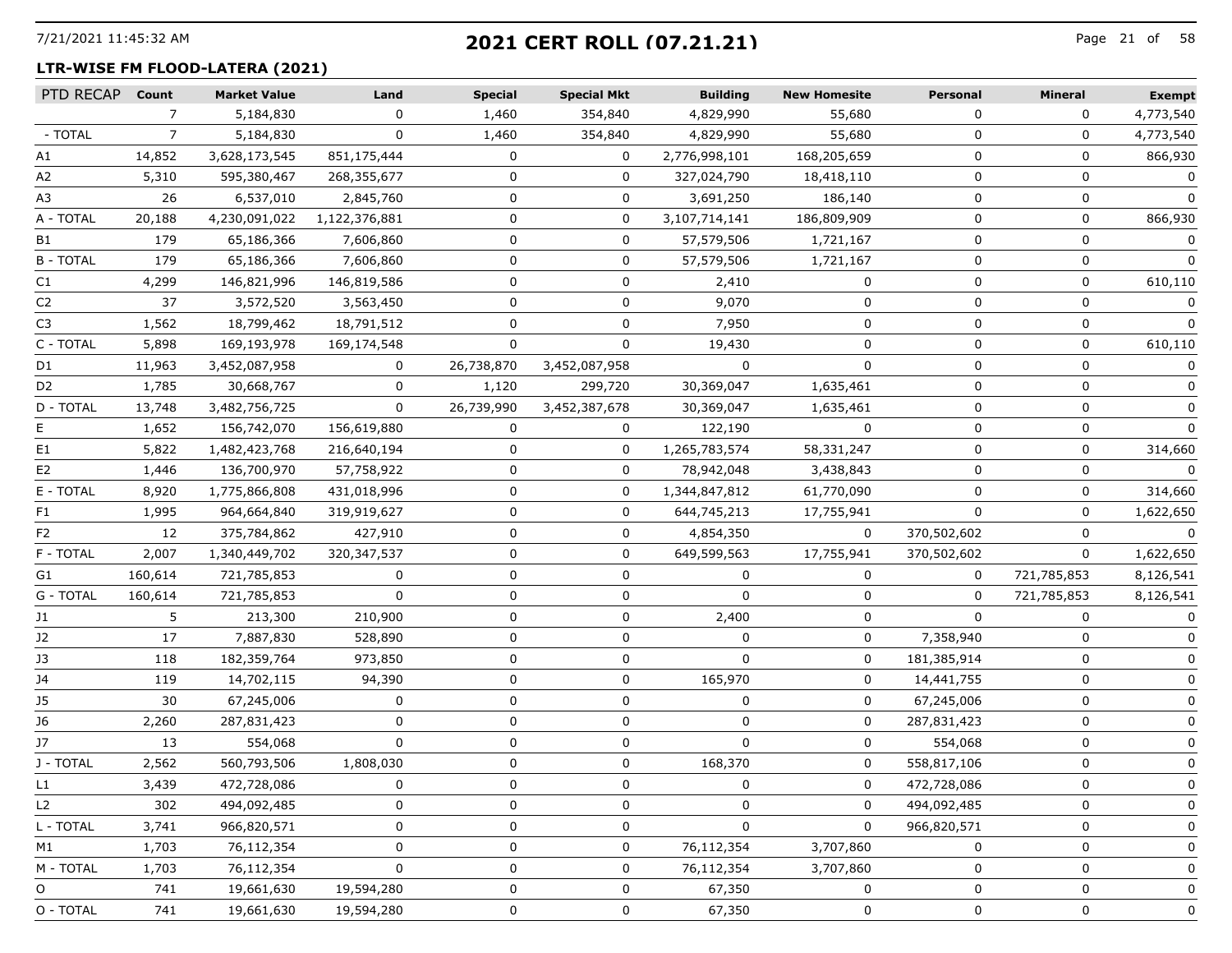## 7/21/2021 11:45:32 AM Page 22 of **2021 CERT ROLL (07.21.21)**

#### **LTR-WISE FM FLOOD-LATERA (2021)**

| PTD RECAP | Count   | <b>Market Value</b> | Land          | <b>Special</b> | <b>Special Mkt</b> | <b>Building</b> | <b>New Homesite</b> | Personal      | <b>Mineral</b> | <b>Exempt</b> |
|-----------|---------|---------------------|---------------|----------------|--------------------|-----------------|---------------------|---------------|----------------|---------------|
|           |         | 34,400              |               |                |                    |                 |                     | 34,400        |                |               |
| R - TOTAL |         | 34,400              |               |                |                    |                 |                     | 34,400        |                |               |
|           |         | 26,353,980          |               |                |                    |                 |                     | 26,353,980    |                |               |
| S - TOTAL | -43     | 26,353,980          |               |                |                    |                 |                     | 26,353,980    |                |               |
| X1        |         | 55,390              | 5,390         |                |                    |                 |                     | 50,000        |                | 55,390        |
| XA        |         | 3,093,970           | 487,190       |                |                    | 2,606,780       |                     |               | $\Omega$       | 3,093,970     |
| XE        |         | 4,714,530           | 88,610        |                |                    | 4,625,920       |                     |               |                | 4,714,530     |
| XF        |         | 29,694,140          | 8,690,930     |                |                    | 21,003,210      |                     |               | 0              | 29,694,140    |
| XL        |         | 12,160,540          | 10,559,020    |                |                    | 1,601,520       | 3,110               |               |                | 12,160,540    |
| XR        | 217     | 86,795,260          | 86,031,220    |                |                    | 764,040         | 141,790             |               | 0              | 86,795,260    |
| XV        | 1,785   | 701,498,747         | 297,298,062   |                |                    | 404,200,685     | 4,685,960           |               |                | 701,246,097   |
| X - TOTAL | 2,044   | 838,012,577         | 403,160,422   |                |                    | 434,802,155     | 4,830,860           | 50,000        | $\Omega$       | 837,759,927   |
| MIXED PTD | 6,501   | 1,855,698,426       | 1,562,100     | 13,743,630     | 1,852,895,786      | 1,240,540       | 286,260             |               |                | 574,120       |
| PTD TOTAL | 222,397 | 14,278,304,302      | 2,475,087,554 | 26,741,450     | 3,452,742,518      | 5,706,109,718   | 278,286,968         | 1,922,578,659 | 721,785,853    | 854,074,358   |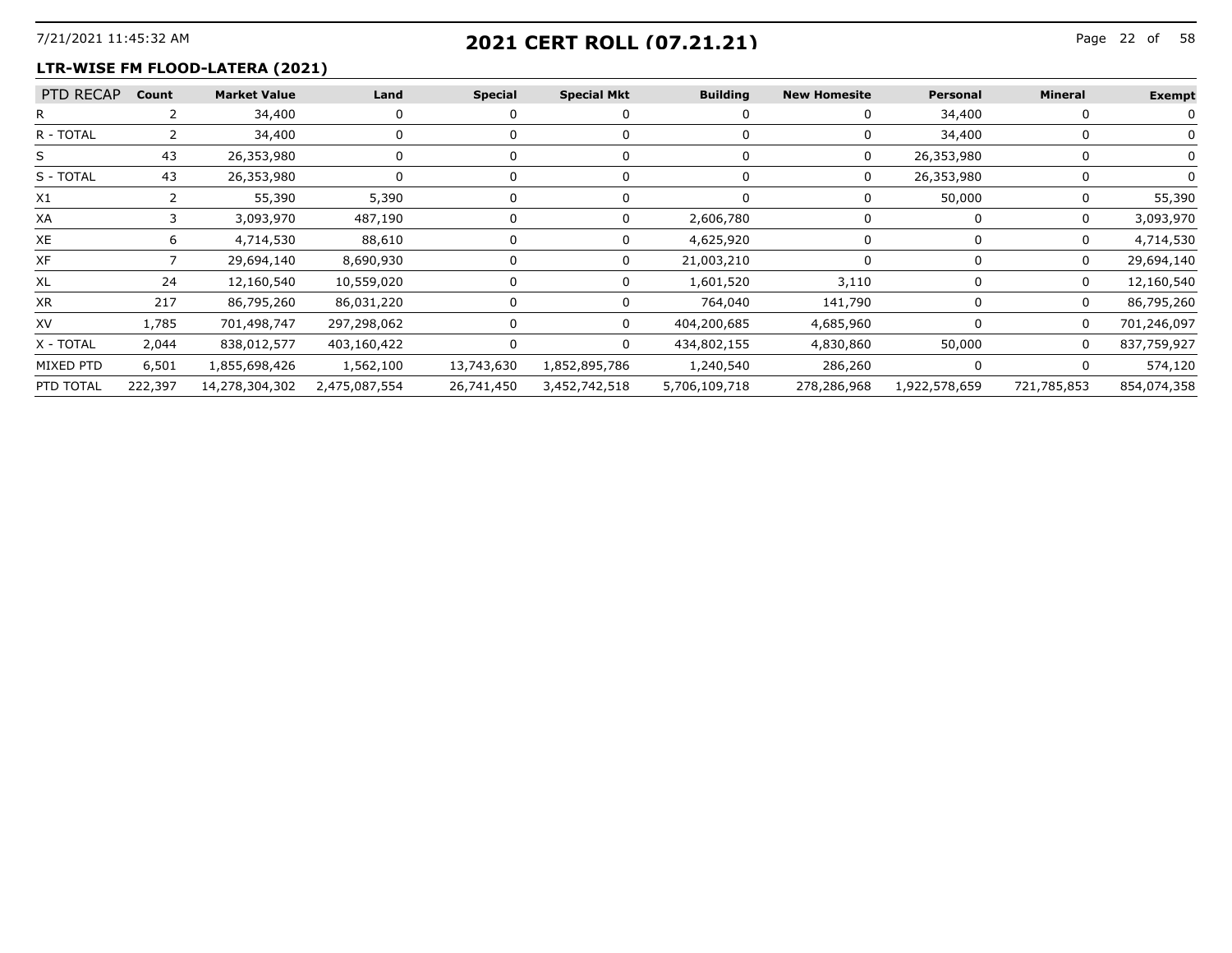## 7/21/2021 11:45:32 AM Page 23 of **2021 CERT ROLL (07.21.21)**

## **SAL-ALVORD ISD (2021)**

| PTD RECAP Count |                | <b>Market Value</b> | Land       | <b>Special</b> | <b>Special Mkt</b> | <b>Building</b> | <b>New Homesite</b> | Personal     | Mineral    | <b>Exempt</b> |
|-----------------|----------------|---------------------|------------|----------------|--------------------|-----------------|---------------------|--------------|------------|---------------|
|                 | $\mathbf{1}$   | 770                 | $\Omega$   | $\Omega$       | $\Omega$           | 770             | $\Omega$            | $\Omega$     | $\Omega$   | 0             |
| - TOTAL         | $\mathbf{1}$   | 770                 | $\Omega$   | 0              | 0                  | 770             | $\Omega$            | $\Omega$     |            |               |
| A1              | 675            | 117,328,935         | 28,641,077 | 0              | 0                  | 88,687,858      | 3,500,790           | 0            | 0          | 0             |
| A2              | 193            | 20,236,290          | 9,412,190  | 0              | 0                  | 10,824,100      | 584,190             | 0            | 0          | $\mathbf{0}$  |
| A - TOTAL       | 868            | 137,565,225         | 38,053,267 | 0              | 0                  | 99,511,958      | 4,084,980           | $\Omega$     | 0          | 0             |
| B1              | 11             | 2,994,110           | 248,750    | 0              | 0                  | 2,745,360       |                     | $\Omega$     | $\Omega$   | $\Omega$      |
| <b>B-TOTAL</b>  | 11             | 2,994,110           | 248,750    | 0              | 0                  | 2,745,360       | 0                   | 0            | 0          |               |
| C1              | 228            | 12,760,187          | 12,760,187 | 0              | 0                  | 0               | $\mathbf{0}$        | 0            | 0          |               |
| C3              | $\overline{2}$ | 164,970             | 164,970    | $\Omega$       | $\Omega$           | $\Omega$        | $\Omega$            | 0            | 0          |               |
| C - TOTAL       | 230            | 12,925,157          | 12,925,157 |                |                    |                 |                     |              |            |               |
| D1              | 1,256          | 321,661,650         | 0          | 2,800,750      | 321,661,650        | $\Omega$        | $\Omega$            | n            | O          |               |
| D2              | 196            | 2,995,191           | 0          | $\Omega$       | $\Omega$           | 2,995,191       | 154,021             | 0            | O          |               |
| D - TOTAL       | 1,452          | 324,656,841         | $\Omega$   | 2,800,750      | 321,661,650        | 2,995,191       | 154,021             | $\Omega$     | $\Omega$   |               |
|                 | 132            | 11,298,160          | 11,298,160 | 0              | 0                  |                 |                     | n            | O          |               |
| E1              | 649            | 158,882,109         | 20,343,623 |                | 0                  | 138,538,486     | 5,643,034           |              | n          |               |
| E2              | 194            | 21,150,040          | 8,033,545  | <sup>0</sup>   | 0                  | 13,116,495      | 826,930             | $\Omega$     | O          |               |
| E - TOTAL       | 975            | 191,330,309         | 39,675,328 | 0              | 0                  | 151,654,981     | 6,469,964           | 0            | 0          | 0             |
| F1              | 91             | 23,413,055          | 7,038,679  |                | 0                  | 16,374,376      | 379,620             | ∩            | O          |               |
| F - TOTAL       | 91             | 23,413,055          | 7,038,679  |                | 0                  | 16,374,376      | 379,620             | 0            |            |               |
| G1              | 6,470          | 30,717,419          | $\Omega$   | 0              | 0                  | 0               | $\mathbf{0}$        | 0            | 30,717,419 | 828,889       |
| G - TOTAL       | 6,470          | 30,717,419          | $\Omega$   | 0              | 0                  | 0               | 0                   | $\mathbf{0}$ | 30,717,419 | 828,889       |
| J2              | $\mathbf{2}$   | 479,555             | $\Omega$   | 0              | 0                  | <sup>0</sup>    | 0                   | 479,555      |            | 0             |
| J3              | 7              | 17,118,315          | 36,570     | 0              | 0                  | O               | 0                   | 17,081,745   | 0          | $\Omega$      |
| J4              | 19             | 1,333,305           | 0          | 0              | 0                  | 0               | 0                   | 1,333,305    | 0          | 0             |
| J5              | 5              | 14,229,540          | $\Omega$   | 0              | 0                  | $\Omega$        | $\Omega$            | 14,229,540   | $\Omega$   | $\mathbf{0}$  |
| J6              | 174            | 29,718,910          | 0          | 0              | 0                  | O               | 0                   | 29,718,910   | 0          | 0             |
| J7              | $\mathbf{2}$   | 26,608              | $\Omega$   | 0              | 0                  | n               | $\mathbf{0}$        | 26,608       | 0          |               |
| J - TOTAL       | 209            | 62,906,233          | 36,570     | 0              | 0                  | 0               | 0                   | 62,869,663   | 0          |               |
| L1              | 190            | 14,341,410          | $\Omega$   | 0              | 0                  | $\Omega$        | 0                   | 14,341,410   | 0          | $\mathbf{0}$  |
| L2              | 22             | 5,980,436           | $\Omega$   | <sup>0</sup>   | U                  |                 | $\mathbf{0}$        | 5,980,436    | O          |               |
| L - TOTAL       | 212            | 20,321,846          | 0          | 0              | 0                  | <sup>0</sup>    | 0                   | 20,321,846   | 0          |               |
| M1              | 98             | 4,251,952           | 0          | 0              | 0                  | 4,251,952       | 107,860             | 0            | 0          |               |
| M - TOTAL       | 98             | 4,251,952           | n          |                | 0                  | 4,251,952       | 107.860             |              | 0          |               |
| R.              |                | 20,000              | $\Omega$   |                | U                  |                 | 0                   | 20,000       | n          | $\Omega$      |
| R - TOTAL       |                | 20,000              | 0          |                | 0                  |                 | 0                   | 20,000       | 0          |               |
| S               | 2              | 30,770              | 0          |                | 0                  |                 | 0                   | 30,770       | 0          | O             |
| S - TOTAL       | 2              | 30,770              | 0          |                | 0                  |                 | 0                   | 30,770       | O          | 0             |
| XV              | 244            | 95,617,200          | 87,714,220 |                | 0                  | 7,902,980       | 0                   |              | 0          | 95,617,200    |
| X - TOTAL       | 244            | 95,617,200          | 87,714,220 | 0              | 0                  | 7,902,980       | 0                   | 0            | 0          | 95,617,200    |
|                 |                |                     |            |                |                    |                 |                     |              |            |               |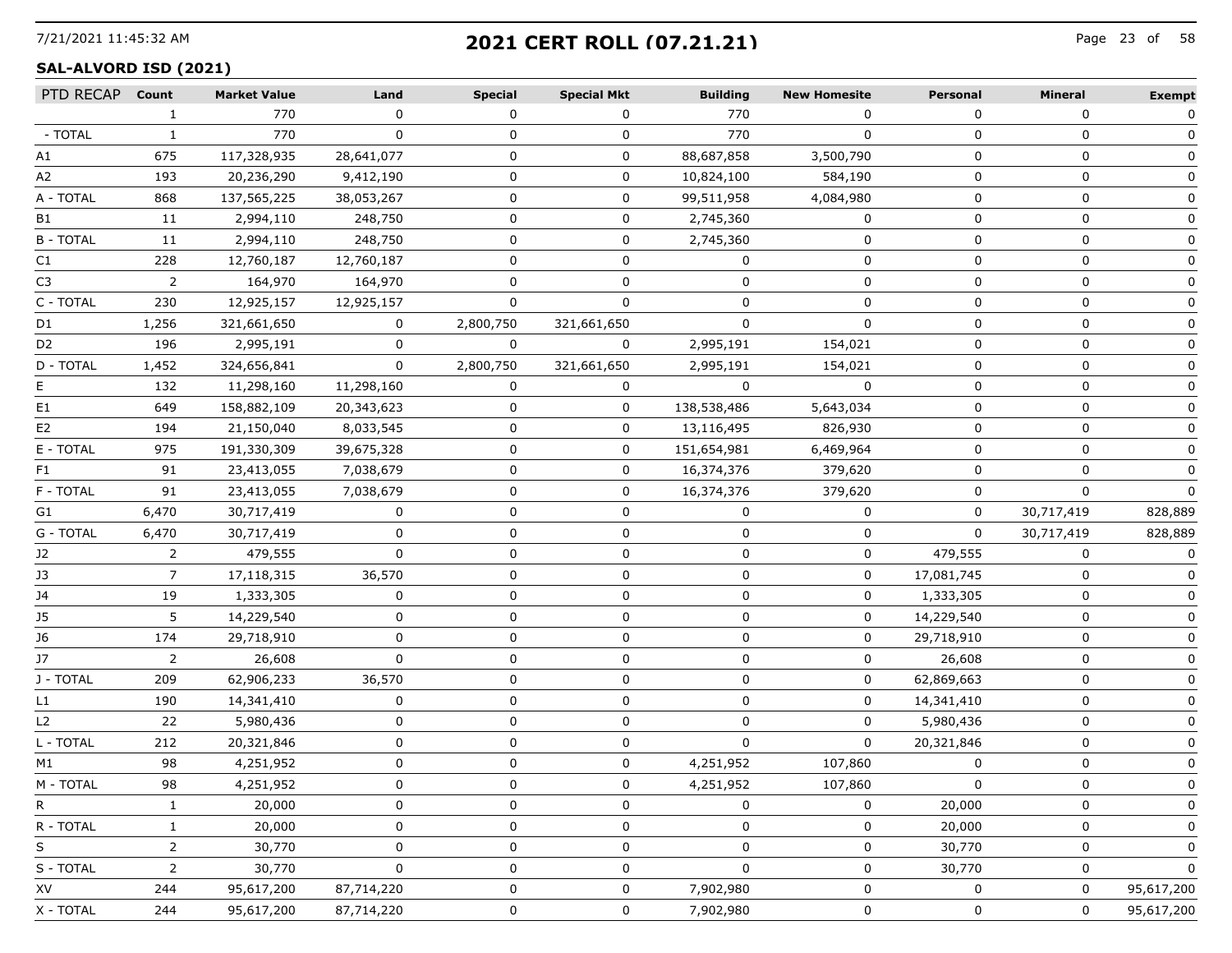## 7/21/2021 11:45:32 AM Page 24 of **2021 CERT ROLL (07.21.21)**

Page 24 of 58

## **SAL-ALVORD ISD (2021)**

| PTD RECAP | Count  | <b>Market Value</b> | Land        | <b>Special</b> | <b>Special Mkt</b> | <b>Building</b> | <b>New Homesite</b> | Personal   | Mineral    | Exempt     |
|-----------|--------|---------------------|-------------|----------------|--------------------|-----------------|---------------------|------------|------------|------------|
| PTD TOTAL | 10,864 | 906,750,887         | 185,691,971 | .800,750       | 321,661,650        | 285,437,568     | .196.445            | 83,242,279 | 30.717.419 | 96,446,089 |
| MIXED PTD | 746    | 193,274,680         | 101,410     | 1,668,460      | 193,005,860        | 167,410         | 65,250              |            |            |            |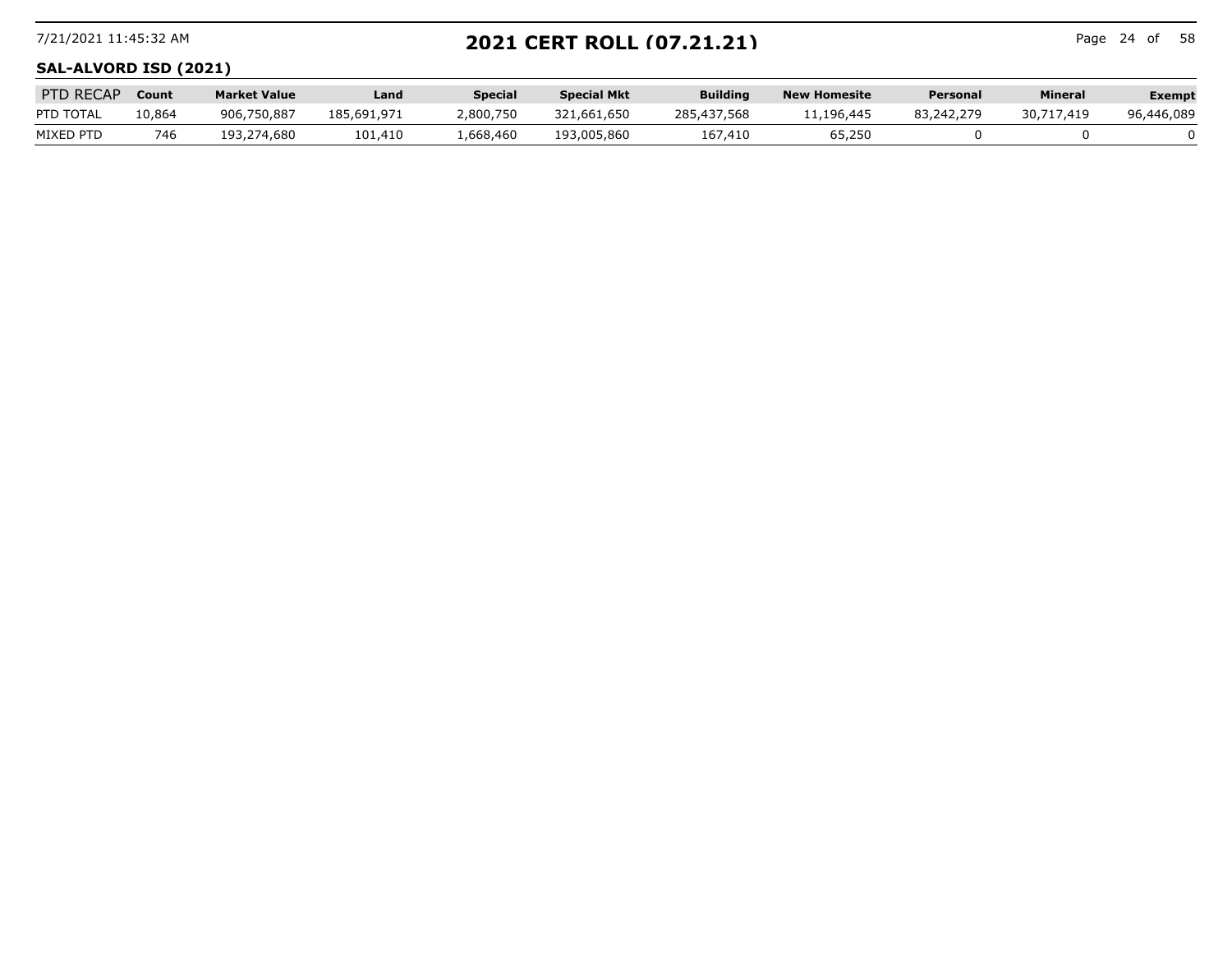## 7/21/2021 11:45:32 AM Page 25 of **2021 CERT ROLL (07.21.21)**

#### **SAZ-AZLE ISD (2021)**

| PTD RECAP Count |                | <b>Market Value</b> | Land         | <b>Special</b> | <b>Special Mkt</b> | <b>Building</b> | <b>New Homesite</b> | <b>Personal</b> | Mineral      | <b>Exempt</b> |
|-----------------|----------------|---------------------|--------------|----------------|--------------------|-----------------|---------------------|-----------------|--------------|---------------|
| A1              | 71             | 20,859,976          | 7,238,280    | $\Omega$       | $\mathbf 0$        | 13,621,696      | 2,095,876           | $\Omega$        | $\Omega$     | 0             |
| A2              | 218            | 33,233,978          | 13,040,140   | 0              | 0                  | 20,193,838      | 654,400             | $\Omega$        | 0            |               |
| A - TOTAL       | 289            | 54,093,954          | 20,278,420   | 0              | 0                  | 33,815,534      | 2,750,276           | $\Omega$        | 0            |               |
| C1              | 51             | 2,556,364           | 2,556,364    | $\Omega$       | $\mathbf 0$        | $\Omega$        | $\Omega$            | $\Omega$        | $\Omega$     | 0             |
| C <sub>3</sub>  | $\mathbf{1}$   | 26,140              | 26,140       | $\Omega$       | 0                  | 0               | $\mathbf 0$         | $\Omega$        | $\Omega$     | 0             |
| C - TOTAL       | 52             | 2,582,504           | 2,582,504    | $\Omega$       | 0                  | 0               | 0                   | $\Omega$        | $\mathbf{0}$ |               |
| D1              | 22             | 5,277,270           | 0            | 26,280         | 5,277,270          | $\mathbf{0}$    | $\mathbf 0$         | $\Omega$        | $\mathbf 0$  |               |
| D2              | $\overline{4}$ | 47,920              | $\Omega$     | $\Omega$       | $\Omega$           | 47,920          | 17,820              | $\Omega$        | $\mathbf{0}$ |               |
| D - TOTAL       | 26             | 5,325,190           | $\mathbf 0$  | 26,280         | 5,277,270          | 47,920          | 17,820              | $\Omega$        | $\Omega$     | $\Omega$      |
|                 | 11             | 2,291,670           | 2,291,670    | $\Omega$       | 0                  | $\Omega$        | $\Omega$            | 0               | $\Omega$     | 0             |
| E1              | 13             | 3,480,650           | 554,030      | 0              | 0                  | 2,926,620       | 647,960             | 0               | $\Omega$     |               |
| E2              | 9              | 1,045,000           | 566,520      | 0              | 0                  | 478,480         | 5,230               | 0               | 0            |               |
| E - TOTAL       | 33             | 6,817,320           | 3,412,220    | $\Omega$       | $\mathbf 0$        | 3,405,100       | 653,190             | 0               | 0            |               |
| F1              | 5              | 1,803,157           | 358,630      | $\Omega$       | $\mathbf 0$        | 1,444,527       | 15,990              | $\Omega$        | $\Omega$     | 0             |
| F - TOTAL       | 5              | 1,803,157           | 358,630      | U              | 0                  | 1,444,527       | 15,990              | 0               | $\Omega$     | $\Omega$      |
| G1              | 559            | 2,438,639           | O            | 0              | 0                  | $\Omega$        | 0                   | $\mathbf{0}$    | 2,438,639    | 88,911        |
| G - TOTAL       | 559            | 2,438,639           | 0            | $\Omega$       | 0                  | 0               | 0                   | $\Omega$        | 2,438,639    | 88,911        |
| J3              | $\overline{2}$ | 409,485             | $\Omega$     | $\Omega$       | 0                  | 0               | $\mathbf 0$         | 409,485         | $\Omega$     | 0             |
| 14              | $\mathbf{1}$   | 13,450              | 0            | $\Omega$       | $\Omega$           | $\Omega$        | $\mathbf{0}$        | 13,450          | $\Omega$     | 0             |
| J6              |                | 186,529             | U            | U              | 0                  | U               | 0                   | 186,529         | $\Omega$     | $\Omega$      |
| J - TOTAL       |                | 609,464             | O            | O              | 0                  | 0               | 0                   | 609,464         | 0            |               |
| L1              | 12             | 422,420             | 0            | 0              | 0                  | $\Omega$        | 0                   | 422,420         | 0            |               |
| L - TOTAL       | 12             | 422,420             | 0            | $\Omega$       | 0                  | $\Omega$        | $\mathbf 0$         | 422,420         | $\mathbf 0$  | 0             |
| M1              | 21             | 1,665,520           | 0            | $\Omega$       | 0                  | 1,665,520       | 78,610              | $\Omega$        | $\Omega$     | 0             |
| M - TOTAL       | 21             | 1,665,520           | O            | U              | 0                  | 1,665,520       | 78,610              | $\Omega$        | $\Omega$     |               |
| O               | 2              | 96,600              | 96,600       | U              | 0                  | 0               | 0                   | $\Omega$        | 0            |               |
| O - TOTAL       | $\overline{2}$ | 96,600              | 96,600       | 0              | 0                  | 0               | 0                   | $\Omega$        | 0            | $\Omega$      |
| X1              | $\mathbf{1}$   | 50,000              | $\Omega$     | $\Omega$       | 0                  | $\Omega$        | $\Omega$            | 50,000          | $\Omega$     | 50,000        |
| XR              | $\mathbf{1}$   | 25,300              | 25,300       | $\Omega$       | 0                  | $\Omega$        | 0                   | $\Omega$        | $\Omega$     | 25,300        |
| XV              | 9              | 2,785,640           | 873,050      | $\Omega$       | 0                  | 1,912,590       | 0                   | $\Omega$        | $\mathbf 0$  | 2,785,640     |
| X - TOTAL       | 11             | 2,860,940           | 898,350      | $\mathbf 0$    | $\mathbf{0}$       | 1,912,590       | 0                   | 50,000          | 0            | 2,860,940     |
| PTD TOTAL       | 1,017          | 78,715,708          | 27,626,724   | 26,280         | 5,277,270          | 42,291,191      | 3,515,886           | 1,081,884       | 2,438,639    | 2,949,851     |
| MIXED PTD       | 17             | 2,810,130           | $\mathbf{0}$ | 12,210         | 2,810,010          | 120             | 0                   | $\Omega$        | $\mathbf 0$  | $\mathbf 0$   |
|                 |                |                     |              |                |                    |                 |                     |                 |              |               |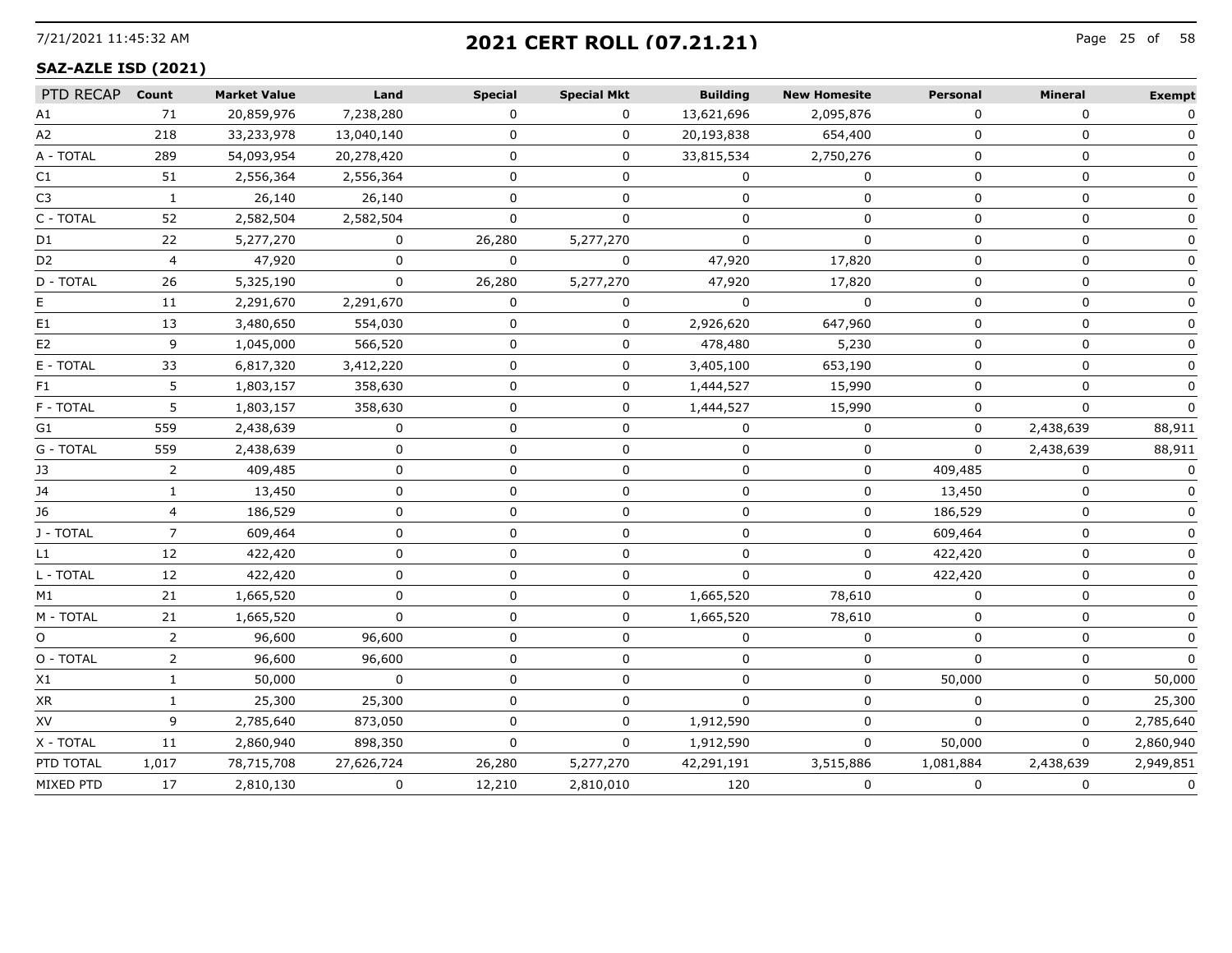## 7/21/2021 11:45:32 AM Page 26 of **2021 CERT ROLL (07.21.21)**

## **SBO-BOYD ISD (2021)**

| PTD RECAP Count |        | <b>Market Value</b> | Land        | <b>Special</b> | <b>Special Mkt</b> | <b>Building</b> | <b>New Homesite</b> | <b>Personal</b> | Mineral     | <b>Exempt</b> |
|-----------------|--------|---------------------|-------------|----------------|--------------------|-----------------|---------------------|-----------------|-------------|---------------|
|                 | 2      | 403,870             | 0           | 1,460          | 354,840            | 49,030          | 49,030              | $\Omega$        | $\Omega$    | 0             |
| - TOTAL         | 2      | 403,870             |             | 1,460          | 354,840            | 49,030          | 49,030              | $\Omega$        |             |               |
| A1              | 1,152  | 271,568,203         | 76,544,229  | 0              | $\mathbf{0}$       | 195,023,974     | 9,173,790           | $\Omega$        | 0           | 0             |
| A2              | 550    | 69,913,785          | 35,746,036  | 0              | 0                  | 34,167,749      | 1,724,420           | $\Omega$        | 0           | 0             |
| A - TOTAL       | 1,702  | 341,481,988         | 112,290,265 | 0              | 0                  | 229,191,723     | 10,898,210          | $\Omega$        | 0           | 0             |
| B1              | 8      | 3,663,672           | 451,070     | U              | 0                  | 3,212,602       | 204,792             | $\Omega$        | $\Omega$    |               |
| <b>B-TOTAL</b>  | 8      | 3,663,672           | 451,070     | 0              | 0                  | 3,212,602       | 204,792             | 0               | 0           |               |
| C1              | 184    | 8,577,801           | 8,575,391   | 0              | 0                  | 2,410           | 0                   | $\Omega$        | $\Omega$    |               |
| C <sub>2</sub>  | 2      | 108,170             | 108,170     | 0              | 0                  | $\Omega$        | ŋ                   | $\Omega$        | 0           |               |
| C3              | 7      | 237,850             | 237,850     | 0              | $\Omega$           |                 | O                   | $\Omega$        | $\Omega$    |               |
| C - TOTAL       | 193    | 8,923,821           | 8,921,411   |                |                    | 2,410           |                     | n               | O           |               |
| D1              | 1,140  | 305,047,159         | 0           | 2,099,440      | 305,047,159        | $\Omega$        | ŋ                   | $\Omega$        | n           |               |
| D <sub>2</sub>  | 204    | 4,207,393           | $\Omega$    | $\Omega$       | $\Omega$           | 4,207,393       | 166,150             | $\Omega$        | 0           |               |
| D - TOTAL       | 1,344  | 309,254,552         | $\Omega$    | 2,099,440      | 305,047,159        | 4,207,393       | 166,150             |                 | O           |               |
| ۳               | 159    | 14,286,400          | 14,220,050  | 0              | 0                  | 66,350          | 0                   |                 | O           |               |
| E1              | 694    | 182,882,676         | 29,489,907  | 0              | 0                  | 153,392,769     | 6,346,544           | 0               | 0           |               |
| E2              | 168    | 17,477,840          | 7,069,057   | 0              | 0                  | 10,408,783      | 104,720             | $\Omega$        | 0           |               |
| E - TOTAL       | 1,021  | 214,646,916         | 50,779,014  |                | 0                  | 163,867,902     | 6,451,264           |                 | n           |               |
| F1.             | 213    | 72,565,592          | 24,313,567  |                | 0                  | 48,252,025      | 2,161,117           | 0               | O           |               |
| F - TOTAL       | 213    | 72,565,592          | 24,313,567  | 0              | 0                  | 48,252,025      | 2,161,117           | 0               | O           |               |
| G1              | 39,826 | 143,313,946         | $\Omega$    | 0              | 0                  | $\Omega$        | $\Omega$            | $\Omega$        | 143,313,946 | 2,629,613     |
| G - TOTAL       | 39,826 | 143,313,946         | 0           | O              | 0                  | 0               | 0                   | $\Omega$        | 143,313,946 | 2,629,613     |
| J2              | 2      | 490,717             | $\Omega$    | U              | 0                  |                 | 0                   | 490,717         | 0           | 0             |
| JЗ              | 11     | 15,427,240          | 77,660      | 0              | 0                  | 0               | 0                   | 15,349,580      | 0           |               |
| J4              | 16     | 2,257,841           | $\Omega$    | 0              | 0                  | 0               | $\Omega$            | 2,257,841       | 0           | 0             |
| J5              | 3      | 6,604,664           | 0           | O              | 0                  | O               | 0                   | 6,604,664       | 0           | 0             |
| J6              | 233    | 38,999,985          | 0           | 0              | 0                  | 0               | 0                   | 38,999,985      | 0           | 0             |
| J7              | -1     | 7,341               | 0           | 0              | 0                  | 0               | 0                   | 7,341           | 0           | $\Omega$      |
| J - TOTAL       | 266    | 63,787,788          | 77,660      | 0              | 0                  | 0               | 0                   | 63,710,128      | 0           | 0             |
| L1              | 361    | 46,464,243          | 0           | 0              | 0                  | n               | 0                   | 46,464,243      | O           | $\Omega$      |
| L <sub>2</sub>  | 31     | 13,388,716          | 0           | O              | 0                  | O               | 0                   | 13,388,716      | 0           |               |
| L - TOTAL       | 392    | 59,852,959          | 0           | 0              | 0                  | 0               | 0                   | 59,852,959      | 0           |               |
| M1              | 301    | 14,600,979          |             |                | 0                  | 14,600,979      | 462,750             |                 | 0           |               |
| M - TOTAL       | 301    | 14,600,979          | 0           |                | 0                  | 14,600,979      | 462,750             |                 | $\Omega$    | $\mathbf{0}$  |
| O               | 46     | 2,199,320           | 2,199,320   |                | 0                  |                 | 0                   |                 | 0           |               |
| O - TOTAL       | 46     | 2,199,320           | 2,199,320   |                | 0                  | $\mathbf{I}$    | 0                   | 0               | 0           | 0             |
| S               | 4      | 35,950              | 0           |                | 0                  | O               | 0                   | 35,950          | 0           | 0             |
| S - TOTAL       | 4      | 35,950              | $\mathbf 0$ | 0              | 0                  | 0               | 0                   | 35,950          | 0           | 0             |
| XR              | 28     | 13,040,970          | 13,039,740  | 0              | 0                  | 1,230           | 0                   | 0               | 0           | 13,040,970    |
|                 |        |                     |             |                |                    |                 |                     |                 |             |               |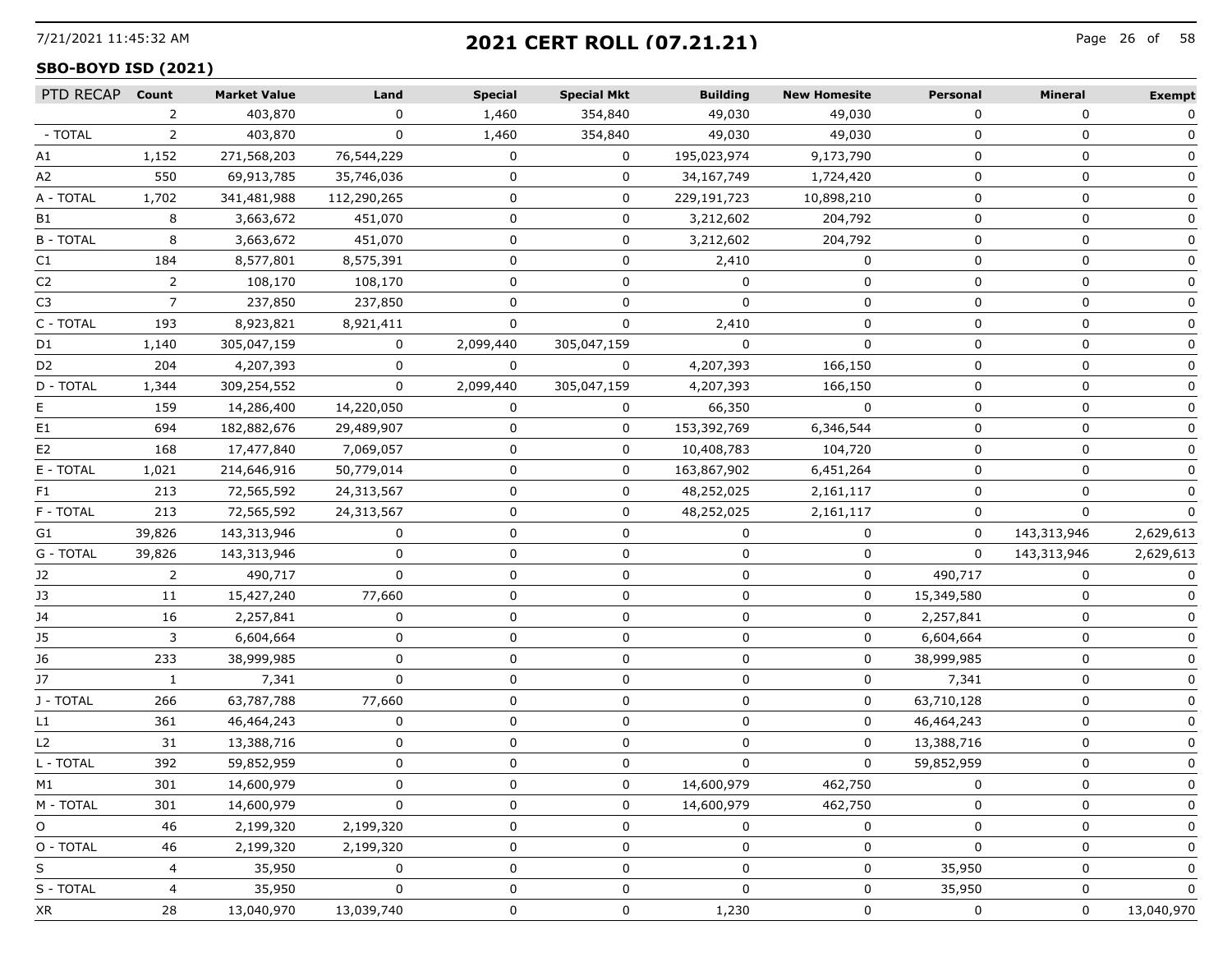## 7/21/2021 11:45:32 AM Page 27 of **2021 CERT ROLL (07.21.21)**

Page 27 of 58

#### **SBO-BOYD ISD (2021)**

| <b>PTD RECAP</b> | <b>Count</b> | <b>Market Value</b> | Land        | <b>Special</b> | <b>Special Mkt</b> | <b>Building</b> | New Homesite | Personal    | Mineral     | Exempt     |
|------------------|--------------|---------------------|-------------|----------------|--------------------|-----------------|--------------|-------------|-------------|------------|
| XV               | 132          | 24,925,990          | 8,352,150   |                |                    | 16,573,840      | 13,540       |             |             | 24,925,990 |
| X - TOTAL        | 160          | 37,966,960          | 21,391,890  |                |                    | 16,575,070      | 13,540       |             |             | 37,966,960 |
| PTD TOTAL        | 45,478       | .,272,698,313       | 220,424,197 | 2,100,900      | 305,401,999        | 479,959,134     | 20,406,853   | 123,599,037 | 143,313,946 | 40,596,573 |
| MIXED PTD        | 765          | 200,217,988         | 107,590     | l.193.460      | 199,862,048        | 248,350         | 51,260       |             |             |            |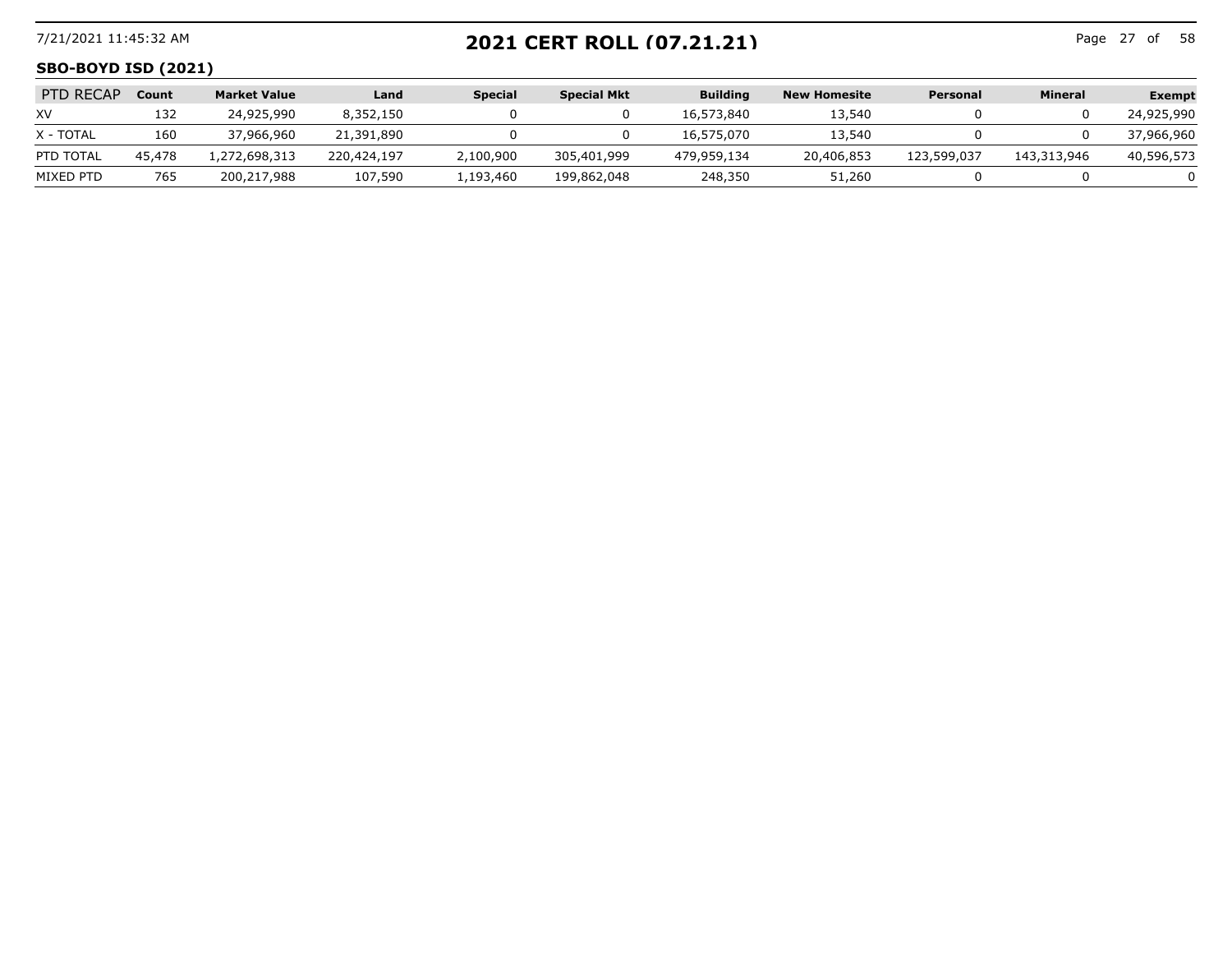# 7/21/2021 11:45:32 AM Page 28 of **2021 CERT ROLL (07.21.21)**

## **SBR-BRIDGEPORT ISD (2021)**

| PTD RECAP Count |                | <b>Market Value</b> | Land         | <b>Special</b> | <b>Special Mkt</b> | <b>Building</b> | <b>New Homesite</b> | Personal     | <b>Mineral</b> | <b>Exempt</b> |
|-----------------|----------------|---------------------|--------------|----------------|--------------------|-----------------|---------------------|--------------|----------------|---------------|
|                 | $\mathbf{1}$   | 4,773,540           | $\Omega$     | $\Omega$       | $\Omega$           | 4,773,540       | $\Omega$            | $\Omega$     | $\Omega$       | 4,773,540     |
| - TOTAL         |                | 4,773,540           | $\mathbf{0}$ | 0              | 0                  | 4,773,540       | $\Omega$            | $\Omega$     | 0              | 4,773,540     |
| A1              | 3,217          | 645,569,489         | 130,416,904  | 0              | 0                  | 515,152,585     | 13,675,020          | 0            | 0              | 521,910       |
| A2              | 660            | 59,033,836          | 26,474,490   | $\mathbf 0$    | $\mathbf 0$        | 32,559,346      | 1,523,570           | 0            | 0              | 0             |
| A3              | 26             | 6,537,010           | 2,845,760    | 0              | 0                  | 3,691,250       | 186,140             | 0            | $\Omega$       | 0             |
| A - TOTAL       | 3,903          | 711,140,335         | 159,737,154  | $\Omega$       | 0                  | 551,403,181     | 15,384,730          | 0            | $\mathbf 0$    | 521,910       |
| B1              | 91             | 24,624,622          | 2,584,560    | 0              | 0                  | 22,040,062      | 51,055              | 0            | 0              | 0             |
| <b>B-TOTAL</b>  | 91             | 24,624,622          | 2,584,560    | 0              | $\mathbf{0}$       | 22,040,062      | 51,055              | 0            | 0              | $\Omega$      |
| C1              | 1,414          | 25,109,547          | 25,109,547   | $\Omega$       | $\mathbf 0$        | $\Omega$        | $\mathbf{0}$        | $\Omega$     | $\mathbf{0}$   | 62,060        |
| C2              | 14             | 362,050             | 362,050      | 0              | 0                  | U               | 0                   |              | $\Omega$       | 0             |
| C3              | 1,014          | 8,902,484           | 8,894,534    | 0              | 0                  | 7,950           | 0                   | 0            | $\Omega$       | 0             |
| C - TOTAL       | 2,442          | 34,374,081          | 34,366,131   | 0              | 0                  | 7,950           | 0                   | 0            | 0              | 62,060        |
| D1              | 1,455          | 426,033,930         | $\mathbf{0}$ | 3,932,670      | 426,033,930        | $\Omega$        | $\Omega$            | $\Omega$     | $\Omega$       | $\Omega$      |
| D2              | 243            | 3,420,560           | 0            | 0              | 0                  | 3,420,560       | 200,820             | O            | $\Omega$       |               |
| D - TOTAL       | 1,698          | 429,454,490         | $\mathbf{0}$ | 3,932,670      | 426,033,930        | 3,420,560       | 200,820             |              | $\Omega$       |               |
|                 | 259            | 22,406,870          | 22,406,870   | 0              | 0                  | $\mathbf 0$     | $\Omega$            | $\Omega$     | $\Omega$       |               |
| E1              | 738            | 179,148,142         | 28,650,167   | 0              | 0                  | 150,497,975     | 7,075,080           | $\Omega$     | 0              |               |
| E <sub>2</sub>  | 246            | 23,835,812          | 10,210,370   | $\Omega$       | 0                  | 13,625,442      | 525,220             | <sup>0</sup> | $\Omega$       |               |
| E - TOTAL       | 1,243          | 225,390,824         | 61,267,407   | 0              | 0                  | 164,123,417     | 7,600,300           | 0            | 0              |               |
| F1              | 550            | 200,013,185         | 58,914,746   | 0              | 0                  | 141,098,439     | 634,720             | 0            | 0              | 191,490       |
| F2              | $\overline{4}$ | 298,187,075         | $\Omega$     | 0              | 0                  | $\Omega$        | $\Omega$            | 298,187,075  | $\Omega$       | $\mathbf 0$   |
| F - TOTAL       | 554            | 498,200,260         | 58,914,746   | $\Omega$       | 0                  | 141,098,439     | 634,720             | 298,187,075  | 0              | 191,490       |
| G1              | 17,588         | 35,724,496          | 0            | 0              | 0                  | 0               | 0                   | 0            | 35,724,496     | 921,751       |
| G - TOTAL       | 17,588         | 35,724,496          | 0            | 0              | 0                  | 0               | 0                   | 0            | 35,724,496     | 921,751       |
| J1              | $\mathbf{1}$   | 1,500               | 1,500        | $\mathbf 0$    | $\mathbf 0$        | $\mathbf 0$     | 0                   | $\Omega$     | $\mathbf{0}$   | 0             |
| J2              | 3              | 1,873,756           | 0            | 0              | 0                  | 0               | 0                   | 1,873,756    | $\Omega$       | 0             |
| J3              | 14             | 35,201,183          | 86,410       | 0              | 0                  | $\Omega$        | 0                   | 35,114,773   | $\Omega$       |               |
| J4              | 14             | 1,574,454           | 3,500        | 0              | 0                  | 5,740           | 0                   | 1,565,214    | 0              |               |
| J5              | 3              | 3,778,842           | $\mathbf 0$  | 0              | 0                  | 0               | 0                   | 3,778,842    | 0              | 0             |
| J6              | 358            | 37,424,382          | $\Omega$     | $\Omega$       | 0                  | $\Omega$        | 0                   | 37,424,382   | $\Omega$       |               |
| J7              | 3              | 119,451             | 0            | 0              | 0                  | 0               | 0                   | 119,451      | 0              |               |
| J - TOTAL       | 396            | 79,973,568          | 91,410       | 0              | 0                  | 5,740           | 0                   | 79,876,418   | 0              |               |
| L1 -            | 652            | 83,750,277          | 0            | 0              | 0                  | 0               | 0                   | 83,750,277   | 0              |               |
| L2              | 59             | 65,356,875          | 0            | 0              | 0                  | O               | 0                   | 65,356,875   | n              | 0             |
| L - TOTAL       | 711            | 149,107,152         | 0            | 0              | 0                  | 0               | 0                   | 149,107,152  | 0              |               |
| M1              | 315            | 12,079,700          | 0            | 0              | 0                  | 12,079,700      | 936,860             | 0            | 0              | 0             |
| M - TOTAL       | 315            | 12,079,700          | 0            | 0              | 0                  | 12,079,700      | 936,860             | 0            | 0              | O             |
| O               | 436            | 4,821,570           | 4,821,570    | 0              | 0                  | 0               | $\Omega$            | O            | 0              | 0             |
| O - TOTAL       | 436            | 4,821,570           | 4,821,570    | 0              | 0                  | 0               | 0                   | 0            | 0              | 0             |
|                 |                |                     |              |                |                    |                 |                     |              |                |               |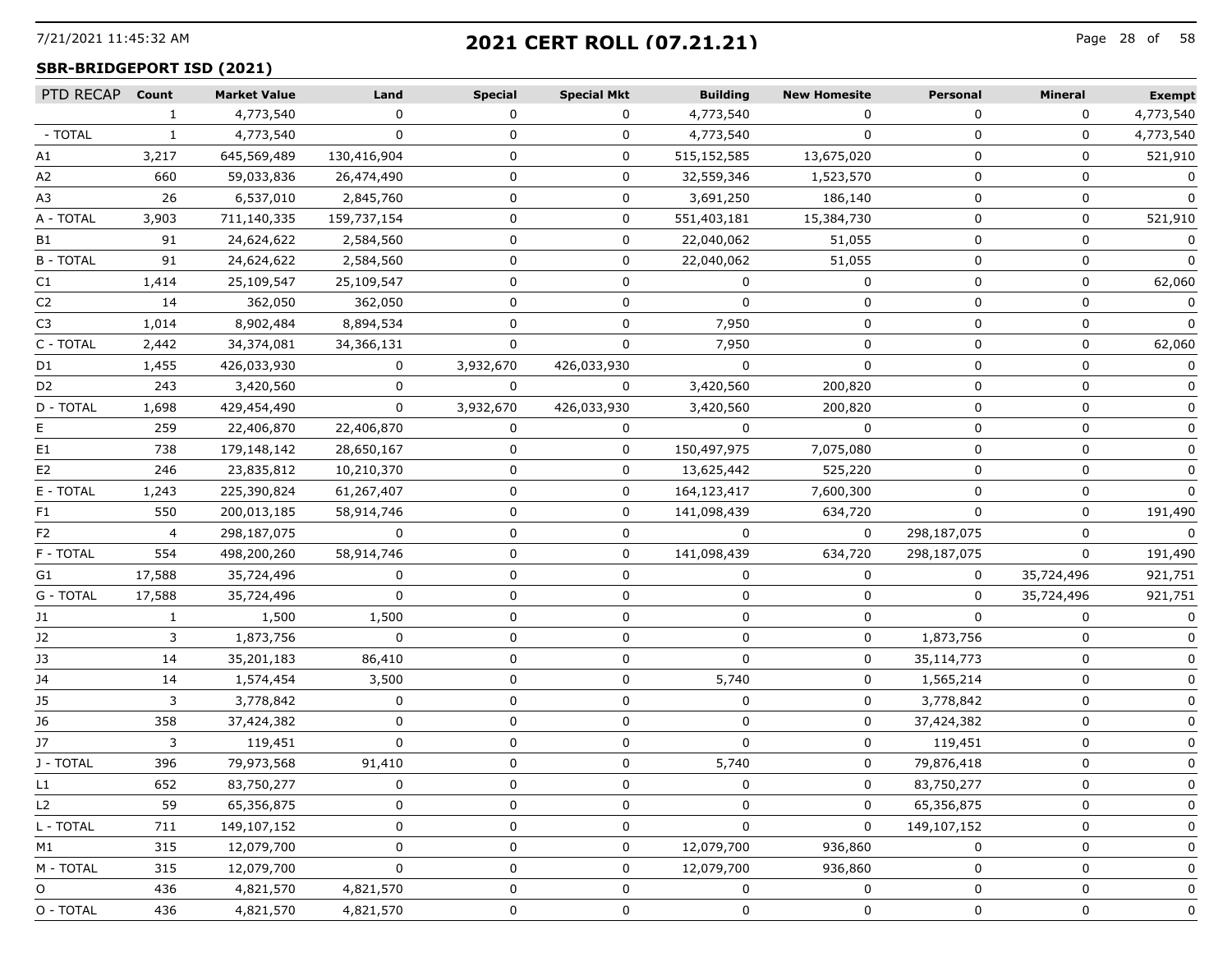# 7/21/2021 11:45:32 AM Page 29 of **2021 CERT ROLL (07.21.21)**

--------------------------

## **SBR-BRIDGEPORT ISD (2021)**

| PTD RECAP Count |        | Market Value  | Land        | Special   | <b>Special Mkt</b> | <b>Building</b> | <b>New Homesite</b> | Personal    | Mineral    | Exempt      |
|-----------------|--------|---------------|-------------|-----------|--------------------|-----------------|---------------------|-------------|------------|-------------|
|                 |        | 390,770       |             |           |                    |                 |                     | 390,770     |            |             |
| S - TOTAL       |        | 390,770       |             |           |                    |                 |                     | 390,770     |            |             |
| XA              |        | 1,469,700     | 63,000      |           |                    | 1,406,700       |                     |             |            | .469.700    |
| XE.             |        | 4,714,530     | 88,610      |           |                    | 4.625.920       |                     |             |            | 4,714,530   |
| XF              |        | 218.030       | 218,030     |           |                    |                 |                     |             |            | 218.030     |
|                 |        | 2.934.470     | 1,356,150   |           |                    | 578 320         | 3.110               |             |            | 2.934.470   |
| ХR              |        | 35,267,770    | 34,512,850  |           |                    | 754.920         | 141.790             |             |            | 35,267,770  |
| XV              | 381    | 142,513,909   | 23,002,620  |           |                    | 119,511,289     | 22.950              |             |            | 142,488,709 |
| X - TOTAL       | 485    | 187,118,409   | 59,241,260  |           | $\mathsf{n}$       | 127,877,149     | 167.850             |             | $\Omega$   | 187,093,209 |
| MIXED PTD       | 790    | 233,852,400   | 608,800     | 2,169,660 | 233,135,710        | 107,890         | 1,880               |             |            | 574,120     |
| PTD TOTAL       | 29,867 | 2,397,173,817 | 381,024,238 | 3,932,670 | 426,033,930        | 1,026,829,738   | 24,976,335          | 527,561,415 | 35,724,496 | 193,563,960 |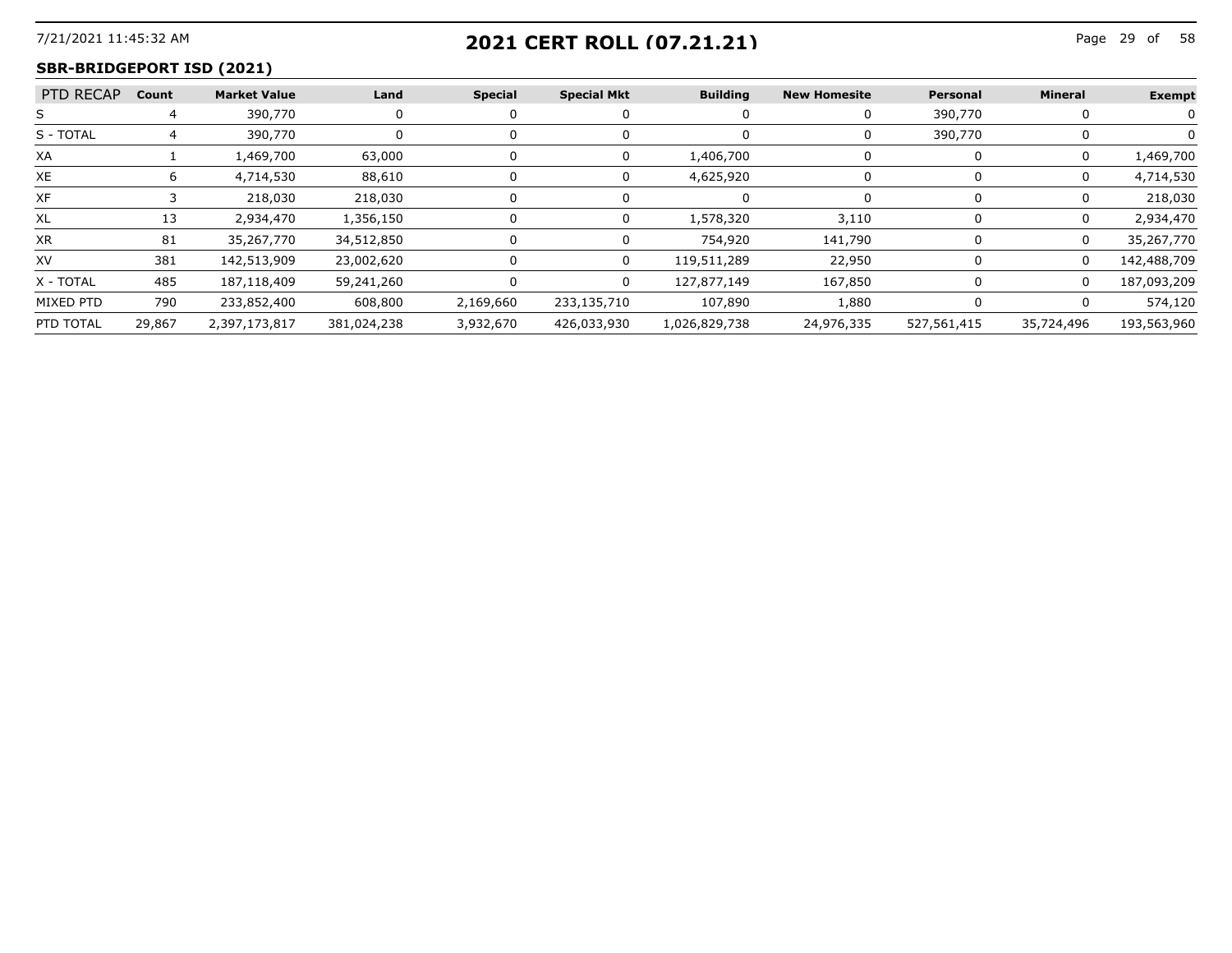# 7/21/2021 11:45:32 AM Page 30 of **2021 CERT ROLL (07.21.21)**

#### **SCH-CHICO ISD (2021)**

| PTD RECAP Count |                | <b>Market Value</b> | Land         | <b>Special</b> | <b>Special Mkt</b> | <b>Building</b> | <b>New Homesite</b> | Personal     | Mineral     | <b>Exempt</b> |
|-----------------|----------------|---------------------|--------------|----------------|--------------------|-----------------|---------------------|--------------|-------------|---------------|
| A1              | 886            | 200,978,066         | 52,034,900   | 0              | $\Omega$           | 148,943,166     | 11,803,739          | $\Omega$     | $\Omega$    | 0             |
| A2              | 348            | 26,399,897          | 12,173,000   | 0              | 0                  | 14,226,897      | 560,730             | $\Omega$     | 0           | 0             |
| A - TOTAL       | 1,234          | 227,377,963         | 64,207,900   | 0              | 0                  | 163,170,063     | 12,364,469          | 0            | 0           | 0             |
| B1              | $\mathbf{1}$   | 307,400             | 40,080       | 0              | $\mathbf{0}$       | 267,320         | 0                   | $\mathbf{0}$ | 0           | 0             |
| <b>B-TOTAL</b>  | $\mathbf{1}$   | 307,400             | 40,080       | $\Omega$       | 0                  | 267,320         | 0                   | $\Omega$     | 0           | $\mathbf 0$   |
| C1              | 665            | 26,487,562          | 26,487,562   | 0              | 0                  | $\Omega$        | 0                   | $\Omega$     | $\mathbf 0$ | 33,380        |
| C2              | $\overline{2}$ | 76,430              | 67,360       | 0              | 0                  | 9,070           | 0                   | 0            | 0           | 0             |
| C3              | 62             | 1,545,412           | 1,545,412    | $\mathbf{0}$   | 0                  | $\mathbf 0$     | 0                   | 0            | 0           | $\Omega$      |
| C - TOTAL       | 729            | 28,109,404          | 28,100,334   | 0              | $\mathbf 0$        | 9,070           | 0                   | 0            | 0           | 33,380        |
| D1              | 1,270          | 348,986,777         | 0            | 3,262,230      | 348,986,777        | $\Omega$        | $\mathbf{0}$        | 0            | 0           | $\mathbf{0}$  |
| D2              | 214            | 2,512,550           | 0            | 0              | $\mathbf{0}$       | 2,512,550       | 59,250              | 0            | 0           |               |
| D - TOTAL       | 1,484          | 351,499,327         | 0            | 3,262,230      | 348,986,777        | 2,512,550       | 59,250              | $\Omega$     | 0           |               |
| E.              | 237            | 19,002,220          | 19,002,220   | $\mathbf{0}$   | $\mathbf{0}$       | $\Omega$        | $\mathbf{0}$        | 0            | 0           | 0             |
| E1              | 583            | 117,224,809         | 16,957,826   | 0              | 0                  | 100,266,983     | 3,333,200           | $\Omega$     | $\Omega$    |               |
| E2              | 207            | 13,730,448          | 4,964,580    | 0              | 0                  | 8,765,868       | 356,560             | 0            | 0           |               |
| E - TOTAL       | 1,027          | 149,957,477         | 40,924,626   | 0              | 0                  | 109,032,851     | 3,689,760           | 0            | 0           | 0             |
| F1.             | 153            | 38,446,646          | 14,424,940   | 0              | $\mathbf 0$        | 24,021,706      | 357,414             | $\Omega$     | 0           | 0             |
| F2              | 4              | 38,031,717          | 0            | 0              | 0                  | 0               | 0                   | 38,031,717   | $\Omega$    |               |
| F - TOTAL       | 157            | 76,478,363          | 14,424,940   | 0              | 0                  | 24,021,706      | 357,414             | 38,031,717   | 0           | $\Omega$      |
| G1              | 9,076          | 21,313,506          | 0            | 0              | 0                  | 0               | 0                   | 0            | 21,313,506  | 348,831       |
| G - TOTAL       | 9,076          | 21,313,506          | $\Omega$     | 0              | $\mathbf 0$        | $\mathbf{0}$    | 0                   | $\Omega$     | 21,313,506  | 348,831       |
| J2              | 2              | 513,128             | 0            | 0              | 0                  | 0               | 0                   | 513,128      | 0           | 0             |
| J3              | 15             | 17,797,850          | 202,240      | 0              | 0                  | 0               | 0                   | 17,595,610   | 0           | 0             |
| J4              | 7              | 1,171,528           | 0            | 0              | 0                  | 0               | 0                   | 1,171,528    | 0           | 0             |
| J5              | 6              | 9,319,880           | 0            | $\mathbf 0$    | $\mathbf 0$        | 0               | $\mathbf{0}$        | 9,319,880    | 0           | 0             |
| J6              | 174            | 29,291,950          | $\mathbf{0}$ | 0              | 0                  | 0               | 0                   | 29,291,950   | 0           | 0             |
| J7              | $\overline{2}$ | 22,800              | $\mathbf 0$  | 0              | 0                  | 0               | 0                   | 22,800       | 0           | 0             |
| J - TOTAL       | 206            | 58,117,136          | 202,240      | 0              | 0                  | 0               | 0                   | 57,914,896   | 0           | 0             |
| L1              | 225            | 42,526,285          | 0            | 0              | 0                  | 0               | 0                   | 42,526,285   | 0           | 0             |
| L <sub>2</sub>  | 54             | 210,853,733         | $\mathbf{0}$ | 0              | 0                  | 0               | $\mathbf{0}$        | 210,853,733  | $\Omega$    | $\mathbf{0}$  |
| L - TOTAL       | 279            | 253,380,018         | 0            | 0              | 0                  | 0               | 0                   | 253,380,018  | 0           |               |
| M1              | 117            | 5,413,020           | 0            | 0              | 0                  | 5,413,020       | 349,710             | 0            | 0           | $\Omega$      |
| M - TOTAL       | 117            | 5,413,020           | 0            | 0              | 0                  | 5,413,020       | 349.710             | $\mathbf{0}$ | 0           |               |
| $\circ$         | 9              | 227,130             | 159,780      | 0              | 0                  | 67,350          | 0                   | $\Omega$     | 0           | 0             |
| O - TOTAL       | 9              | 227,130             | 159,780      | 0              | 0                  | 67,350          | 0                   | $\Omega$     | 0           |               |
| S               | 1              | 4,660               | 0            | 0              | 0                  | 0               | 0                   | 4,660        | 0           | 0             |
| S - TOTAL       | 1              | 4,660               | $\mathbf 0$  | 0              | 0                  | 0               | 0                   | 4,660        | 0           | $\mathbf{0}$  |
| XL              | $\overline{7}$ | 3,630,550           | 3,608,230    | 0              | 0                  | 22,320          | 0                   | $\Omega$     | 0           | 3,630,550     |
| XR              | 27             | 6,944,860           | 6,944,860    | 0              | 0                  | 0               | 0                   | 0            | 0           | 6,944,860     |
|                 |                |                     |              |                |                    |                 |                     |              |             |               |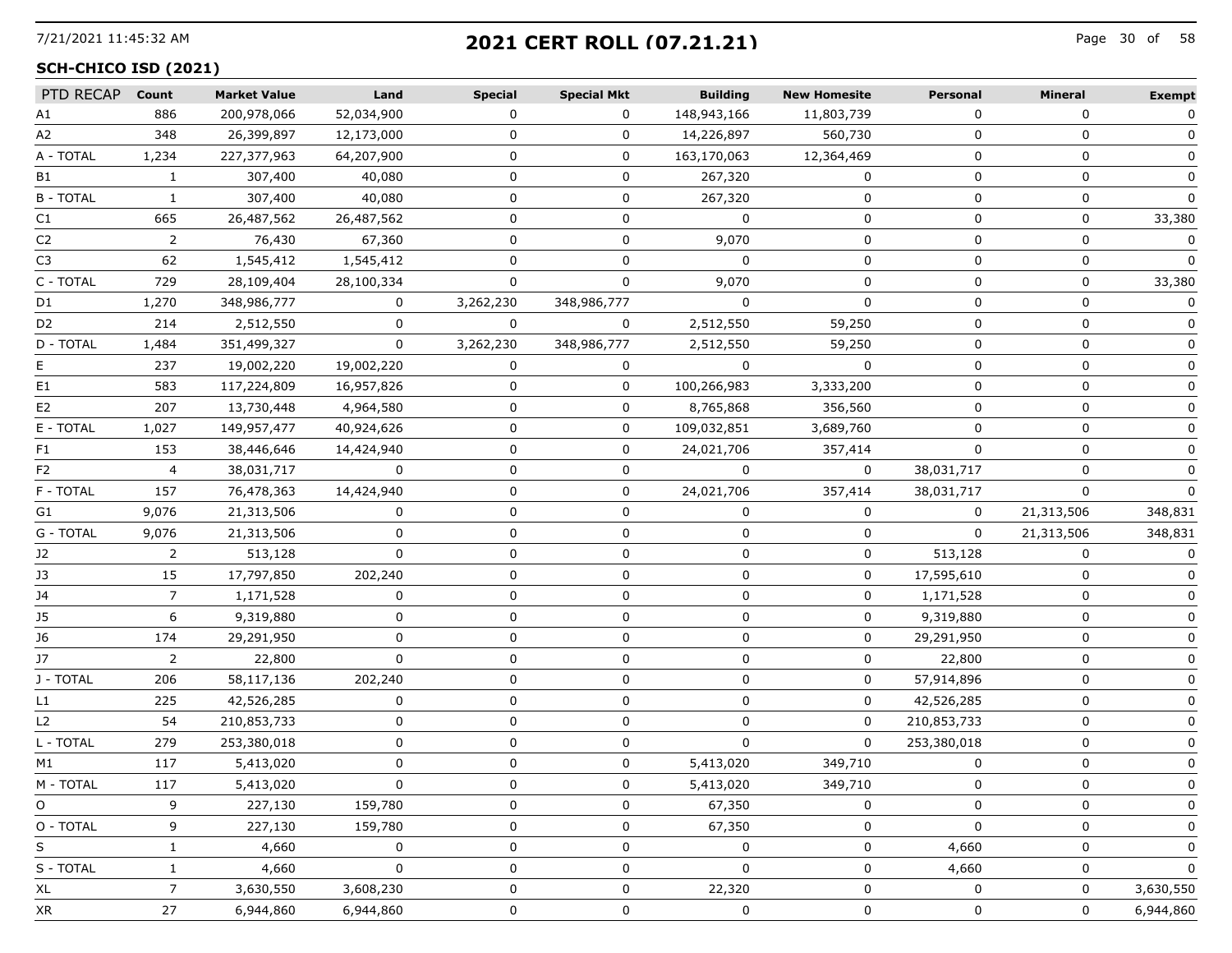## 7/21/2021 11:45:32 AM Page 31 of **2021 CERT ROLL (07.21.21)**

Page 31 of 58

#### **SCH-CHICO ISD (2021)**

| <b>PTD RECAP</b> | <b>Count</b> | <b>Market Value</b> | Land        | <b>Special</b> | <b>Special Mkt</b> | <b>Building</b> | New Homesite | Personal    | Mineral    | <b>Exempt</b> |
|------------------|--------------|---------------------|-------------|----------------|--------------------|-----------------|--------------|-------------|------------|---------------|
| XV               | 100          | 35,056,240          | 8,587,060   |                |                    | 26,469,180      |              |             |            | 35,056,240    |
| X - TOTAL        | 134          | 45,631,650          | 19,140,150  |                |                    | 26,491,500      |              |             |            | 45,631,650    |
| PTD TOTAL        | 14,454       | .217.817.054        | 167,200,050 | 3,262,230      | 348,986,777        | 330,985,430     | 16,820,603   | 349,331,291 | 21,313,506 | 46,013,861    |
| MIXED PTD        | 697          | 198,555,260         | 117,520     | 1,823,330      | 198,326,920        | 110,820         | 1,840        |             |            |               |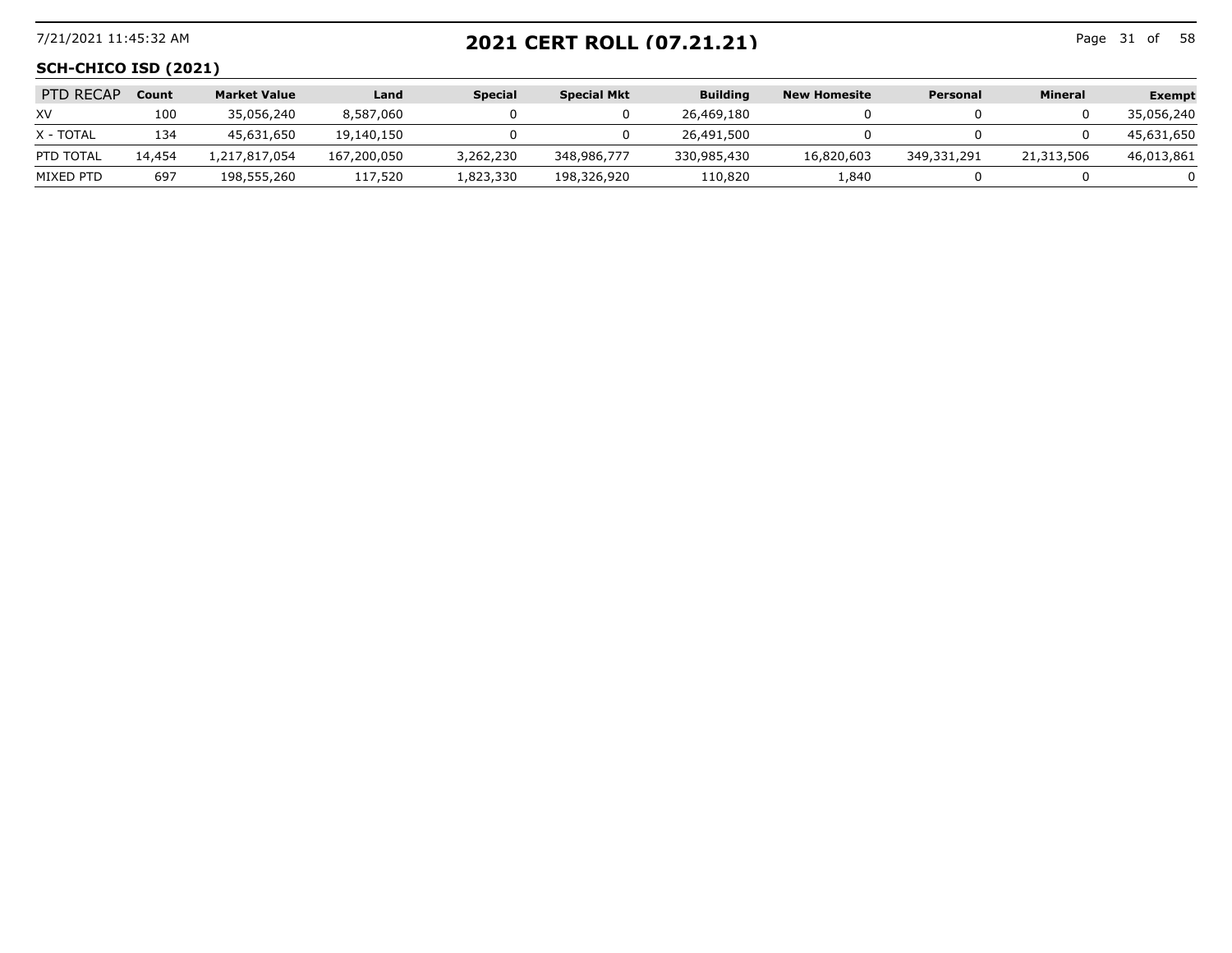## 7/21/2021 11:45:32 AM Page 32 of **2021 CERT ROLL (07.21.21)**

#### **SDE-DECATUR ISD (2021)**

| PTD RECAP      | Count        | <b>Market Value</b> | Land         | <b>Special</b> | <b>Special Mkt</b> | <b>Building</b> | <b>New Homesite</b> | <b>Personal</b> | Mineral     | <b>Exempt</b>  |
|----------------|--------------|---------------------|--------------|----------------|--------------------|-----------------|---------------------|-----------------|-------------|----------------|
|                | $\mathbf{1}$ | 3,170               | $\Omega$     | 0              | $\Omega$           | 3,170           | 3,170               | $\Omega$        | $\Omega$    | 0              |
| - TOTAL        | 1            | 3,170               | $\mathbf{0}$ | 0              | 0                  | 3,170           | 3,170               | $\Omega$        |             |                |
| А1             | 4,168        | 1,137,936,197       | 255,138,679  | 0              | 0                  | 882,797,518     | 44,436,347          | 0               | 0           | 345,020        |
| A2             | 1,297        | 160,479,407         | 61,879,468   | $\mathbf 0$    | 0                  | 98,599,939      | 7,368,223           | 0               | 0           | $\mathbf 0$    |
| A - TOTAL      | 5,465        | 1,298,415,604       | 317,018,147  | 0              | 0                  | 981,397,457     | 51,804,570          | $\Omega$        | 0           | 345,020        |
| B1             | 55           | 28,524,992          | 3,682,180    | $\Omega$       | 0                  | 24,842,812      | 645,360             | $\Omega$        | 0           |                |
| <b>B-TOTAL</b> | 55           | 28,524,992          | 3,682,180    | 0              | 0                  | 24,842,812      | 645,360             | 0               | 0           |                |
| C1             | 635          | 32,794,547          | 32,794,547   | 0              | 0                  | 0               | 0                   | $\Omega$        | 0           | 471,690        |
| C2             | 13           | 2,855,570           | 2,855,570    | $\Omega$       | $\Omega$           | $\Omega$        | 0                   | $\Omega$        | 0           | $\mathbf{0}$   |
| C <sub>3</sub> | 240          | 4,738,686           | 4,738,686    |                |                    |                 | O                   |                 |             |                |
| C - TOTAL      | 888          | 40,388,803          | 40,388,803   | 0              | 0                  | n               | 0                   | n               | 0           | 471,690        |
| D1             | 2,938        | 978,698,321         | $\mathbf 0$  | 6,521,320      | 978,698,321        |                 | 0                   | O               | 0           | 0              |
| D <sub>2</sub> | 429          | 8,953,560           | $\mathbf{0}$ | 1,120          | 299,720            | 8,653,840       | 300,860             | $\Omega$        | $\Omega$    | $\mathbf{0}$   |
| D - TOTAL      | 3,367        | 987,651,881         | 0            | 6,522,440      | 978,998,041        | 8,653,840       | 300,860             |                 | $\Omega$    |                |
| Е              | 340          | 34,622,350          | 34,622,350   | 0              | 0                  | 0               | 0                   |                 | n           |                |
| E1             | 1,327        | 390,161,037         | 47,548,105   | 0              | $\mathbf{0}$       | 342,612,932     | 15,669,582          | $\Omega$        | O           |                |
| E2             | 191          | 17,493,973          | 7,121,610    | 0              | $\mathbf{0}$       | 10,372,363      | 301,870             | 0               | 0           | $\mathbf{0}$   |
| E - TOTAL      | 1,858        | 442,277,360         | 89,292,065   | $\Omega$       | 0                  | 352,985,295     | 15,971,452          |                 | $\Omega$    |                |
| F1             | 625          | 426,027,216         | 148,522,795  | 0              | 0                  | 277,504,421     | 8,422,210           |                 | 0           | 1,245,730      |
| F2             | 3            | 39,118,820          | 139,130      | 0              | 0                  | 4,695,880       | $\mathbf 0$         | 34,283,810      | 0           | $\overline{0}$ |
| F - TOTAL      | 628          | 465,146,036         | 148,661,925  | 0              | 0                  | 282,200,301     | 8,422,210           | 34,283,810      | 0           | 1,245,730      |
| G1             | 43,911       | 257,797,619         | $\Omega$     | $\Omega$       | 0                  |                 | 0                   | $\Omega$        | 257,797,619 | 1,630,105      |
| G - TOTAL      | 43,911       | 257,797,619         | 0            | 0              | 0                  | 0               | 0                   | $^{\rm o}$      | 257,797,619 | 1,630,105      |
| J2             | 1            | 2,378,146           | 0            | 0              | 0                  | 0               | 0                   | 2,378,146       | 0           | 0              |
| J3             | 18           | 42,038,867          | 249,790      | $\Omega$       | 0                  | $\Omega$        | $\mathbf{0}$        | 41,789,077      | $\Omega$    | $\mathbf{0}$   |
| J4             | 25           | 5,721,286           | 57,810       | 0              | 0                  | 105,930         | 0                   | 5,557,546       | 0           | 0              |
| J5             | 4            | 14,323,285          | 0            | 0              | 0                  | 0               | 0                   | 14,323,285      | 0           | $\Omega$       |
| J6             | 519          | 86,102,867          | 0            | 0              | 0                  | 0               | 0                   | 86,102,867      | 0           |                |
| J7             | 2            | 341,397             | $\Omega$     | 0              | $\Omega$           | $\Omega$        | 0                   | 341,397         | 0           | 0              |
| J - TOTAL      | 569          | 150,905,848         | 307,600      | $\Omega$       | 0                  | 105,930         | 0                   | 150,492,318     | O           | $\Omega$       |
| L1             | 1,124        | 149,322,065         | 0            | 0              | 0                  | 0               | 0                   | 149,322,065     | 0           |                |
| L2             | 75           | 114,532,605         | 0            | 0              | 0                  | 0               | 0                   | 114,532,605     | 0           |                |
| L - TOTAL      | 1,199        | 263,854,670         | 0            | 0              | 0                  | n               | 0                   | 263,854,670     |             |                |
| M1             | 292          | 11,781,436          | 0            | <sup>0</sup>   | 0                  | 11,781,436      | 424,520             |                 | O           | 0              |
| M - TOTAL      | 292          | 11,781,436          | 0            | O              | 0                  | 11,781,436      | 424,520             |                 | 0           | 0              |
| O              | 36           | 1,795,410           | 1,795,410    | 0              | 0                  | 0               | 0                   | - ( )           | 0           | $\mathbf{0}$   |
| O - TOTAL      | 36           | 1,795,410           | 1,795,410    | 0              | 0                  | 0               | 0                   | $\Omega$        | 0           | $\mathbf{0}$   |
|                | 1            | 14,400              | 0            | 0              | 0                  | 0               | 0                   | 14,400          | 0           | 0              |
| R - TOTAL      | $\mathbf{1}$ | 14,400              | 0            | 0              | 0                  | 0               | 0                   | 14,400          | 0           | 0              |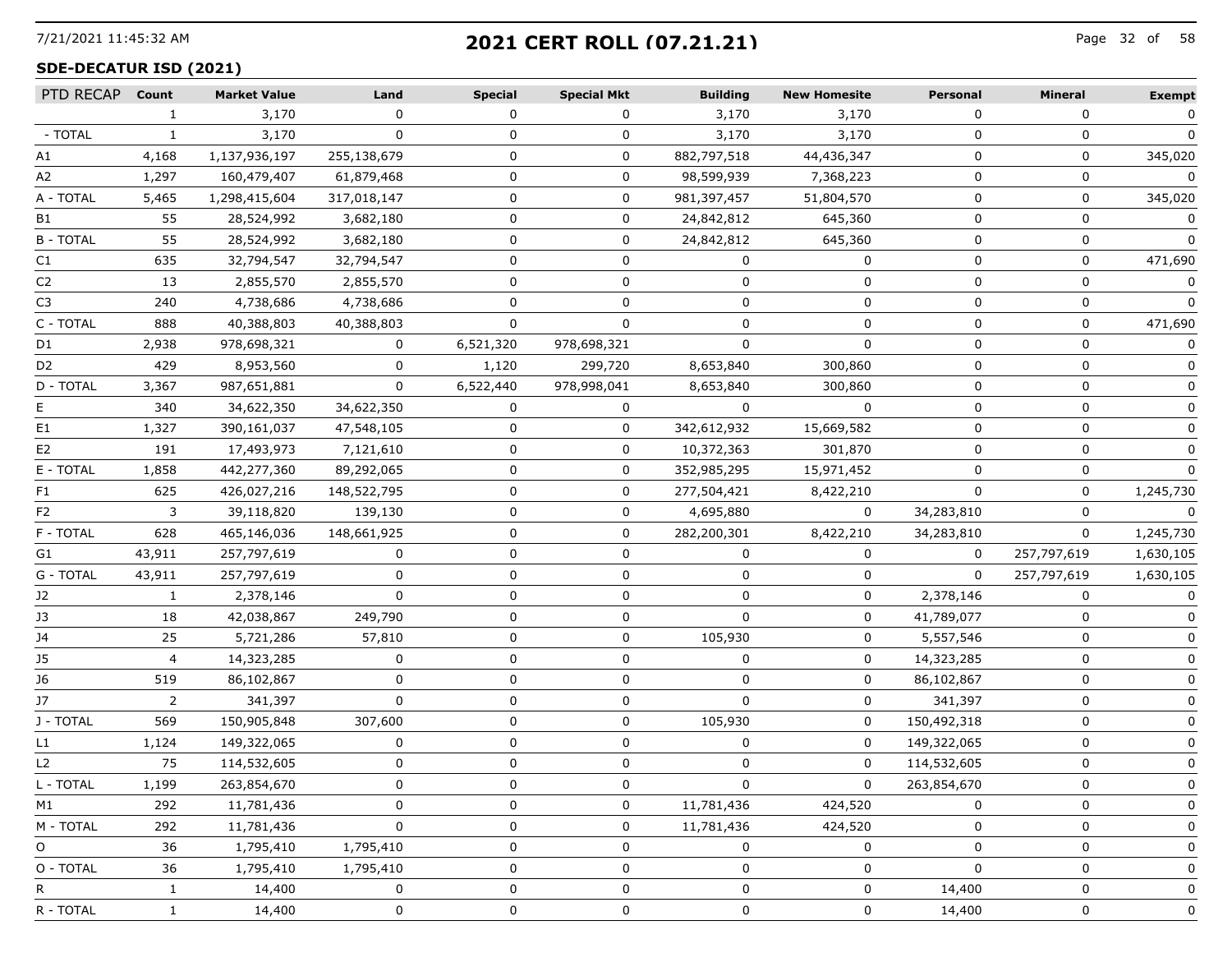## 7/21/2021 11:45:32 AM Page 33 of **2021 CERT ROLL (07.21.21)**

#### **SDE-DECATUR ISD (2021)**

| PTD RECAP Count |        | <b>Market Value</b> | Land        | Special   | <b>Special Mkt</b> | <b>Building</b> | <b>New Homesite</b> | Personal    | Mineral     | Exempt      |
|-----------------|--------|---------------------|-------------|-----------|--------------------|-----------------|---------------------|-------------|-------------|-------------|
|                 |        | 23,509,910          |             |           |                    |                 |                     | 23,509,910  |             |             |
| S - TOTAL       | 20     | 23.509.910          |             |           |                    |                 |                     | 23.509.910  |             |             |
| XA              |        | 1,624,270           | 424,190     |           |                    | 1.200.080       |                     |             |             | 1,624,270   |
| ХF              |        | 29,476,110          | 8,472,900   |           |                    | 21.003.210      |                     |             |             | 29,476,110  |
| XL              |        | 5,595,520           | 5,594,640   |           |                    | 880             |                     |             |             | 5,595,520   |
| ХR              |        | 467.830             | 467.830     |           |                    |                 |                     |             |             | 467.830     |
| XV              | 488    | 278,154,648         | 105,794,322 |           |                    | 172,360,326     | 4,524,460           |             |             | 277.934.098 |
| X - TOTAL       | 500    | 315.318.378         | 120,753,882 |           |                    | 194.564.496     | 4.524.460           |             |             | 315.097.828 |
| PTD TOTAL       | 58,790 | 4,287,385,517       | 721,900,012 | 6,522,440 | 978,998,041        | 1,856,534,737   | 82,096,602          | 472,155,108 | 257,797,619 | 318,790,373 |
| MIXED PTD       | 1,519  | 516,464,960         | 300,770     | 3,267,930 | 515,895,760        | 268,430         | 98,140              |             |             |             |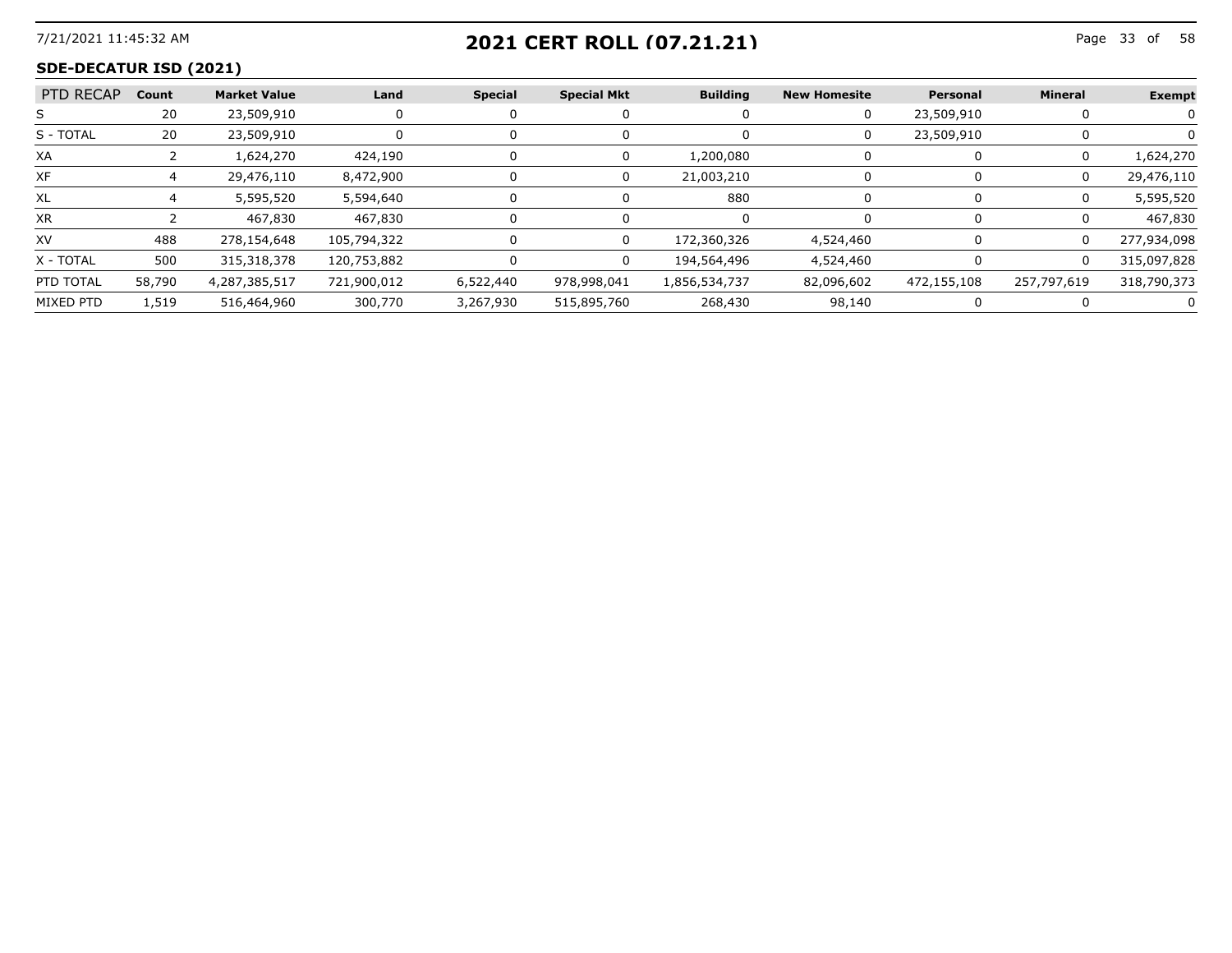# 7/21/2021 11:45:32 AM Page 34 of **2021 CERT ROLL (07.21.21)**

#### **SJA-JACKSBORO ISD (2021)**

| PTD RECAP Count |                | <b>Market Value</b> | Land         | <b>Special</b> | <b>Special Mkt</b> | <b>Building</b> | <b>New Homesite</b> | <b>Personal</b> | <b>Mineral</b> | <b>Exempt</b> |
|-----------------|----------------|---------------------|--------------|----------------|--------------------|-----------------|---------------------|-----------------|----------------|---------------|
| А1              | 86             | 10,716,840          | 3,037,680    | $\Omega$       | 0                  | 7,679,160       | 283,850             | $\Omega$        | 0              | 0             |
| A2              | 56             | 4,653,342           | 1,875,115    | 0              | 0                  | 2,778,227       | 238,017             | $\Omega$        | $\Omega$       |               |
| A - TOTAL       | 142            | 15,370,182          | 4,912,795    | 0              | 0                  | 10,457,387      | 521,867             | 0               | 0              |               |
| C1              | 301            | 3,626,570           | 3,626,570    | 0              | 0                  | 0               | 0                   | 0               | 0              | 0             |
| C <sub>2</sub>  | 2              | 46,010              | 46,010       | $\mathbf 0$    | $\mathbf 0$        | $\mathbf 0$     | $\mathbf 0$         | $\mathbf 0$     | 0              | 0             |
| C3              | 211            | 2,416,450           | 2,416,450    | $\Omega$       | 0                  | $\Omega$        | 0                   | 0               | 0              | 0             |
| C - TOTAL       | 514            | 6,089,030           | 6,089,030    | $\Omega$       | $\Omega$           | $\Omega$        | $\Omega$            | $\Omega$        | $\Omega$       | $\Omega$      |
| D1              | 13             | 11,509,030          | 0            | 150,200        | 11,509,030         | $\Omega$        | U                   | $\Omega$        | 0              |               |
| D <sub>2</sub>  | 1              | 4,220               | $\mathbf{0}$ | $\Omega$       | 0                  | 4,220           | 0                   | 0               | 0              |               |
| D - TOTAL       | 14             | 11,513,250          | $\mathbf 0$  | 150,200        | 11,509,030         | 4,220           | 0                   | 0               | 0              |               |
| E.              | 6              | 940,340             | 940,340      | 0              | 0                  | 0               | 0                   | 0               | 0              | 0             |
| E1              | $7^{\circ}$    | 1,502,860           | 243,860      | $\mathbf 0$    | $\mathbf 0$        | 1,259,000       | 17,630              | 0               | 0              | $\Omega$      |
| E - TOTAL       | 13             | 2,443,200           | 1,184,200    | $\Omega$       | $\mathbf{0}$       | 1,259,000       | 17,630              | $\Omega$        | $\Omega$       | $\mathbf{0}$  |
| F1              | 2              | 66,760              | 43,860       | 0              | 0                  | 22,900          | 11,140              | 0               | $\mathbf 0$    | 0             |
| F - TOTAL       | $\overline{2}$ | 66,760              | 43,860       | $\Omega$       | 0                  | 22,900          | 11,140              | $\Omega$        | $\Omega$       | $\Omega$      |
| G1              | 428            | 1,473,874           | 0            | 0              | 0                  | $\mathbf{0}$    | 0                   | 0               | 1,473,874      | 227,537       |
| G - TOTAL       | 428            | 1,473,874           | 0            | 0              | 0                  | 0               | 0                   | 0               | 1,473,874      | 227,537       |
| J3              | $\mathbf{1}$   | 392,015             | 0            | 0              | 0                  | 0               | 0                   | 392,015         | 0              | 0             |
| J4              | $\mathbf{1}$   | 28,480              | 0            | 0              | $\mathbf 0$        | 0               | 0                   | 28,480          | 0              | 0             |
| J6              | 40             | 334,813             | $\mathbf{0}$ | $\Omega$       | $\Omega$           | $\Omega$        | $\Omega$            | 334,813         | $\Omega$       | $\Omega$      |
| <b>J7</b>       |                | 22,425              | $\Omega$     | 0              | 0                  | n               | 0                   | 22,425          | $\Omega$       |               |
| J - TOTAL       | 43             | 777,733             | $\Omega$     | $\Omega$       | 0                  | 0               | 0                   | 777,733         | 0              |               |
| L1              | $\overline{2}$ | 3,130               | 0            | $\Omega$       | 0                  | 0               | 0                   | 3,130           | 0              |               |
| L2              | 4              | 204,955             | $\Omega$     | $\Omega$       | 0                  | 0               | 0                   | 204,955         | 0              | 0             |
| L - TOTAL       | 6              | 208,085             | $\Omega$     | 0              | $\mathbf 0$        | $\Omega$        | 0                   | 208,085         | 0              | $\Omega$      |
| M1              | 13             | 765,050             | $\Omega$     | $\Omega$       | $\Omega$           | 765,050         | 0                   | $\Omega$        | $\Omega$       | $\mathbf{0}$  |
| M - TOTAL       | 13             | 765,050             | $\mathbf{0}$ | 0              | 0                  | 765,050         | 0                   | $\Omega$        | $\mathbf 0$    | $\mathbf{0}$  |
| O               | 6              | 29,600              | 29,600       | $\Omega$       | 0                  | $\Omega$        | 0                   | $\Omega$        | $\Omega$       |               |
| O - TOTAL       | 6              | 29,600              | 29,600       | 0              | 0                  | 0               | 0                   | 0               | 0              | 0             |
| XR              | 48             | 24,304,880          | 24,304,880   | $\Omega$       | 0                  | $\Omega$        | 0                   | 0               | $\Omega$       | 24,304,880    |
| XV              | 22             | 17,786,880          | 15,735,090   | 0              | 0                  | 2,051,790       | 0                   | 0               | 0              | 17,786,880    |
| X - TOTAL       | 70             | 42,091,760          | 40,039,970   | $\Omega$       | $\Omega$           | 2,051,790       | 0                   | 0               | 0              | 42,091,760    |
| MIXED PTD       | 3              | 3,621,100           | $\mathbf 0$  | 45,940         | 3,621,100          | $\mathbf 0$     | $\mathbf 0$         | $\Omega$        | $\mathbf 0$    | $\mathbf 0$   |
| PTD TOTAL       | 1,251          | 80,828,524          | 52,299,455   | 150,200        | 11,509,030         | 14,560,347      | 550,637             | 985,818         | 1,473,874      | 42,319,297    |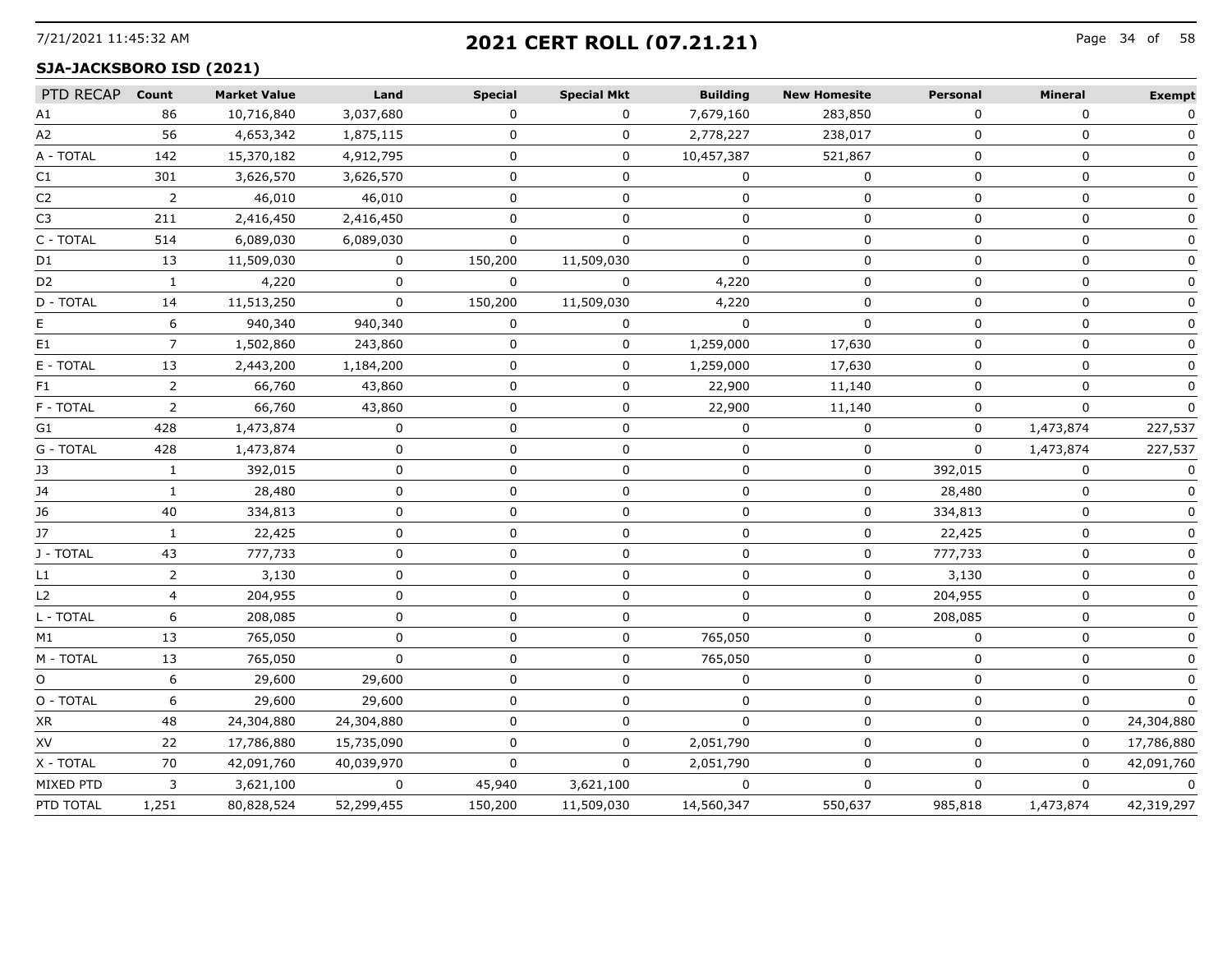## 7/21/2021 11:45:32 AM Page 35 of **2021 CERT ROLL (07.21.21)**

#### **SKR-KRUM ISD (2021)**

| PTD RECAP Count |    | <b>Market Value</b> | Land                      | <b>Special</b> | <b>Special Mkt</b> | <b>Building</b> | <b>New Homesite</b> | Personal | Mineral   | <b>Exempt</b> |
|-----------------|----|---------------------|---------------------------|----------------|--------------------|-----------------|---------------------|----------|-----------|---------------|
| D1              | 23 | 3,615,565           | $\Omega$                  | 21,300         | 3,615,565          |                 |                     |          |           |               |
| D2              |    | 9,620               |                           |                |                    | 9,620           |                     |          |           |               |
| D - TOTAL       | 27 | 3,625,185           |                           | 21,300         | 3,615,565          | 9,620           |                     |          |           |               |
|                 |    | 24,760              | 24,760                    |                |                    |                 |                     |          |           |               |
| E1              |    | 1,664,119           | 99,220                    |                |                    | 1,564,899       | 241,920             |          |           |               |
| E <sub>2</sub>  |    | 222,750             | 36,270                    |                |                    | 186,480         |                     |          |           |               |
| E - TOTAL       |    | 1,911,629           | 160,250<br>-------------- |                |                    | 1,751,379       | 241,920             |          |           |               |
| Gl              |    | 2,110,358           |                           |                |                    |                 |                     |          | 2,110,358 |               |
| G - TOTAL       | 48 | 2,110,358           |                           |                |                    |                 |                     | 0        | 2,110,358 |               |
| 13              |    | 12,600              |                           |                |                    |                 |                     | 12,600   |           |               |
|                 |    | 69,722              |                           |                |                    |                 |                     | 69,722   |           |               |
| I - TOTAI       |    | 82,322              |                           |                |                    |                 |                     | 82,322   |           |               |
|                 |    | 620                 |                           |                |                    |                 |                     | 620      |           |               |
| L - TOTAL       |    | 620                 |                           |                |                    |                 |                     | 620      |           |               |
| MIXED PTD       | 12 | 2,728,685           |                           | 16,760         | 2,728,415          | 270             |                     |          |           |               |
| PTD TOTAL       | 97 | 7,730,114           | 160,250                   | 21,300         | 3,615,565          | 1,760,999       | 241,920             | 82,942   | 2,110,358 |               |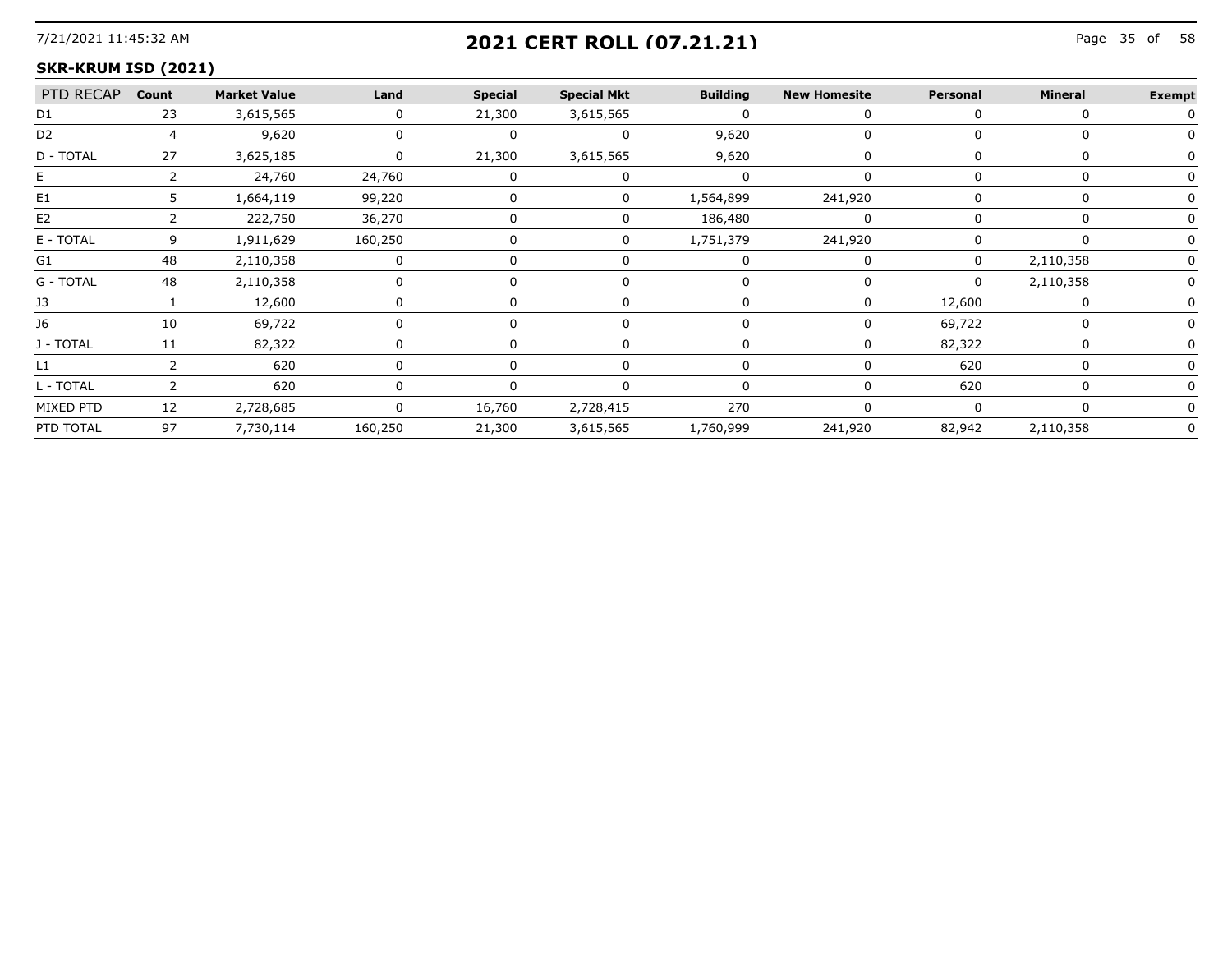# 7/21/2021 11:45:32 AM Page 36 of **2021 CERT ROLL (07.21.21)**

#### **SNW-NORTHWEST ISD (2021)**

| PTD RECAP      | Count  | <b>Market Value</b> | Land         | <b>Special</b> | <b>Special Mkt</b> | <b>Building</b> | <b>New Homesite</b> | Personal     | Mineral      | <b>Exempt</b> |
|----------------|--------|---------------------|--------------|----------------|--------------------|-----------------|---------------------|--------------|--------------|---------------|
| A1             | 2,727  | 704,178,796         | 152,535,857  | 0              | $\Omega$           | 551,642,939     | 39,301,196          | $\Omega$     | 0            | 0             |
| A2             | 981    | 93,489,127          | 40,325,551   | U              | 0                  | 53,163,576      | 3,133,950           | <sup>0</sup> | U            |               |
| A - TOTAL      | 3,708  | 797,667,923         | 192,861,408  | 0              | 0                  | 604,806,515     | 42,435,146          | 0            | 0            |               |
| B1             | 5.     | 2,724,400           | 357,670      | 0              | 0                  | 2,366,730       | 0                   | 0            | 0            | 0             |
| <b>B-TOTAL</b> | 5.     | 2,724,400           | 357,670      | U              | 0                  | 2,366,730       | 0                   | <sup>0</sup> | 0            |               |
| C1             | 488    | 14,827,426          | 14,827,426   |                | 0                  | 0               | 0                   | 0            | $\mathbf 0$  | 42,980        |
| C2             | 4      | 124,290             | 124,290      | 0              | 0                  | 0               | 0                   | 0            | 0            |               |
| C3             | 22     | 673,680             | 673,680      | 0              | 0                  | $\Omega$        | 0                   | 0            | 0            | $\Omega$      |
| C - TOTAL      | 514    | 15,625,396          | 15,625,396   | $\Omega$       | 0                  | $\Omega$        | 0                   | $\Omega$     | 0            | 42,980        |
| D1             | 817    | 316,697,590         | 0            | 1,741,200      | 316,697,590        | O               | 0                   | 0            | $\mathbf 0$  |               |
| D <sub>2</sub> | 60     | 1,339,293           | 0            | 0              | 0                  | 1,339,293       | 0                   | 0            | 0            |               |
| D - TOTAL      | 877    | 318,036,883         | $\Omega$     | 1,741,200      | 316,697,590        | 1,339,293       | 0                   | 0            | 0            | 0             |
|                | 139    | 18,554,702          | 18,554,702   | 0              | 0                  | $\Omega$        | $\Omega$            | $\Omega$     | $\mathbf{0}$ | $\Omega$      |
| E1             | 307    | 79,863,100          | 14,437,560   | 0              | 0                  | 65,425,540      | 2,015,470           | 0            | $\mathbf 0$  | 314,660       |
| E2             | 35     | 3,975,510           | 2,068,110    | 0              | 0                  | 1,907,400       | 0                   | 0            | 0            | $\Omega$      |
| E - TOTAL      | 481    | 102,393,312         | 35,060,372   | 0              | $\mathbf{0}$       | 67,332,940      | 2,015,470           | 0            | 0            | 314,660       |
| F1.            | 244    | 163,654,994         | 55,683,870   | 0              | 0                  | 107,971,124     | 4,345,600           | $\Omega$     | $\Omega$     | 160,750       |
| F - TOTAL      | 244    | 163,654,994         | 55,683,870   |                | 0                  | 107,971,124     | 4,345,600           |              | 0            | 160,750       |
| G1             | 39,700 | 129,140,538         | 0            | 0              | 0                  |                 | 0                   | $\Omega$     | 129,140,538  | 476,473       |
| G - TOTAL      | 39,700 | 129,140,538         | 0            | 0              | 0                  | 0               | 0                   | 0            | 129,140,538  | 476,473       |
| J1             |        | 211,800             | 209,400      | 0              | 0                  | 2,400           | 0                   | $\Omega$     | $\Omega$     | $\mathbf{0}$  |
| J2             |        | 1,314,434           |              |                | 0                  |                 | 0                   | 1,314,434    | 0            |               |
| 13             | 20     | 22,599,076          | 65,550       |                |                    |                 | o                   | 22,533,526   |              |               |
| 34             | 21     | 1,414,159           | 5,780        | 0              | 0                  | 29,520          | 0                   | 1,378,859    | 0            |               |
| 15             | 6      | 13,379,436          | 0            | <sup>n</sup>   | 0                  | n               | 0                   | 13,379,436   | 0            |               |
| J6             | 303    | 15,422,297          |              |                | 0                  |                 | 0                   | 15,422,297   | 0            |               |
| J7             |        | 1,760               | 0            |                |                    | n               | <sup>0</sup>        | 1,760        | U            |               |
| J - TOTAL      | 359    | 54,342,962          | 280,730      | 0              | 0                  | 31,920          | 0                   | 54,030,312   | 0            |               |
| L1             | 533    | 109,181,118         | <sup>0</sup> | <sup>n</sup>   | U                  | <sup>n</sup>    | 0                   | 109,181,118  | $\Omega$     |               |
| L <sub>2</sub> | 24     | 49,857,555          | U            | 0              | 0                  | 0               | 0                   | 49,857,555   | 0            |               |
| L - TOTAL      | 557    | 159,038,673         |              |                | 0                  | O               | 0                   | 159,038,673  | 0            |               |
| M1             | 239    | 11,072,376          | 0            | 0              | 0                  | 11,072,376      | 371,910             | 0            | 0            |               |
| M - TOTAL      | 239    | 11,072,376          | 0            | 0              | $\mathbf{0}$       | 11.072.376      | 371.910             | $\Omega$     | 0            |               |
| O              | 189    | 9,474,800           | 9,474,800    | 0              | 0                  | O               | 0                   | 0            | 0            |               |
| O - TOTAL      | 189    | 9,474,800           | 9,474,800    | U              | 0                  | 0               | 0                   | 0            | 0            | $\Omega$      |
| S              | 11     | 2,323,230           | 0            | 0              | 0                  | 0               | 0                   | 2,323,230    | 0            | $\Omega$      |
| S - TOTAL      | 11     | 2,323,230           | 0            | 0              | 0                  | 0               | 0                   | 2,323,230    | 0            | O             |
| X1             | 1      | 5,390               | 5,390        | U              | 0                  | 0               | 0                   |              | 0            | 5,390         |
| XR             | 22     | 6,447,670           | 6,447,670    | 0              | 0                  | 0               | 0                   | 0            | 0            | 6,447,670     |
|                |        |                     |              |                |                    |                 |                     |              |              |               |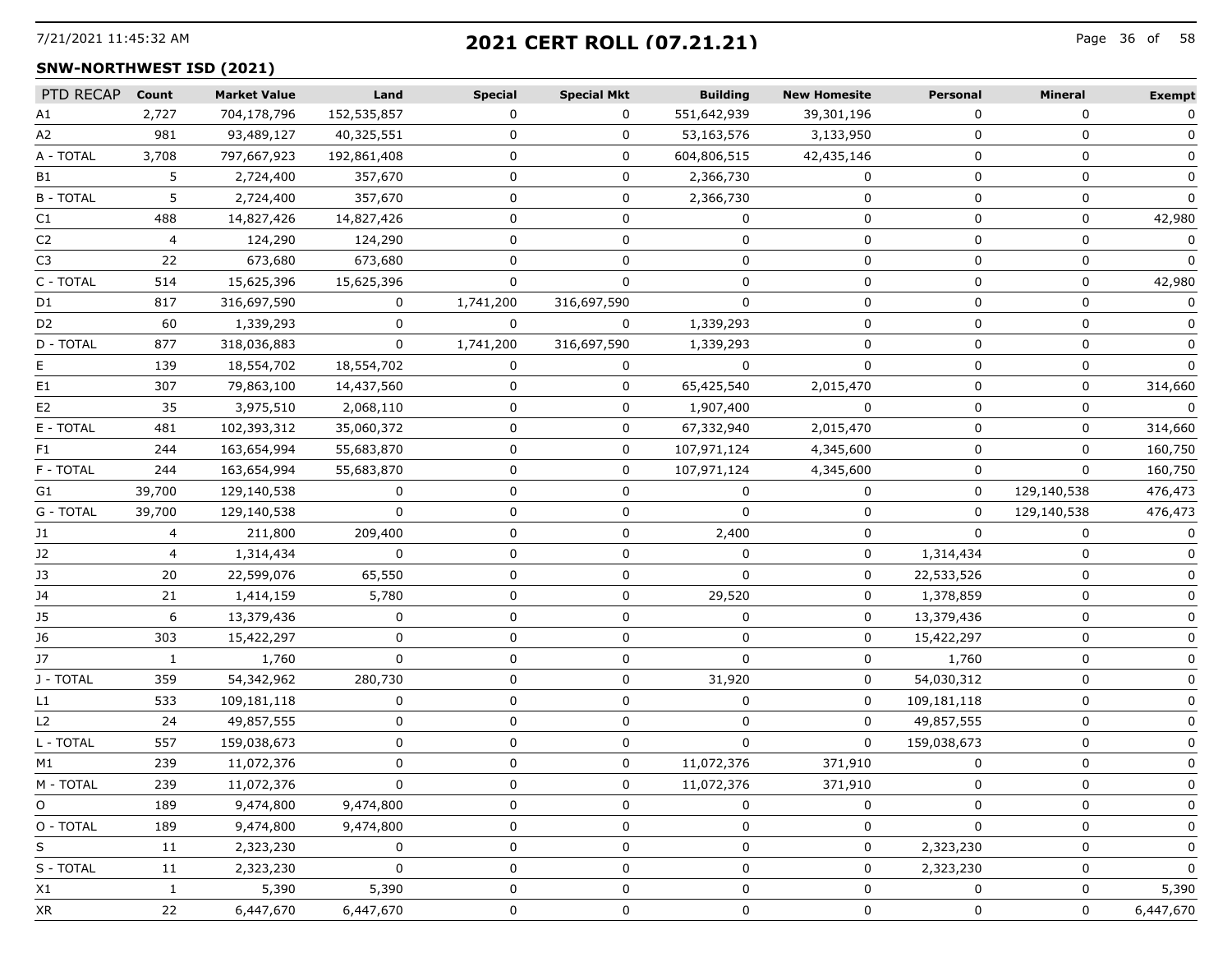## 7/21/2021 11:45:32 AM Page 37 of **2021 CERT ROLL (07.21.21)**

Page 37 of 58

#### **SNW-NORTHWEST ISD (2021)**

| <b>PTD RECAP</b> | Count  | <b>Market Value</b> | Land        | <b>Special</b> | <b>Special Mkt</b> | <b>Building</b> | <b>New Homesite</b> | Personal    | <b>Mineral</b> | <b>Exempt</b> |
|------------------|--------|---------------------|-------------|----------------|--------------------|-----------------|---------------------|-------------|----------------|---------------|
| XV               | 185    | 44,447,580          | 26,055,080  |                |                    | 18,392,500      | 45,920              |             |                | 44,447,580    |
| X - TOTAL        | 208    | 50,900,640          | 32,508,140  |                |                    | 18,392,500      | 45.920              |             |                | 50,900,640    |
| PTD TOTAL        | 47,092 | .816,396,127        | 341,852,386 | 1,741,200      | 316,697,590        | 813,313,398     | 49,214,046          | 215,392,215 | 129,140,538    | 51,895,503    |
| MIXED PTD        | 311    | 119,019,740         | 84,620      | 621,280        | 118,909,460        | 25,660          |                     |             |                |               |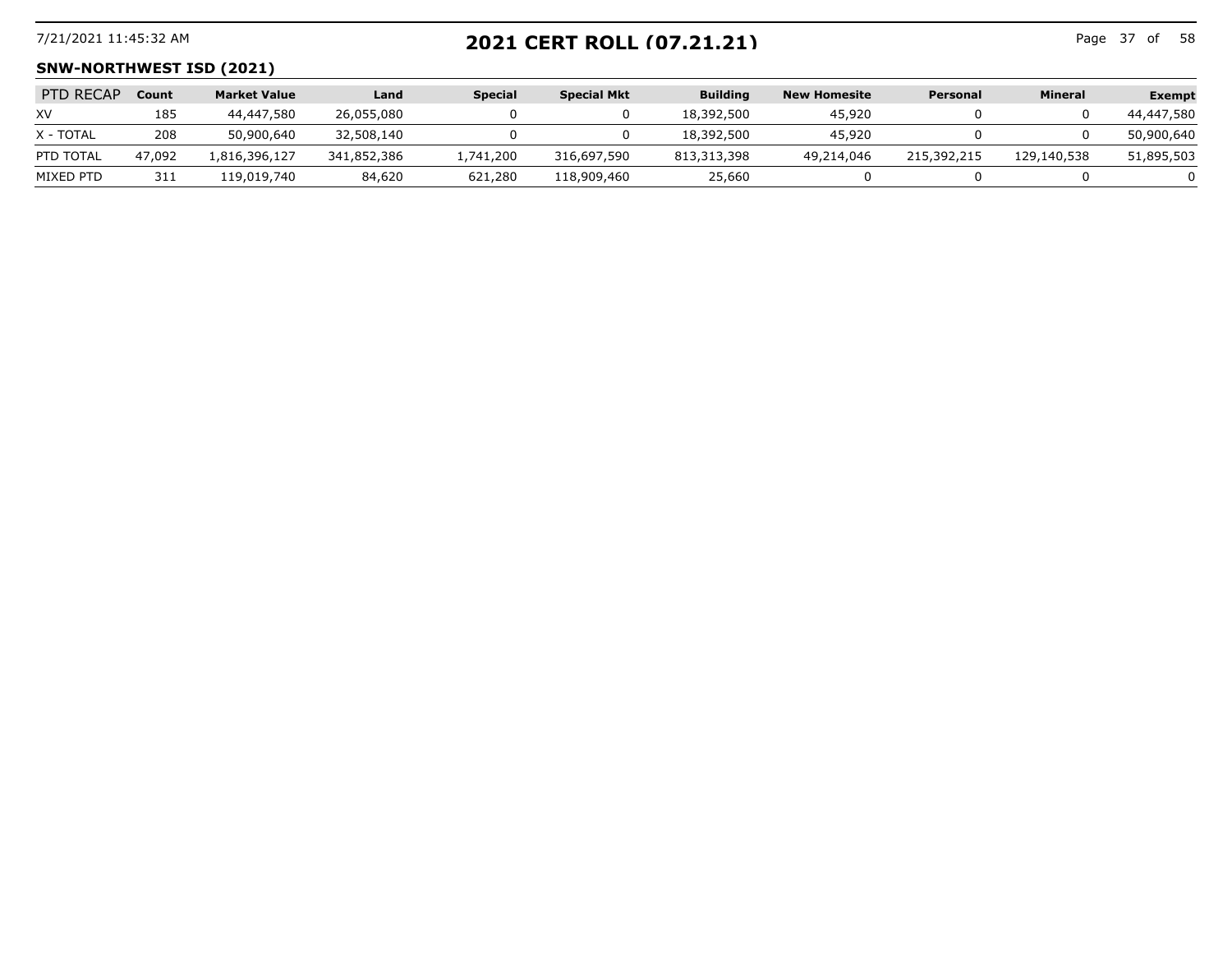## 7/21/2021 11:45:32 AM Page 38 of **2021 CERT ROLL (07.21.21)**

#### **SPA-PARADISE ISD (2021)**

| PTD RECAP Count |              | <b>Market Value</b> | Land        | <b>Special</b> | <b>Special Mkt</b> | <b>Building</b> | <b>New Homesite</b> | <b>Personal</b> | Mineral      | <b>Exempt</b> |
|-----------------|--------------|---------------------|-------------|----------------|--------------------|-----------------|---------------------|-----------------|--------------|---------------|
|                 | 1            | 2,530               | $\Omega$    | $\Omega$       | $\Omega$           | 2,530           | 2,530               | $\Omega$        | $\Omega$     | 0             |
| - TOTAL         | 1            | 2,530               | $\Omega$    | 0              | 0                  | 2,530           | 2,530               | $\Omega$        | $\Omega$     | 0             |
| А1              | 1,093        | 317,017,379         | 91,278,038  | 0              | 0                  | 225,739,341     | 23,930,703          | 0               | 0            |               |
| A2              | 447          | 60,952,559          | 34,627,509  | $\Omega$       | 0                  | 26,325,050      | 744,580             | $\mathbf 0$     | 0            | $\Omega$      |
| A - TOTAL       | 1,540        | 377,969,938         | 125,905,547 | 0              | 0                  | 252,064,391     | 24,675,283          | $\Omega$        | $\Omega$     | 0             |
| B1              | 8            | 2,347,170           | 242,550     | 0              | 0                  | 2,104,620       | 819,960             | $\Omega$        | $\Omega$     |               |
| <b>B-TOTAL</b>  | 8            | 2,347,170           | 242,550     | 0              | 0                  | 2,104,620       | 819,960             | 0               | 0            |               |
| C1              | 174          | 11,302,912          | 11,302,912  | $\Omega$       | 0                  | 0               | 0                   | 0               | 0            |               |
| C - TOTAL       | 174          | 11,302,912          | 11,302,912  | $\Omega$       | $\Omega$           | $\Omega$        | $\mathbf{0}$        | $\Omega$        | $\Omega$     | $\Omega$      |
| D1              | 1,266        | 295,515,915         | 0           | 2,127,210      | 295,515,915        |                 | O                   | ŋ               | 0            |               |
| D <sub>2</sub>  | 213          | 3,311,720           | $\Omega$    | $\Omega$       | $\mathbf{0}$       | 3,311,720       | 307,680             | 0               | 0            |               |
| D - TOTAL       | 1,479        | 298,827,635         | $\Omega$    | 2,127,210      | 295,515,915        | 3,311,720       | 307,680             | 0               | 0            |               |
|                 | 161          | 15,220,824          | 15,203,644  | 0              | $\mathbf{0}$       | 17,180          | $\Omega$            | $\Omega$        | $\Omega$     | $\Omega$      |
| E1              | 608          | 159,744,026         | 23,855,920  | 0              | 0                  | 135,888,106     | 8,692,230           | O               | 0            |               |
| E2              | 136          | 12,701,694          | 5,552,230   |                | 0                  | 7,149,464       | 91,860              | 0               | 0            |               |
| E - TOTAL       | 905          | 187,666,544         | 44,611,794  | 0              | 0                  | 143,054,750     | 8,784,090           | 0               | 0            |               |
| F1              | 69           | 23,176,461          | 6,525,450   | 0              | $\mathbf{0}$       | 16,651,011      | 742,280             | $\Omega$        | $\Omega$     | $\Omega$      |
| F - TOTAL       | 69           | 23,176,461          | 6,525,450   |                | $\Omega$           | 16,651,011      | 742,280             | $\Omega$        | 0            |               |
| G1              | 16,231       | 41,580,833          | 0           | 0              | 0                  |                 | 0                   | 0               | 41,580,833   | 715,357       |
| G - TOTAL       | 16,231       | 41,580,833          | $\Omega$    | 0              | 0                  | $\Omega$        | 0                   | $\Omega$        | 41,580,833   | 715,357       |
| J2              | 3            | 838,094             | 528,890     | 0              | 0                  | 0               | 0                   | 309,204         | $\Omega$     | 0             |
| J3              | $7^{\circ}$  | 10,042,545          | 45,000      | 0              | 0                  | $\Omega$        | 0                   | 9,997,545       | $\Omega$     | $\Omega$      |
| J4              | 11           | 393,237             | 22,800      | 0              | 0                  | 8,470           | 0                   | 361,967         | 0            |               |
| J5              | 3            | 5,609,359           | 0           | 0              | 0                  | 0               | 0                   | 5,609,359       | 0            |               |
| J6              | 194          | 14,230,502          | $\Omega$    | $\Omega$       | 0                  | $\Omega$        | $\mathbf{0}$        | 14,230,502      | $\mathbf{0}$ | $\Omega$      |
| J7              | $\mathbf{1}$ | 12,286              | $\Omega$    | 0              | 0                  | $\Omega$        | 0                   | 12,286          | 0            | 0             |
| J - TOTAL       | 219          | 31,126,023          | 596,690     | 0              | 0                  | 8,470           | 0                   | 30,520,863      | 0            |               |
| L1              | 197          | 17,643,187          | 0           | 0              | 0                  | $\Omega$        | 0                   | 17,643,187      | 0            |               |
| L <sub>2</sub>  | 13           | 12,244,427          | $\Omega$    | $\Omega$       | 0                  | $\Omega$        | 0                   | 12,244,427      | 0            | $\Omega$      |
| L - TOTAL       | 210          | 29,887,614          | $\Omega$    | 0              | 0                  | $\Omega$        | $\mathbf{0}$        | 29,887,614      | $\Omega$     | $\Omega$      |
| M1              | 158          | 7,602,991           | 0           | 0              | 0                  | 7,602,991       | 442,700             | 0               | 0            |               |
| M - TOTAL       | 158          | 7,602,991           | $\Omega$    | 0              | 0                  | 7,602,991       | 442,700             | 0               | 0            |               |
| O               | 14           | 850,040             | 850,040     | 0              | $\mathbf{0}$       | $\overline{0}$  | 0                   | $\mathbf 0$     | 0            |               |
| O - TOTAL       | 14           | 850,040             | 850,040     |                | 0                  | n               | $\Omega$            | O               | $\Omega$     | 0             |
| XR              | 1.           | 20,130              | 18,000      |                | 0                  | 2,130           | 0                   | 0               | 0            | 20,130        |
| XV              | 116          | 40,733,270          | 9,112,890   | 0              | 0                  | 31,620,380      | 21,940              | 0               | 0            | 40,726,370    |
| X - TOTAL       | 117          | 40,753,400          | 9,130,890   | 0              | 0                  | 31,622,510      | 21,940              | 0               | 0            | 40,746,500    |
| PTD TOTAL       | 21,125       | 1,053,094,091       | 199,165,873 | 2,127,210      | 295,515,915        | 456,422,993     | 35,796,463          | 60,408,477      | 41,580,833   | 41,461,857    |
| MIXED PTD       | 741          | 172,152,872         | 149,540     | 1,190,780      | 171,915,102        | 88,230          | 2,530               | 0               | 0            | 0             |
|                 |              |                     |             |                |                    |                 |                     |                 |              |               |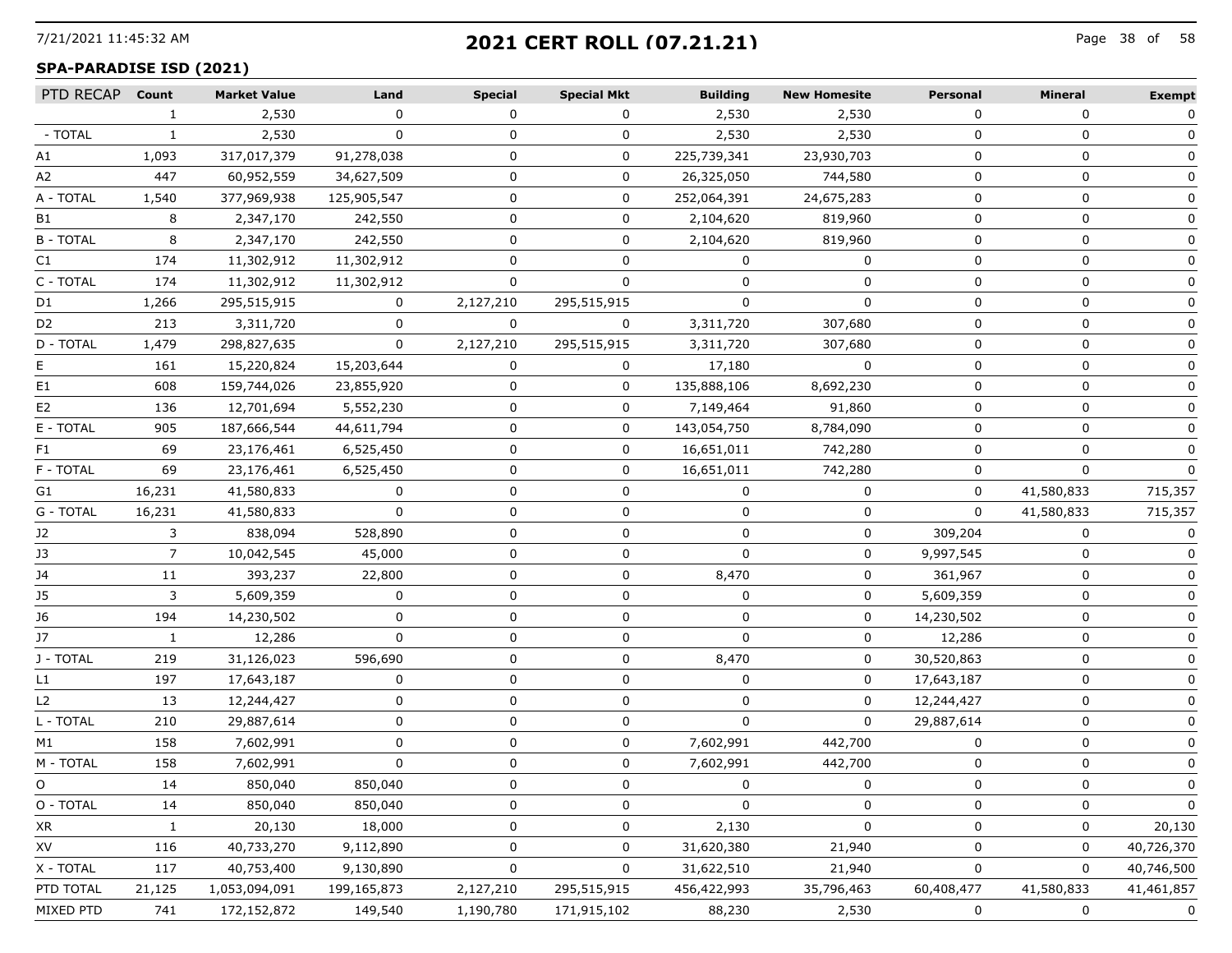## 7/21/2021 11:45:32 AM Page 39 of **2021 CERT ROLL (07.21.21)**

#### **SPO-POOLVILLE ISD (2021)**

| PTD RECAP Count |                | <b>Market Value</b> | Land       | <b>Special</b> | <b>Special Mkt</b> | <b>Building</b> | <b>New Homesite</b> | Personal     | Mineral      | <b>Exempt</b> |
|-----------------|----------------|---------------------|------------|----------------|--------------------|-----------------|---------------------|--------------|--------------|---------------|
| A1              | 85             | 22,170,962          | 7,771,280  | 0              | 0                  | 14,399,682      | 1,250,242           | 0            | 0            | 0             |
| A2              | 261            | 30,100,688          | 13,275,410 | <sup>n</sup>   | $\Omega$           | 16,825,278      | 354,900             | $\Omega$     | $\Omega$     |               |
| A - TOTAL       | 346            | 52,271,650          | 21,046,690 |                | 0                  | 31,224,960      | 1,605,142           | n            | n            |               |
| C1              | 50             | 3,012,620           | 3,012,620  |                | U                  |                 |                     |              | n            |               |
| C - TOTAL       | 50             | 3,012,620           | 3,012,620  |                |                    |                 |                     |              |              |               |
| D1              | 276            | 91,151,650          | 0          | 739,930        | 91,151,650         |                 |                     | n            | $\mathbf{I}$ |               |
| D <sub>2</sub>  | 46             | 991,270             | U          | $\Omega$       | 0                  | 991,270         | 135,570             | <sup>n</sup> | $\Omega$     |               |
| D - TOTAL       | 322            | 92,142,920          | 0          | 739,930        | 91,151,650         | 991,270         | 135,570             |              | O            |               |
|                 | 87             | 7,567,554           | 7,528,894  | <sup>n</sup>   | $\Omega$           | 38,660          | $\Omega$            | $\Omega$     | $\Omega$     |               |
| E1              | 158            | 33,631,463          | 6,772,100  |                | 0                  | 26,859,363      | 781,510             | n            | n            |               |
| E <sub>2</sub>  | 74             | 8,595,797           | 4,651,230  |                | 0                  | 3,944,567       | 121,037             | $\Omega$     | n            |               |
| E - TOTAL       | 319            | 49,794,814          | 18,952,224 |                | 0                  | 30,842,590      | 902,547             |              |              |               |
| F1.             | 11             | 3,947,091           | 852,380    |                | 0                  | 3,094,711       | 42,190              |              |              | 0             |
| F - TOTAL       | 11             | 3,947,091           | 852,380    |                | 0                  | 3,094,711       | 42,190              |              |              |               |
| G1.             | 844            | 963,503             | 0          | O              | 0                  | 0               | 0                   | 0            | 963,503      | 8,314         |
| G - TOTAL       | 844            | 963,503             | $\Omega$   | U              | 0                  |                 | $\Omega$            | $\Omega$     | 963,503      | 8,314         |
| JЗ              | 8              | 5,280,955           | 37,220     | O              | 0                  |                 | 0                   | 5,243,735    | 0            |               |
| 14              | $\overline{a}$ | 54,806              | $\Omega$   | n              | 0                  |                 | 0                   | 54,806       | $\Omega$     |               |
| J6              | 37             | 7,515,521           |            |                |                    |                 |                     | 7,515,521    |              |               |
| J - TOTAL       | 49             | 12,851,282          | 37,220     |                |                    |                 |                     | 12,814,062   | O            |               |
| L1              | 26             | 3,331,379           |            |                |                    |                 | U                   | 3,331,379    |              |               |
| L <sub>2</sub>  | 7              | 5,277,467           |            |                | U                  |                 | O                   | 5,277,467    |              |               |
| L - TOTAL       | 33             | 8,608,846           |            |                | U                  |                 | 0                   | 8,608,846    | n            |               |
| M1              | 36             | 1,709,770           | n          | O              | 0                  | 1,709,770       | 173,700             | 0            | O            |               |
| M - TOTAL       | 36             | 1,709,770           | $\Omega$   | 0              | $\Omega$           | 1,709,770       | 173,700             | $\Omega$     | $\Omega$     | $\Omega$      |
| XR              |                | 25,000              | 25,000     |                |                    |                 |                     |              | $\Omega$     | 25,000        |
| XV              | 17             | 1,664,050           | 1,512,110  | O              | 0                  | 151,940         | ŋ                   | -0           | 0            | 1,664,050     |
| X - TOTAL       | 18             | 1,689,050           | 1,537,110  | <sup>n</sup>   | O.                 | 151,940         | $\Omega$            | $\cap$       | $\Omega$     | 1,689,050     |
| PTD TOTAL       | 2,028          | 226,991,546         | 45,438,244 | 739,930        | 91,151,650         | 68,015,241      | 2,859,149           | 21,422,908   | 963,503      | 1,697,364     |
| MIXED PTD       | 175            | 46,504,570          | 18,200     | 365,850        | 46,355,870         | 130,500         | 760                 | $\Omega$     | $\Omega$     | 0             |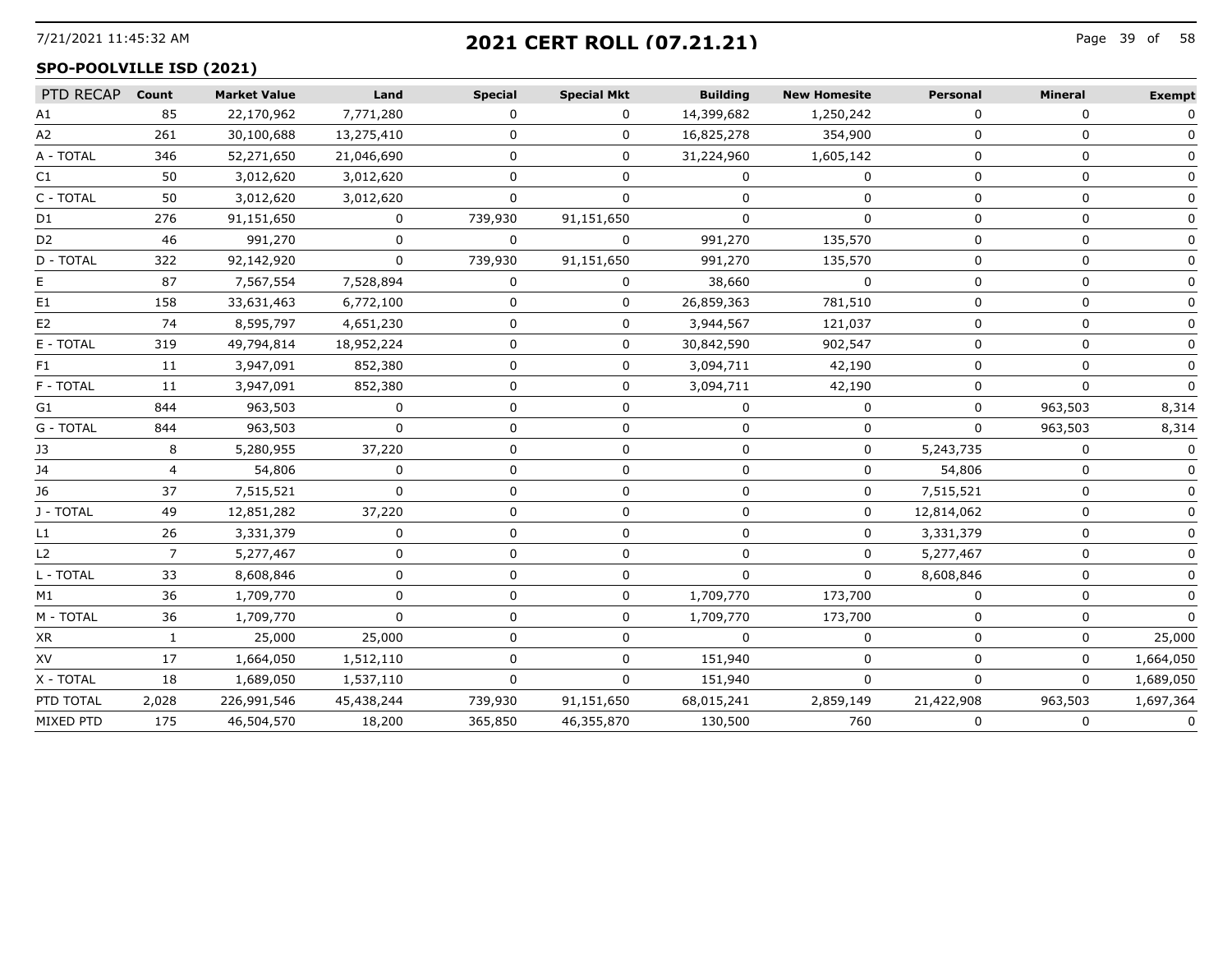## 7/21/2021 11:45:32 AM Page 40 of **2021 CERT ROLL (07.21.21)**

## **SPR-SPRINGTOWN ISD (2021)**

| PTD RECAP Count |                | <b>Market Value</b> | Land         | <b>Special</b> | <b>Special Mkt</b> | <b>Building</b> | <b>New Homesite</b> | Personal    | <b>Mineral</b> | <b>Exempt</b> |
|-----------------|----------------|---------------------|--------------|----------------|--------------------|-----------------|---------------------|-------------|----------------|---------------|
|                 | 1              | 950                 | $\mathbf 0$  | $\mathbf{0}$   | $\mathbf{0}$       | 950             | 950                 | $\mathbf 0$ | $\mathbf 0$    | 0             |
| - TOTAL         | $\mathbf{1}$   | 950                 | 0            | 0              | $\mathbf 0$        | 950             | 950                 | 0           | 0              | 0             |
| A1              | 515            | 140,602,690         | 36,004,520   | 0              | $\mathbf 0$        | 104,598,170     | 16,213,646          | 0           | $\mathbf 0$    | 0             |
| A2              | 134            | 17,009,055          | 9,154,970    | $\mathbf 0$    | $\mathbf 0$        | 7,854,085       | 745,010             | 0           | $\mathbf 0$    | 0             |
| A - TOTAL       | 649            | 157,611,745         | 45,159,490   | $\mathbf 0$    | $\mathbf 0$        | 112,452,255     | 16,958,656          | $\mathbf 0$ | $\mathbf 0$    | $\mathbf 0$   |
| C1              | 63             | 3,319,150           | 3,319,150    | 0              | 0                  | $\Omega$        | 0                   | 0           | 0              | 0             |
| C3              | $\mathbf{1}$   | 87,490              | 87,490       | 0              | 0                  | 0               | 0                   | 0           | 0              | 0             |
| C - TOTAL       | 64             | 3,406,640           | 3,406,640    | 0              | 0                  | 0               | 0                   | 0           | 0              | $\mathbf{0}$  |
| D1              | 610            | 116,460,121         | 0            | 754,340        | 116,460,121        | 0               | 0                   | 0           | 0              | 0             |
| D <sub>2</sub>  | 78             | 1,580,700           | 0            | $\mathbf 0$    | $\overline{0}$     | 1,580,700       | 191,000             | 0           | 0              | $\mathbf{0}$  |
| D - TOTAL       | 688            | 118,040,821         | $\mathbf 0$  | 754,340        | 116,460,121        | 1,580,700       | 191,000             | 0           | 0              | 0             |
| E.              | 56             | 4,735,150           | 4,735,150    | $\mathbf 0$    | 0                  | $\mathbf 0$     | 0                   | 0           | 0              | 0             |
| E1              | 419            | 102,853,424         | 18,313,776   | 0              | 0                  | 84,539,648      | 6,246,569           | 0           | 0              | 0             |
| E2              | 87             | 9,665,486           | 5,273,600    | 0              | 0                  | 4,391,886       | 520,246             | 0           | $\mathbf 0$    | 0             |
| E - TOTAL       | 562            | 117,254,060         | 28,322,526   | 0              | 0                  | 88,931,534      | 6,766,815           | $\mathbf 0$ | $\mathbf 0$    | 0             |
| F1              | 16             | 5,174,660           | 1,528,400    | 0              | 0                  | 3,646,260       | 45,050              | 0           | $\mathbf 0$    | 0             |
| F - TOTAL       | 16             | 5,174,660           | 1,528,400    | $\Omega$       | 0                  | 3,646,260       | 45,050              | $\mathbf 0$ | $\mathbf 0$    | $\Omega$      |
| G1              | 2,098          | 2,689,710           | 0            | 0              | 0                  | 0               | 0                   | 0           | 2,689,710      | 23,384        |
| G - TOTAL       | 2,098          | 2,689,710           | $\mathbf 0$  | 0              | 0                  | 0               | 0                   | $\mathbf 0$ | 2,689,710      | 23,384        |
| J3              | 6              | 5,138,754           | 99,800       | 0              | 0                  | 0               | 0                   | 5,038,954   | 0              | 0             |
| J4              | 3              | 223,430             | $\mathbf 0$  | 0              | 0                  | $\mathbf 0$     | $\mathbf 0$         | 223,430     | $\mathbf 0$    | $\Omega$      |
| J6              | 104            | 12,736,166          | $\mathbf 0$  | 0              | 0                  | $\Omega$        | $\mathbf 0$         | 12,736,166  | $\mathbf 0$    | $\mathbf{0}$  |
| J - TOTAL       | 113            | 18,098,350          | 99,800       | $\Omega$       | 0                  | 0               | 0                   | 17,998,550  | $\mathbf 0$    |               |
| L1              | 64             | 3,569,390           | 0            | 0              | 0                  | 0               | 0                   | 3,569,390   | 0              | $\mathbf{0}$  |
| L2              | $\overline{4}$ | 250,827             | 0            | 0              | 0                  | 0               | 0                   | 250,827     | 0              | $\mathbf{0}$  |
| L - TOTAL       | 68             | 3,820,217           | $\mathbf 0$  | 0              | 0                  | $\mathbf 0$     | $\mathbf 0$         | 3,820,217   | $\mathbf 0$    | $\mathbf{0}$  |
| M1              | 59             | 2,498,670           | $\mathbf{0}$ | 0              | 0                  | 2,498,670       | 146,560             | $\Omega$    | $\mathbf 0$    | $\mathbf{0}$  |
| M - TOTAL       | 59             | 2,498,670           | $\Omega$     | $\Omega$       | 0                  | 2,498,670       | 146,560             | $\Omega$    | $\Omega$       | $\Omega$      |
| O.              | 3              | 167,160             | 167,160      | $\Omega$       | $\Omega$           | $\Omega$        | 0                   | $\Omega$    | 0              | $\mathbf{0}$  |
| O - TOTAL       | 3              | 167,160             | 167,160      | 0              | 0                  | 0               | $\mathbf 0$         | $\mathbf 0$ | $\mathbf 0$    | $\mathbf 0$   |
| S               | $\mathbf{1}$   | 58,690              | 0            | 0              | 0                  | 0               | $\mathbf 0$         | 58,690      | 0              | 0             |
| S - TOTAL       | $\mathbf{1}$   | 58,690              | $\mathbf 0$  | 0              | 0                  | $\Omega$        | $\mathbf 0$         | 58,690      | $\mathbf 0$    | $\Omega$      |
| XR              | $\overline{2}$ | 114,990             | 114,990      | 0              | 0                  | 0               | $\mathbf 0$         | $\Omega$    | $\mathbf 0$    | 114,990       |
| XV              | 39             | 2,794,970           | 1,652,090    | $\mathbf 0$    | 0                  | 1,142,880       | 57,150              | $\Omega$    | $\Omega$       | 2,794,970     |
| X - TOTAL       | 41             | 2,909,960           | 1,767,080    | $\mathbf 0$    | 0                  | 1,142,880       | 57,150              | $\mathbf 0$ | $\mathbf 0$    | 2,909,960     |
| PTD TOTAL       | 4,363          | 431,731,633         | 80,451,096   | 754,340        | 116,460,121        | 210,253,249     | 24,166,181          | 21,877,457  | 2,689,710      | 2,933,344     |
| MIXED PTD       | 368            | 73,738,091          | 48,140       | 463,860        | 73,668,721         | 21,230          | 950                 | $\mathbf 0$ | $\mathbf 0$    | $\mathbf 0$   |
|                 |                |                     |              |                |                    |                 |                     |             |                |               |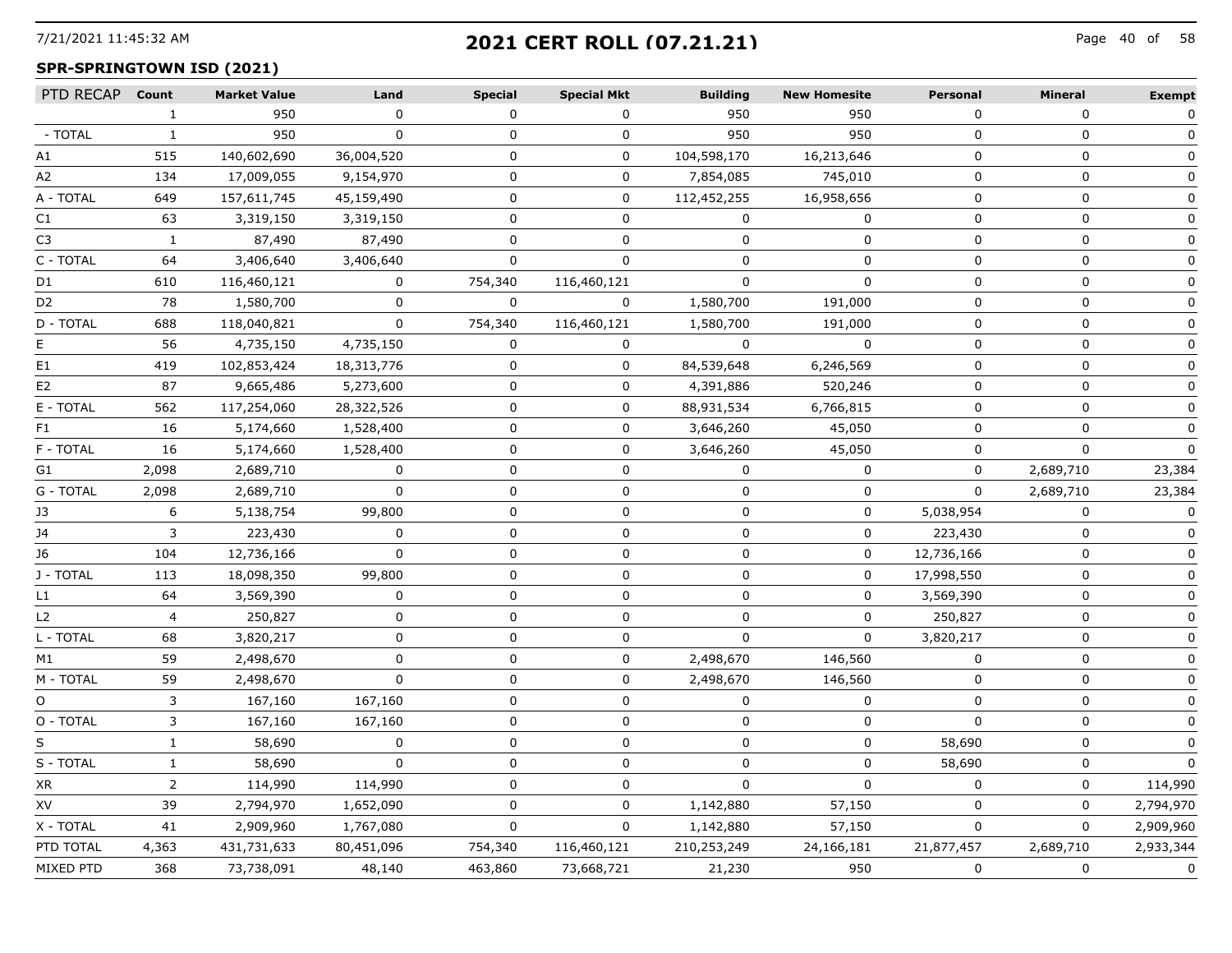## 7/21/2021 11:45:32 AM Page 41 of **2021 CERT ROLL (07.21.21)**

#### **SSL-SLIDELL ISD (2021)**

| PTD RECAP Count |                | <b>Market Value</b> | Land         | <b>Special</b> | <b>Special Mkt</b> | <b>Building</b> | <b>New Homesite</b> | <b>Personal</b> | <b>Mineral</b> | <b>Exempt</b> |
|-----------------|----------------|---------------------|--------------|----------------|--------------------|-----------------|---------------------|-----------------|----------------|---------------|
| A1              | 177            | 39,246,012          | 10,534,000   | 0              | 0                  | 28,712,012      | 2,540,460           | 0               | $\Omega$       | $\mathbf{0}$  |
| A2              | 165            | 19,878,503          | 10,371,798   | 0              | 0                  | 9,506,705       | 786,120             | $\Omega$        | 0              |               |
| A - TOTAL       | 342            | 59,124,515          | 20,905,798   | 0              | 0                  | 38,218,717      | 3,326,580           | $\Omega$        | 0              | 0             |
| C1              | 46             | 2,447,310           | 2,447,310    | U              | U                  |                 |                     | $\Omega$        | $\Omega$       |               |
| C <sub>3</sub>  | 2              | 6,300               | 6,300        |                |                    |                 |                     |                 | n              |               |
| C - TOTAL       | 48             | 2,453,610           | 2,453,610    |                | 0                  | O               | O                   | 0               | 0              |               |
| D1              | 877            | 231,432,980         | $\Omega$     | 2,562,000      | 231,432,980        | $\Omega$        | $\Omega$            | $\Omega$        | $\Omega$       |               |
| D <sub>2</sub>  | 93             | 1,294,770           |              | 0              |                    | 1,294,770       | 102,290             |                 |                |               |
| D - TOTAL       | 970            | 232,727,750         | $\mathbf 0$  | 2,562,000      | 231,432,980        | 1,294,770       | 102,290             | $\Omega$        | $\Omega$       |               |
|                 | 63             | 5,791,070           | 5,791,070    | 0              | 0                  | $\Omega$        | $\Omega$            | $\Omega$        | n              |               |
| E1              | 314            | 71,385,353          | 9,374,100    | U              | 0                  | 62,011,253      | 1,620,518           | <sup>0</sup>    | $\Omega$       | 0             |
| E2              | 97             | 6,806,620           | 2,211,800    | 0              | 0                  | 4,594,820       | 585,170             | $\Omega$        | 0              |               |
| E - TOTAL       | 474            | 83,983,043          | 17,376,970   | 0              | 0                  | 66,606,073      | 2,205,688           | $\Omega$        | 0              |               |
| F1              | 16             | 6,376,023           | 1,712,310    | n              | 0                  | 4,663,713       | 598,610             | $\Omega$        | 0              | 24,680        |
| F2              |                | 447,250             | 288,780      |                | 0                  | 158,470         |                     |                 |                |               |
| F - TOTAL       | 17             | 6,823,273           | 2,001,090    | 0              | 0                  | 4,822,183       | 598,610             | $\Omega$        | $\Omega$       | 24,680        |
| G1              | 6,745          | 53,458,789          | $\mathbf{0}$ | 0              | 0                  | $\Omega$        | 0                   | $\Omega$        | 53,458,789     | 242,588       |
| G - TOTAL       | 6,745          | 53,458,789          | $\Omega$     | <sup>n</sup>   | $\Omega$           | $\Omega$        | $\Omega$            | $\Omega$        | 53,458,789     | 242,588       |
| JЗ              | 8              | 10,900,879          | 73,610       |                | U                  |                 | 0                   | 10,827,269      |                |               |
| 14              | $\overline{2}$ | 516,139             | 4,500        | 0              | 0                  | 16,310          | 0                   | 495,329         | $\Omega$       |               |
| J6              | 110            | 15,797,779          | $\Omega$     | 0              | 0                  | $\Omega$        | $\Omega$            | 15,797,779      | $\Omega$       | $\Omega$      |
| J - TOTAL       | 120            | 27,214,797          | 78,110       |                | U                  | 16,310          | O                   | 27,120,377      | O              |               |
| L1              | 51             | 2,172,562           | o            |                |                    |                 |                     | 2,172,562       |                |               |
| L <sub>2</sub>  | 14             | 16,145,072          | 0            | 0              | 0                  | 0               | ŋ                   | 16,145,072      | O              |               |
| L - TOTAL       | 65             | 18,317,634          | 0            | 0              | 0                  |                 | $\Omega$            | 18,317,634      | $\Omega$       |               |
| M1              | 54             | 2,670,890           | n            | U              | 0                  | 2,670,890       | 212,680             | $\Omega$        | 0              |               |
| M - TOTAL       | 54             | 2,670,890           | $\Omega$     | 0              | 0                  | 2,670,890       | 212,680             | $\Omega$        | $\Omega$       |               |
| XR              | $\overline{4}$ | 135,860             | 130,100      | 0              | 0                  | 5,760           | $\Omega$            | $\Omega$        | 0              | 135,860       |
| XV              | 52             | 15,018,370          | 8,907,380    |                | 0                  | 6,110,990       | ŋ                   | <sup>n</sup>    | 0              | 15,018,370    |
| X - TOTAL       | 56             | 15,154,230          | 9,037,480    | 0              | $\Omega$           | 6,116,750       | $\Omega$            | $\Omega$        | $\Omega$       | 15,154,230    |
| PTD TOTAL       | 8,891          | 501,928,531         | 51,853,058   | 2,562,000      | 231,432,980        | 119,745,693     | 6,445,848           | 45,438,011      | 53,458,789     | 15,421,498    |
| MIXED PTD       | 357            | 92,757,950          | 25,510       | 904,110        | 92,660,810         | 71,630          | 63,650              | $\Omega$        | 0              | $\mathbf 0$   |
|                 |                |                     |              |                |                    |                 |                     |                 |                |               |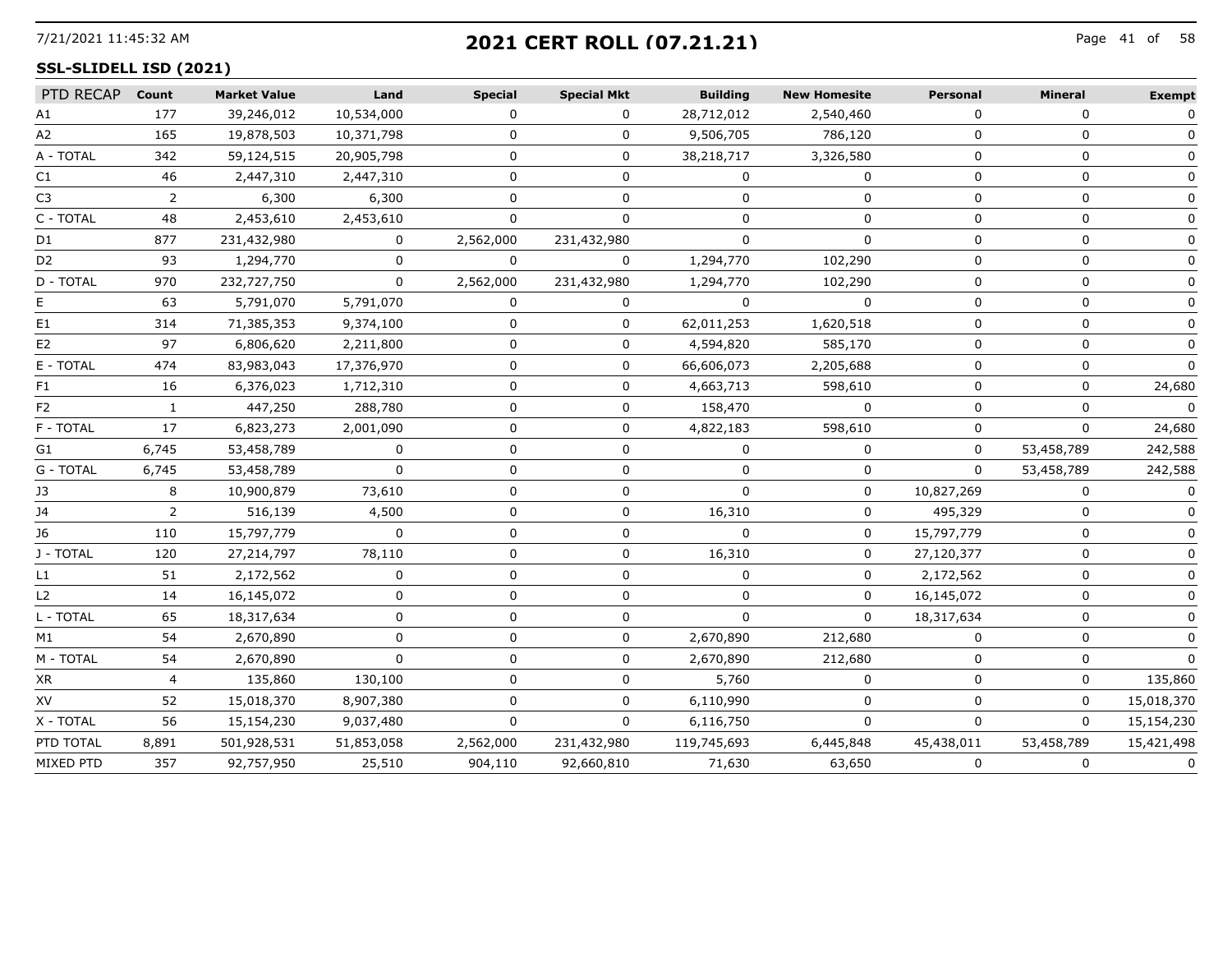## 7/21/2021 11:45:33 AM Page 42 of **2021 CERT ROLL (07.21.21)**

#### WUM-WISE **CO BRANCH MAINTENANCE (2021)**

| PTD RECAP        | Count   | <b>Market Value</b> | Land          | <b>Special</b> | <b>Special Mkt</b> | <b>Building</b> | <b>New Homesite</b> | <b>Personal</b> | <b>Mineral</b> | <b>Exempt</b> |
|------------------|---------|---------------------|---------------|----------------|--------------------|-----------------|---------------------|-----------------|----------------|---------------|
|                  | 7       | 5,184,830           | 0             | 1,460          | 354,840            | 4,829,990       | 55,680              | 0               | 0              | 4,773,540     |
| - TOTAL          | 7       | 5,184,830           | $\mathbf{0}$  | 1,460          | 354,840            | 4,829,990       | 55,680              | $\Omega$        | 0              | 4,773,540     |
| Α1               | 14,852  | 3,628,173,545       | 851,175,444   | $\Omega$       | 0                  | 2,776,998,101   | 168,205,659         | $\Omega$        | 0              | 866,930       |
| A2               | 5,310   | 595,380,467         | 268,355,677   | 0              | 0                  | 327,024,790     | 18,418,110          | $\Omega$        | $\mathbf 0$    |               |
| A3               | 26      | 6,537,010           | 2,845,760     | 0              | 0                  | 3,691,250       | 186,140             | 0               | 0              |               |
| A - TOTAL        | 20,188  | 4,230,091,022       | 1,122,376,881 | 0              | 0                  | 3,107,714,141   | 186,809,909         | 0               | 0              | 866,930       |
| B1               | 179     | 65,186,366          | 7,606,860     | 0              | 0                  | 57,579,506      | 1,721,167           | 0               | 0              |               |
| <b>B-TOTAL</b>   | 179     | 65,186,366          | 7,606,860     | 0              | 0                  | 57,579,506      | 1,721,167           | $\Omega$        | 0              |               |
| C1               | 4,299   | 146,821,996         | 146,819,586   | 0              | 0                  | 2,410           | 0                   | 0               | 0              | 610,110       |
| C <sub>2</sub>   | 37      | 3,572,520           | 3,563,450     | 0              | 0                  | 9,070           | 0                   | $\Omega$        | 0              | 0             |
| C3               | 1,562   | 18,799,462          | 18,791,512    | 0              | 0                  | 7,950           | 0                   | $\Omega$        | 0              | n             |
| C - TOTAL        | 5,898   | 169,193,978         | 169,174,548   | 0              | 0                  | 19,430          | 0                   | $\Omega$        | 0              | 610,110       |
| D1               | 11,963  | 3,452,087,958       | 0             | 26,738,870     | 3,452,087,958      | 0               | 0                   | 0               | 0              |               |
| D <sub>2</sub>   | 1,785   | 30,668,767          | 0             | 1,120          | 299,720            | 30,369,047      | 1,635,461           | 0               | 0              |               |
| <b>D - TOTAL</b> | 13,748  | 3,482,756,725       | $\Omega$      | 26,739,990     | 3,452,387,678      | 30,369,047      | 1,635,461           | $\Omega$        | 0              | $\mathbf{0}$  |
| E.               | 1,652   | 156,742,070         | 156,619,880   | 0              | 0                  | 122,190         | $\Omega$            | $\Omega$        | 0              |               |
| E1               | 5,822   | 1,482,423,768       | 216,640,194   | 0              | 0                  | 1,265,783,574   | 58,331,247          | 0               | 0              | 314,660       |
| E2               | 1,446   | 136,700,970         | 57,758,922    | 0              | 0                  | 78,942,048      | 3,438,843           | 0               | 0              | $\Omega$      |
| E - TOTAL        | 8,920   | 1,775,866,808       | 431,018,996   | 0              | 0                  | 1,344,847,812   | 61,770,090          | 0               | 0              | 314,660       |
| F1               | 1,995   | 964,664,840         | 319,919,627   | 0              | 0                  | 644,745,213     | 17,755,941          | $\cap$          | 0              | 1,622,650     |
| F2               | 12      | 375,784,862         | 427,910       | 0              | 0                  | 4,854,350       | 0                   | 370,502,602     | 0              |               |
| F - TOTAL        | 2,007   | 1,340,449,702       | 320, 347, 537 | 0              | 0                  | 649,599,563     | 17,755,941          | 370,502,602     | 0              | 1,622,650     |
| G1               | 160,614 | 721,785,853         | $\mathbf{0}$  | 0              | 0                  | 0               | 0                   | $\Omega$        | 721,785,853    | 8,126,541     |
| G - TOTAL        | 160,614 | 721,785,853         | $\Omega$      | 0              | 0                  | $\Omega$        | 0                   | $\Omega$        | 721,785,853    | 8,126,541     |
| J1               | 5       | 213,300             | 210,900       | 0              | 0                  | 2,400           | 0                   | $\Omega$        | 0              |               |
| J2               | 17      | 7,887,830           | 528,890       | 0              | 0                  | $\Omega$        | 0                   | 7,358,940       | 0              |               |
| J3               | 118     | 182,359,764         | 973,850       | 0              | 0                  | $\Omega$        | 0                   | 181,385,914     | 0              |               |
| J4               | 119     | 14,702,115          | 94,390        | $\Omega$       | 0                  | 165,970         | 0                   | 14,441,755      | 0              |               |
| J5               | 30      | 67,245,006          | 0             | 0              | 0                  | 0               | 0                   | 67,245,006      | 0              |               |
| J6               | 2,260   | 287,831,423         | 0             | 0              | 0                  | $\Omega$        | 0                   | 287,831,423     | 0              |               |
| J7               | 13      | 554,068             | 0             | 0              | 0                  | $\Omega$        | 0                   | 554,068         | 0              |               |
| J - TOTAL        | 2,562   | 560,793,506         | 1,808,030     | 0              | 0                  | 168,370         | 0                   | 558,817,106     | 0              |               |
| LI               | 3,439   | 472,728,086         |               |                |                    |                 |                     | 472,728,086     |                |               |
| L <sub>2</sub>   | 302     | 494,092,485         | 0             | 0              | 0                  | 0               | 0                   | 494,092,485     | 0              | 0             |
| L - TOTAL        | 3,741   | 966,820,571         | 0             | 0              | 0                  | 0               | 0                   | 966,820,571     | 0              | 0             |
| M1               | 1,703   | 76,112,354          | 0             | 0              | 0                  | 76,112,354      | 3,707,860           | $\Omega$        | 0              | 0             |
| M - TOTAL        | 1,703   | 76,112,354          | 0             | 0              | 0                  | 76,112,354      | 3,707,860           | 0               | 0              | 0             |
| O                | 741     | 19,661,630          | 19,594,280    | 0              | 0                  | 67,350          | 0                   | 0               | 0              | 0             |
| O - TOTAL        | 741     | 19,661,630          | 19,594,280    | 0              | 0                  | 67,350          | 0                   | 0               | 0              | 0             |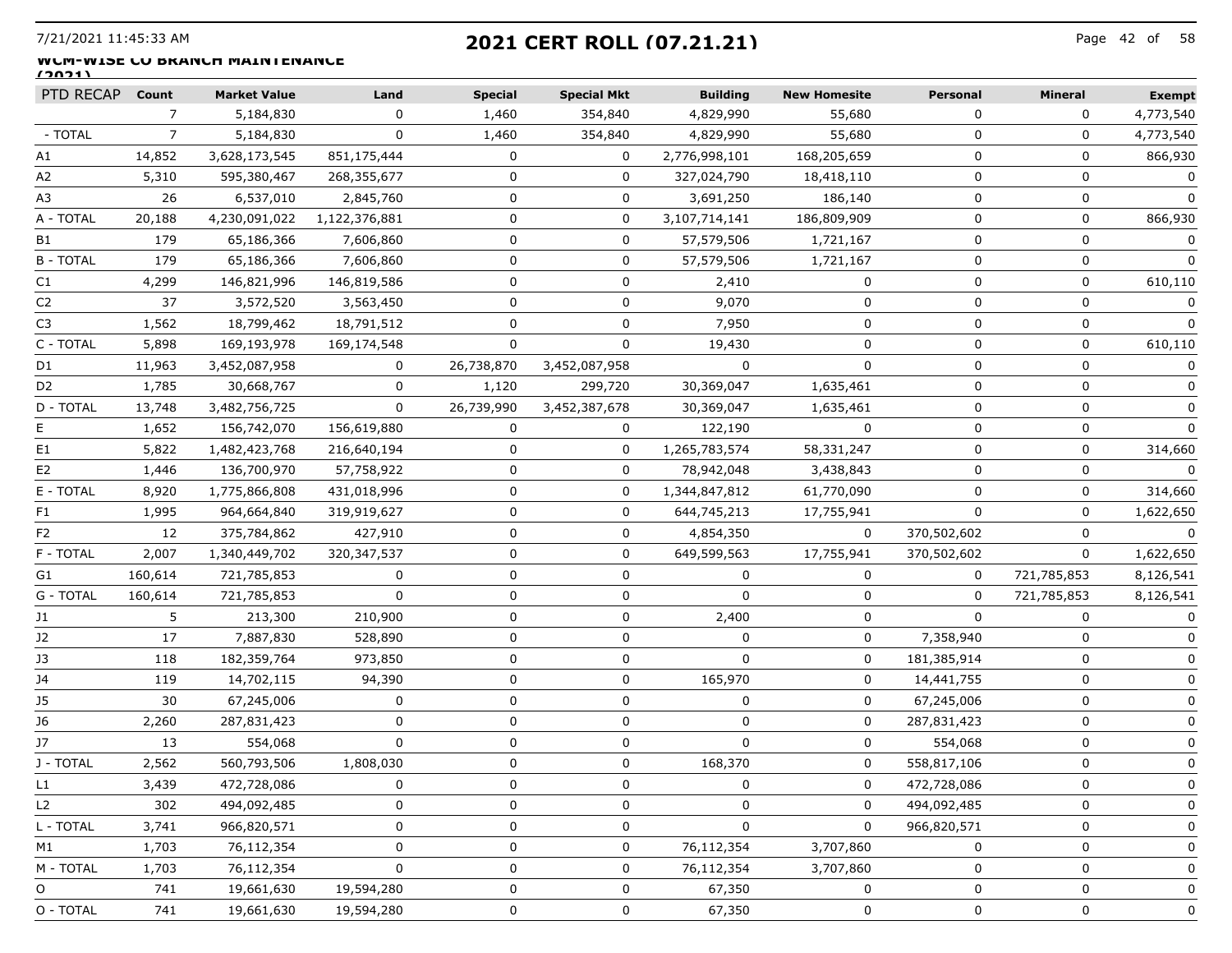## 7/21/2021 11:45:33 AM Page 43 of **2021 CERT ROLL (07.21.21)**

#### WUM-WISE **CO BRANCH MAINTENANCE (2021)**

| PTD RECAP | Count   | <b>Market Value</b> | Land          | Special    | <b>Special Mkt</b> | <b>Building</b> | <b>New Homesite</b> | Personal      | Mineral      | Exempt      |
|-----------|---------|---------------------|---------------|------------|--------------------|-----------------|---------------------|---------------|--------------|-------------|
|           |         | 34,400              |               |            |                    |                 |                     | 34,400        |              |             |
| R - TOTAI |         | 34,400              |               |            |                    |                 |                     | 34,400        |              |             |
|           |         | 26,353,980          |               |            |                    |                 |                     | 26,353,980    |              |             |
| S - TOTAL | -43     | 26,353,980          |               |            |                    |                 | O                   | 26,353,980    |              |             |
| X1        |         | 55,390              | 5,390         |            |                    |                 |                     | 50,000        |              | 55,390      |
| XA        |         | 3,093,970           | 487,190       |            |                    | 2,606,780       |                     | n             | $\mathbf{I}$ | 3,093,970   |
| XE        |         | 4,714,530           | 88,610        |            |                    | 4,625,920       |                     |               |              | 4,714,530   |
| XF        |         | 29,694,140          | 8,690,930     |            |                    | 21,003,210      |                     |               | $\Omega$     | 29,694,140  |
| XL        |         | 12,160,540          | 10,559,020    |            |                    | 1,601,520       | 3,110               |               |              | 12,160,540  |
| ХR        | 217     | 86,795,260          | 86,031,220    |            |                    | 764,040         | 141,790             |               |              | 86,795,260  |
| XV        | l.785   | 701,498,747         | 297,298,062   |            |                    | 404,200,685     | 4,685,960           |               |              | 701,246,097 |
| X - TOTAL | 2,044   | 838,012,577         | 403,160,422   |            |                    | 434,802,155     | 4,830,860           | 50,000        | $\Omega$     | 837.759.927 |
| PTD TOTAL | 222,397 | 14,278,304,302      | 2,475,087,554 | 26,741,450 | 3,452,742,518      | 5,706,109,718   | 278,286,968         | 1,922,578,659 | 721,785,853  | 854,074,358 |
| MIXED PTD | 6,501   | 1,855,698,426       | 1,562,100     | 13,743,630 | 1,852,895,786      | 1,240,540       | 286,260             |               |              | 574,120     |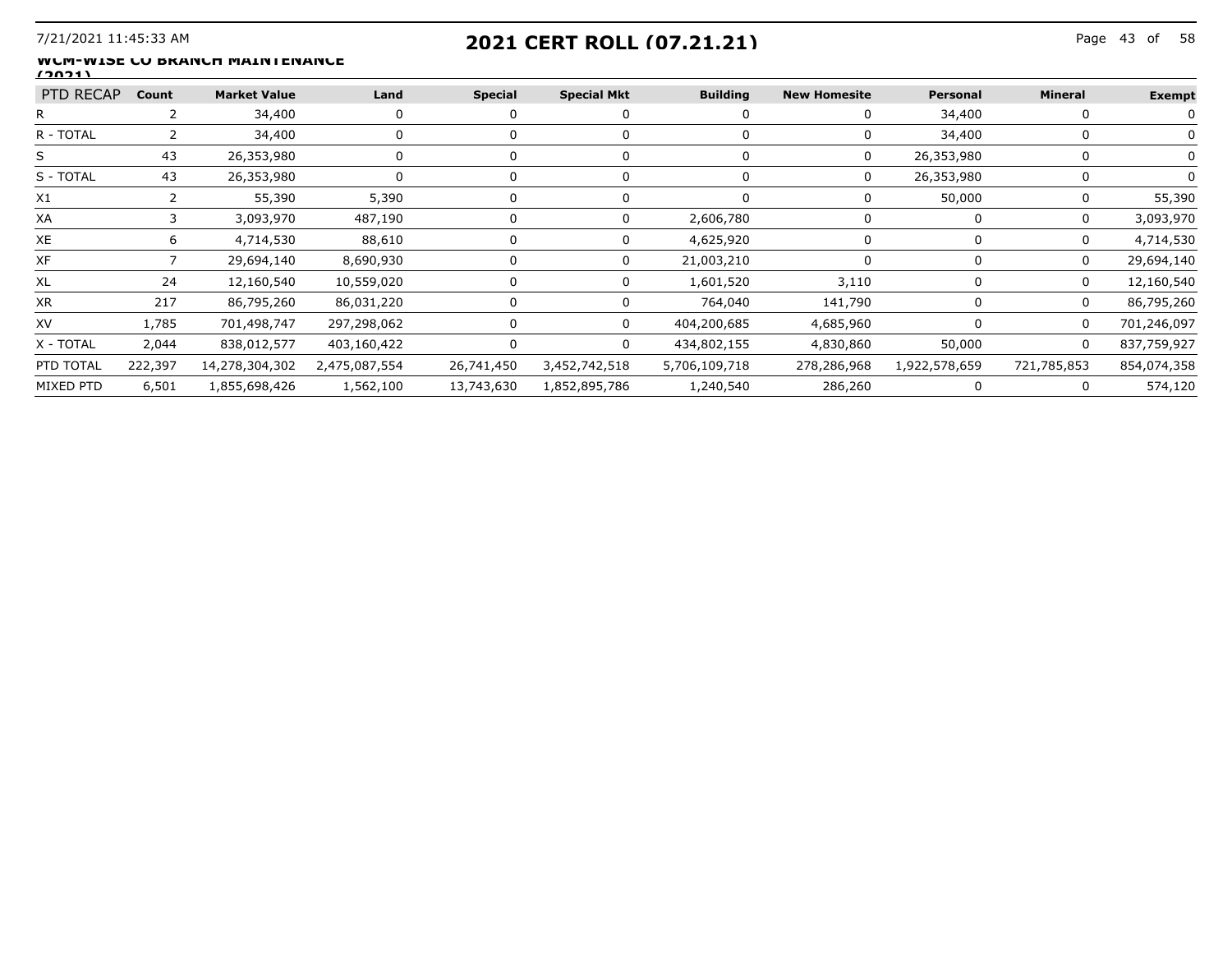## 7/21/2021 11:45:33 AM Page 44 of **2021 CERT ROLL (07.21.21)**

#### **WIS-WISE COUNTY (2021)**

| PTD RECAP      | Count          | <b>Market Value</b> | Land          | <b>Special</b> | <b>Special Mkt</b> | <b>Building</b> | <b>New Homesite</b> | <b>Personal</b> | Mineral      | <b>Exempt</b> |
|----------------|----------------|---------------------|---------------|----------------|--------------------|-----------------|---------------------|-----------------|--------------|---------------|
|                | $\overline{7}$ | 5,184,830           | $\Omega$      | 1,460          | 354,840            | 4,829,990       | 55,680              | $\Omega$        | $\Omega$     | 4,773,540     |
| - TOTAL        | 7              | 5,184,830           | $\Omega$      | 1,460          | 354,840            | 4,829,990       | 55,680              | $\Omega$        | 0            | 4,773,540     |
| Α1             | 14,852         | 3,628,173,545       | 851,175,444   | 0              | 0                  | 2,776,998,101   | 168,205,659         | 0               | 0            | 866,930       |
| A2             | 5,310          | 595,380,467         | 268,355,677   | 0              | $\mathbf{0}$       | 327,024,790     | 18,418,110          | 0               | 0            | 0             |
| A3             | 26             | 6,537,010           | 2,845,760     | 0              | 0                  | 3,691,250       | 186,140             | $\Omega$        | $\Omega$     | 0             |
| A - TOTAL      | 20,188         | 4,230,091,022       | 1,122,376,881 | 0              | 0                  | 3,107,714,141   | 186,809,909         | $\Omega$        | 0            | 866,930       |
| B1             | 179            | 65,186,366          | 7,606,860     | 0              | 0                  | 57,579,506      | 1,721,167           | 0               | 0            | 0             |
| <b>B-TOTAL</b> | 179            | 65,186,366          | 7,606,860     | 0              | 0                  | 57,579,506      | 1,721,167           | 0               | 0            | $\Omega$      |
| C1             | 4,299          | 146,821,996         | 146,819,586   | 0              | 0                  | 2,410           | $\mathbf{0}$        | $\Omega$        | $\mathbf{0}$ | 610,110       |
| C <sub>2</sub> | 37             | 3,572,520           | 3,563,450     |                | U                  | 9,070           | $\Omega$            | $\Omega$        | 0            |               |
| C3             | 1,562          | 18,799,462          | 18,791,512    | 0              | 0                  | 7,950           | 0                   | $\Omega$        | 0            |               |
| C - TOTAL      | 5,898          | 169,193,978         | 169,174,548   | 0              | 0                  | 19,430          | 0                   | 0               | 0            | 610,110       |
| D1             | 11,963         | 3,452,087,958       | $\Omega$      | 26,738,870     | 3,452,087,958      | $\Omega$        | $\Omega$            | $\Omega$        | $\mathbf{0}$ | $\Omega$      |
| D2             | 1,785          | 30,668,767          | 0             | 1,120          | 299,720            | 30,369,047      | 1,635,461           | $\Omega$        | 0            |               |
| D - TOTAL      | 13,748         | 3,482,756,725       | $\mathbf{0}$  | 26,739,990     | 3,452,387,678      | 30,369,047      | 1,635,461           | $\Omega$        | 0            |               |
| E              | 1,652          | 156,742,070         | 156,619,880   | 0              | $\mathbf{0}$       | 122,190         | 0                   | 0               | 0            |               |
| E1             | 5,822          | 1,482,423,768       | 216,640,194   | 0              | 0                  | 1,265,783,574   | 58,331,247          | $\Omega$        | 0            | 314,660       |
| E <sub>2</sub> | 1,446          | 136,700,970         | 57,758,922    | 0              | 0                  | 78,942,048      | 3,438,843           | $\Omega$        | 0            |               |
| E - TOTAL      | 8,920          | 1,775,866,808       | 431,018,996   | 0              | 0                  | 1,344,847,812   | 61,770,090          | 0               | 0            | 314,660       |
| F1.            | 1,995          | 964,664,840         | 319,919,627   | 0              | 0                  | 644,745,213     | 17,755,941          | 0               | 0            | 1,622,650     |
| F2             | 12             | 375,784,862         | 427,910       | 0              | 0                  | 4,854,350       | 0                   | 370,502,602     | 0            | $\Omega$      |
| F - TOTAL      | 2,007          | 1,340,449,702       | 320, 347, 537 | U              | 0                  | 649,599,563     | 17,755,941          | 370,502,602     | 0            | 1,622,650     |
| G1             | 160,614        | 721,785,853         | 0             | 0              | 0                  | 0               | 0                   | 0               | 721,785,853  | 8,126,541     |
| G - TOTAL      | 160,614        | 721,785,853         | 0             | 0              | 0                  | $\Omega$        | 0                   | 0               | 721,785,853  | 8,126,541     |
| J1             | 5              | 213,300             | 210,900       | $\Omega$       | 0                  | 2,400           | 0                   | $\Omega$        | $\mathbf{0}$ | 0             |
| J2             | 17             | 7,887,830           | 528,890       | 0              | 0                  | O               | 0                   | 7,358,940       | 0            | $\Omega$      |
| J3             | 118            | 182,359,764         | 973,850       | 0              | 0                  | $\Omega$        | 0                   | 181,385,914     | 0            |               |
| J4             | 119            | 14,702,115          | 94,390        | 0              | 0                  | 165,970         | 0                   | 14,441,755      | 0            |               |
| J5             | 30             | 67,245,006          | $\Omega$      | 0              | 0                  | $\Omega$        | 0                   | 67,245,006      | 0            | $\Omega$      |
| J6             | 2,260          | 287,831,423         | $\Omega$      | 0              | 0                  | O               | 0                   | 287,831,423     | $\Omega$     | 0             |
| J7             | 13             | 554,068             | 0             | 0              | 0                  | 0               | 0                   | 554,068         | 0            |               |
| J - TOTAL      | 2,562          | 560,793,506         | 1,808,030     | 0              | 0                  | 168,370         | 0                   | 558,817,106     | 0            |               |
| L1.            | 3,439          | 472,728,086         | 0             |                | 0                  | 0               | 0                   | 472,728,086     | 0            |               |
| L2             | 302            | 494,092,485         | 0             |                | 0                  |                 | 0                   | 494,092,485     | $\Omega$     | 0             |
| L - TOTAL      | 3,741          | 966,820,571         | 0             |                | 0                  | 0               | 0                   | 966,820,571     | 0            | 0             |
| М1             | 1,703          | 76,112,354          | 0             | 0              | 0                  | 76,112,354      | 3,707,860           | 0               | 0            | 0             |
| M - TOTAL      | 1,703          | 76,112,354          | 0             | U              | 0                  | 76,112,354      | 3,707,860           | 0               | 0            | 0             |
| O              | 741            | 19,661,630          | 19,594,280    | U              | 0                  | 67,350          | 0                   | $\Omega$        | 0            | 0             |
| O - TOTAL      | 741            | 19,661,630          | 19,594,280    | 0              | 0                  | 67,350          | 0                   | 0               | 0            | 0             |
|                |                |                     |               |                |                    |                 |                     |                 |              |               |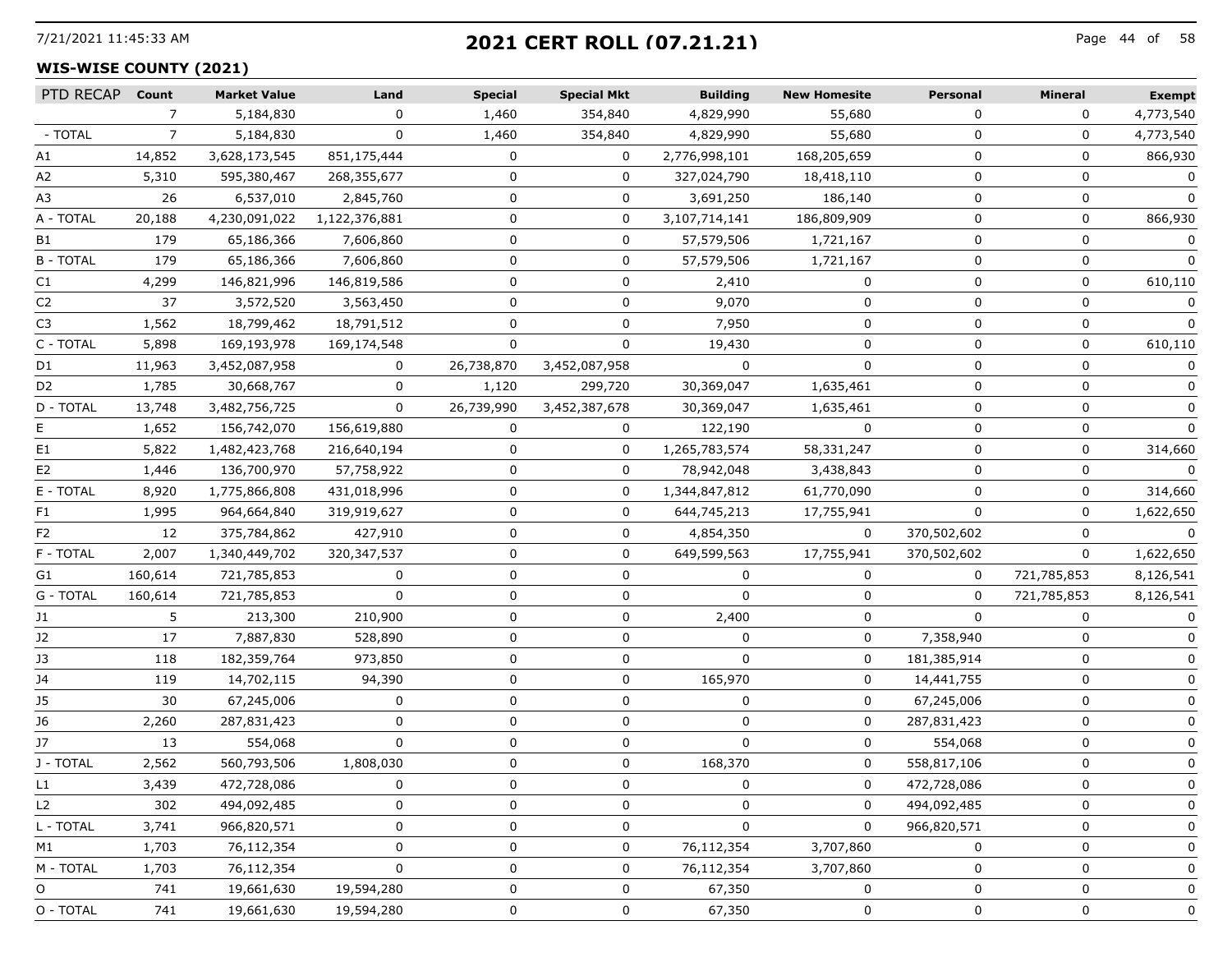## 7/21/2021 11:45:33 AM Page 45 of **2021 CERT ROLL (07.21.21)**

#### **WIS-WISE COUNTY (2021)**

| PTD RECAP Count |       | <b>Market Value</b>                    | Land        | <b>Special</b> | <b>Special Mkt</b> | <b>Building</b> | <b>New Homesite</b> | Personal   | <b>Mineral</b> | <b>Exempt</b> |
|-----------------|-------|----------------------------------------|-------------|----------------|--------------------|-----------------|---------------------|------------|----------------|---------------|
|                 |       | 34,400                                 |             |                |                    |                 |                     | 34,400     |                |               |
| R - TOTAL       |       | 34,400                                 |             |                |                    |                 |                     | 34,400     |                |               |
|                 |       | 26,353,980                             |             |                |                    |                 |                     | 26,353,980 |                |               |
| S - TOTAL       | -43   | 26,353,980                             |             |                |                    |                 | 0                   | 26,353,980 |                |               |
| X1              |       | 55,390                                 | 5,390       |                |                    |                 |                     | 50,000     |                | 55,390        |
| XA              |       | 3,093,970                              | 487,190     |                |                    | 2,606,780       |                     |            |                | 3,093,970     |
| XE              |       | 4,714,530                              | 88,610      |                |                    | 4,625,920       |                     |            |                | 4,714,530     |
| XF              |       | 29,694,140                             | 8,690,930   |                |                    | 21,003,210      |                     |            |                | 29,694,140    |
| XL              |       | 12,160,540                             | 10,559,020  |                |                    | 1,601,520       | 3.110               |            |                | 12,160,540    |
| XR              | 217   | 86,795,260                             | 86,031,220  |                |                    | 764,040         | 141,790             |            |                | 86,795,260    |
| XV              | 1.785 | 701,498,747                            | 297,298,062 |                |                    | 404,200,685     | 4,685,960           |            |                | 701,246,097   |
| X - TOTAL       | 2,044 | 838,012,577                            | 403,160,422 |                |                    | 434,802,155     | 4,830,860           | 50,000     |                | 837,759,927   |
| PTD TOTAL       |       | 222,397  14,278,304,302  2,475,087,554 |             | 26,741,450     | 3,452,742,518      | 5,706,109,718   |                     |            | 721,785,853    | 854,074,358   |
| MIXED PTD       | 6,501 | 1,855,698,426                          | 1,562,100   | 13,743,630     | 1,852,895,786      | 1,240,540       | 286,260             |            |                | 574,120       |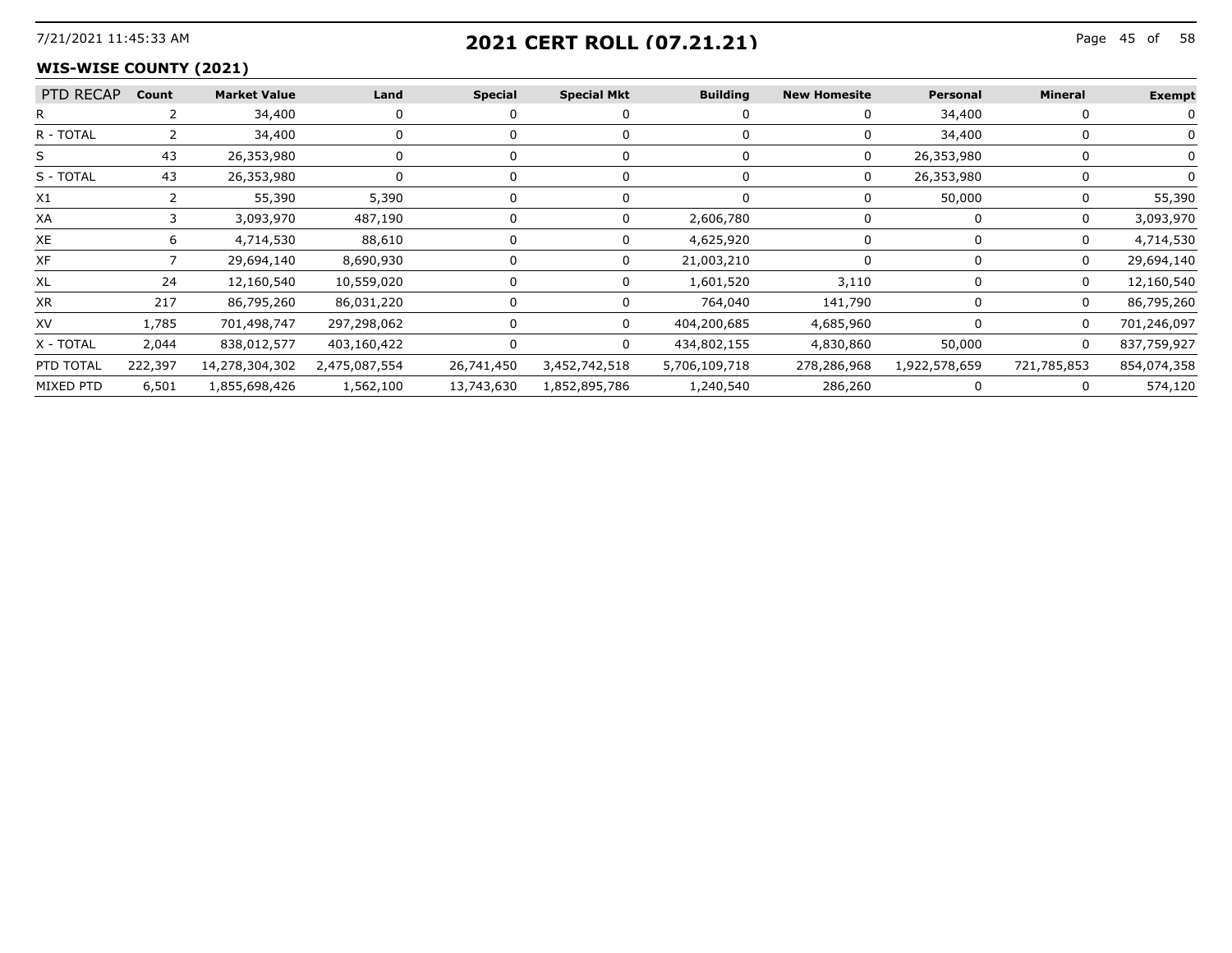## 7/21/2021 11:45:33 AM Page 46 of **2021 CERT ROLL (07.21.21)**

## **WT1-WCID #1 (2021)**

| PTD RECAP      | Count          | <b>Market Value</b> | Land          | <b>Special</b> | <b>Special Mkt</b> | <b>Building</b> | <b>New Homesite</b> | Personal    | <b>Mineral</b> | <b>Exempt</b> |
|----------------|----------------|---------------------|---------------|----------------|--------------------|-----------------|---------------------|-------------|----------------|---------------|
|                | $\overline{7}$ | 5,184,830           | $\Omega$      | 1,460          | 354,840            | 4,829,990       | 55,680              | $\Omega$    | $\Omega$       | 4,773,540     |
| - TOTAL        | $\overline{7}$ | 5,184,830           | 0             | 1,460          | 354,840            | 4,829,990       | 55,680              | 0           | 0              | 4,773,540     |
| A1             | 12,683         | 3,192,469,341       | 759,805,175   | 0              | 0                  | 2,432,664,166   | 161,983,199         | 0           | 0              | 866,930       |
| A2             | 5,290          | 593,318,077         | 267,437,997   | 0              | 0                  | 325,880,080     | 17,934,530          | $\mathbf 0$ | 0              | 0             |
| A3             | 26             | 6,537,010           | 2,845,760     | $\Omega$       | 0                  | 3,691,250       | 186,140             | $\Omega$    | $\mathbf{0}$   | 0             |
| A - TOTAL      | 17,999         | 3,792,324,428       | 1,030,088,932 | 0              | 0                  | 2,762,235,496   | 180,103,869         | $\Omega$    | $\mathbf 0$    | 866,930       |
| B1             | 129            | 38,437,554          | 4,285,720     | 0              | 0                  | 34,151,834      | 1,721,167           | 0           | 0              | 0             |
| <b>B-TOTAL</b> | 129            | 38,437,554          | 4,285,720     | 0              | $\mathbf{0}$       | 34,151,834      | 1,721,167           | 0           | 0              | $\Omega$      |
| C1             | 4,102          | 137,855,006         | 137,852,596   | 0              | 0                  | 2,410           | $\Omega$            | $\Omega$    | $\Omega$       | 162,680       |
| C <sub>2</sub> | 25             | 993,340             | 984,270       | 0              | 0                  | 9,070           | 0                   | $\Omega$    | $\mathbf 0$    |               |
| C3             | 1,562          | 18,799,462          | 18,791,512    | 0              | 0                  | 7,950           | 0                   | 0           | 0              | $\Omega$      |
| C - TOTAL      | 5,689          | 157,647,808         | 157,628,378   | 0              | 0                  | 19,430          | 0                   | 0           | 0              | 162,680       |
| D1             | 11,718         | 3,350,493,529       | 0             | 26,089,290     | 3,350,493,529      | $\mathbf{0}$    | $\Omega$            | $\Omega$    | $\mathbf{0}$   | 0             |
| D <sub>2</sub> | 1,766          | 30,168,547          | 0             | 1,120          | 299,720            | 29,868,827      | 1,621,601           | $\Omega$    | $\Omega$       | $\Omega$      |
| D - TOTAL      | 13,484         | 3,380,662,076       | 0             | 26,090,410     | 3,350,793,249      | 29,868,827      | 1,621,601           | 0           | 0              | 0             |
| E.             | 1,603          | 151,736,520         | 151,614,330   | 0              | 0                  | 122,190         | 0                   | 0           | 0              | $\Omega$      |
| E1             | 5,782          | 1,472,343,453       | 214,891,974   | 0              | 0                  | 1,257,451,479   | 58,207,867          | $\Omega$    | $\Omega$       | 314,660       |
| E <sub>2</sub> | 1,424          | 135,680,200         | 57,331,722    | 0              | 0                  | 78,348,478      | 3,315,973           | $\Omega$    | $\Omega$       |               |
| E - TOTAL      | 8,809          | 1,759,760,173       | 423,838,026   | 0              | 0                  | 1,335,922,147   | 61,523,840          | $\Omega$    | 0              | 314,660       |
| F1             | 1,558          | 638,021,510         | 203,794,492   | 0              | 0                  | 434,227,018     | 12,150,701          | 0           | 0              | 376,920       |
| F <sub>2</sub> | 11             | 356,501,052         | 427,910       | 0              | $\mathbf{0}$       | 4,854,350       | $\Omega$            | 351,218,792 | $\Omega$       | $\Omega$      |
| F - TOTAL      | 1,569          | 994,522,562         | 204,222,402   | 0              | 0                  | 439,081,368     | 12,150,701          | 351,218,792 | 0              | 376,920       |
| G1             | 157,954        | 703,040,251         | 0             | 0              | 0                  | 0               | 0                   | $\mathbf 0$ | 703,040,251    | 7,676,837     |
| G - TOTAL      | 157,954        | 703,040,251         | 0             | 0              | 0                  | 0               | 0                   | 0           | 703,040,251    | 7,676,837     |
| J1             | 5              | 213,300             | 210,900       | 0              | 0                  | 2,400           | 0                   | $\Omega$    | $\mathbf{0}$   | 0             |
| J2             | 16             | 5,509,684           | 528,890       | 0              | 0                  | 0               | 0                   | 4,980,794   | $\Omega$       | 0             |
| J3             | 86             | 135,375,578         | 864,300       | 0              | 0                  | 0               | 0                   | 134,511,278 | 0              | 0             |
| J4             | 112            | 11,096,825          | 86,370        | 0              | 0                  | 163,340         | 0                   | 10,847,115  | 0              | 0             |
| J5             | 28             | 64,713,168          | 0             | 0              | 0                  | 0               | 0                   | 64,713,168  | 0              | 0             |
| J6             | 2,161          | 276,491,365         | $\Omega$      | $\Omega$       | 0                  | 0               | 0                   | 276,491,365 | $\Omega$       | 0             |
| J7             | 12             | 226,229             | 0             | 0              | 0                  | 0               | 0                   | 226,229     | 0              |               |
| J - TOTAL      | 2,420          | 493,626,149         | 1,690,460     | 0              | 0                  | 165,740         | 0                   | 491,769,949 | 0              | 0             |
| L1             | 2,786          | 394,459,905         | 0             | 0              | 0                  | 0               | 0                   | 394,459,905 | 0              | <sup>0</sup>  |
| L <sub>2</sub> | 268            | 418,046,996         | 0             | 0              | 0                  | 0               | 0                   | 418,046,996 | 0              | 0             |
| L - TOTAL      | 3,054          | 812,506,901         | 0             | 0              | 0                  | 0               | 0                   | 812,506,901 | 0              | 0             |
| M1             | 1,634          | 74,897,834          | 0             | 0              | 0                  | 74,897,834      | 3,607,160           | 0           | 0              | 0             |
| M - TOTAL      | 1,634          | 74,897,834          | 0             | 0              | 0                  | 74,897,834      | 3,607,160           | 0           | 0              | 0             |
| O              | 740            | 19,661,200          | 19,593,850    | 0              | 0                  | 67,350          | 0                   | $\Omega$    | $\Omega$       | 0             |
| O - TOTAL      | 740            | 19,661,200          | 19,593,850    | 0              | 0                  | 67,350          | 0                   | 0           | 0              | 0             |
|                |                |                     |               |                |                    |                 |                     |             |                |               |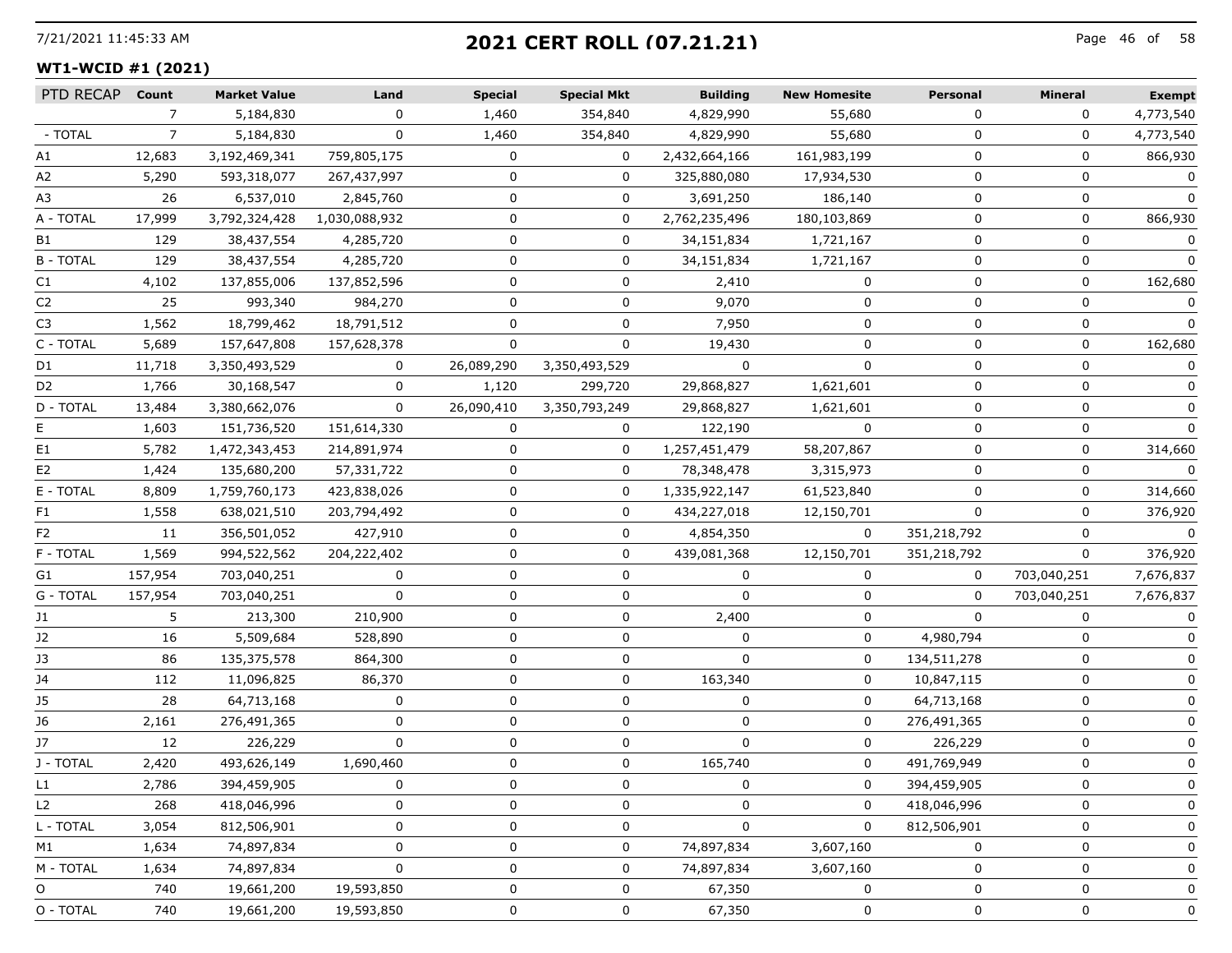## 7/21/2021 11:45:33 AM Page 47 of **2021 CERT ROLL (07.21.21)**

## **WT1-WCID #1 (2021)**

| PTD RECAP Count |       | <b>Market Value</b> | Land        | <b>Special</b> | <b>Special Mkt</b>       | <b>Building</b> | <b>New Homesite</b> | Personal  | <b>Mineral</b> | <b>Exempt</b> |
|-----------------|-------|---------------------|-------------|----------------|--------------------------|-----------------|---------------------|-----------|----------------|---------------|
|                 |       | 34,400              |             |                |                          |                 |                     | 34,400    |                |               |
| R - TOTAI       |       | 34,400              |             |                |                          |                 |                     | 34,400    |                |               |
|                 |       | 8.283.830           |             |                |                          |                 |                     | 8,283,830 |                |               |
| S - TOTAL       | 34    | 8,283,830           |             |                |                          |                 | 0                   | 8,283,830 |                |               |
| X1              |       | 55,390              | 5,390       |                |                          |                 |                     | 50,000    |                | 55,390        |
| XA              |       | 1,469,700           | 63,000      |                |                          | 1,406,700       |                     |           |                | 1,469,700     |
| XE              |       | 4,714,530           | 88,610      |                |                          | 4,625,920       |                     |           |                | 4,714,530     |
| XF              |       | 218,030             | 218,030     |                |                          |                 |                     |           |                | 218,030       |
| XL              |       | 6,565,020           | 4,964,380   |                |                          | 1,600,640       | 3.110               |           |                | 6,565,020     |
| XR              | 214   | 86,168,520          | 85,404,480  |                |                          | 764,040         | 141,790             |           | O              | 86,168,520    |
| XV              | 1.584 | 539,848,599         | 251,271,670 |                |                          | 288,576,929     | 161,500             |           |                | 539,816,499   |
| X - TOTAL       | 1,830 | 639,039,789         | 342,015,560 |                |                          | 296,974,229     | 306,400             | 50,000    | 0              | 639,007,689   |
| PTD TOTAL       |       |                     |             |                | 26,091,870 3,351,148,089 | 4,978,214,245   |                     |           |                | 653,179,256   |
| MIXED PTD       | 6,427 | 1,829,562,726       | 1,562,100   | 13,574,820     | 1,826,765,036            | 1,235,590       | 286,260             |           |                | 574,120       |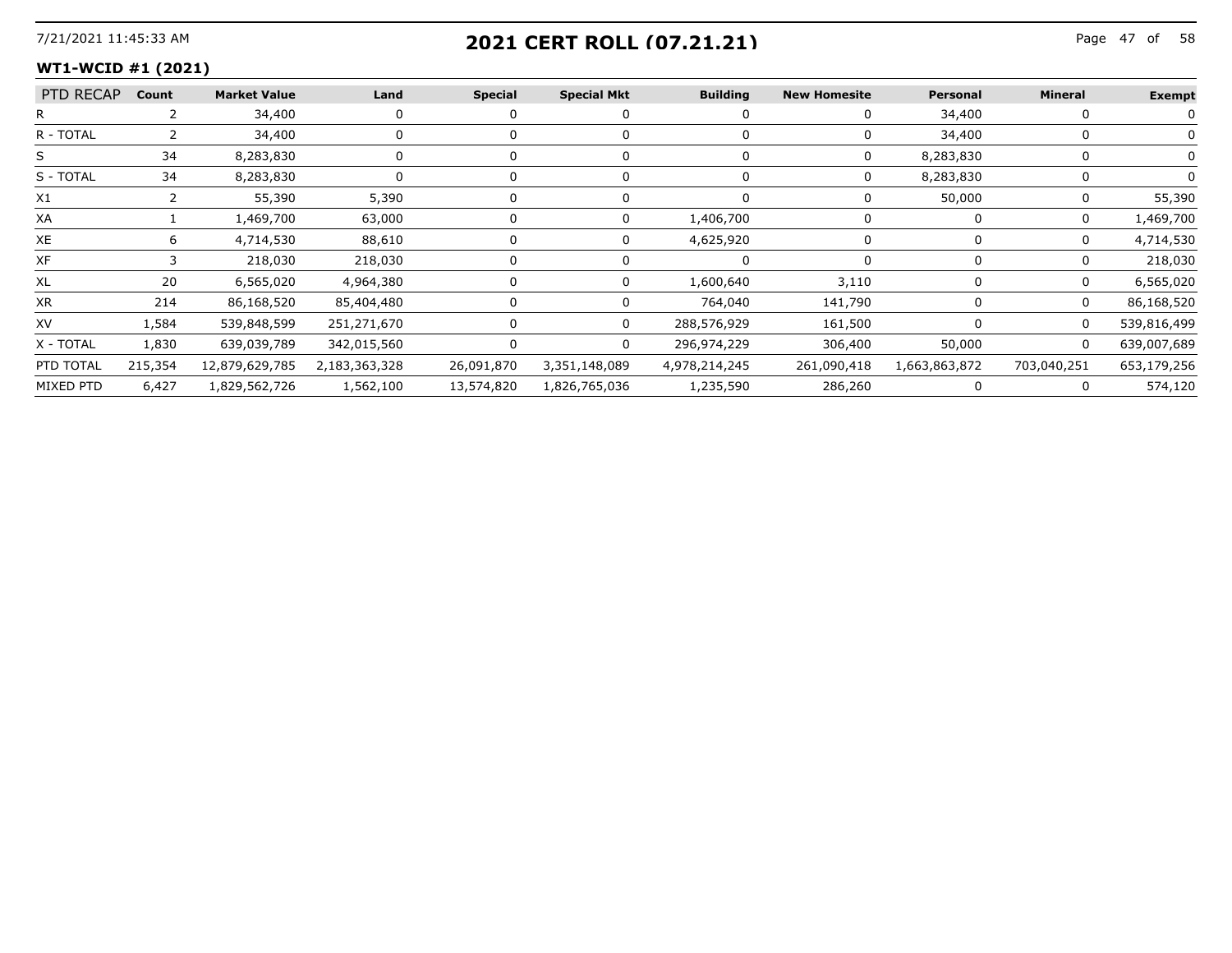# 7/21/2021 11:45:33 AM Page 48 of **2021 CERT ROLL (07.21.21)**

#### **WT2-WISE CO WATER SUPPLY (2021)**

| PTD RECAP      | Count        | <b>Market Value</b> | Land        | <b>Special</b> | <b>Special Mkt</b> | <b>Building</b> | <b>New Homesite</b> | Personal     | <b>Mineral</b> | <b>Exempt</b> |
|----------------|--------------|---------------------|-------------|----------------|--------------------|-----------------|---------------------|--------------|----------------|---------------|
| A1             | 1,992        | 397,731,184         | 84,805,786  | 0              | 0                  | 312,925,398     | 5,111,610           | 0            | 0              | 0             |
| A2             | 12           | 807,020             | 474,910     | 0              | 0                  | 332,110         | 2,520               | 0            | 0              |               |
| A - TOTAL      | 2,004        | 398,538,204         | 85,280,696  | 0              | 0                  | 313,257,508     | 5,114,130           | 0            | 0              | 0             |
| B1             | 50           | 26,748,812          | 3,321,140   | $\Omega$       | $\mathbf{0}$       | 23,427,672      | $\Omega$            | $\Omega$     | $\mathbf{0}$   | $\Omega$      |
| <b>B-TOTAL</b> | 50           | 26,748,812          | 3,321,140   | O              | 0                  | 23,427,672      | 0                   | 0            | 0              |               |
| C1             | 177          | 7,652,930           | 7,652,930   | 0              | 0                  | 0               | 0                   | 0            | 0              | 447,430       |
| C2             | 12           | 2,579,180           | 2,579,180   | 0              | 0                  | 0               | 0                   | 0            | 0              | 0             |
| C - TOTAL      | 189          | 10,232,110          | 10,232,110  | $\Omega$       | $\Omega$           | $\mathbf{0}$    | 0                   | $\Omega$     | $\Omega$       | 447,430       |
| D1             | 107          | 36,088,429          | 0           | 102,440        | 36,088,429         |                 | U                   |              | 0              |               |
| D <sub>2</sub> | 5            | 95,450              | $\Omega$    | $\Omega$       | $\mathbf 0$        | 95,450          | 0                   | 0            | 0              |               |
| D - TOTAL      | 112          | 36,183,879          | $\Omega$    | 102,440        | 36,088,429         | 95,450          | 0                   | 0            | 0              |               |
| E.             | 38           | 3,242,900           | 3,242,900   | $\Omega$       | $\Omega$           | $\Omega$        | $\Omega$            | $\Omega$     | $\Omega$       | 0             |
| E1             | 21           | 5,298,940           | 1,289,500   | 0              | 0                  | 4,009,440       | 38,880              |              | 0              |               |
| E - TOTAL      | 59           | 8,541,840           | 4,532,400   |                | 0                  | 4,009,440       | 38,880              |              | n              |               |
| F1             | 435          | 326,201,230         | 115,751,135 | 0              | 0                  | 210,450,095     | 5,605,240           |              | 0              | 1,245,730     |
| F <sub>2</sub> | $\mathbf{1}$ | 19,283,810          | $\Omega$    | 0              | 0                  | $\Omega$        | $\Omega$            | 19,283,810   | $\mathbf 0$    | $\Omega$      |
| F - TOTAL      | 436          | 345,485,040         | 115,751,135 |                | 0                  | 210,450,095     | 5,605,240           | 19,283,810   | $\Omega$       | 1,245,730     |
| G1             | 1,626        | 8,005,968           | $\Omega$    | 0              | 0                  | $\Omega$        | 0                   | 0            | 8,005,968      | 449,266       |
| G - TOTAL      | 1,626        | 8,005,968           | 0           | 0              | 0                  | $\Omega$        | 0                   | $\Omega$     | 8,005,968      | 449,266       |
| J2             | $\mathbf{1}$ | 2,378,146           | $\Omega$    | $\Omega$       | 0                  | $\Omega$        | 0                   | 2,378,146    | $\Omega$       | $\Omega$      |
| J3             | 7            | 12,361,044          | 35,940      | 0              | 0                  | $\Omega$        | 0                   | 12,325,104   | 0              |               |
| J4             | 13           | 3,218,907           | 8,020       | 0              | 0                  | 2,630           | 0                   | 3,208,257    | 0              |               |
| J5             | 2            | 2,531,838           | 0           | 0              | 0                  | $\Omega$        | 0                   | 2,531,838    | 0              |               |
| J6             | 58           | 2,353,171           | 0           | $\Omega$       | 0                  | $\mathbf{0}$    | $\mathbf 0$         | 2,353,171    | 0              | 0             |
| J7             | $\mathbf{1}$ | 327,839             | $\Omega$    | 0              | 0                  | $\Omega$        | 0                   | 327,839      | 0              |               |
| J - TOTAL      | 82           | 23,170,945          | 43,960      | 0              | 0                  | 2,630           | 0                   | 23,124,355   | 0              |               |
| L1             | 647          | 78,148,281          | 0           | 0              | 0                  | $\Omega$        | 0                   | 78,148,281   | 0              |               |
| L <sub>2</sub> | 26           | 47,551,930          | 0           | 0              | 0                  | $\Omega$        | 0                   | 47,551,930   | 0              |               |
| L - TOTAL      | 673          | 125,700,211         | $\Omega$    | $\Omega$       | 0                  | $\Omega$        | 0                   | 125,700,211  | $\Omega$       |               |
| M1             | 64           | 851,120             | 0           | 0              | 0                  | 851,120         | 0                   | 0            | 0              |               |
| M - TOTAL      | 64           | 851,120             | 0           | 0              | 0                  | 851,120         | 0                   | $\Omega$     | 0              |               |
| O              | $\mathbf{1}$ | 430                 | 430         | 0              | 0                  | 0               | 0                   | 0            | 0              |               |
| O - TOTAL      |              | 430                 | 430         | $\Omega$       | $\Omega$           | $\Omega$        | $\Omega$            | $\Omega$     | $\Omega$       |               |
| S              | 9.           | 18,070,150          | 0           |                |                    |                 | 0                   | 18,070,150   | 0              |               |
| S - TOTAL      | 9            | 18,070,150          | 0           | O              | 0                  | 0               | 0                   | 18,070,150   | 0              | 0             |
| ХA             | 2            | 1,624,270           | 424,190     | 0              | 0                  | 1,200,080       | 0                   | 0            | 0              | 1,624,270     |
| XF             | 4            | 29,476,110          | 8,472,900   | U              | 0                  | 21,003,210      | 0                   | <sup>0</sup> | 0              | 29,476,110    |
| XL             | 4            | 5,595,520           | 5,594,640   |                | 0                  | 880             | 0                   |              | 0              | 5,595,520     |
| XR             | 2            | 467,830             | 467,830     | 0              | 0                  | 0               | 0                   | 0            | 0              | 467,830       |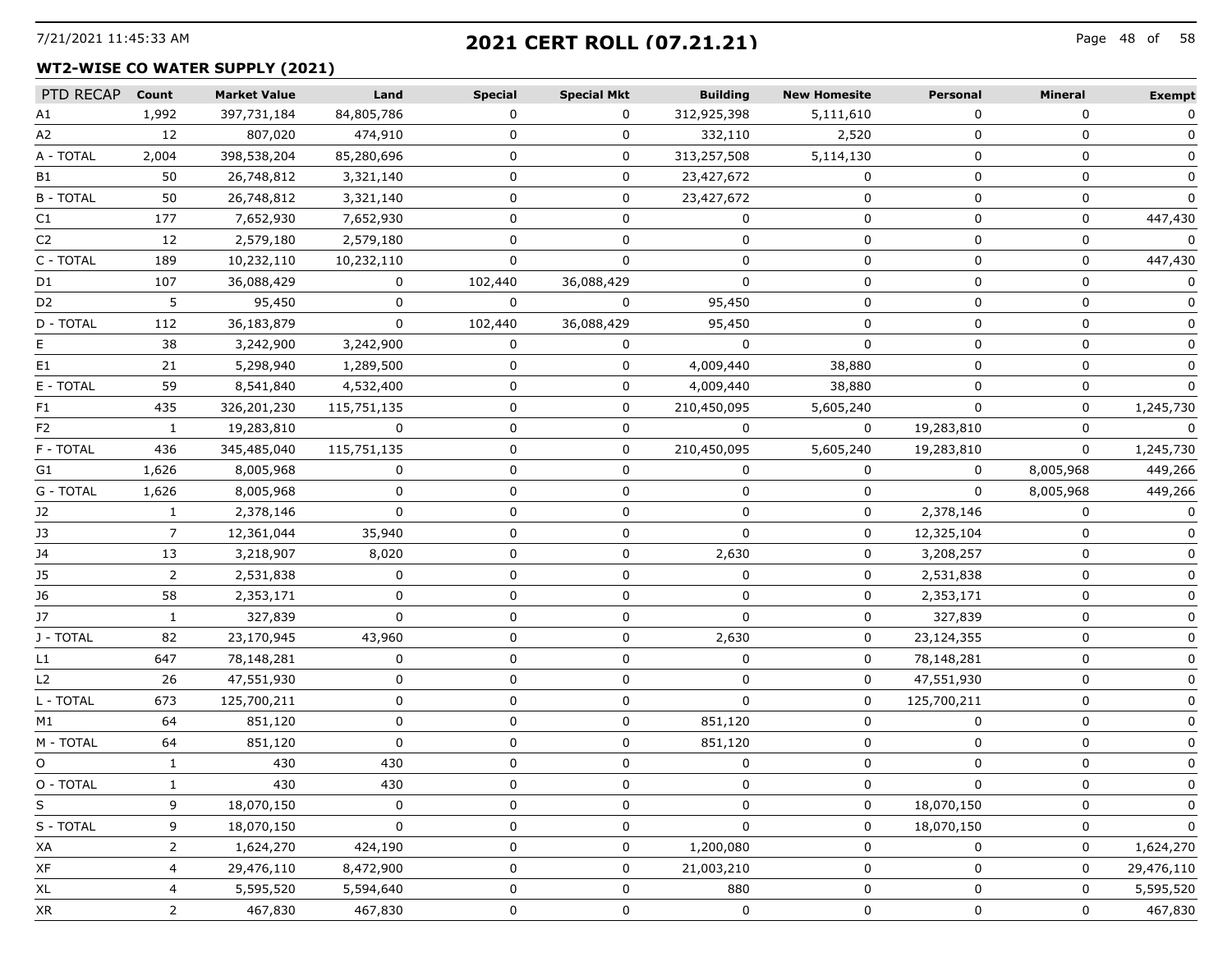# 7/21/2021 11:45:33 AM Page 49 of **2021 CERT ROLL (07.21.21)**

Page 49 of 58

#### **WT2-WISE CO WATER SUPPLY (2021)**

| PTD RECAP | Count | <b>Market Value</b> | Land        | <b>Special</b> | <b>Special Mkt</b> | <b>Building</b> | New Homesite | Personal    | <b>Mineral</b> | <b>Exempt</b> |
|-----------|-------|---------------------|-------------|----------------|--------------------|-----------------|--------------|-------------|----------------|---------------|
| XV        | 195   | 159,606,868         | 43,983,112  |                |                    | 115,623,756     | 4,524,460    |             |                | 159,386,318   |
| X - TOTAL | 207   | 196,770,598         | 58,942,672  |                |                    | 137,827,926     | 4,524,460    |             |                | 196,550,048   |
| MIXED PTD | 34    | 8,469,150           |             | 30,090         | 8,469,150          |                 |              |             |                |               |
| PTD TOTAL | 5,512 | .198.299.307        | 278,104,543 | 102,440        | 36,088,429         | 689,921,841     | 15,282,710   | 186,178,526 | 8,005,968      | 198,692,474   |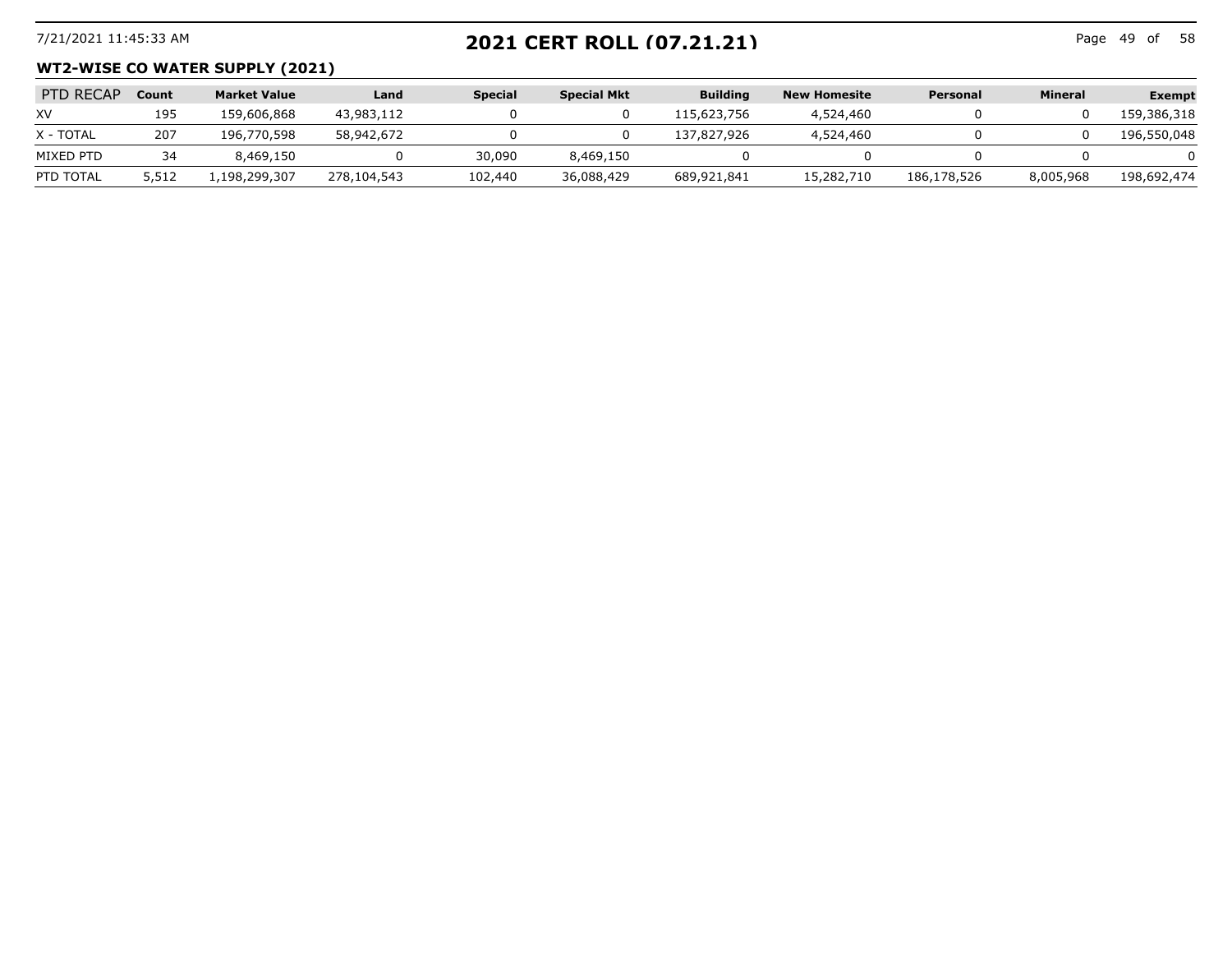# 7/21/2021 11:45:33 AM Page 50 of **2021 CERT ROLL (07.21.21)**

## **WT3-CLEAR CREEK WATER (2021)**

| PTD RECAP      | Count          | <b>Market Value</b> | Land         | <b>Special</b> | <b>Special Mkt</b> | <b>Building</b> | <b>New Homesite</b> | Personal   | <b>Mineral</b> | <b>Exempt</b> |
|----------------|----------------|---------------------|--------------|----------------|--------------------|-----------------|---------------------|------------|----------------|---------------|
| A1             | 12             | 2,593,230           | 850,940      | $\Omega$       | 0                  | 1,742,290       | 1,101,640           | 0          | 0              |               |
| A2             | 8              | 1,255,370           | 442,770      | 0              | 0                  | 812,600         | 481,060             | $\Omega$   | 0              |               |
| A - TOTAL      | 20             | 3,848,600           | 1,293,710    | <sup>n</sup>   | 0                  | 2,554,890       | 1,582,700           | $\Omega$   | <sup>n</sup>   |               |
| C1             | 18             | 1,269,470           | 1,269,470    | 0              | 0                  | $\Omega$        | 0                   | $\Omega$   | 0              |               |
| C - TOTAL      | 18             | 1,269,470           | 1,269,470    | $\Omega$       | 0                  | $\Omega$        | <sup>0</sup>        | n          | 0              |               |
| D1             | 93             | 31,792,840          | 0            | 345,240        | 31,792,840         | $\Omega$        | 0                   | $\Omega$   | 0              |               |
| D <sub>2</sub> | 10             | 110,480             |              | $\Omega$       | O.                 | 110,480         | 13,860              |            | U              |               |
| D - TOTAL      | 103            | 31,903,320          | 0            | 345,240        | 31,792,840         | 110,480         | 13,860              |            |                |               |
| E.             | 10             | 1,751,240           | 1,751,240    | $\Omega$       | O.                 | $\Omega$        | $\Omega$            |            | n              |               |
| E1             | 17             | 3,152,915           | 431,460      | 0              | 0                  | 2,721,455       | 84,500              |            |                |               |
| E <sub>2</sub> | 19             | 957,020             | 408,220      | ∩              | 0                  | 548,800         | 122,870             |            | n              |               |
| E - TOTAL      | 46             | 5,861,175           | 2,590,920    | O              | 0                  | 3,270,255       | 207,370             |            | ŋ              |               |
| F1             | $\overline{2}$ | 442,100             | 374,000      | $\Omega$       | 0                  | 68,100          | <sup>0</sup>        | ∩          | U              |               |
| F - TOTAL      | 2              | 442,100             | 374,000      | 0              | 0                  | 68,100          | 0                   | 0          | 0              |               |
| G1             | 649            | 6,932,943           | $\Omega$     | $\Omega$       | 0                  | $\Omega$        | 0                   | 0          | 6,932,943      | 364           |
| G - TOTAL      | 649            | 6,932,943           | 0            | 0              | 0                  | 0               | 0                   | 0          | 6,932,943      | 364           |
| J3             | $\overline{7}$ | 1,811,486           | 73,610       | $\Omega$       | $\Omega$           | $\Omega$        | $\Omega$            | 1,737,876  | $\mathbf{0}$   | $\Omega$      |
| J4             | $\mathbf{2}$   | 532,650             | 0            | 0              | 0                  | 0               | 0                   | 532,650    | 0              |               |
| J6             | 59             | 9,537,963           | $\Omega$     | $\Omega$       | $\Omega$           | $\Omega$        | $\Omega$            | 9,537,963  | 0              |               |
| J - TOTAL      | 68             | 11,882,099          | 73,610       | 0              | 0                  | $\Omega$        | 0                   | 11,808,489 | 0              |               |
| L1             | $\overline{4}$ | 119,710             | $\mathbf{0}$ | $\Omega$       | $\Omega$           | $\Omega$        | 0                   | 119,710    | 0              |               |
| L2             | $\overline{7}$ | 3,677,183           | $\Omega$     | $\Omega$       | 0                  | $\Omega$        | $\Omega$            | 3,677,183  | 0              |               |
| L - TOTAL      | 11             | 3,796,893           | 0            | $\Omega$       | 0                  | $\Omega$        | $\Omega$            | 3,796,893  | 0              |               |
| M1             | 4              | 253,750             | $\Omega$     | $\Omega$       | 0                  | 253,750         | 100,700             | 0          | 0              |               |
| M - TOTAL      | 4              | 253,750             | $\Omega$     | 0              | 0                  | 253,750         | 100,700             | 0          | 0              | $\Omega$      |
| XV             | $\overline{4}$ | 278,510             | 278,510      | $\Omega$       | 0                  | $\Omega$        | 0                   | $\Omega$   | 0              | 278,510       |
| X - TOTAL      | $\overline{a}$ | 278,510             | 278,510      | $\Omega$       | 0                  | $\Omega$        | 0                   | n          | $\Omega$       | 278,510       |
| PTD TOTAL      | 925            | 66,468,860          | 5,880,220    | 345,240        | 31,792,840         | 6,257,475       | 1,904,630           | 15,605,382 | 6,932,943      | 278,874       |
| MIXED PTD      | 33             | 7,341,230           | 0            | 68,660         | 7,336,280          | 4,950           | 0                   | $\Omega$   | 0              | 0             |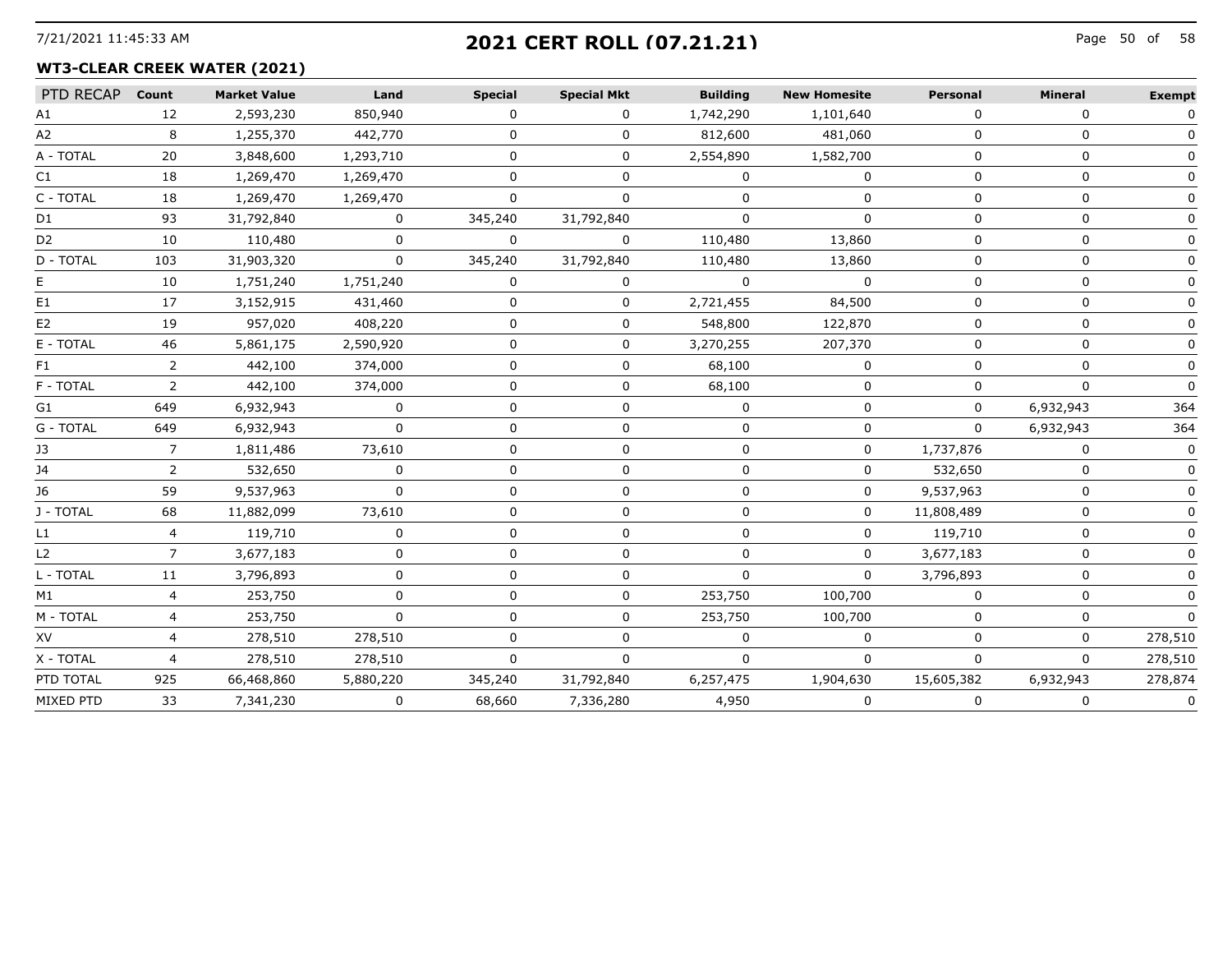## 7/21/2021 11:45:33 AM Page 51 of **2021 CERT ROLL (07.21.21)**

#### **WT4-NORTH FT WORTH WCID 1 (2021)**

| PTD RECAP Count                 |     | <b>Market Value</b> | Land      | <b>Special</b> | <b>Special Mkt</b> | <b>Building</b>      | <b>New Homesite</b> | Personal | Mineral   | <b>Exempt</b>            |
|---------------------------------|-----|---------------------|-----------|----------------|--------------------|----------------------|---------------------|----------|-----------|--------------------------|
| A1<br>------------------------- | 165 | 35,319,497          | 5,653,250 |                |                    | 29,666,247           | 9,210               |          |           |                          |
| A - TOTAL                       | 165 | 35,319,497          | 5,653,250 |                |                    | 29,666,247           | 9,210               |          |           |                          |
|                                 |     | 44,590              | 44,590    |                |                    |                      |                     |          |           |                          |
| C - TOTAI                       |     | 44,590              | 44,590    |                |                    |                      |                     |          |           | ________________________ |
| D1                              |     | 3,891,900           |           | 5,030          | 3,891,900          |                      |                     |          |           |                          |
| D - TOTAI                       |     | 3,891,900           |           | 5,030          | 3,891,900          |                      |                     |          |           |                          |
|                                 |     | 11,410              | 11,410    |                |                    |                      |                     |          |           |                          |
| E - TOTAL                       |     | 11,410              | 11,410    |                |                    |                      |                     |          |           |                          |
| G1                              | 376 | 2,256,753           |           |                |                    |                      |                     |          | 2,256,753 |                          |
| G - TOTAL                       | 376 | 2,256,753           |           |                |                    |                      |                     | O        | 2,256,753 |                          |
|                                 |     | 190                 |           |                |                    |                      |                     | 190      |           |                          |
| - TOTAI                         |     | 190                 |           |                |                    |                      |                     | 190      |           |                          |
| XV                              |     | 1,703,410           | 1,703,410 |                |                    |                      |                     |          |           | .703.410                 |
| X - TOTAL                       |     | 1,703,410           | 1,703,410 |                |                    |                      |                     |          |           | 1,703,410                |
| PTD TOTAL                       | 551 | 43,227,750          | 7,412,660 | 5.030          |                    | 3,891,900 29,666,247 | 9,210               | 190      | 2,256,753 | 1,703,410                |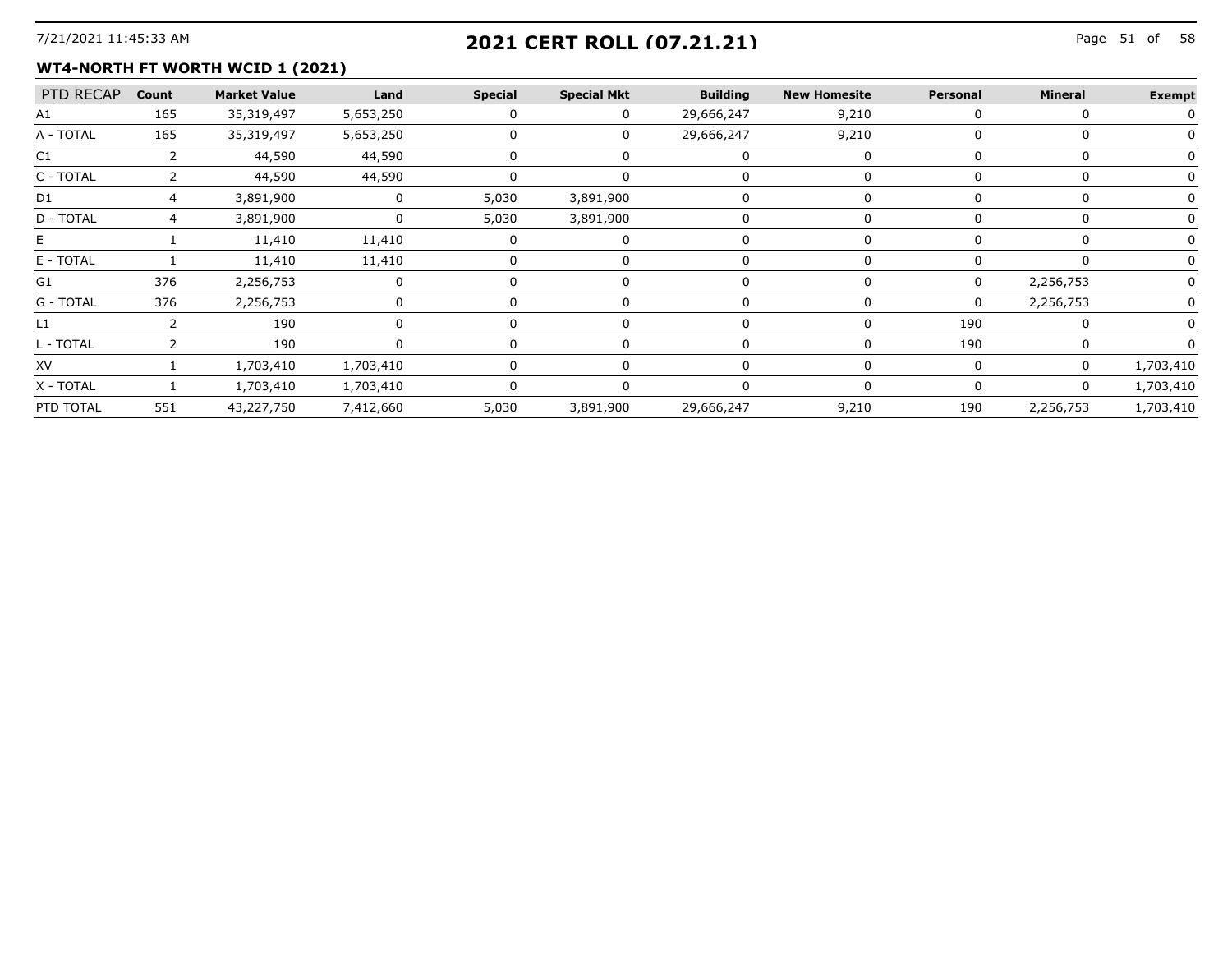## 7/21/2021 11:45:33 AM Page 52 of **2021 CERT ROLL (07.21.21)**

#### **WT5-ALPHA RANCH WCID (2021)**

| PTD RECAP      | Count | <b>Market Value</b> | Land | <b>Special</b> | <b>Special Mkt</b> | <b>Building</b> | New Homesite | Personal | <b>Mineral</b> | <b>Exempt</b> |
|----------------|-------|---------------------|------|----------------|--------------------|-----------------|--------------|----------|----------------|---------------|
| D1             |       | 5,835,980           |      | 43,810         | 5,835,980          |                 |              |          |                |               |
| D <sub>2</sub> |       | 6,400               |      |                |                    | 6.400           |              |          |                |               |
| D - TOTAL      |       | 5,842,380           |      | 43,810         | 5,835,980          | 6.400           |              |          |                |               |
| G1             | 249   | 2,705,197           |      |                |                    |                 |              |          | 2,705,197      |               |
| G - TOTAL      | 249   | 2.705.197           |      |                |                    |                 |              |          | 2,705,197      |               |
| MIXED PTD      |       | 808.010             |      | 8,610          | 808.010            |                 |              |          |                |               |
| PTD TOTAL      | 255   | 8,547,577           |      | 43,810         | 5,835,980          | 6.400           |              |          | 2.705.197      |               |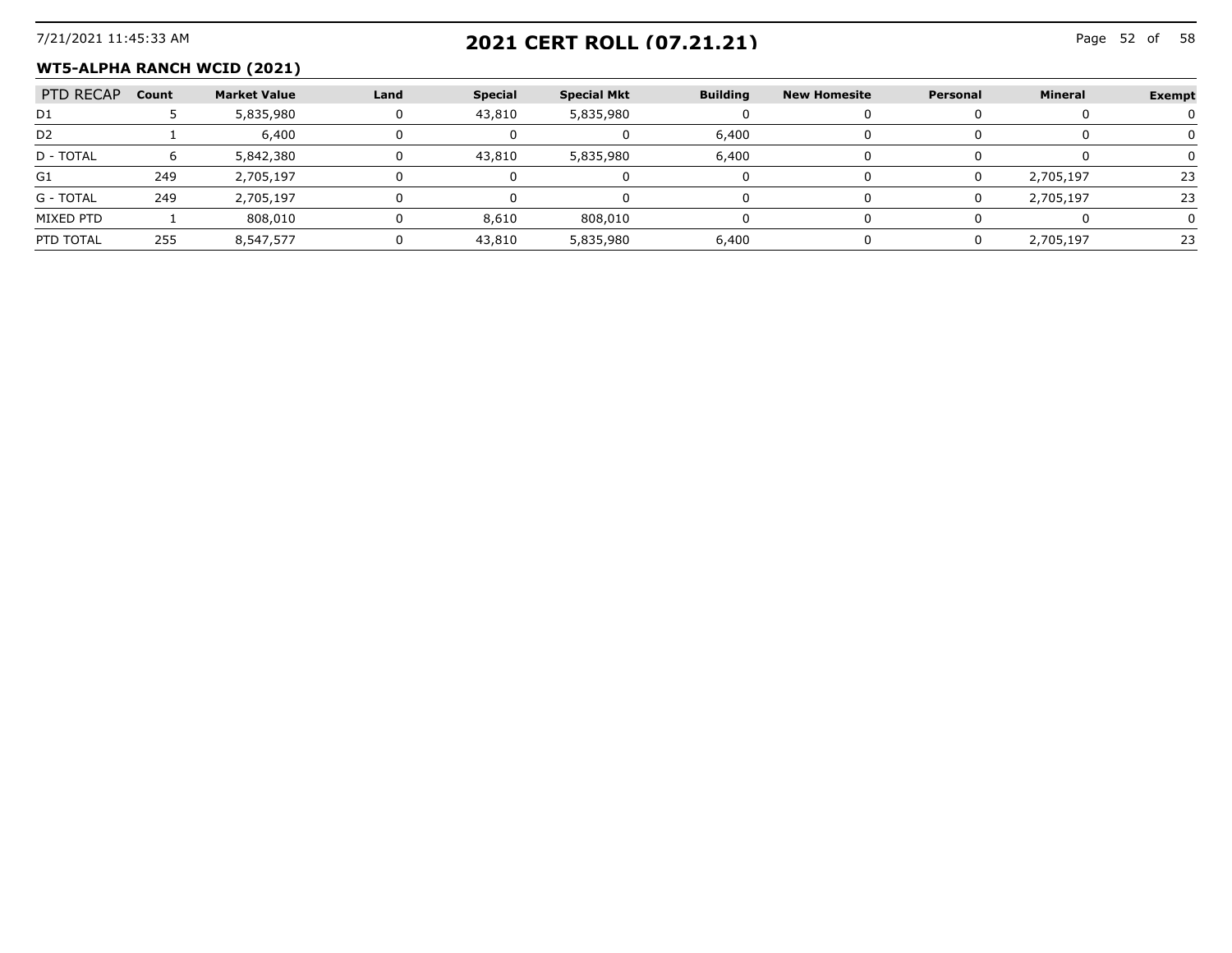## 7/21/2021 11:45:33 AM Page 53 of **2021 CERT ROLL (07.21.21)**

Page 53 of 58

#### **WT6-RVR WATER CONTROL & IMP DIST 2 (2021)**

| PTD RECAP                            | Count | <b>Market Value</b> | Land   | <b>Special</b> | <b>Special Mkt</b> | <b>Building</b> | New Homesite | Personal | Mineral | Exempt |
|--------------------------------------|-------|---------------------|--------|----------------|--------------------|-----------------|--------------|----------|---------|--------|
| D1                                   |       | 4,717,430           |        | 20,160         | 4,717,430          |                 |              |          |         |        |
| D - TOTAL                            |       | 4,717,430           |        | 20,160         | 4,717,430          |                 |              |          |         |        |
| E <sub>2</sub>                       |       | 56,750              | 11,980 |                |                    | 44.770          |              |          |         |        |
| E - TOTAL                            |       | 56,750              | 11,980 |                |                    | 44,770          |              |          |         |        |
| PTD TOTAL                            |       | 4,774,180           | 11.980 | 20,160         | 4,717,430          | 44.770          |              |          |         |        |
| MIXED PTD<br>----------------------- |       | 2,376,160           |        | 10,320         | 2,376,160          |                 |              |          |         |        |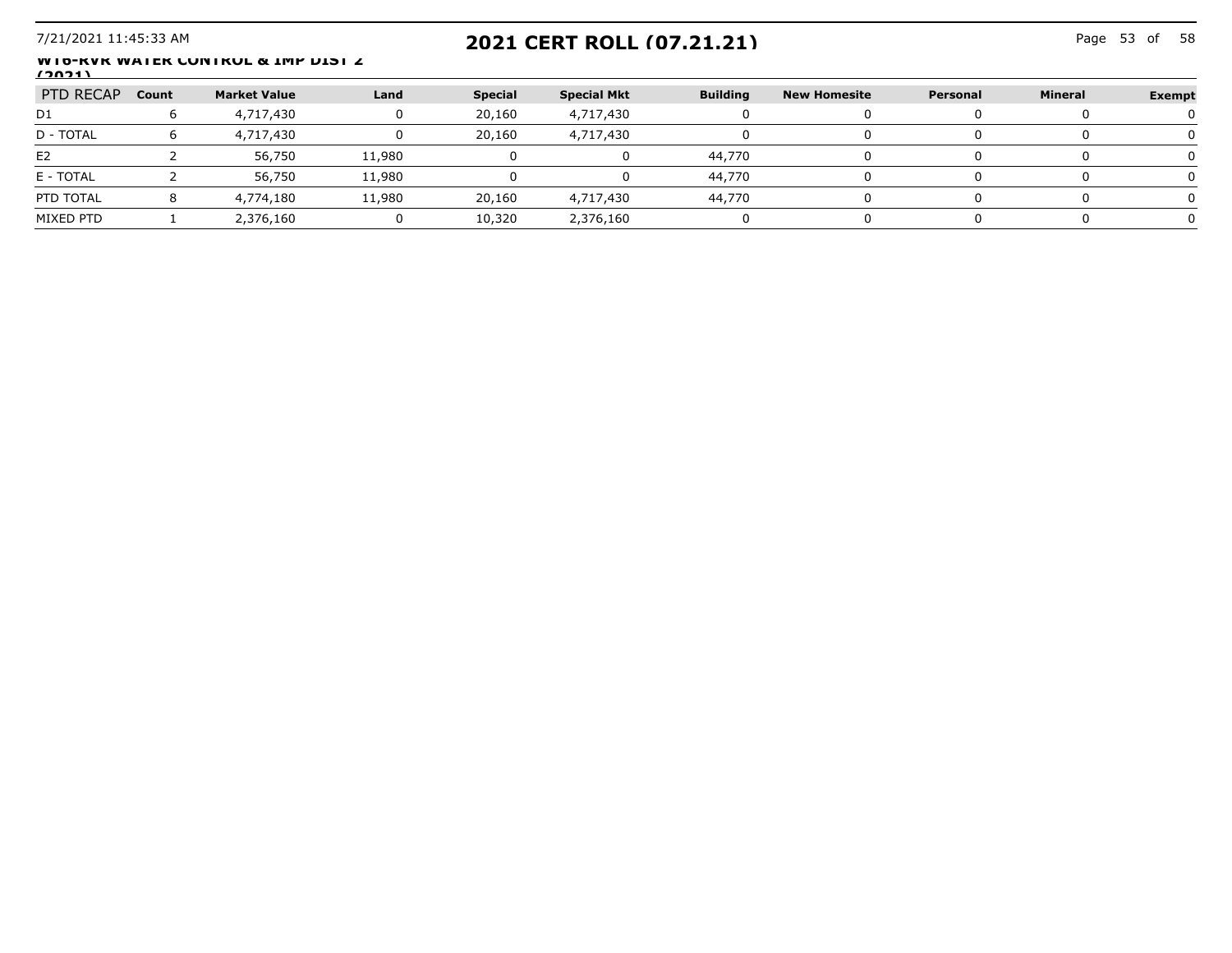## 7/21/2021 11:45:33 AM Page 54 of **2021 CERT ROLL (07.21.21)**

#### **WT7-RVR WATER CONTROL & IMP DIST 3 (2021)**

| PTD RECAP Count |     | Market Value | Land    | <b>Special</b> | <b>Special Mkt</b> | <b>Building</b> | <b>New Homesite</b> | Personal | Mineral | Exempt  |
|-----------------|-----|--------------|---------|----------------|--------------------|-----------------|---------------------|----------|---------|---------|
| D <sub>1</sub>  | 21  | 16,201,340   |         | 114,300        | 16,201,340         |                 |                     |          |         |         |
| D <sub>2</sub>  |     | 287,890      |         |                |                    | 287,890         |                     |          |         |         |
| D - TOTAL       | -24 | 16,489,230   | 0       | 114,300        | 16,201,340         | 287,890         |                     |          |         |         |
| E1              |     | 1,628,460    | 27,260  |                |                    | 1,601,200       |                     |          |         |         |
| E2              |     | 7.000        | 7,000   |                |                    |                 |                     |          |         |         |
| E - TOTAL       |     | .635.460     | 34,260  |                |                    | 1,601,200       |                     |          |         |         |
| M1              |     | 109,650      |         |                |                    | 109,650         |                     |          |         |         |
| M - TOTAI       |     | 109.650      |         |                |                    | 109.650         |                     |          |         |         |
| <b>XR</b>       |     | 158.910      | 158.910 |                |                    |                 |                     |          |         |         |
| X - TOTAI       |     | 158,910      | 158,910 |                |                    |                 |                     |          |         | 58.910  |
| PTD TOTAL       | 29  | 18,393,250   | 193,170 | 114,300        | 16,201,340         | 1,998,740       |                     |          |         | 158.910 |
|                 | 5.  | 7,141,150    |         | 51,130         | 7,141,150          |                 |                     |          |         |         |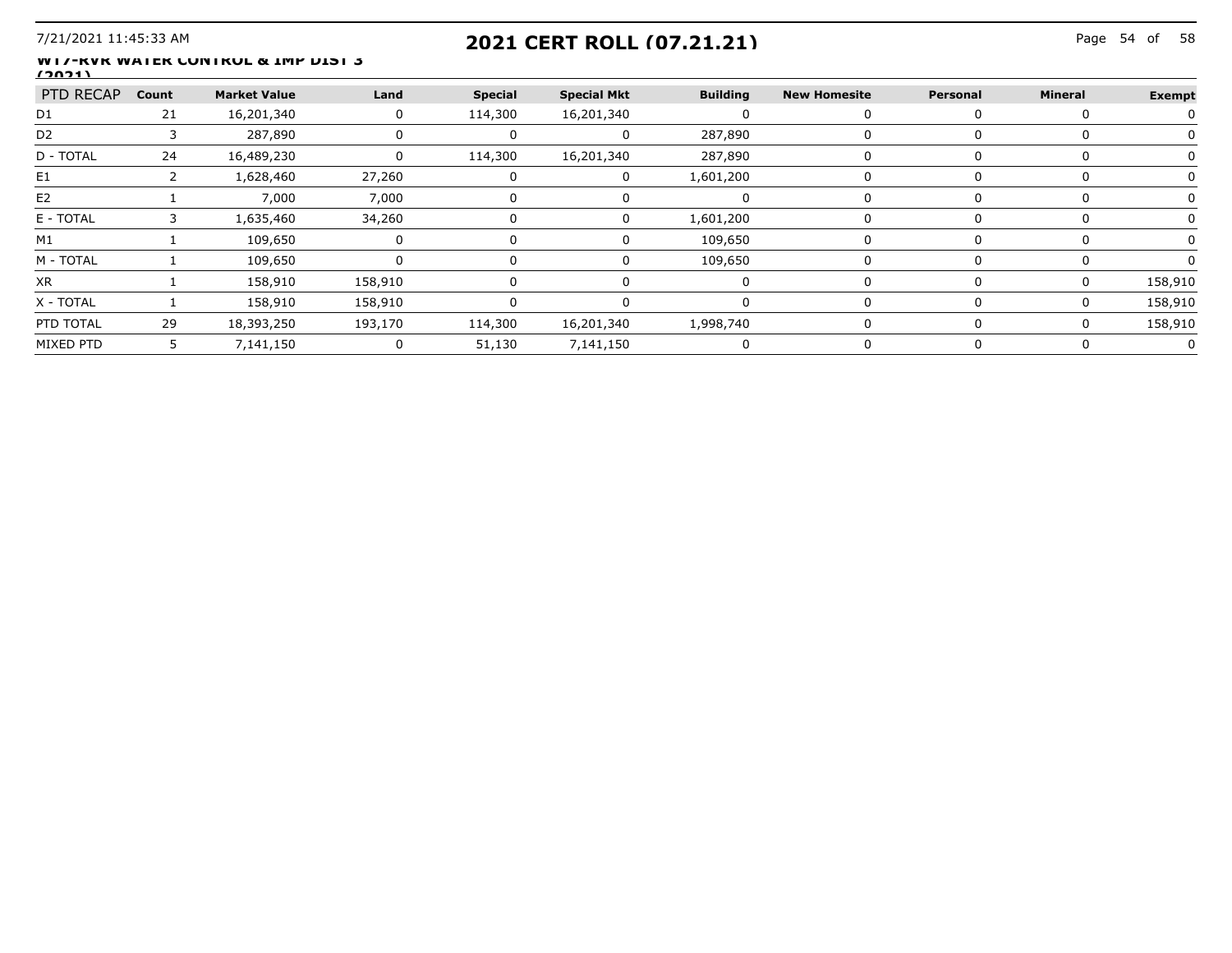## 7/21/2021 11:45:33 AM Page 55 of **2021 CERT ROLL (07.21.21)**

Page 55 of 58

#### WIS-KVK WATER CONTROL & IMP DIST 1 **(2021)**

| PTD RECAP | Count | <b>Market Value</b> | Land   | <b>Special</b> | <b>Special Mkt</b> | <b>Building</b> | <b>New Homesite</b> | Personal | <b>Mineral</b> | <b>Exempt</b> |
|-----------|-------|---------------------|--------|----------------|--------------------|-----------------|---------------------|----------|----------------|---------------|
| D1        |       | 3,066,510           |        | 18,600         | 3,066,510          |                 |                     |          |                |               |
| D - TOTAL |       | 3,066,510           |        | 18,600         | 3,066,510          |                 |                     |          |                |               |
| XV        |       | 61,360              | 61,360 |                |                    |                 |                     |          |                | 61,360        |
| X - TOTAL |       | 61,360              | 61,360 |                |                    |                 |                     |          |                | 61,360        |
| PTD TOTAL | 10    | 3,127,870           | 61,360 | 18,600         | 3,066,510          |                 |                     |          |                | 61,360        |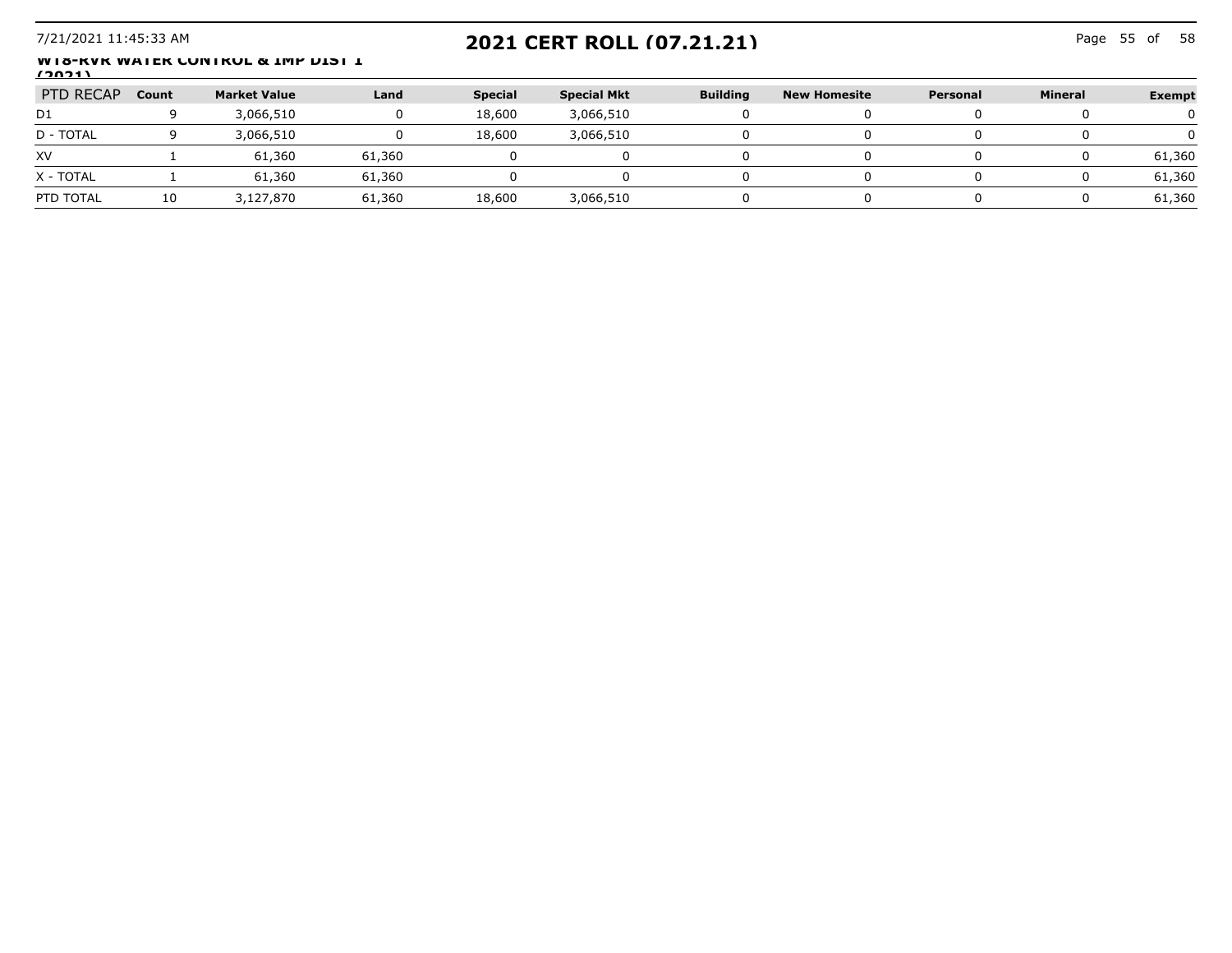## 7/21/2021 11:45:33 AM Page 56 of **2021 CERT ROLL (07.21.21)**

#### **MUD1-FAR NORTH FORT WORTH MUD #1 (2021)**

| PTD RECAP Count |                | <b>Market Value</b> | <b>Example 1</b>              | <b>Special</b>  | <b>Special Mkt</b> | <b>Building</b> | <b>New Homesite</b> | Personal | Mineral | <b>Exempt</b> |
|-----------------|----------------|---------------------|-------------------------------|-----------------|--------------------|-----------------|---------------------|----------|---------|---------------|
| C1              | 31             | 1,639,440           | 1,639,440                     |                 |                    |                 |                     | n        |         | 15,480        |
| C - TOTAI       | 31             | 1,639,440           | 1,639,440                     |                 |                    |                 |                     |          |         | 15,480        |
|                 |                | 1,194,760           |                               | 6,240           | 1,194,760          |                 |                     |          |         |               |
| D - TOTAL       |                | 1,194,760           |                               | 6,240           | 1,194,760          |                 |                     |          |         |               |
| Е.              |                | 2,459,640           | 2,459,640                     |                 |                    |                 |                     |          |         |               |
| E1              |                | 538,800             | 281,560                       |                 |                    | 257,240         |                     |          |         |               |
| E - TOTAI       |                | 2,998,440           | 2,741,200<br>---------------- |                 |                    | 257,240         |                     |          |         |               |
|                 |                | 95,971              |                               |                 |                    |                 |                     | 95,971   |         |               |
| J - TOTAL       |                | 95,971              |                               |                 |                    |                 |                     | 95,971   |         |               |
| O               |                | 323,840             | 323,840                       |                 |                    |                 |                     |          |         |               |
| O - TOTAL       |                | 323,840             | 323,840                       |                 |                    |                 |                     |          |         |               |
| Χ1              |                | 5,390               | 5,390                         |                 |                    |                 |                     |          |         | 5,390         |
| XV              |                | 5,431,670           | 5,431,670                     |                 |                    |                 |                     |          |         | 5,431,670     |
| X - TOTAL       | 5 <sup>1</sup> | 5,437,060           | 5,437,060                     |                 |                    |                 |                     |          | 0       | 5,437,060     |
| PTD TOTAL       | 62             | 11,689,511          | 10,141,540                    | 6,240 1,194,760 |                    | 257,240         |                     | 95,971   |         | 5,452,540     |
| MIXED PTD       | 2              | 1,194,760           |                               | 6,240           | 1,194,760          |                 |                     |          |         |               |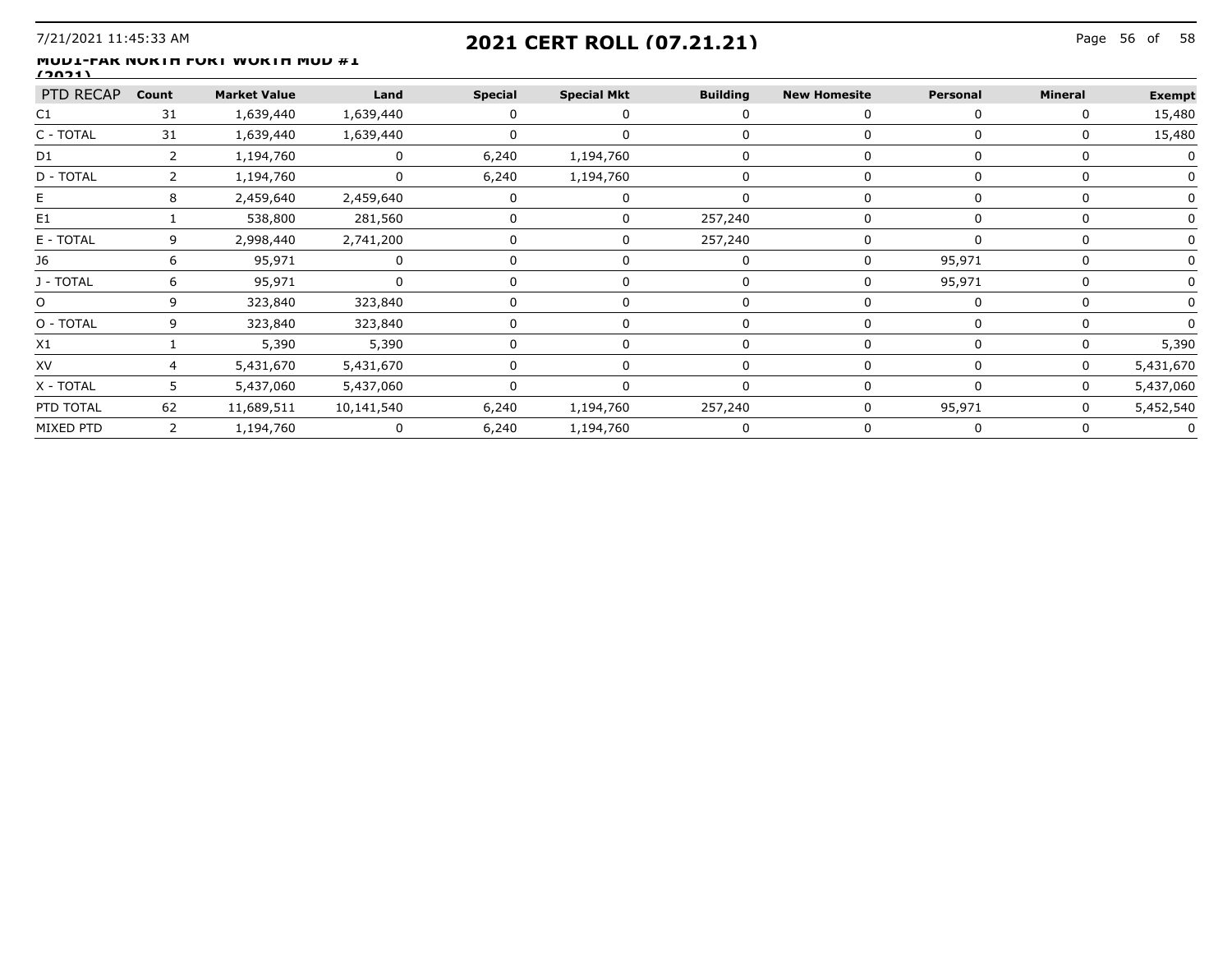# 7/21/2021 11:45:33 AM Page 57 of **2021 CERT ROLL (07.21.21)**

#### **MUD2-NEW FAIRVIEW MUD #1 (2021)**

| PTD RECAP Count |     | <b>Market Value</b> | Land                       | <b>Special</b> | <b>Special Mkt</b> | <b>Building</b> | <b>New Homesite</b> | Personal | Mineral   | <b>Exempt</b> |
|-----------------|-----|---------------------|----------------------------|----------------|--------------------|-----------------|---------------------|----------|-----------|---------------|
| A1              | 72  | 19,881,321          | 4,728,720                  |                | O.                 | 15,152,601      | 14,698,481          |          |           |               |
| A - TOTAL       | 72  | 19,881,321          | 4,728,720                  |                |                    | 15,152,601      | 14,698,481          |          |           |               |
|                 |     | 587,820             | 587,820                    |                |                    |                 |                     |          |           |               |
| C - TOTAL       |     | 587,820             | 587,820                    |                |                    |                 |                     |          |           |               |
| D1              | 17  | 3,605,660           | $\overline{\phantom{a}}$ 0 | 38,860         | 3,605,660          |                 |                     |          |           |               |
| D - TOTAL       | 17  | 3,605,660           | $\Omega$                   | 38,860         | 3,605,660          |                 |                     |          |           |               |
| E1              |     | 113,180             | 113,180                    |                |                    |                 |                     |          |           |               |
| E - TOTAL       |     | 113,180             | 113,180                    |                |                    |                 |                     |          |           |               |
| G1              | 512 | 1,772,883           |                            |                |                    |                 |                     |          | 1,772,883 |               |
| G - TOTAL       | 512 | 1,772,883           |                            |                |                    |                 |                     |          | 1,772,883 |               |
|                 |     | 113,216             |                            |                |                    |                 |                     | 113,216  |           |               |
| J - TOTAL       |     | 113,216             |                            |                |                    |                 |                     | 113,216  |           |               |
|                 |     | 580                 |                            |                |                    |                 |                     | 580      |           |               |
| L - TOTAL       |     | 580                 |                            |                |                    |                 |                     | 580      |           |               |
| O               | 48  | 3,349,890           | 3,349,890                  |                |                    |                 |                     |          |           |               |
| O - TOTAL       | 48  | 3,349,890           | 3,349,890                  |                |                    |                 |                     |          |           |               |
| XV              |     | 984,780             | 984,780                    |                |                    |                 |                     |          |           | 984,780       |
| X - TOTAL       |     | 984,780             | 984,780                    |                |                    |                 |                     |          |           | 984,780       |
| PTD TOTAL       | 666 | 30,409,330          | 9,764,390                  | 38,860         | <br>3,605,660      | 15,152,601      | 14,698,481          | 113,796  | 1,772,883 | 984,780       |